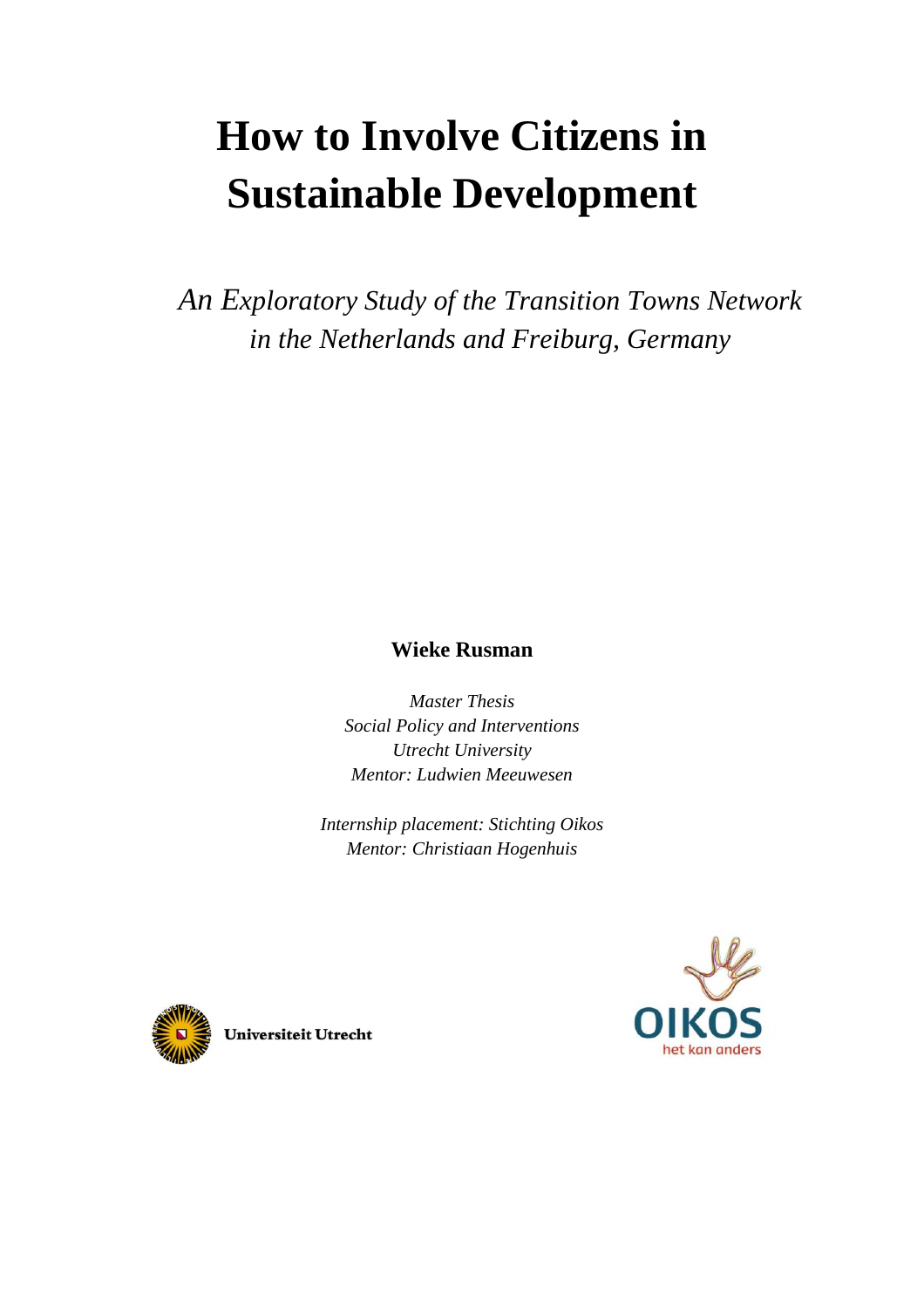# **Table of contents**

| 1.             |  |
|----------------|--|
| 1.1            |  |
| 1.2            |  |
| 1.3            |  |
| 1.4            |  |
| 1.5            |  |
| 1.6            |  |
| 2.             |  |
| 2.1            |  |
| 2.2            |  |
| 3.             |  |
| 3.1            |  |
| 3.2            |  |
| 3.2.1          |  |
| 3.2.2          |  |
| 3.2.3          |  |
| 3.2.4          |  |
| 3.2.5          |  |
| 3.3            |  |
| 3.3.1          |  |
| 3.4            |  |
| 3.4.1          |  |
| 3.5            |  |
| $\mathbf{4}$ . |  |
| 4.1            |  |
| 4.2            |  |
| 4.3            |  |
| 4.4            |  |
| 4.5            |  |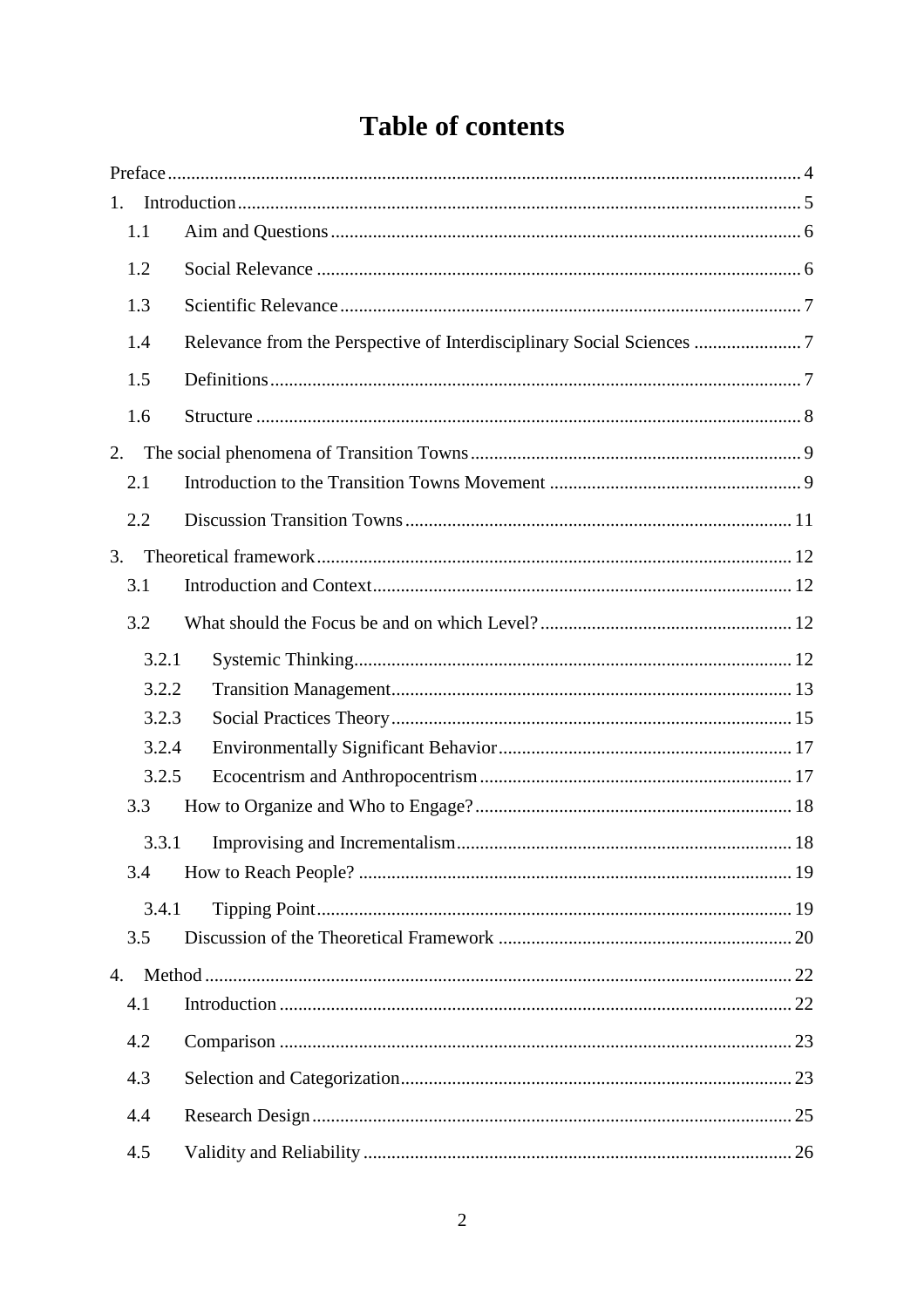| 4.6 |                     |    |
|-----|---------------------|----|
| 4.7 |                     |    |
| 5.  |                     |    |
| 5.1 |                     |    |
| 5.2 |                     |    |
| 5.3 |                     |    |
| 5.4 |                     |    |
| 5.5 |                     |    |
| 5.6 |                     |    |
| 5.7 |                     |    |
|     |                     |    |
| 6.1 |                     |    |
| 6.2 |                     |    |
| 6.3 |                     |    |
| 6.4 |                     |    |
| 6.5 |                     |    |
| 6.6 |                     |    |
|     |                     |    |
| 7.1 |                     |    |
| 7.2 | Reflection Research | 59 |
| 7.3 |                     |    |
|     |                     |    |
|     |                     |    |
| 9.1 |                     |    |
| 9.2 |                     |    |
| 9.3 |                     |    |
| 9.4 |                     |    |
| 9.5 |                     |    |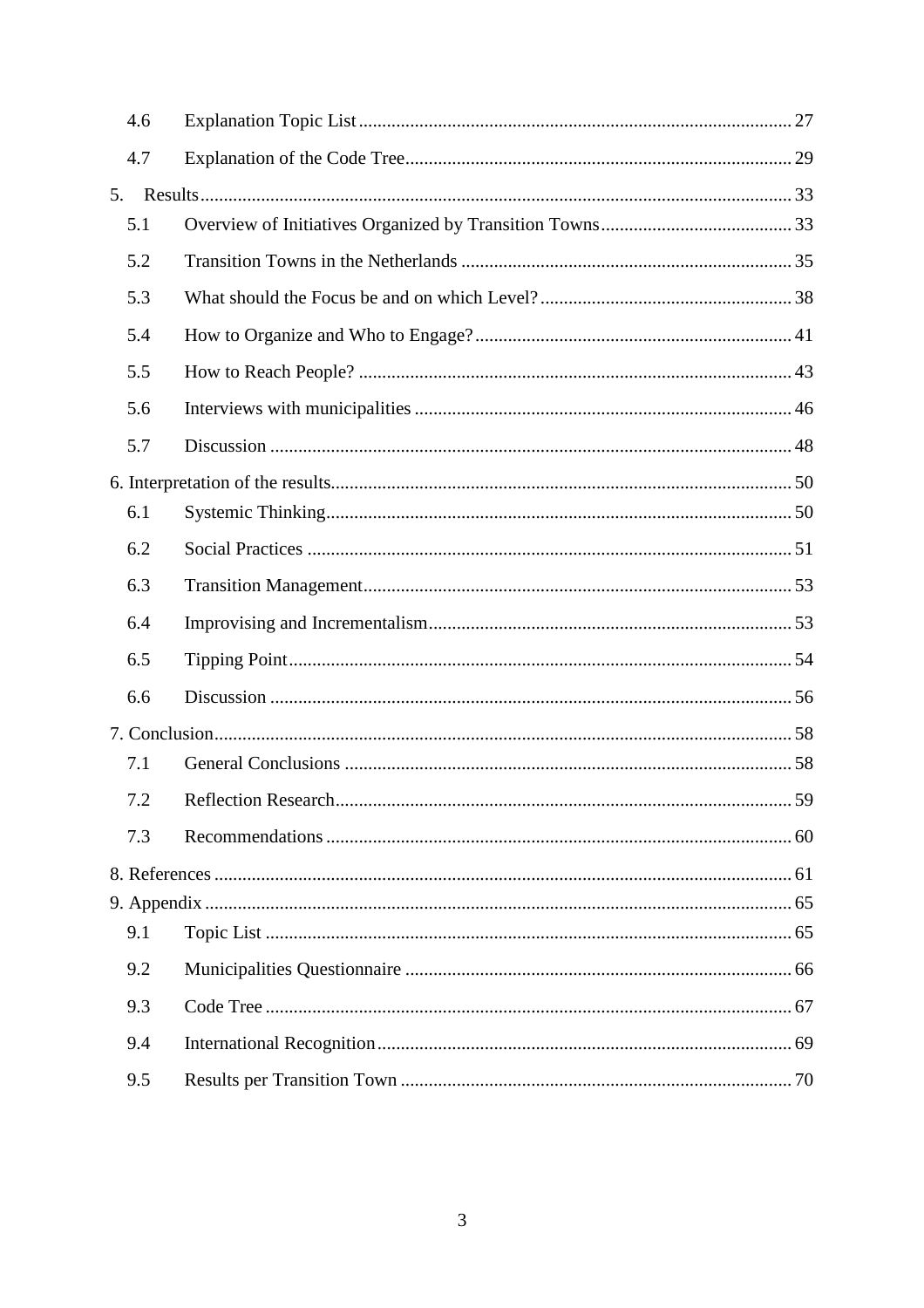# **Preface**

The main motivation for starting this study was to understand how citizens can be involved in the transition to a sustainable society. Much research has been done on the technical aspects of sustainable development, but it is also of crucial importance to understand how people can be involved in this transition from a more social perspective. Just having the technology and understanding is not enough; everyone should be involved in order to reach this transition. Citizens see the problem of sustainable development in many cases too complex and they often do not know how, when and why to start. An attempt is made to come to terms with this complexity where people are dealing with. One of the main aims of this study is to understand how citizens can become more involved in sustainability issues.

I would like to thank Ludwien Meeuwesen for her help, support and supervision of my thesis. I also want to thank her for giving me the opportunity to go to Freiburg and to learn more about bottom up initiatives in the area of environmentally sustainability. Christiaan Hogenhuis and Stichting Oikos are thanked for the opportunity and support during the process of writing the thesis. I would like to thank Leston Buell, Arjen Mascini, Theo Keijzer, Wendy Boskamp and Gert-Jan Boskamp for their constructive comments on the manuscript which helped to improve it greatly. In addition I would like to thank all respondents of Transition Towns and municipalities for their cooperation with this research, which made this thesis possible. Finally, I would like to thank my family and friends for helping me through this (sometimes) difficult period.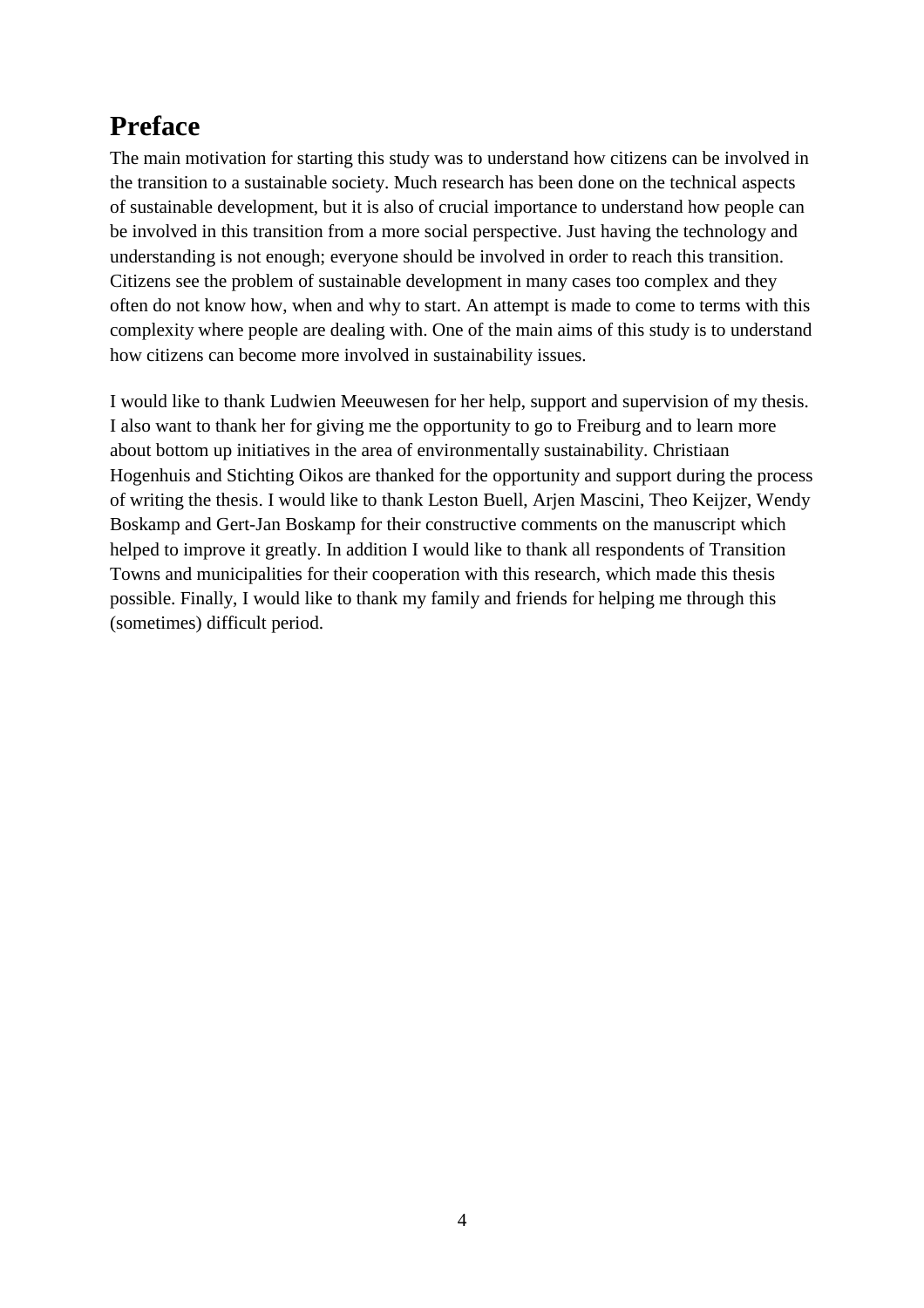### **1. Introduction**

The term "sustainable development" was used for the first time in 1987 in the outcome of the Brundtland Report. Twenty-five years ago the concept of sustainable development was completely new. Nowadays everyone has an idea or opinion about sustainable development (Hauff, 2007). Twenty-five years after the release of the Brundtland Report many things have changed in the area of sustainable development, but a transition to a sustainable society has not yet been reached. The Brundtlandreport was called "Our Common Future" and contained a call for change. Meanwhile, the ecological footprint is still growing and exceeds the biocapacity of the earth by about fifty percent (IPCC, 2011). The human effect on the earth's climate has become an even more important issue, and environmental regulations often did not have their intended effect (Hauff, 2007). This sounds (and is) alarming, but fortunately the number of sustainable initiatives keeps on growing. A major breakthrough to a sustainable world has, however, not yet been reached.

 Findings of Christiaan Hogenhuis from "Stichting Oikos" show that one explanation of the slow progression in sustainable development is that the number of organizations that deal with sustainable initiatives is large, that their activities are highly fragmented and that all kinds of ideological differences occur. According to Hogenhuis (2012) and others, we are currently in a systemic crisis. Systemic thinking refers to the fact that we are currently addressing environmental problems as a separate part of behavior instead as part of the wider system in which economical, institutional and social factors play a role. There is a lack of systemic thinking which stresses the interconnectedness of the multiple problems of unsustainability on different scales and the many institutions and their interventions that have an impact on sustainability. This leads to a lack of systemic collaboration between different parties and an overly narrow view on problems. Another factor is that images about the future of a sustainable society are often too abstract or too specialized and technical (Hogenhuis, 2012). Citizens do not think of ecological sustainable development in technical terms but live in a broader (social) world in which they have to choose their actions on the basis of social, cultural, economic and –hopefully- ecological considerations (Hogenhuis, 2012).

 One of the problems of sustainable development lies in its complexity. The broad field of systemic thinking tries to come to terms with this complexity. In the environmental reform agenda there has been a shift in focus from polluting companies to the individual role of citizen-consumers. In the current debate the government often frames citizens as a problematic factor in sustainable development. However, research shows that many citizens actually want to move to a more sustainable society but, for instance, need some (governmental) support in order to accomplish their goals (De Bakker et al, 2008).

 The effect of this group of small-polluters can be severe and citizen-consumers can have an important influence and put pressure on environmental policies. Citizens simply have the power to refuse using certain products when they think they are devastating for the environment (Spaargaren & Mol, 2008). The emphasis on national politics in social sciences should make a shift towards local policies and consumer-citizens (Spaargaren & Mol, 2008). Theory suggests that the influence of citizens and their support develops in gradually widening circles, where specific people play a key role as multipliers, and eventually a tipping point may be reached where the change accelerates (Gladwell, 2001). The behavior of citizens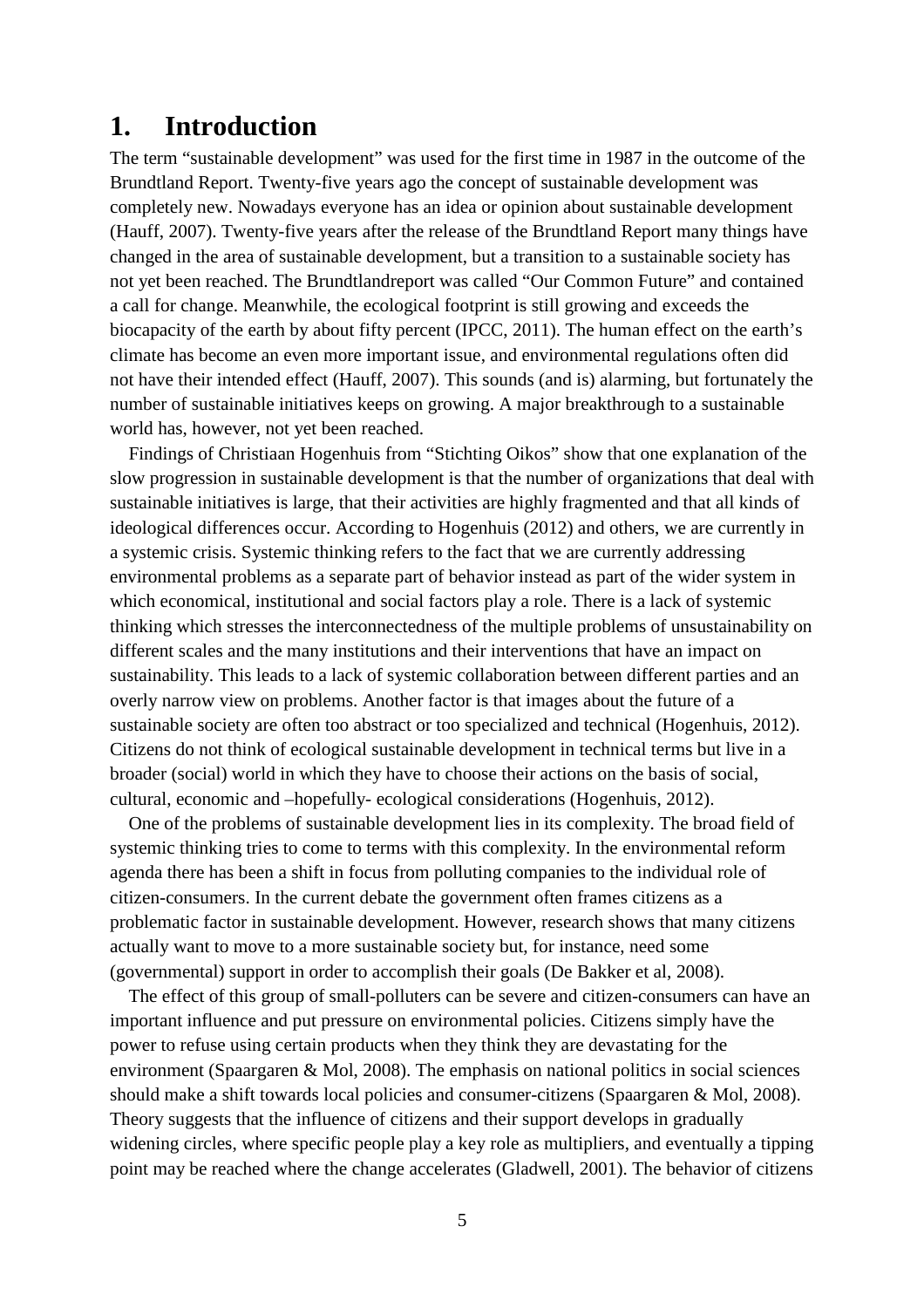is restricted by larger structures and the availability of products, services and institutions. These need to change along with the desired change in citizen behavior. Put differently behavior takes place in specific social practices (Spaargaren, 2006).

 An example of an organization that tries to make this complexity more manageable on a practical level is an organization called Transition Towns (Hopkins, 2010). Transition Towns changes the perception that citizens are a problematic part in the transition to a sustainable society towards the positive assumption that citizens actually want and can make a difference and that this should be done in their local environment where initiatives are directly visible (Hopkins, 2010).

#### **1.1 Aim and Questions**

The aim of this study is to come to a better understanding of both the successes and failures of the Transition Towns (in short: TT) movement through a comparison with the theoretical understandings of systemic thinking. This will offer clues as how to involve citizens as key agents of change in a systemic transition towards a sustainable society and economy. The combination of the exploratory study of Transition Towns with the theories presented lead to the following research question:

"To what extent do theories about social practices, transition management and tipping points offer an explanation to understand the successes or failures of Transition Towns in the reinforcement and acceleration of sustainable development?"

*Theoretical question:* "To what extent do these theoretical approaches offer insight into the systematic character of sustainable development and practical clues to addressing system transitions as proposed by the Transition Town movement?"

*Empirical questions*: "To what extent does the Transition Towns movement offer a good answer to the systemic character of sustainable development?"

This empirical question has two sub questions:

"How successful are the initiatives of Transition Towns and what are the explanations for this?" "To what extent do these theoretical approaches relate to the experiences of citizens in the Transition Town movement?"

#### **1.2 Social Relevance**

This research is socially relevant, because it aims to provide information about how to involve citizens to work towards sustainable development in their local environment. Sustainable development is important, because it addresses a set of interconnected social, economic and ecological problems which threaten people, their society and even nature. In this research, the focus will lay on ecological sustainability.

 Issues concerning sustainable development are often addressed from a technical or economic perspective but information about how to accomplish technical and economic solutions in the direct social environment is still limited. In order to allow citizens to become involved in a transition to a more sustainable society, they should be addressed in their own local environment. There is an urgent call for a more sustainable society but information on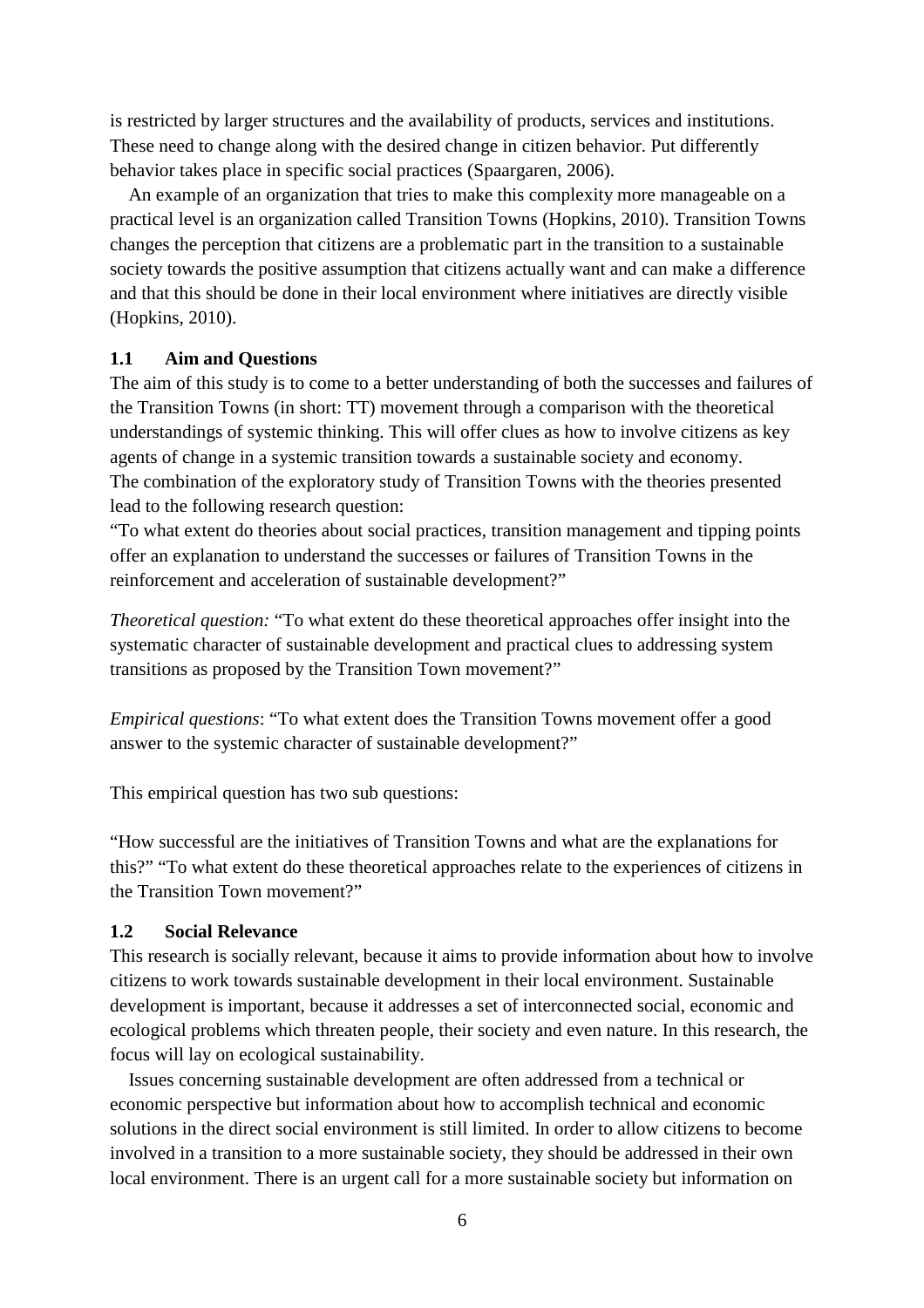how to give citizens a meaningful role in this transition is still lacking. In his book 'De ceder en de saxofoon' Christaan Hogenhuis from 'Stichting Oikos' raised the question of whether theories from social science can be implemented in practice. The findings of this study can provide useful information for the Transition Towns movement and organizations like Oikos. Local governments can use the findings of this study for policy making. For instance, they can learn about communication with organizations like Transition Towns. In this way this study can inform policy recommendations

#### **1.3 Scientific Relevance**

Research has shown that citizens can be an important driver in a transition towards a sustainable society (De Bakker et al, 2008; Gladwell, 2001; Spaargaren 2002).

The chosen theoretical approaches can be useful in explaining this role, but it is not yet clear to what extent they apply to practice. In other words: this research does not lead to the development of new theories but it test existing theories. This research has therefore no fundamental scientific relevance

#### **1.4 Relevance from the Perspective of Interdisciplinary Social Sciences**

This study is relevant from the perspective of Interdisciplinary Social Sciences because it approaches the complexity of the sustainable development 'problem' from different disciplines. Sociological theories about Social Practices, Transition Management, improvisation/incrementalism, ecocentrism/anthropocentrism and psychological theories about environmentally significant behavior and tipping points are used and combined with information from the environmental sciences. The research is problem based and will provide practical information that can be used in policy recommendations.

#### **1.5 Definitions**

Before going on with the concept of environmental sustainability is it important to give a definition of the concept. In this study the Brundtland definition of sustainable development will be used. This definition is frequently quoted in literature and therefore also used in the introduction of this study. The Brundtland definition connects to the systemic thinking theory which is used in the theoretical framework of this study.

 "Sustainable development is development that meets the needs of the present without compromising the ability of future generations to meet their own needs. It contains within it two key concepts:

- The concept of **needs**, in particular the essential needs of the world's poor, to which overriding priority should be given; and
- The idea of **limitations** imposed by the state of technology and social organization on the environment's ability to meet present and future needs." (WCED, 1987, p. 43)

The important point of this definition is that it sees sustainable development in the context of a broader system. This systemic thinking approach thinks in terms of space, all environmental decisions in the world are spatially related. And also in terms of time, decisions that we currently take have consequences for future generations (WCED, 1987).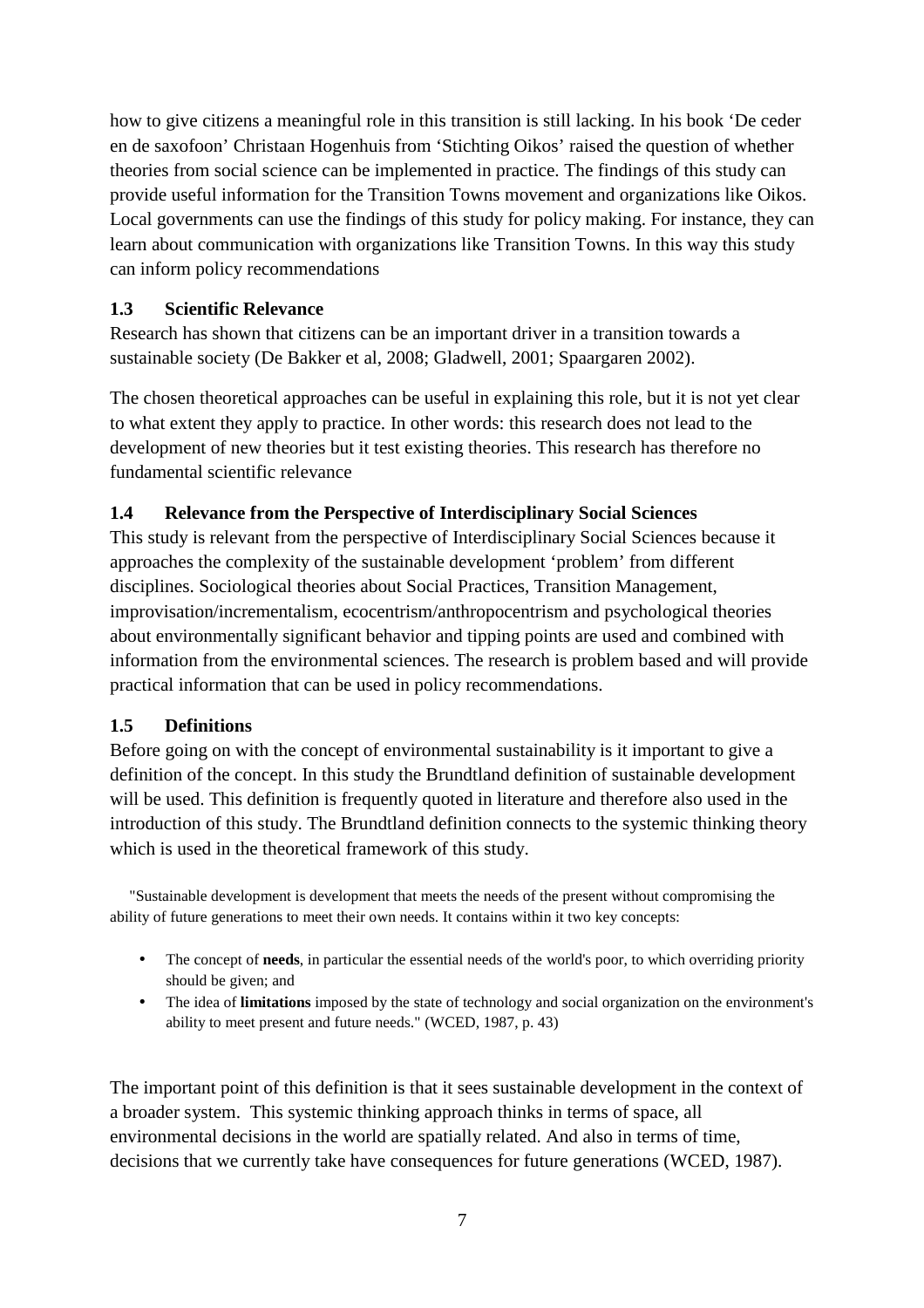In this study the successfulness of an initiative is defined as: "an initiative that continues for a long period of time without being stopped or changed". Another indicator for success is the diversity of people (religion, ethnicity, age, level of education etc.) that attend a particular initiative. A failing initiative is defined as: "an initiative that does not continuously attracts visitors and that does not meet the requirements of a successful initiative."

#### **1.6 Structure**

The structure of this study is as follow. Firstly, a description of Transition Towns will be given. This description follows from the handbook of Rob Hopkins (2008) and aims to come to a better understanding of the Transition Towns movement. Chapter 3 offers relevant theoretical approaches including: systemic thinking, transition management, the social practices approach, the ABC theory, ecocentrism/anthropocentrism,

improvising/incrementalism and the tipping point approach. This chapter comes with an answer to the theoretical research question. The fourth section of this thesis is the method section, which explains which method is used for data analysis and for what reason it is decided to choose for this method. The result section is split in two parts (chapter 5 and 6): chapter 5 comes with a description of Transition Towns which followed from the interviews and chapter 6 comes with an interpretation from the results of the interviews in combination with the results from the theoretical framework. The sixth chapter will give an answer to the empirical research questions. The study ends with a conclusion in which the research question is answered and a summary is provided of the main results. The conclusion ends with a reflection on the research and a commentary on the theory and practice.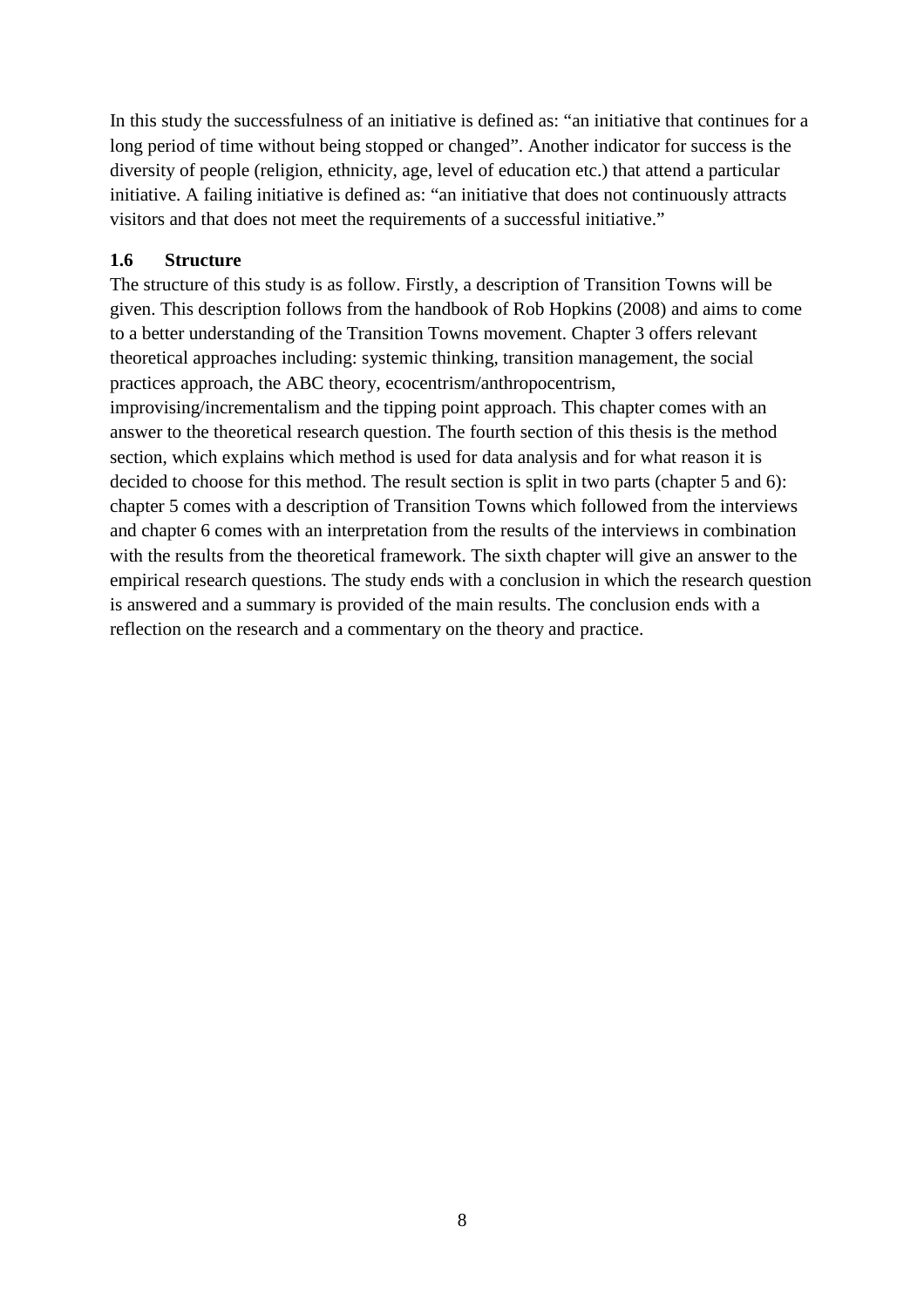# **2. The social phenomena of Transition Towns**

#### **2.1 Introduction to the Transition Towns Movement**

In this part the Transition Town movement will be discussed in detail. Questions that will be answered are: What are the origins of the Transition Towns movement?, What are the main aims and philosophy of Transition Towns?, What kind of method do they use?, What is the practical aspect of Transition Towns? , and What is the psychology behind Transition Towns?

#### *Origins of Transition Towns*

Transition Towns is a bottom-up movement of active citizens who are trying to find practical solutions on a local level to big (worldwide) problems like climate change and peak oil. The first Transition Towns movement started in Totnes, England and was founded by Rob Hopkins. Totnes is a medium sized town in the Southern part of England. Transition Towns Totnes started in 2006 and since then 39 projects have emerged. After the successful initiation in Totnes, the initiative got global attention and currently already 1009 initiatives are officially registered as a Transition Town initiative. The number of Transition Towns is still rising (Transition network, 2012).

#### *Aims and Philosophy*

The philosophy of Transition Towns is based on the concept of local resilience: local communities should be self-supplying instead of producing on a global scale. According to Rob Hopkins, the founder of Transition Towns, we are now living in the end of the era of cheap oil. In today's society we are completely dependent on oil. Oil is used in the production of almost anything, but we are reaching a peak when more than half of the oil supply has been consumed and this will lead to scarcity and rising prices. This problem is defined by Hopkins as 'peak oil'. Change is therefore needed to end this addiction before we run out of oil.

The second cornerstone of Transition Towns is climate change. The rising level of  $CO<sub>2</sub>$  in the atmosphere has led to a global rise in temperature. Rising temperatures potentially have dramatic consequences for life on earth. Climate change and peak oil are both symptoms of a society that is dependent on fossil fuels (Hopkins, 2008).

The Transition Town model is based on the assumption that localization of life and work is necessary to discourage the use of cheap oil for food production, transport and energy which nowadays is part of a globalized economic system. Peak oil is an interesting concept because people will directly feel the consequences of the depletion of oil in their current lifestyle while the consequences of climate change are in many cases not directly tangible for human beings. Hopkins assumes that our current communities are not resilient enough yet to deal with less energy. For this reason it is important to get the resilience of local communities back and to act collectively and directly to the peak oil problem. He assumes that with the help of collective intelligence it will be possible to use less energy.

#### *Method of Transition Towns*

Hopkins provides practical solutions to the problem of peak oil and climate change. Initiatives are practically set up and the idea is to involve people in the local neighborhood. All activities are organized by citizens themselves. This should stimulate social bonding in the local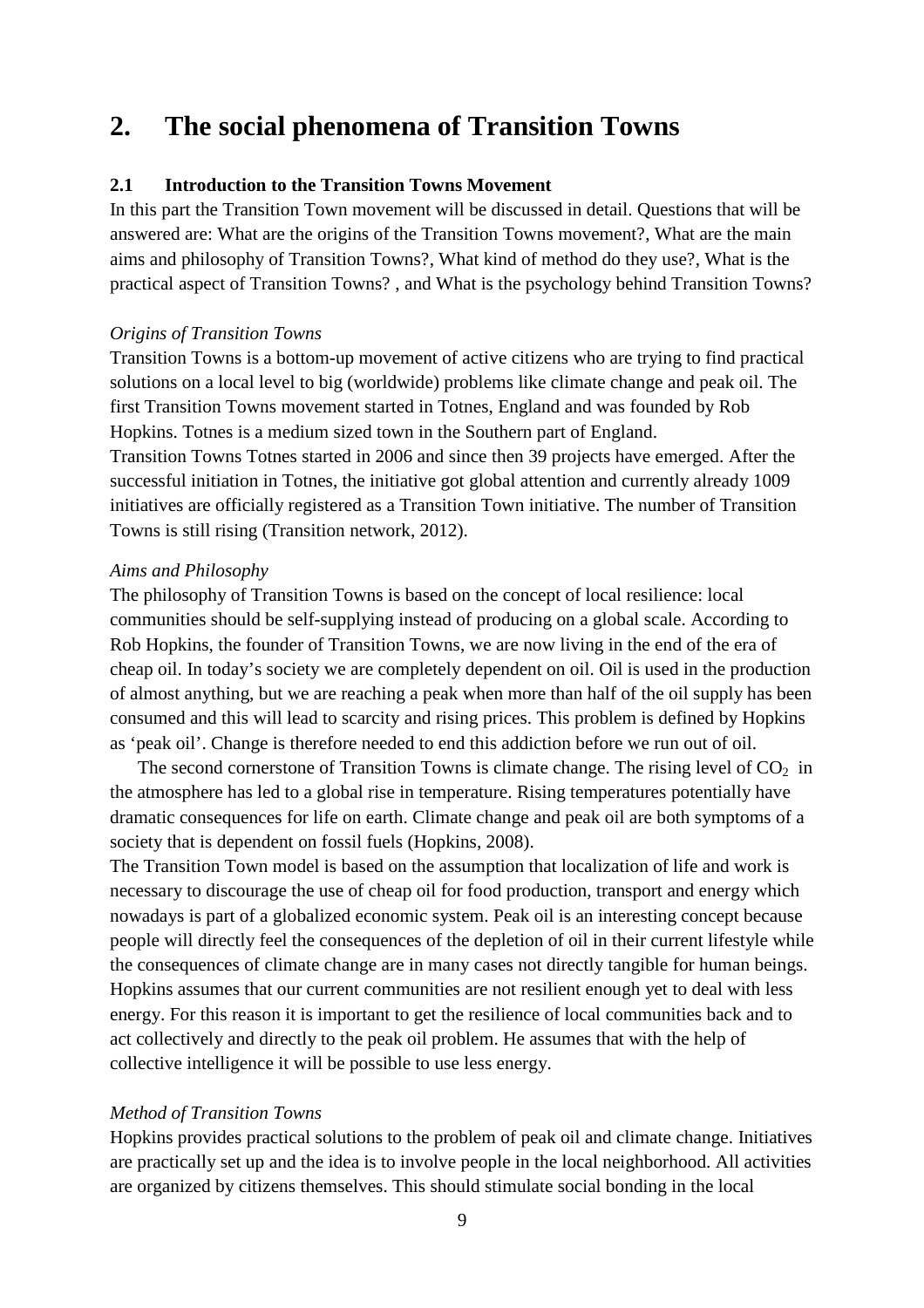environment. Transition Town initiatives in the Netherlands vary from permaculture courses, local food programs, attention to the local economy, movie nights/lectures, energy related initiatives and even the initiation of a local energy cooperation. In the result section, table 2 gives an overview of the different initiatives that take place in different cities in the Netherlands and Germany (Freiburg).

 According to Hopkins, it is important to make use of the skills that people already have and people should be allowed/able to do what they are passionate about. Examples of skills that can be useful are handymen skills, being able to bring people together, public speaking and organizing effective meetings. Hopkins made a plan of twelve steps which can be followed by participants in Transition Towns in order to set up a successful Transition Town. The twelve ingredients of the Transition Model are:

1.Set up a steering group and design its dissolution from the outset. 2. Raise Awareness. 3. Lay the foundations. 4. Organize a big unleashing of the Transition Town. 5. Form working groups. 6. Use Open Space. 7. Develop visible practical manifestations of the project. 8. Facilitate the great re-skilling. 9. Build a Bridge to Local Government.

10. Honor the elder. 11. Let it go where it wants to go…

12. Create an energy descent plan. (Transition Towns USA, 2012).

The first ingredient refers to the structure of a particular Transition Town and says that a coordination group should be raised in order to lay the foundations and to coordinate different activities which each other. The second ingredient refers to publicity that should be made in order to get known by other people. The third ingredient refers to the structure of a particular Transition Town and aims to get a clear structured organization. The fourth ingredient refers to the organization of an event which can raise awareness in the neighborhood for the Transition Town. The fifth ingredient explains that working groups should be formed, which can focus on a particular topic like gardening. The sixth ingredient refers to a method that is important in the Transition Towns movement which is called open space. People will sit in a circle and come up with new ideas and discuss these ideas with each other. The seventh ingredient indicates that activities should be organized which are visible in the local neighborhood. The eighth ingredient says that people should be skilled again in living with less energy. The ninth ingredient indicates that people should collaborate with the local government in order to become more successful. The tenth ingredient is to honor the elders, since elderly people can teach us how it was to live in a society with less energy. The eleventh ingredient indicates that you should not follow a too strict path, you are dependent of the people who are involved and sometimes it is better to try something new instead of following the same path. The twelfth ingredient says that you should create an energy descent plan, which has to build a future in which less energy is needed (Hopkins, 2008).

 A Transition Town can become internationally recognized if a Transition Town meets the goals of the handbook. It is important to get this status because it means that an initiative becomes an officially registered Transition Town. In order to obtain this status, fundamental documents must be send to Totnes in England (and in English). The assembly in Totnes provides the recognition. A summary about what should be done to obtain international recognition is added to paragraph 9.4 in the appendix.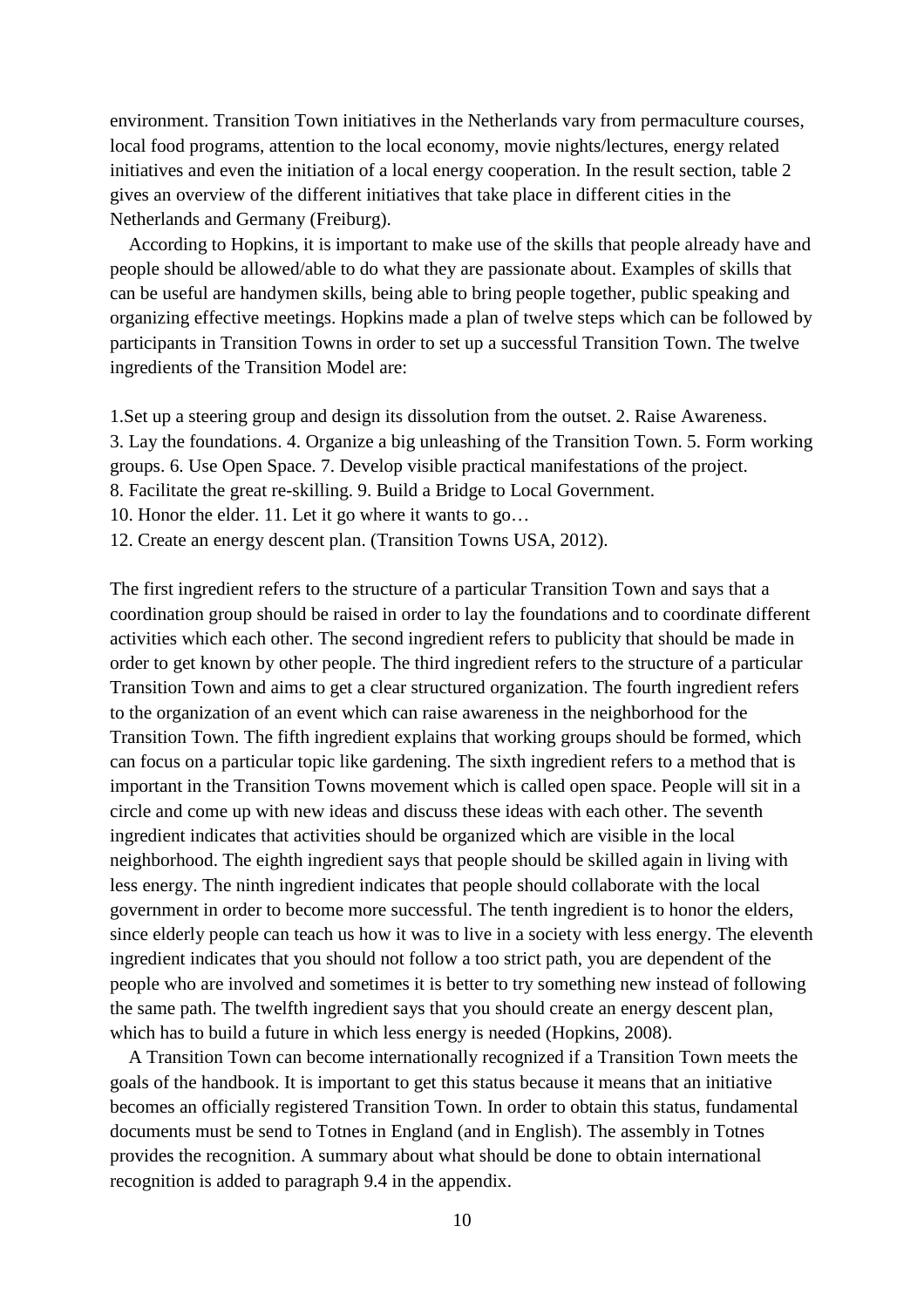#### *Psychology behind Transition Towns*

According to Hopkins, the spectre of a ruined planet that is used by many environmental activists (think of the lonely polar bear surrounded by water) does not work to make a transition to a sustainable society possible. Hopkins claims that we should not create fear but come up with practical solutions to the peak oil problem. Hopkins (2008) compares our penchant for oil with an addiction. Insights from the field of addiction therapy show that we give specific attention to the different changing processes that people are going through and pay attention to factors like motivation, resistance and ambivalence. The changing process in this case is the process from being dependent on oil to becoming independent of oil. People should be given the space to express their own views instead of convincing them of one's own right (Hopkins, 2008). Insights from the field of psychology show that the main barriers created by people in order to avoid taking action are feelings of powerlessness and isolation. These feelings prohibit people to spring into action. The transition model makes use of these insights and aims towards creating a positive vision in a way that people can be part of a collective that is bigger than themselves. This can be done by keeping transition initiatives small so that everyone knows each other. According to Hopkins we should create stimulating images of the future in order to initiate the transition process. Hopkins argues that we should find a positive solution which comes from inside society (on a local level) and not from experts.

"Transition is based on hope and optimism and sees the men on the street as a solution" (Hopkins, 2008, p. 157).

#### **2.2 Discussion Transition Towns**

The Transition Towns movement is an upcoming (and still growing) movement with potential. For this reason it is interesting to get to know more about the movement. The Transition Towns movement, which originally comes from Totnes in England, has as main objectives to solve the peak oil and climate change problem. The Transition Towns approach connects to the idea of think globally, act locally which is a common heard slogan in policy plans. This slogan shares the assumption that big global problems should be addressed on a local level. The Transition Town movement is based on the assumption that we should find a positive solution which comes from inside society (on a local level) and not from experts.

 The Transition Towns movement is investigated in this research because of its local and practical approach which connects to the social practices approach of Spaargaren (2003) that will be discussed more thoroughly in the theoretical framework. Spaargaren says that citizens are an important actor in the process of transition, as end user of products and services. They play an important role in society and can be highly influential in a transition towards sustainability. The government can make policy plans but if citizens are not willing to follow these plans big changes in society will not be reached. The willing to change should come from the society itself instead of from policy makers. It is decided to investigate Transition Towns since it is an upcoming grassroots movement which got global attention. The movement got attention in many countries and places and it is for this reason interesting to see what is so attractive of the movement for citizens. The successes or failures of the Transition Town movement can be used to investigate how citizens can be activated in the transition towards a more sustainable society.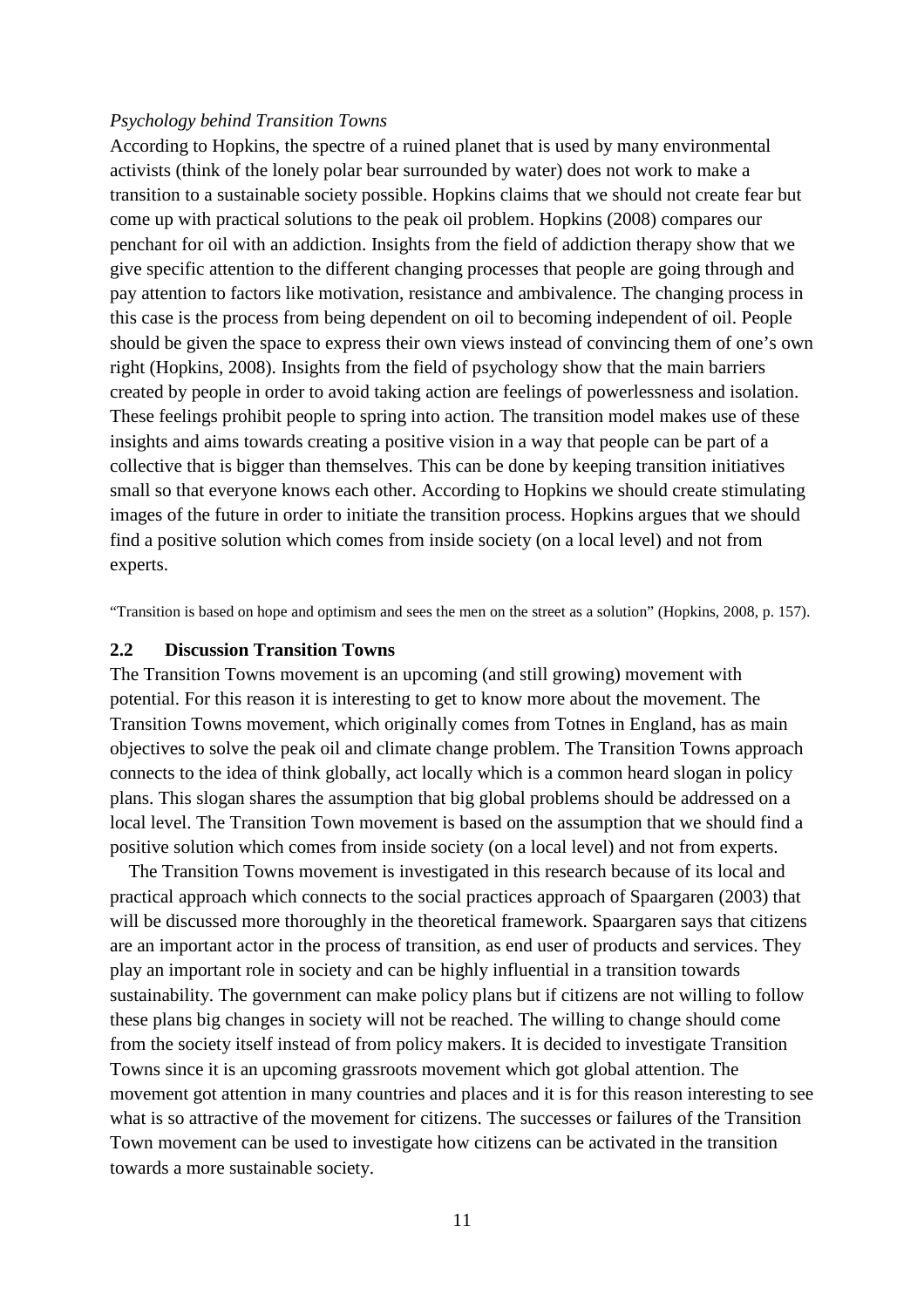# **3. Theoretical framework**

#### **3.1 Introduction and Context**

The main topic of this study is how to stimulate and involve citizens in the transition to a sustainable society. The Dutch government wants to be a frontrunner in this transition. This can be achieved only if everyone participates in this process and deliberately opts for sustainable consumption and production (Bakker et al., 2008). In the past, citizens were often not directly engaged in policy development but there is an ongoing shift towards including citizens in policy development. Research has shown that governments no longer see citizens merely as small polluters but increasingly engage them directly (Spaargaren & Mol, 2008). According to Bakker et al. (2008) citizens can be an important factor in the transition to a sustainable society. However, the government and commercial companies should connect to the everyday life of citizens in a suitable way (Bakker et al., 2008).

 Environmental pollution is often an unwanted side effect of human activity. It is difficult to win citizens loyalty for 'anonymous' regimes as the environment in which the result of activity is not often directly visible in the environment where it occurs. This is especially the case, when citizens have to sacrifice parts of their current lifestyle. Denial of the actual problem and attempts to avoid financial burdens complicates the creation of environmental policy (Spaargaren et al., 2002). People often do not see themselves as directly responsible for climate related issues and are avoiding the problem. This chapter investigates what can be done to involve citizens in sustainable development. An answer will be given to the theoretical research question:

"To what extent do the theoretical approaches offer insight into the systematic character of sustainable development and practical clues to addressing system transitions as proposed by the Transition Town movement?"

Different theories will be presented that try to come to terms with the complexity of sustainable development. The theories are categorized on the basis of three pillars. The first pillar is: "What should the focus be and on which level?" Theories about systemic thinking, transition management, social practices, environmentally significant behavior and anthropocentrism/ ecocentrism are all grouped under this subtheme. The second pillar is: "How to organize and who to engage". Insights of Boutellier (2011) and Hajer (2011) are part of this subtheme. This pillar refers to the question of how to organize sustainable development. The final pillar is "How to reach?" The tipping point approach comes with a practical approach of how to get more citizens involved in the transition to a sustainable society.

#### **3.2 What should the Focus be and on which Level?**

#### *3.2.1 Systemic Thinking*

The systemic thinking approach rests on the assumption that the global sustainability crisis cannot be solved with a focus on single issues and symptoms. The so-called wicked problems ask for a much deeper thinking about the way the economy, the political system and the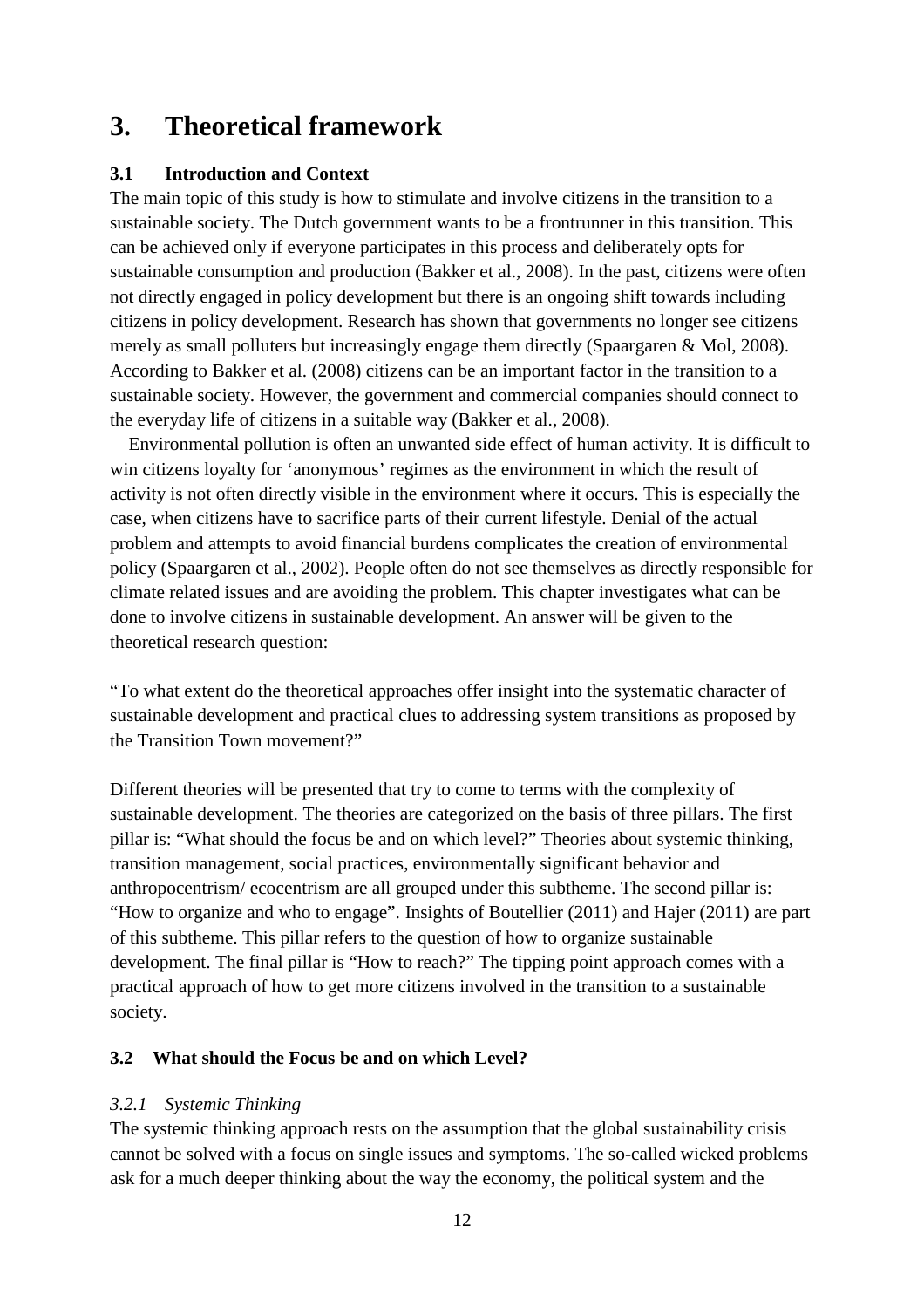society works (Narberhaus et al., 2011). The following citation explains why we should think in terms of a system:

 "Environmentalism will never be able to muster the strength it needs to deal with the global warming problem as long as it is seen as a special interest. And it will continue to be seen as a special interest as long as it narrowly identifies the problem as environmental and the solutions as technical " (Shellenberger & Nordhuis 2004 as cited in Narberhaus et al., 2011, p. 10).

The systematic nature of wicked problems, like climate change, can only be systematically addressed as they are seen in the wider system. The environmental crisis is often broken down into small pieces like deforestation, consumer behavior etc., but all these parts influence each other, and for this reason the problem should be addressed as a whole or as a set of interconnected elements (Narberhaus et al., 2011). The same lack of systematic thinking applies to the focus on individual behavioral change. Behavioral change should be addressed on a collective level because behavior and motivation are complex and deeply entrenched in emotions, norms and habits. Choices are not made individually, but on a more collective level (Narberhaus et al., 2011). In this study some theoretical concepts and approaches are used that can be connected to systematic thinking (Narberhaus et al., 2011). The first theoretical concept that will be discussed in more detail is Transition Management. Transition management and systemic thinking are closely related since transitions take place in complex systems, in which multiple factors and interests play a role.

#### *3.2.2 Transition Management*

Transition management is a governing model that is used to understand, how large changes/transitions in the society can take place. Transitions are important changes in functional systems and they are the outcome of many developments which take place during a period of at least 25 years. Transitions are the result of developments in areas as economy, ecology, technology, culture and governmental policy making. A transition to sustainable development is one of the issues that we are currently dealing with (Grin et al., 2010). In order to get insight into how a process of transition can look like figure 1 is provided. The model shows how the multi level perspective can be achieved through interaction at different levels in Transition.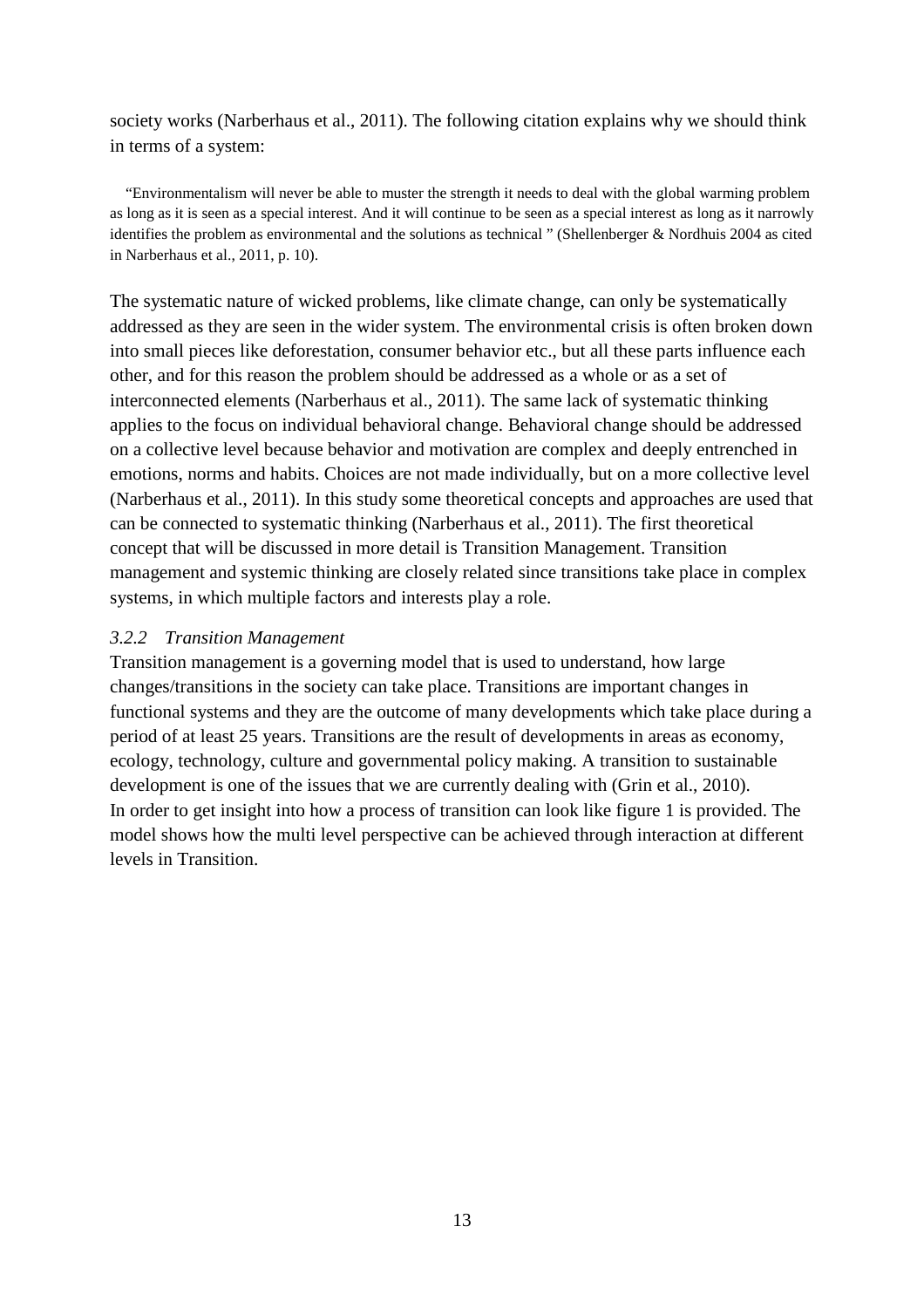

*Figure 1.* Integration of different levels in the multi level perspective of the Transition Management model. From Grin et al. 2010, p. 64

The multi-level perspective explains that transition comes about through interaction between processes at different levels. The three levels differ in terms of stability and size. Transition starts at a niche (micro) level. On this level, social networks are small and unpredictable, but there is room for radical innovation and experimentation. Niche innovators are the so-called forerunners of transition processes. Environmental activists and citizen initiatives are examples of potential niche innovators. These niche innovations can break through but have little chance as long as the regime is still stable (Grin et al., 2010). The regime (meso) level is the level in which the dominant practices are represented. Rules and technologies provide stability and reinforcement of the prevailing socio-technical regimes. Examples of actors that act on a regime level are industries, governments, companies, universities and (cultural) organizations. The regime is the established situation of a given system. This level has major influence and can be decisive on the next, more abstract, level: the landscape level. When problems occur on a regime level (think for instance of rising oil prices) windows of opportunity will be created for niche innovators (like bottom-up initiatives) (Grin et al., 2010). The landscape (macro level) forms a stable platform and is beyond the direct influence of regime and niche actors. Changes can occur on a landscape level and these changes are slower than on other levels, but have more influence. An example of a change on a landscape level is a shift in thinking such as environmental awareness which has as an influence on the regime level in transport energy and agriculture (Grin et al., 2010).

 The example of the transition from the pre-industrial to industrial society is chosen to further clarify the above explanation of transition processes. The horse-based transport regime faced problems in the beginning of the  $20<sup>th</sup>$  century. The electric tram already existed in a *niche* but later became the basis of the urban transport regime because there were already problems with the horse based transport regime (Grin et al., 2010). In the early twentieth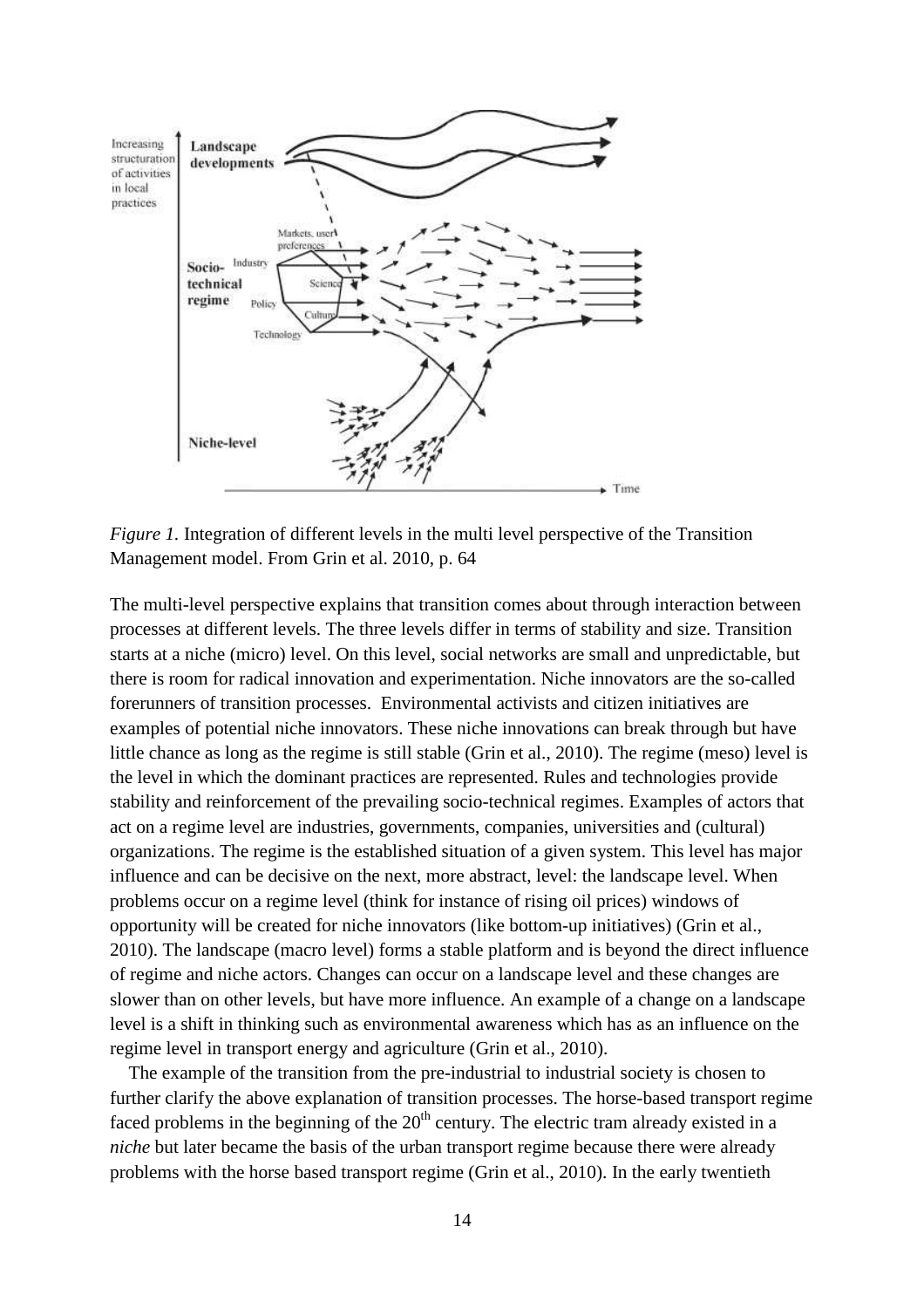century, the electric tram rapidly developed from a niche into the dominant urban transport regime. The landscape level involved more than just transport but a whole shift in thinking concerning technology and a new systemic adaption in society.

 The Transition Town movement can be seen as one of the niche innovators which may lead to a change on a regime level (for instance changing legislature and policy plans around transport), which in turn may lead to a landscape change (sustainable development) (Grin et al., 2010). The current complex environmental problems should be directed through transition management that is directed to a systemic change (Hajer, 2011). In current transition policy, too much emphasis is put on technical-systemic change, and not enough attention is given to societal embedding and complexity (Hajer, 2011). In the next section specific attention will be given to societal embedding and the role of citizens in this process.

#### *3.2.3 Social Practices Theory*

Within transition, human beings play a fundamental role as change agents. The idea that human beings are rational decision makers is incomplete. Decisions are often made unconsciously and driven by routines and emotional factors, and the social, material and economic context and cultural values play an important role (Narberhaus et al., 2011). The idea that actions have a routine, pragmatic, recursive, ordinary and everyday-life character is emphasized by the theory about social practices (Spaargaren, 2006). Examples of social practices are: eating, playing, traveling, living and exercising (Spaargaren et al., 2002). Social practices theory believes that strategies for environmental change should address issues concerning environmental development not at the level of products or isolated individuals but at the level of practices themselves. Different social practices should be addressed independently from each other. This suits well to the idea of transition management in which different levels and phases should be directed in a different way (Spaargaren, 2006). Human agents carry out social practices and these practices are influenced by social structures. Social structures refer to the social, material and institutional environment in which actors have to move. Social structures emphasize the system character in the social practices theory. Actors have to move in a (pre-existing) system in which limited space is available for new decisions which go beyond routines (Spaargaren, 2006).

 Citizens can have a major influence on politics, policy makers and organizations. Therefore, citizens should be taken into account when aiming to a more sustainable society. Bakker et al. (2008) emphasizes that policymakers and environmental scientists often view citizens as a problematic part in the transition to a sustainable society because they would not be willing to sacrifice their current lifestyle. However, Bakker et al. (2008) claim that citizenconsumers, as end users of products and services, can play an important role in this transition. According to Bakker et al. (2008), an active participation of citizen-consumers is crucial if we want to reach this transition. They claim that the government, in contrast to the current situation, should connect to the daily life and experiences of citizens. Environmental policy should create favorable social conditions to make a transition to sustainable development possible. If, for instance, organic food in supermarkets is missing, it is not reasonable to expect from citizen-consumers that they will buy organic food (Bakker et al., 2008).

 Policy makers often make the mistake of viewing environmental behavior as a separate component of behavior. However, environmental behavior is not a separate category in the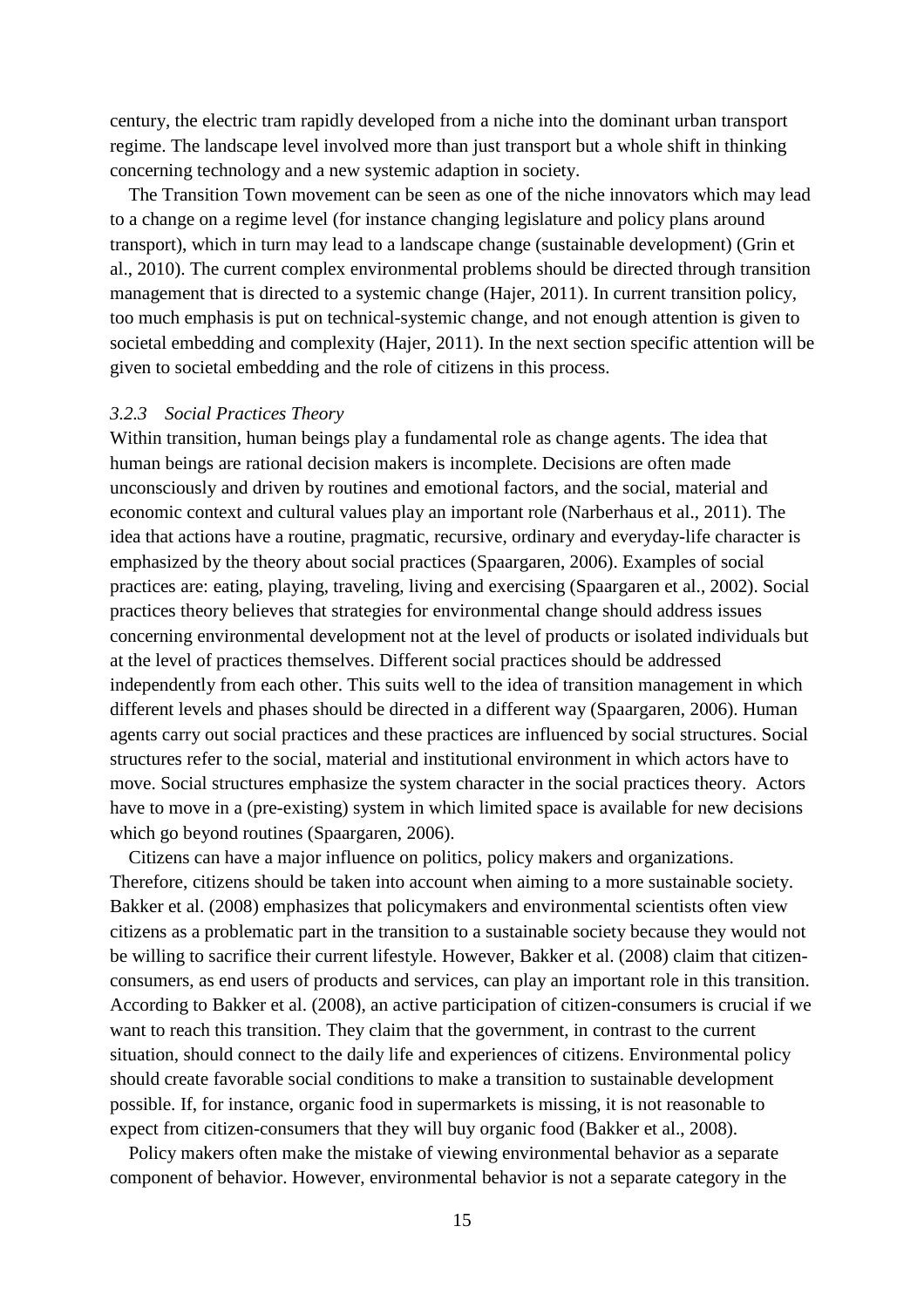daily life of citizens. Almost all human behavior is to some extent related to the environment (Spaargaren et al., 2002 ). The social practices approach rests on the assumption that everyone has to deal more or less with the environment. A small group is especially active in acting in an ecological responsible way, but the biggest group is just following habits and routines concerning environmental behavior. This insight shows that it is not reasonable to expect big changes in environmentally significant behavior of citizens, as long as the right circumstances are not yet there (like availability of organic food in supermarket) (Spaargaren et al., 2002).

#### *Structure / Agency:*

The sociological structuring theory plays an important role in the social practices approach of Bakker et al. (2008) which deals with consumer behavior. Human behavior is embedded in a routinized social structure. His theory explains the interrelationship between individual behavior and social structures. The underlying quote of Giddens clarifies why people have to choose between individual choices and institutionalized social structures which have a major influence on the behavior of people:

 "Rules refer to cognitive, interpretive frames and to cultural norms. Resources refer to economic/allocative resources (control over things/money) and authoritive resources (control over people). Rules do not exist out there, but only through instantiation and reproduction in practice" (Giddens 1984 cited in Grin et al, 2010).

The social practices approach rests on the assumption that consumption is more than individual gratification but that it makes part of a context related social practice (Beckers et al., 2000). The social practices approach does not view the individual as the central unit of analysis but views social practices collectively. In the social practices approach the role of social structures in human functioning gets a central place. According to this approach structure is not only restricting for human functioning but also facilitating. Without structure human functioning is not possible (Spaargaren et al., 2002).

 Many things we undertake are routinized. In this way we can undertake activities in daily life without asking ourselves continuously why we are doing things the way we are doing them. These shared behavioral routines have a social character. The possibilities for dematerialization and de-commodification of consumption are limited because the social and routinized character of consumption is often not taken into account. The role of environmental movements is often limited and takes a small part in decision making (Spaargaren et al., 2002).

 In policy intervention, the promotion of sustainable consumption should be addressed through social practice. People should be addressed for instance on the environmental impact of their holiday or their food consumption. The analysis of Spaargaren showed that in the traditional environmental policy social practices are presented in technical and environmental terms, while environmental considerations should be given a place in the daily routinized life world of citizen consumers. The environmentally conscious citizen does not exist; people make environmentally motivated and non-environmentally motivated choices (Spaargaren et al., 2002).

In order to connect better to the real world and daily routines of citizens, environmental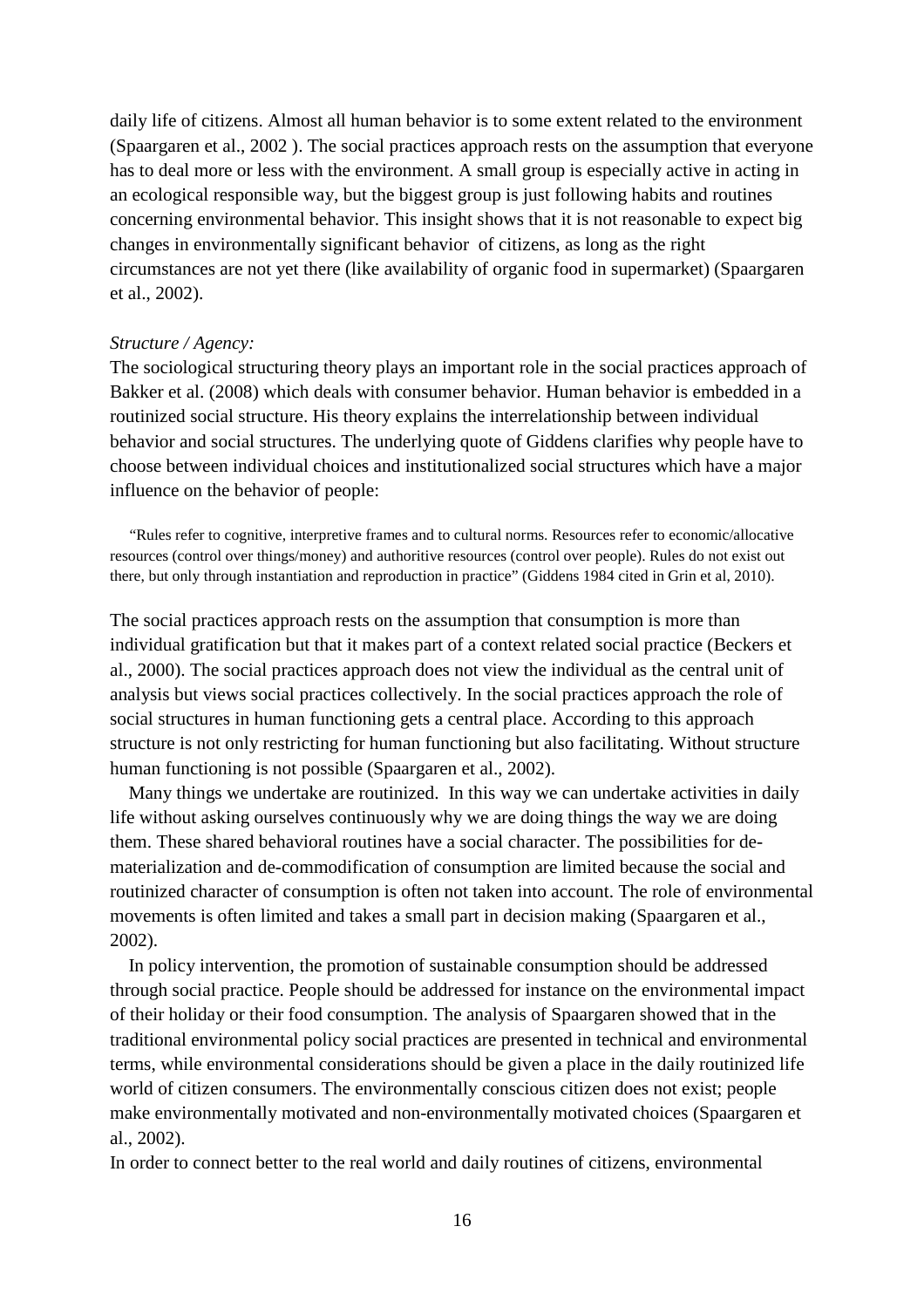heuristics should be addressed per practice and be connected to technical arguments. Examples of environmental heuristics are waste prevention and separation and the use of eco labels for consumers (Spaargaren, 2003). Abstract environmental goals should be framed in the language of daily life in order to attract more citizens (Spaargaren et al., 2002).

 The next paragraph connects to the social practices theory and emphasizes the routine and habits character of human behavior. It comes with a useful augmentation to the social practices theory.

#### *3.2.4 Environmentally Significant Behavior*

Environmentally significant behavior (ESB), as defined by Stern (2000), connects to Spaargaren's social practices approach and investigates the psychology of environmental significant behavior (Stern, 2000). ESB can be defined by its impact on the environment and by its intention to change the environment in a positive way. Intent oriented behavior is influenced by different motivations and is undertaken with the intention to change and to benefit the environment in a positive way. Intent oriented behavior is not the same as impact oriented behavior because the intention to do well for the environment does not necessarily lead to benefits to the environment. Throughout history had the human desire to reach a higher living standard an impact on the environment and only recently has environmental protection become a consideration in human decision making (Stern, 2000).

 Stern claims that intent oriented behavior is only one of the factors affecting environmentally significant behavior and is often not one of the most important. Environmentally related behavior is often a matter of personal habit or household routine and many of those habits are rarely considered. Environmentally beneficial actions may also follow from non environmental concerns, such as saving money (Stern, 2000). Other behavior is often highly constrained by the institutional environmental such as possible infrastructures.

 The complexities of environmentally significant behavior can be formulated in the ABC theory. According to this theory is *behavior* (B) an interactive product of personal sphere *attitudinal variables* (A) and *contextual factors* (C) (Guagnano et al., 1995 as cited in Stern, 2000 ). Attitudinal factors include norms, beliefs and values. The attitude of an individual is the strongest when contextual factors are neutral (Stern, 2000). However, the stronger contextual factors are (like the more difficult or time consuming and expensive ESB is) the less dependent people's decisions are on attitudinal factors. In other words, attitudinal variables decline when more effort needs to be taken. When promoting environmentally significant behavior it is important to take away barriers or limiting conditions to behavior change. If you want to reach many people it is important that beneficial side factors are easily visible. This can be done by making information easily available, the amount of time that need to be invested limited and that financial barriers are taken away. This was demonstrated in programs concerning home insulation. The programs which had a clear set up and had financial incentives turned out to be more successful than programs that did not have these incentives.

#### *3.2.5 Ecocentrism and Anthropocentrism*

Intent oriented behavior is influenced by different motivations and is undertaken with the intention to change. It can be differentiated as anthropocentrism and ecocentrism.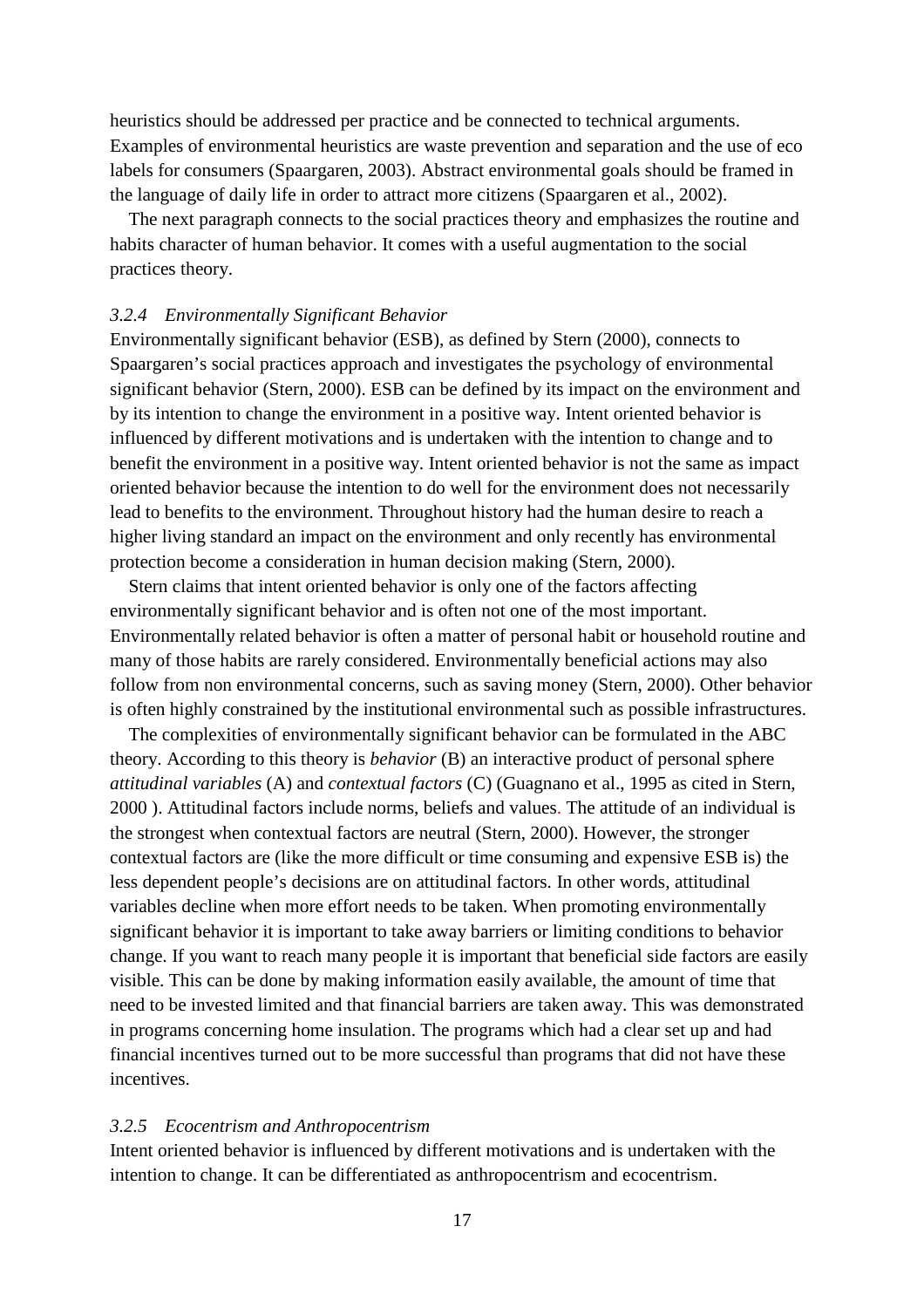Anthropocentrism and ecocentrism are two ways of understanding how ethics relates to nature. The anthropocentric ethic has the assumption that humans are the center of the universe (Kortenkamp & Moore, 2001). This approach views nature from the viewpoint of usefulness to human beings. A statement, which was used by Kortenkamp and Moore that belongs to anthropocentrism is: "What happens to the larger ecosystem, beyond what happens to humans does not make much difference to me." (Kortenkamp and Moore, 2011, p. 272)

 The ecocentric approach has the assumption that all life has intrinsic value and places nature in a more central position. An example of a statement which was used by Kortenkamp and Moore as ecocentric statement is: "It is personally important to me to try to protect the larger ecosystem beyond what happens to humans." (Kortenkamp and Moore, 2011, p. 272

#### **3.3 How to Organize and Who to Engage?**

In this section will be analyzed how different networks should collaborate and coordinate their actions with each other and what types of organizations are important in this process.

#### *3.3.1 Improvising and Incrementalism*

A useful approach that focuses on the connection and cooperation between agents is presented by Boutellier. In his book Boutellier (2011) provides an explanation about how to handle and give direction to complex problems in current complex society in which multiple actors and organizations play a role. According to Boutellier (2011), it is not the central government that should deal with complex problems, but rather different organizations should improvise and coordinate their actions to each other. Currently initiatives tend to be loose and not well coordinated with each other.

 We are currently living in a networked society in which multiple interests play a role. The networked society is the result of globalization, individualization and computerization. We are living in a time of insecurity with a politics lacking in substantive ideas. Through its connections the world has become physically and digitally stronger, but it has also led to feelings of insecurity (Boutellier, 2001, p. 117). The networked society has led to the need to organize around collective identities, such as, environmental movements (Boutellier, 2011). Our society can be characterized by complexity without guidance. Government often appears to be acting in a haphazard or improvising manner with many of its institutions having problems defining their function in an appropriate way. The government often sees citizens as a problem in political issues rather than as a solution. An example of such a complex problem is the issue concerning climate change (Boutellier, 2011).

 We should improvise in order to give direction in current complex society. Part of improvisation is collaboration, which consists of coordinating action. There should be a common goal, and this goal can be reached by different means in which everyone fills in a part of the whole (Boutellier, 2011). In a networked society trust cannot be guaranteed by closed communities or feelings of kinship, but if control is not an option, people should rely on personal contact and social capital, which are part of network competencies. Control and trust are the moral parameters of a networked society (Boutellier, 2011). The spontaneity of improvisation should make a shift to alignment in order to make it work.

 Currently, we are in a situation of horizontal organization. Every member of the society has in principal influence in decision making. This assumes competencies concerning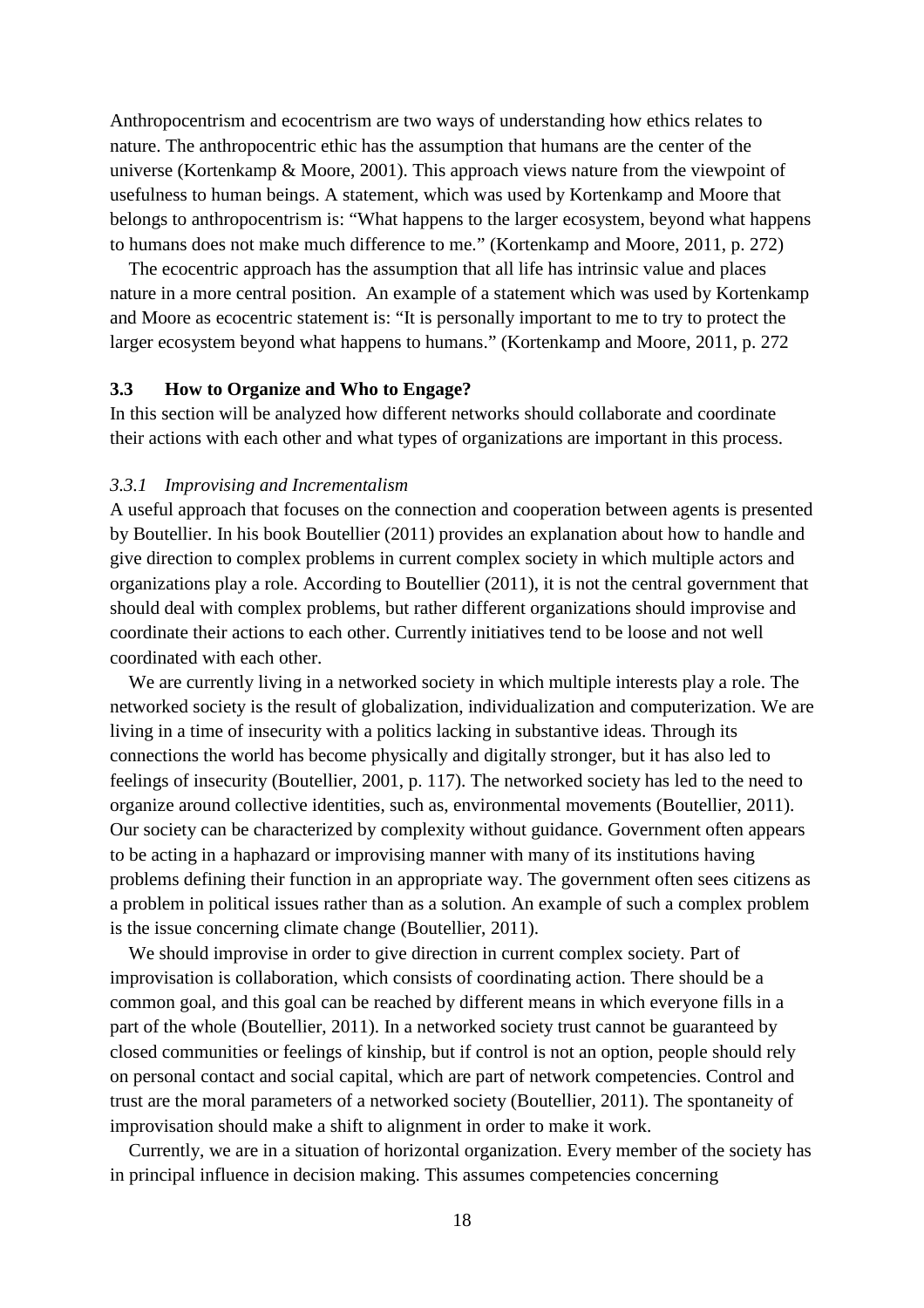transparency, selection, transaction and readiness to take part in a complex body of processes in which certain coherence should be realized. An example of this is that citizens actually want to have more influence on decisions on a governmental level which leads to a more complex system than it used to be (Boutellier, 2011).

 A government is needed that with help of knowledge, rules and facilities can create preconditions for citizens, organizations and entrepreneurs to work on sustainable development. This means that we need a more incremental model, in which many steps by different parties needs to be taken instead of a model in which the government keeps on playing a decisive role (Hajer, 2011).

 In order to mobilize the strength of society, the government should restore the relation between abstract environmental problems and daily living conditions. This does also come forward in the social practices approach of Spaargaren (2006). The everyday environment can have a crucial role in finding a solution to the environmental problem (Hajer, 2011). According to Hajer (2011), in times of an energetic society the model of incrementalism works better than the classical control model of analysis and instruction by the government. The incrementalist model emphasizes the use of dynamic control systems and the dynamics of all levels of a system, from local to global. In this system of incrementalism which consists of collaboration and concurrence, the old hierarchical structure has made place for a more horizontal and open way of control. The government should take the local situation as a starting point and involve the wishes, ideas and capacities of the local communities in the policy process (Hajer, 2011). After discussing what the focus should be in current society and on which level, the next section explains on a practical level how to address people when talking about environmental goals.

#### **3.4 How to Reach People?**

#### *3.4.1 Tipping Point*

According to Gladwell (2001, p. 12) a tipping point is "the moment of critical mass, the threshold, the boiling point ". His approach can offer useful insights for understanding how change in sustainable development can be made possible. He argues that you can only initiate an epidemic when you concentrate on some key aspects. According to the law of the few, *connecters*, *mavens* and *salesmen* are responsible for the genesis of worldwide epidemics. They play a decisive role in this process (Gladwell, 2001). Connecters are people with a special talent to bring people together. They are the kind of people that everyone knows. The connecters are informed by mavens. Mavens are the people who connect us with new information. Mavens are the people who have the most information. A maven has authority and he educates and helps people. In a social epidemic mavens are seen as databanks: they formulate the message. Connecters spread the message. The last group is the salesmen. They are able to convince us if we are hesitating about what we hear and see. The three groups together are decisive in social epidemics. Through connecting with the few special people who have the power, we can shape the process of social epidemics (Gladwell, 2001).

 The law of context says that we can only initiate epidemics when we pay attention to little things. It is not necessary to find solutions for big problems through big answers; tipping points can be small but still effective. The paradox of an epidemic is that you need to make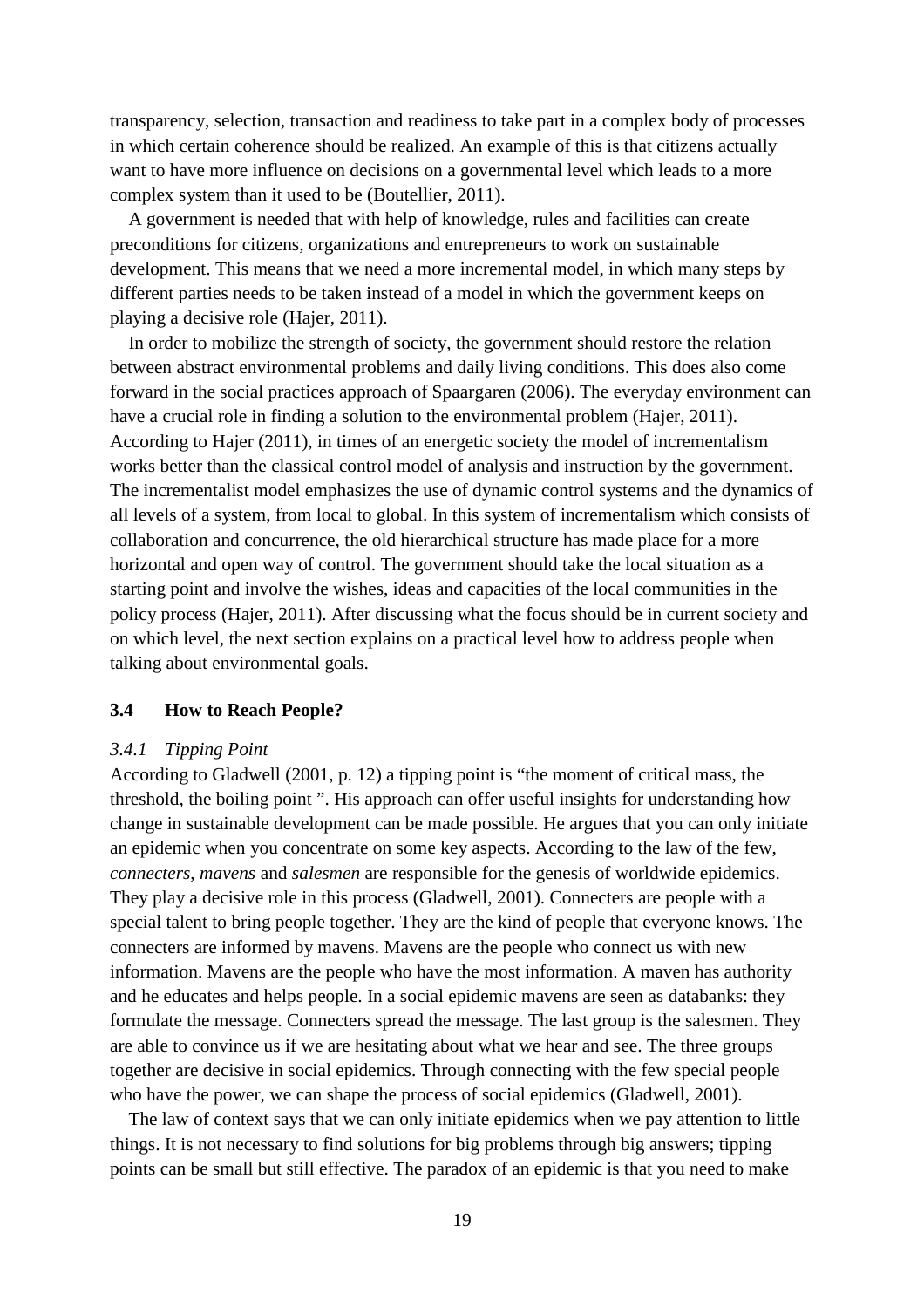small steps to create a big movement. The law of the few suggests that we are unnoticeably influenced by the signals from others. These signals can be small but may have a big influence. Gladwell (2001) argues that we do not have a unified personality. We show some behavior in one situation and other behavior in other situations. He shows that character is not as stable as it seems. Context and circumstances have a big influence on the situation. The influence of the group is large and plays a crucial role in the beginning of an epidemic. If we want to keep being successful, it is important not to exceed the maximum of 150 people. Otherwise groups become too big and will become unmanageable. In Gladwell's Tipping Point stories share a humble design; small things can make the difference. Social change is often instable and inexplicable because we are ourselves are instable and inexplicable. By taking care to present information in the correct way we can make sure that it sinks in. Gladwell's Tipping Points approach can provide useful information about what kind of people are important in organizations and which competencies are needed in order to be successful (Gladwell, 2011).

#### **3.5 Discussion of the Theoretical Framework**

The theoretical framework aimed to give an answer to the theoretical research question:

"To what extent do the theoretical approaches offer insight into the systemic character of sustainable development and practical clues to addressing system transitions as proposed by the Transition Town movement?"

The insights gained from the theoretical framework will now be discussed in more detail in order to answer the theoretical research question above. The theoretical framework is subdivided into three pillars.

 The first pillar comes with an understanding of: what the focus should be and on which level. The theories that belong to this subtheme come with an understanding on which level issues concerning environmental sustainability can be addressed in the most suitable way. Bakker et al. (2008) mentioned that citizens can play a crucial role in transition process, as end users of products and services. For this reason it is important to take the role of citizens into consideration when making policy decisions concerning environmental sustainability. The systemic thinking approach makes clear that environmentally related problems should be addressed in a wider system, since all parts of a system influence each other. People live in a broader world in which multiple interests play a role. People make decisions not only based upon environmental considerations, but other motivations (e.g., financial, time, social) play an important role in decision-making. This was also found in the social practices theory and Stern's theory about environmentally significant behavior. We learn from Stern that attitudinal factors decrease as contextual factors become stronger. In other words: when people need to spend a lot of time and effort on environmentally beneficial behavior, the chance that they will actually come to environmentally beneficial behavior is low. The role of attitudinal factors on impact-oriented behavior is often limited. For this reason the theory about eco/anthropocentrism will probably not be very useful in practice, since people do not make their decision intentionally but more dependent on the context and environment they are living in. The theory about Transition Management explains how shifts in behavior on a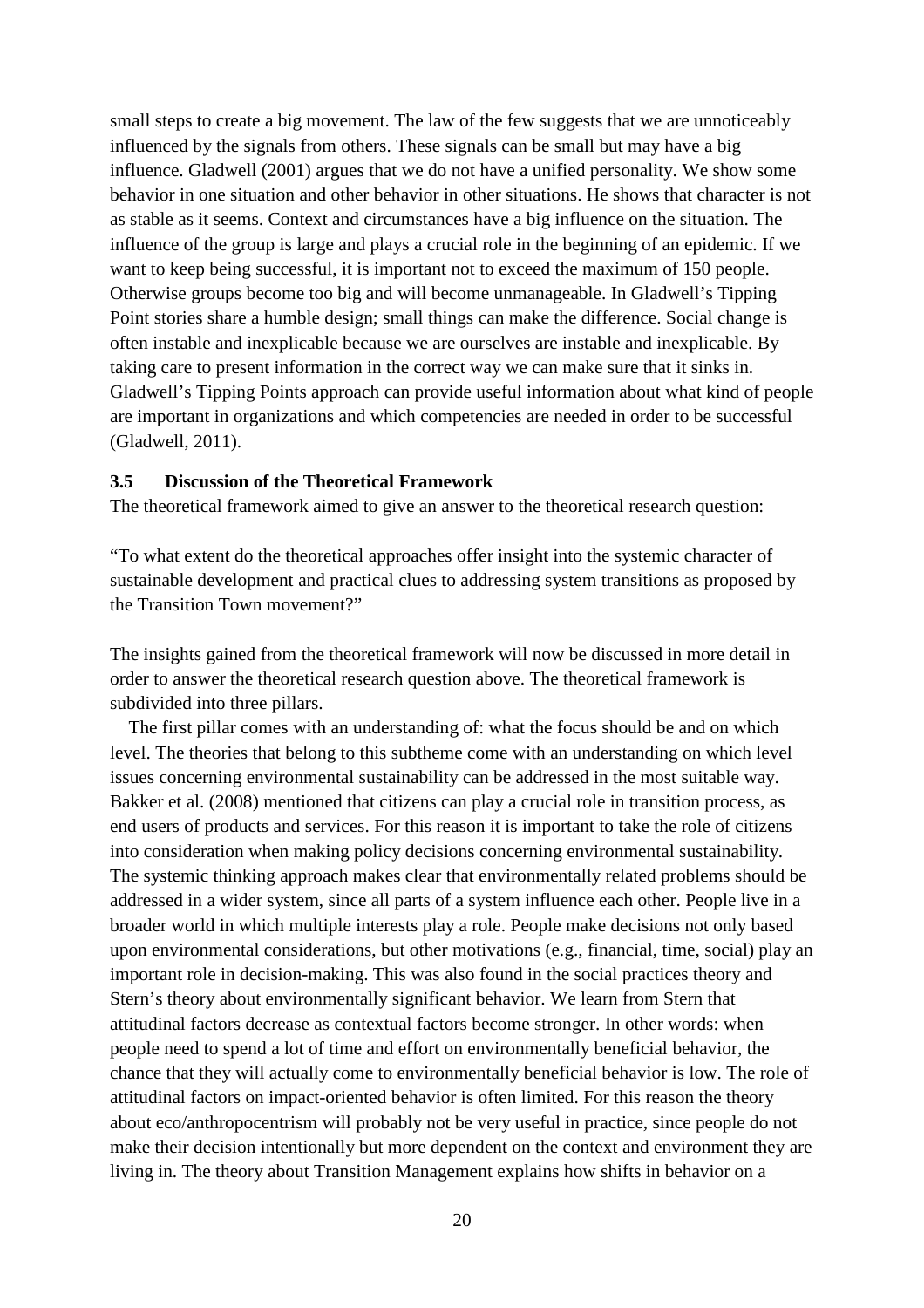societal level can take place. The Transition Management model sees Transition on a large scale with Transition Towns being just one of the many actors. When evaluating sustainable initiatives it is interesting to see if the theories are applicable or not. If the theories are correct, the most successful initiatives are the ones that combine environmental considerations together with other considerations.

 In the second pillar, "how to organize and who to engage", the theory about improvising and incrementalism is discussed in more detail. Boutellier and Hajer come with a practical understanding of how the relationship between government and citizens place out in the current society in which multiple actors and organizations play a role. They show that different organizations should coordinate their actions in an appropriate way. The government could best take a facilitating role and communicate on a more horizontal level with citizens. It will be investigated how policy makers of different municipalities view their work in relation to others. Collaboration between different organizations and governments is seen as a crucial component for success. For this reason network competencies are crucial, and it is investigated how the collaboration between Transition Towns and other parties works and if the appropriate competencies are available.

 The third and last pillar is "how to reach people." Gladwell's approach comes with a practical understanding of what kinds of competencies are useful to have in order to attract many people to an initiative. Connectors, mavens and salesmen should be recognizable in an organization in order to gain successes. It would be interesting to see to what extent the success of TT can be predicted by the competencies of the people involved.

With these three pillars, three important parts of the transition towards a more sustainable society are covered. These different topics give insight in the systematic character of the transition towards a more sustainable society and can be applied to the Transition Towns movement.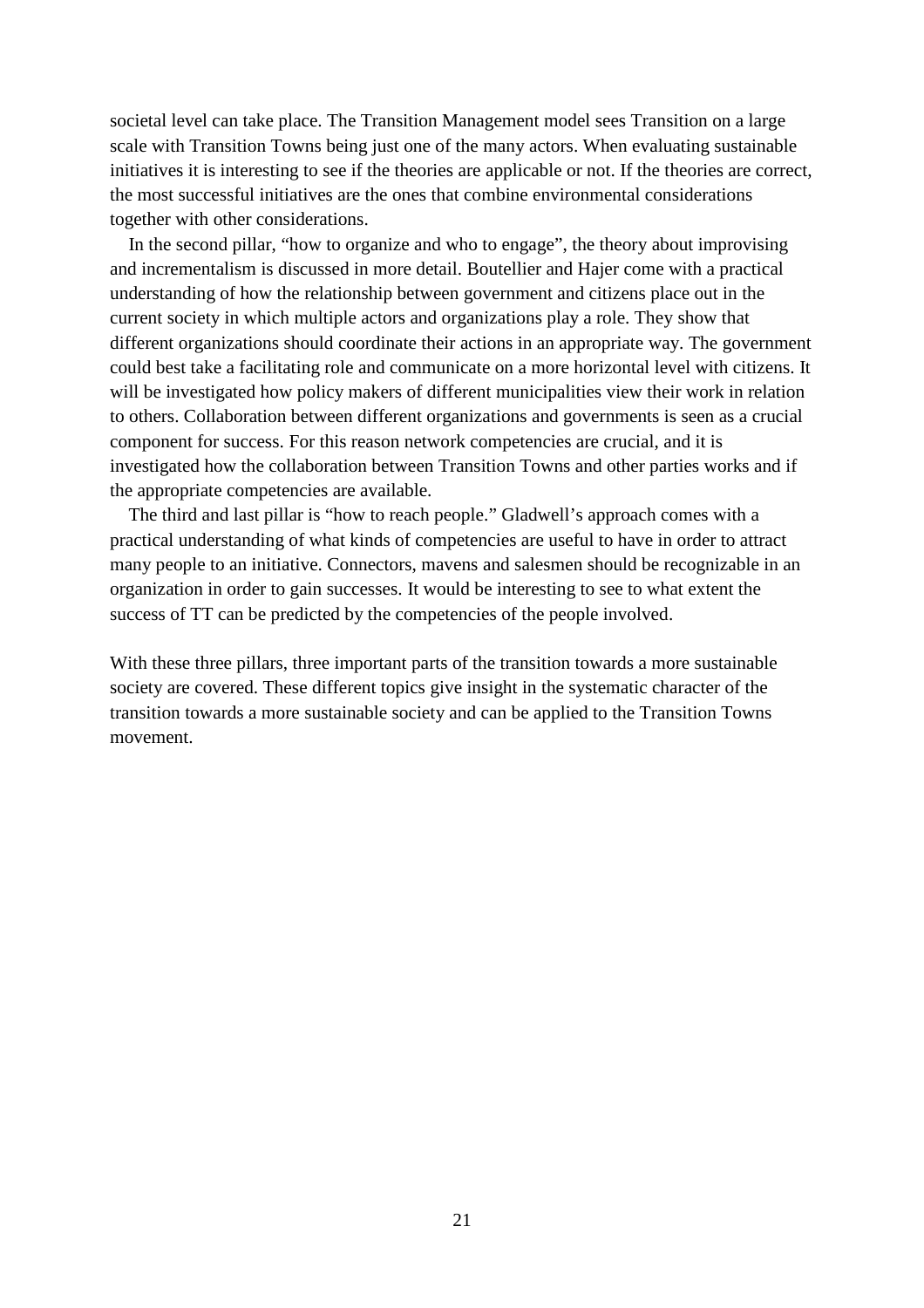# **4. Method**

#### **4.1 Introduction**

The research question of this study is:

"To what extent do theories about social practices, transition management and tipping points offer an explanation to understand the successes or failures of Transition Towns in the reinforcement and acceleration of sustainable development?"

In the first section of this study an answer has been given to the theoretical research question. This question is as follows:

*Theoretical question*: "To what extent do these theoretical approaches offer insight into the systematic character of sustainable development and practical clues to addressing system transitions as proposed by the Transition Town movement?"

 In the theoretical framework different theories were presented that offered useful clues for understanding how to give citizens a meaningful role in a systemic transition towards a more sustainable society.The second part of this study will deal with the empirical question:

*Empirical question*: "To what extent does the Transition Towns movement offer a good answer to the systemic character of sustainable development?"

This empirical question has two sub questions:

"How successful are the initiatives of Transition Towns and what are the explanations for this?"And "To what extent do the chosen theoretical approaches connect to the (daily) experiences of (citizens) in the Transition Town movement?"

The aim in this research is to come to a better understanding of both the successes and failures of the Transition Towns movement through a comparison with the theoretical understandings of systemic thinking. This will offer clues as how to involve citizens as key agents of change in a systemic transition towards a sustainable society and economy.

 The focus of this study lies on initiatives that are organized by the Transition Towns movement, which promotes local sustainable projects in cities. The successes and failures of Transition Towns will be analyzed and explained with help of theoretical approaches from the theoretical framework.

 After the interviews with Transition Towns, alder men and policy makers from municipalities and one policy maker from a province were interviewed. The main objectives of these interviews were to get insight in how policy makers relate their work to ecological sustainable issues and what their conception of local sustainability is, both generally and applied to Transition Towns. In addition was of interest how the collaboration between the government and Transition Towns is.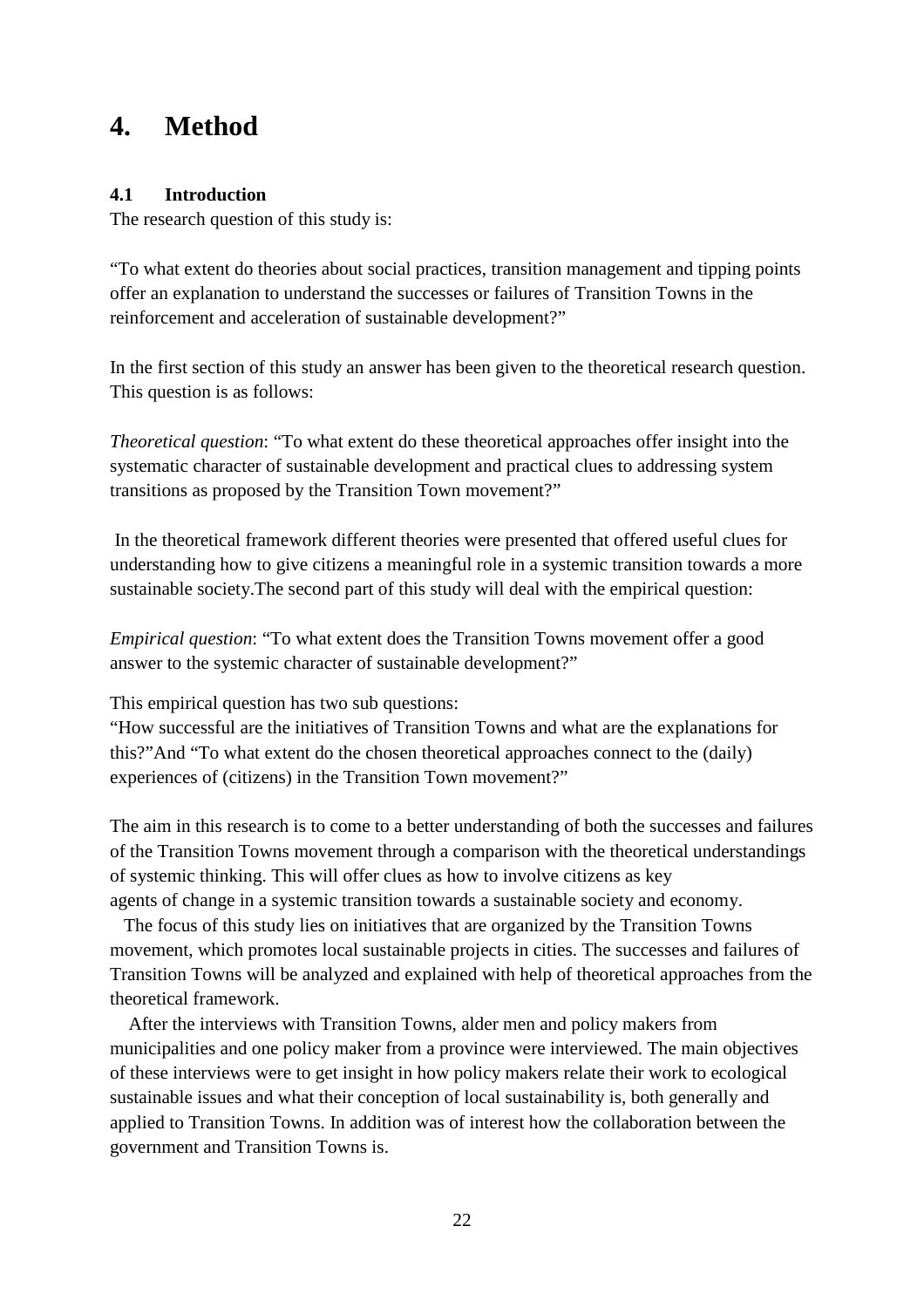#### **4.2 Comparison**

A comparison between thirteen different stakeholders from Transition Towns in different cities in the Netherlands and one in Freiburg, Germany is made. This has been done by interviewing key people in the Transition Towns network. In order to find out how partners of Transition Towns see their movement, also 7 policy makers from local governmental bodies were interviewed. In total were 22 respondents interviewed, out of this 22 were 15 respondents from Transition Towns and 7 respondents were policy-makers from local governmental bodies in the area of climate, energy and sustainability.

 In the result section an analysis has been made of why some initiatives turn out to be more successful than others. For the selection of Transition Towns, different factors were included that might have an influence on the successes or failures of the Transition Town movement. A definition of success is given in paragraph 1.5 in the introduction. Bigger-sized cities and smaller-sized cities were included in order to find out if the size of a city has influence on the success of a particular Transition Town. Internationally recognized and non internationally recognized Transition Towns were included as well in order to find out if international recognition has an influence on the success of a Transition Town. Finally, bigger and smaller Transition Towns' initiatives were included in order to find out if there was any relationship between the size of a Transition Towns and its success

#### **4.3 Selection and Categorization**

In order to determine the most relevant respondents, a national meeting day of Transition Towns was visited first. The selection of relevant respondents took place on the basis of the network method. The network method has the assumption that potential respondents should be selected in the first interviews with help of the respondents (Boeije, 2008). The first interview was with one of the initiators of Transition Towns in the Netherlands. This person had a good overview of the organization and was able to give some advice about the size of the different initiatives. He was also able to give an indication of successful and failing initiatives. However, this was just an indication and the judgment of successful and failing initiatives was done after analyzing the initiatives. Hereafter, the different respondents from Transition Towns were selected for the interviews. Most selected respondents were either contact person or a member of a coordinating group because these persons have the best overview of the movement. For the selection of municipalities only municipalities were included in which a Transition Towns initiative was located that was interviewed in this study. All potential respondents were firstly contacted by email and asked if they were willing to be interviewed. Non responding respondents were reminded with an email and phone call. It was quite easy to find respondents. Most people were enthusiastic and it was easy to find a date. From the selected Transition Towns only one respondent did not react, the other respondents participated immediately. The respondents of the municipalities were a bit more difficult to reach; half of the respondents were willing to participate for an interview.

The selected Transition Towns were: TT Rotterdam, TT Eindhoven, TT Utrecht, TT Groningen, TT Deventer, TT Tilburg, TT Apeldoorn, TT Freiburg (DE), TT Wageningen, TT Zutphen, TT Den Dolder and TT Houten. Two members of the initiative group of the national network were interviewed; both were also involved in their local Transition Town (Den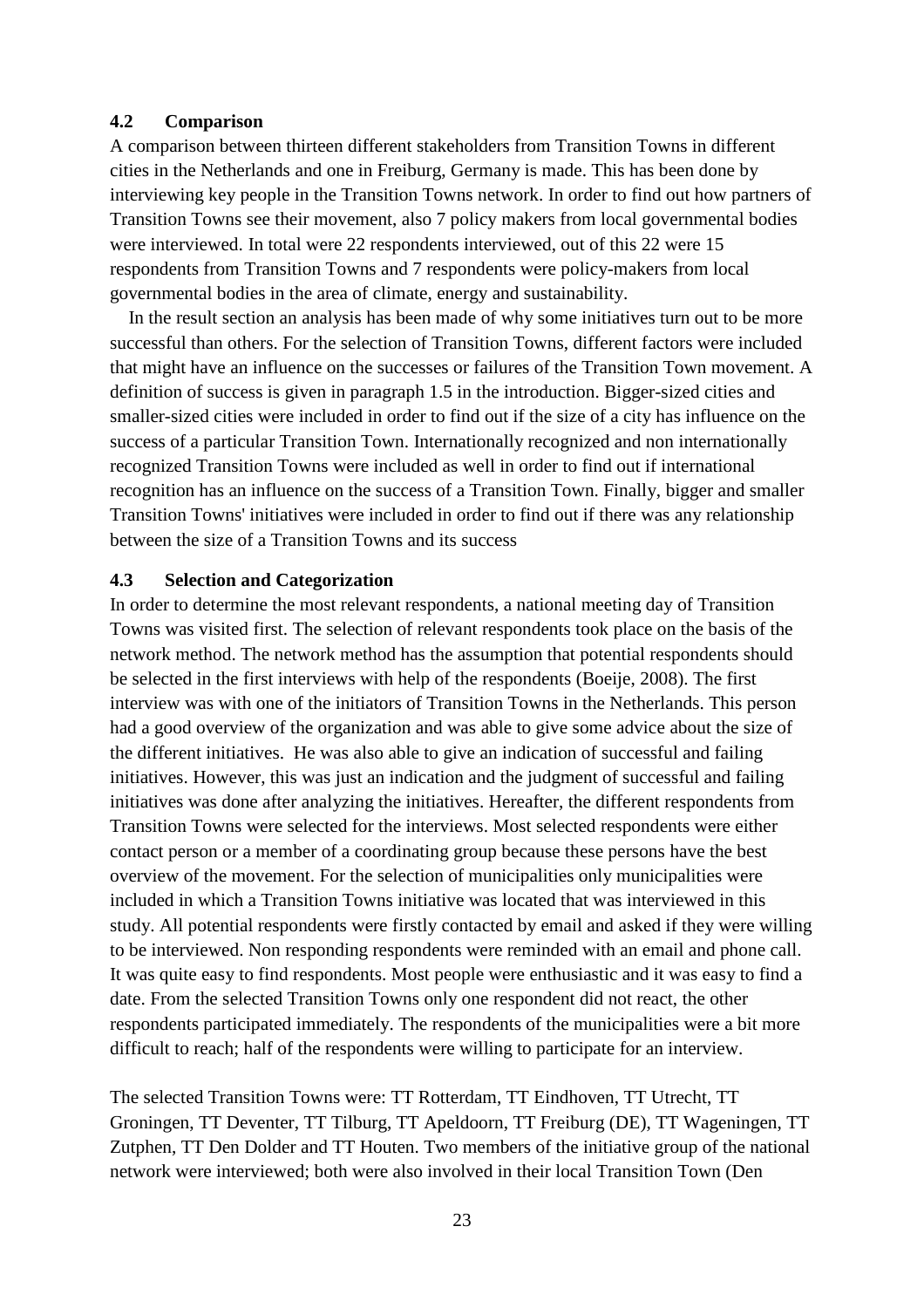Dolder and Deventer). The founder of the Repair Café foundation was also interviewed. The Repair Café foundation is not a part of Transition Towns, but many Repair Cafés have been set up by members of Transition Towns. This initiative was investigated because it has grown very fast in the past few years. It also got a lot of publicity and was mentioned in national and international media. The national meeting day which was open for everyone who was interested in Transition Towns was also attended. This was the first physical acquaintance of the author with Transition Towns. On this day, first potential respondents were acquired. An assembly of the national initiative group was also attained.

Table 1 is provided in order to give an overview of the interviewed Transition Towns in the Netherlands. The information in the table is acquired from the interviews, the websites of Transition Towns and the bureau for statistics Netherlands (CBS, 2011). The different categories of the columns will be further discussed here. The "Position of respondent" column refers to the position of the interviewed person in the particular Transition Town. The column "Year founded" refers to the year in which a Transition Town initiative was founded. "Size of the city" refers to the actual size of a city in which a particular Transition Town initiative is located. In this study a large city is indicated as having 300.000 or more inhabitants, a medium- sized city has 100.000 to 300.000 inhabitants and a small city (or village) has 100.000 or fewer inhabitants. "Size of TT" refers to the number of activities that are roughly organized by the local Transition Town. A small Transition Towns is categorized as having three or less different initiatives, a medium Transition Town is categorized as having four to six different initiatives and a large one as having six or more initiatives. "Internationally recognized" refers to the groups that are internationally recognized according to the Transition Town handbook. The subheading "Initiative group available" refers to the question whether the group has an initiative group who coordinates the different working groups. Groups with initiative groups tend to be of a larger size than groups that do not.

| <b>Transition</b> | <b>Position of</b>         | Year    | Size of   | Size of   | Inter-         | <b>Initiative</b> |  |
|-------------------|----------------------------|---------|-----------|-----------|----------------|-------------------|--|
| <b>Towns</b>      | respondent                 | founded | city      | <b>TT</b> | nationally     | group             |  |
|                   |                            |         |           |           | recognized     | available         |  |
| Apeldoorn         | Initiator TT               | ± 2009  | Medium    | Small     | No             | No                |  |
|                   | Apeldoorn                  |         |           |           |                |                   |  |
| <b>Den Dolder</b> | <b>Founder TT National</b> | 2010    | Small     | Small     | N <sub>0</sub> | Yes               |  |
|                   | and member initiative      |         |           |           |                |                   |  |
|                   | group locally              |         |           |           |                |                   |  |
| <b>Deventer</b>   | 1: Member initiative       | 2008    | Small $/$ | Large     | Yes            | Yes               |  |
|                   | group in Deventer          |         | Medium    |           |                |                   |  |
|                   | /founder national TT       |         |           |           |                |                   |  |
|                   | and regional.              |         |           |           |                |                   |  |
|                   |                            |         |           |           |                |                   |  |
|                   | 2. Member working          |         |           |           |                |                   |  |
|                   | group/involved in          |         |           |           |                |                   |  |
|                   | local level.               |         |           |           |                |                   |  |
| <b>Eindhoven</b>  | Contact person             | 2009    | Medium    | Small     | N <sub>o</sub> | No                |  |
|                   |                            |         |           |           |                |                   |  |

*Table 1*: Overview of the twelve Transition Towns.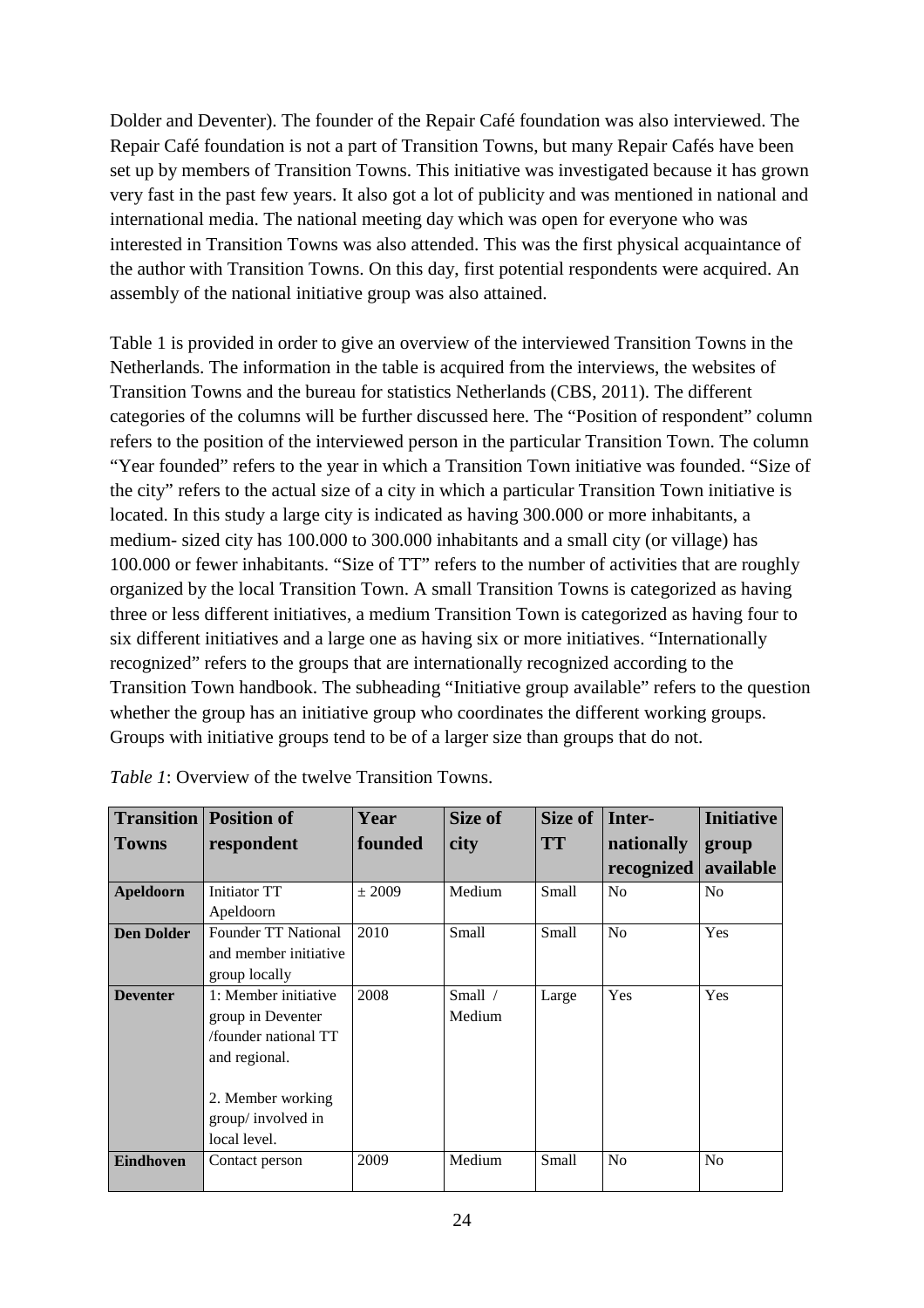| Freiburg<br>(Dui) | Member initiative<br>group                                               | 2011 | Medium | Large             | Yes | Yes            |
|-------------------|--------------------------------------------------------------------------|------|--------|-------------------|-----|----------------|
| Groningen         | Member initiative<br>group                                               | 2008 | Medium | Medium            | Yes | Yes            |
| Houten            | Former member<br>initiative<br>group/currently<br>alderman Houten        | 2010 | Small  | Medium            | No  | Yes            |
| <b>Rotterdam</b>  | Contact person                                                           | 2009 | Large  | Small             | No  | N <sub>o</sub> |
| <b>Tilburg</b>    | Night major/hostess<br>dinner activity,<br>initiator not shopping<br>day | 2011 | Medium | Medium<br>/ Large | No  | N <sub>o</sub> |
| <b>Utrecht</b>    | Contact person                                                           | 2009 | Large  | Small             | No  | No             |
| Wageningen        | Founder working<br>group energy                                          | 2009 | Small  | Medium            | No  | Yes            |
| <b>Zutphen</b>    | Member initiative<br>group                                               | 2009 | Small  | Medium            | Yes | Yes            |

The selected municipalities were: Wageningen, Utrechtse Heuvelrug, Apeldoorn, Houten, Tilburg and Groningen. A policy maker of the province Noord- Brabant was also interviewed. These local governmental bodies were selected because they could be connected to Transition Towns which were located in the same city. Further information about these interviews is provided in table 3 in the result section.

#### **4.4 Research Design**

For this study a qualitative research design with in depth interviews was chosen. The focus for this type of research design lies on understanding how actors give meaning to their social environment. In this case a qualitative research design is more relevant than a quantitative one because it will provide more in-depth information about how people actually think and act. First reason is that more needs to be known about the organization before a quantitative research will pay off. The second reason is that the focus of this study was on understanding what was going on in the research population, and directly talking with people would lead to more in-depth information than sending questionnaires to respondents. The qualitative research method leads to more insight in processes that are going on in the research population and this connects quite well to Transition Towns because they are also in a process of trying out new things and figuring out what works and what does not work. When making use of a standardized questionnaire respondents are not given much freedom to motivate their answer and this can lead to the fact that important information will get lost. In the interviews it became clear that after continuing to ask and giving people more time to think about their answers and motivating them it became possible to discover what was going on in the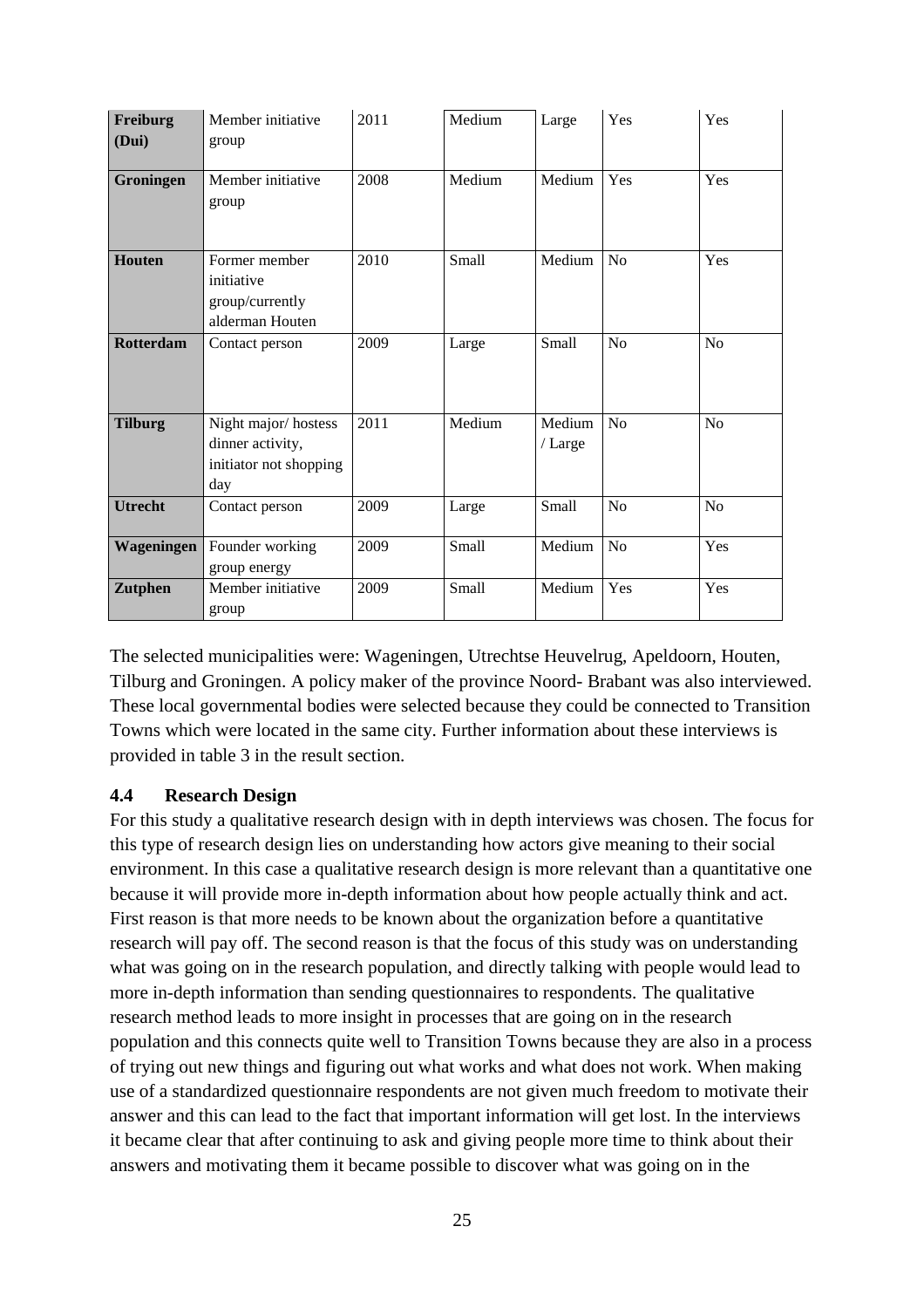research population. A standardized questionnaire would fit better in a follow up study when more information is already available (Boeije, 2008).

Before starting with the interviews, a topic list was made which gave a handheld during the interviewing process. This was done because part of qualitative research is to work exploring and to give gave space for topics that are not directly included in the questionnaire. The topic list was designed in an unstructured way in order not to determine the direction of the interview (Boeije, 2008). The questions were not formulated beforehand, but a topic list was used. There was room for asking further on topics that need to be questioned more. The order of the topics was not strict and could differ per interview. The respondents were free to come up with new topics when relevant. Since answer categories set up before, respondents were free to answer the questions in an open way.

#### *Duration and Location*

The interviews of Transition Towns took place in the city were the initiative was located, mostly at the home of the respondent or in a café. The duration of the interviews differed from half an hour to 2 hours. The interviews with policy makers of municipalities were done by phone and mostly took around 15 to 20 minutes. The interviews took place in April, March and June in 2012.

#### **4.5 Validity and Reliability**

The qualitative research design with in depth interviews has influenced the internal validity (absence of systematic measurement errors) of this study in a positive way (Boeije, 2008). By doing in depth interviews, the underlying opinions of the respondents became clear and thus more details were obtained than using another method. The qualitative research design allowed for new topics to be incorporated in the topic list. Additionally, respondents gave the impression that they were not giving socially desirable answers but were trying to describe the reality as naturally as possible, which is positive for the internal validity of this research. The limited research population will have an effect on the possibility of generalizing the results, which has an effect on the external validity of this study. However, during the interviews it was the author's impression that at a certain moment, saturation took place (Boeije, 2008). The Transition Town network in the Netherlands is not very large and many people know each other. Respondents who had the overview over Transition Towns in their city or village were interviewed and for this reason it has been discovered quite well what is going on inside the research population. This is positive for the population validity since the selection of the research populations seems to be a good representation of the Transition Towns network (Boeije, 2008). In the last interviews there was not much new information acquired. The results of this study can be seen as a design for follow up studies.

 An influential factor in connection with an interview is the interviewer. When the aim is to analyze the respondent's attitudes, motives and characteristics, the reliability of the surveys will be influenced significantly by the interviewer's behavior. This may have a negative or positive effect on the atmosphere and the relationship of trust when the interview takes place. As mentioned above, the qualitative survey is structured by a topic list which increases the possibility of making a comparison of the interviews. When interviewing people it is a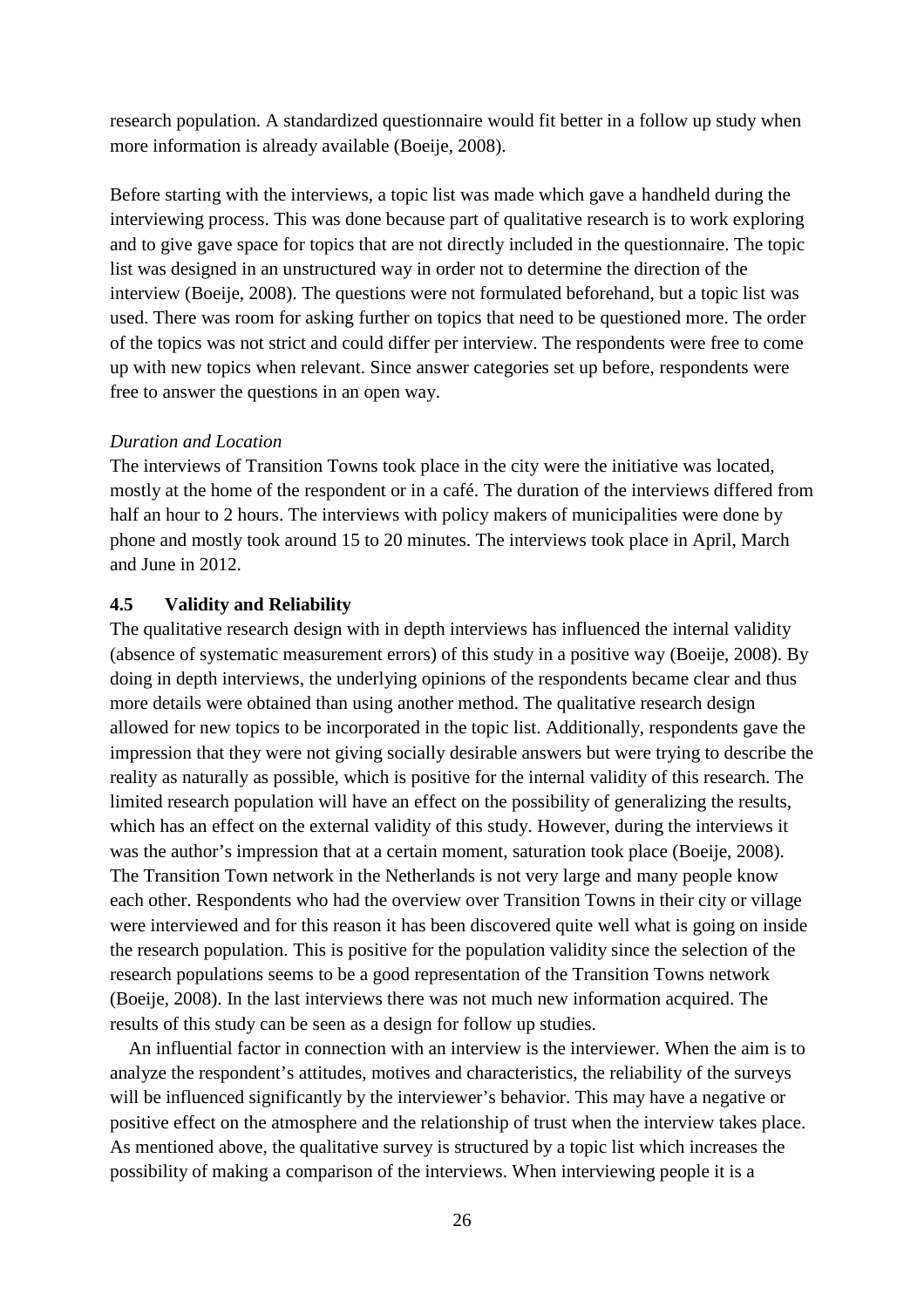possibility that there may be misinterpretations in the dialogue between respondent and the interviewer. To avoid such problems, the interviewer made a little summary of what the respondent said per theme. The qualitative research design gives the possibility of assessing whether a question has been understood and to discuss, conclude, interpret and verify the results. This has a positive effect on the reliability of this study. It was positive for the reliability of this study that before starting with the study, the Transition Towns movement was not familiar to the researcher yet. For this reason there was no preliminary (subjective) opinion yet about the movement, which was positive for the objectivity of the results (Boeije, 2008). In order to guarantee the validity it was decided to make use of software (NVivo) in order to analyze the data systematically. It was decided to let data collection and data analysis interact with each other, in this way, it became possible to test interim interpretations. Something that was negative for the reliability of this study is that some interviews were conducted in cafés with some background noise. This made it in some cases difficult not to get distracted for both the respondent and the interviewer. During the transcribing it was in some cases difficult to hear what the respondent said due to back ground noise. In addition, were in two cases (Repair Café and TT Deventer (respondent member working group)) not all topics discussed since there was not enough time available, this was negative for the internal validity of this study.

#### **4.6 Explanation Topic List**

Before starting with the interviews, first the theoretical framework was finished in order to gain insight on which theoretical topics were interesting to compare with the daily practice of Transition Towns and how they could be applied in practice. In order to understand what Transition Towns means, the handbook of Rob Hopkins was analyzed in detail. The national and local websites of Transition Towns were analyzed in order to get an idea of the different activities that are organized by Transition Towns. After analyzing Transition Towns in theory it was decided to visit the national meeting day (Landelijke Genoegdoeningsdag) of Transition Towns in order to understand better how the movement works and to come in contact with people to interview. After this day a topic list was made which gave a handheld during the interviewing process. The topic list was structured via an interview guide with 7 themes, each comprising a number of specific questions. The themes were chosen and formulated on the basis of theory presented in the theoretical framework and information in the Transition Town handbook. The topic list will now be defined further.

The first subheading (practical information TT) in the topic list refers to the Transition Town on a local level and comes with practical questions about the Transition Town. The first topic concerned the role of the respondent in the local Transition Town. In this way it became possible to understand if the respondent was in a position to know what was going on in the TT. Hereafter, some questions were asked about the origins of the TT. It was asked how the Transition Town was organized and what type of initiatives were organized. It was also asked to what extent the Transition Town followed the 12 steps of the handbook. This topic came forward from the handbook of TT, in which 12 ingredients of a Transition Town are listed. Interviewees were also asked about the kind of city in which the TT was located. In this way it became possible to understand whether a neighborhood was very individualistic or if there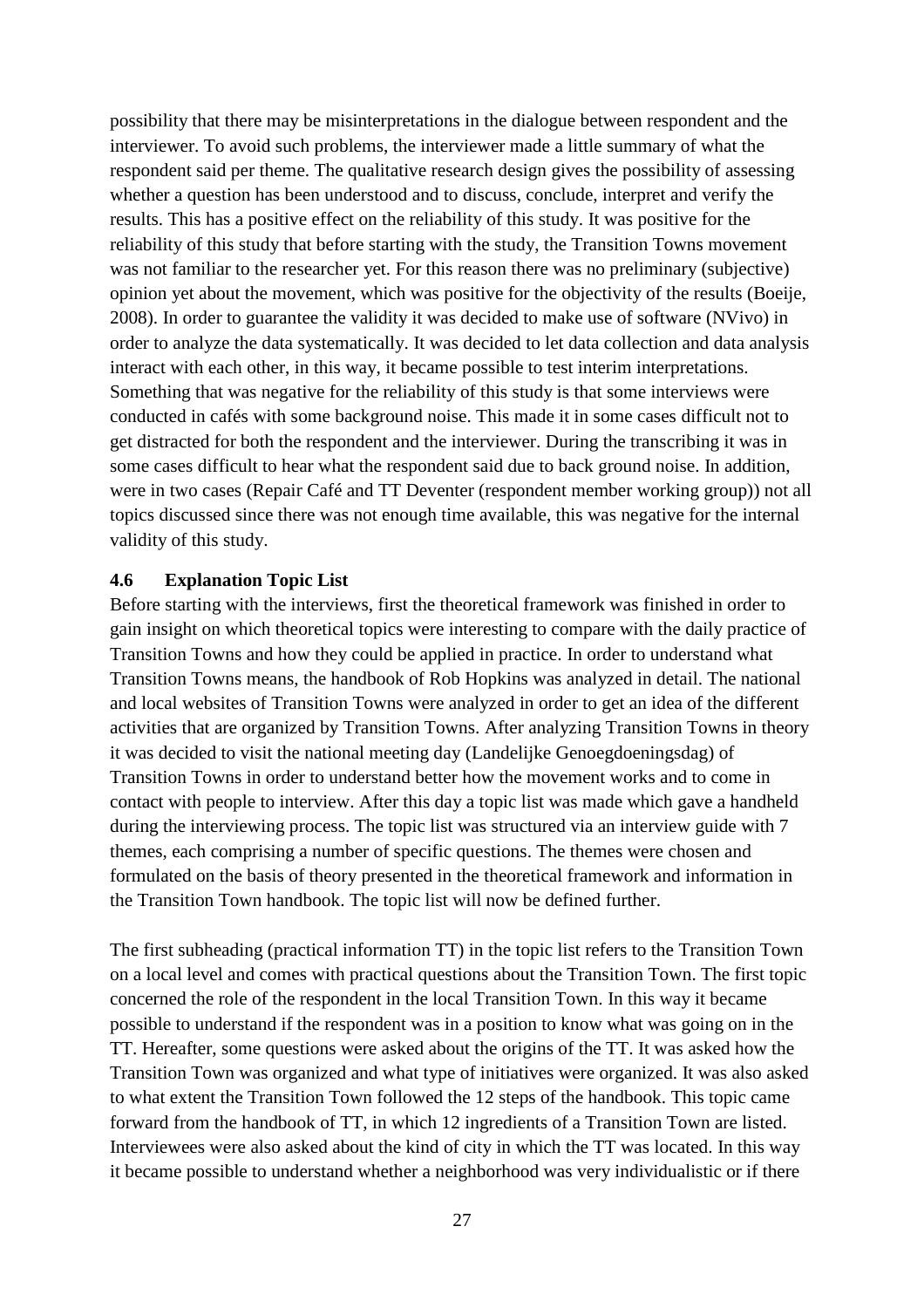were strong social ties in the neighborhood. In the handbook it was described that a city could get an international recognition if they followed the steps. The topic "Type of initiatives" refers to the type of initiatives that are organized by a particular Transition Town. In the first interview it was asked how you could get international recognition. In the next interviews it was asked whether or not Transition Towns were internationally recognized and for what reason.

The second subheading comes with more general questions about Transition Towns in order to understand its philosophy and background. Interviewees were asked how the movement was founded on a national level and how the national coordination group works. After that it was asked what the importance is of localization in Transition Towns and for what reason. According to Vermeij's theory (2008) this clashes with reality since social bonding in the local neighborhood is becoming less and less important, while bonding with friends and family remains important. It was asked what the respondents thought about this issue and if the local approach might have influence on the success. It was also asked what is so special about TT if you compare it with other environmental organizations like Greenpeace and World Wildlife Fund. Since the movement has become established in many countries it was asked how the international collaboration is with Transition Towns in other countries and to the headquarters in Totnes. Only members of the national initiative group were asked this question. This question was relevant because it can be connected to the Boutellier's theory about improvising.

The third subheading "the involvement of people" was about how much effort people from Transition Towns made to incorporate new people. It was asked how Transition Towns convinced new participants to join them. It was also questioned why some people are according to them not willing to be involved.

The fourth subheading concerned the success of initiatives. Different topics were made that might have influence on the success of a particular Transition Town. It was asked how many people are involved, how new initiatives originate, what kind of publicity is done to raise awareness for the TT and how the initiatives are organized and structured. It was asked which problems occur when setting up initiatives. Interviewees were asked which initiatives were more successful than others and for what reason. It was asked how successful the TT was and why. It was also asked how they define success.

The fifth subheading is "Social practices/ESB". The topics under this subheading are related to social practices theory and Stern's theory about environmentally significant behavior. It was asked how the social ties are in the movement and if people from Transition Towns also do social activities with each other. This was asked because in Spaargaren's theory about social practices it becomes clear that the direct social environment has major influence on the people's behavior. In other words, the closer social ties are between people, the more they will be influenced by each other. It was also asked how the social environment (e.g., friends, family) see their work for Transition Towns. The topic how important the role of citizens is in issues concerning environmentally sustainability was asked because Spaargaren (2003) claims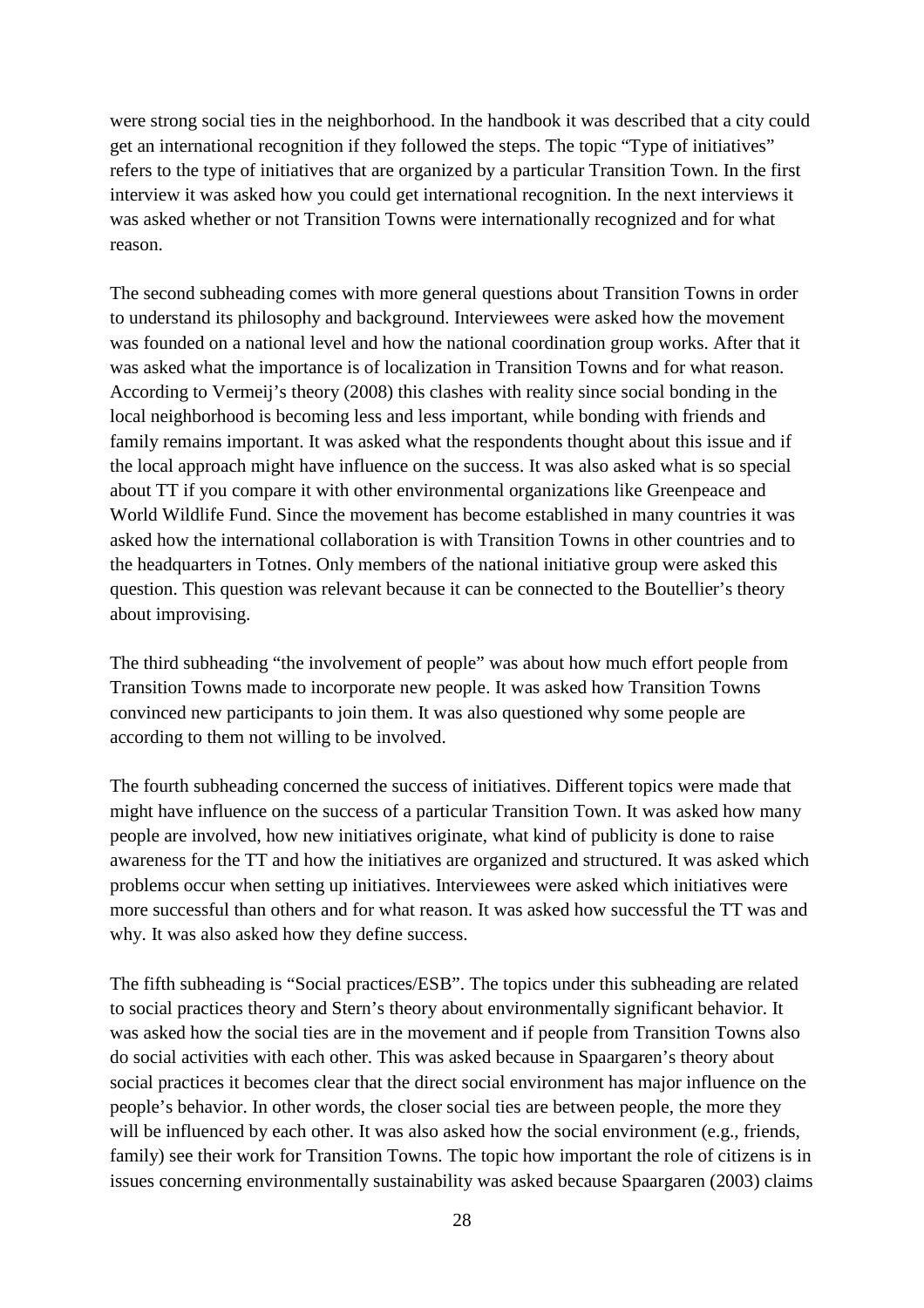that citizens have a major role in sustainability issues since they can have put pressure on environmental policies. The question was whether citizens are directed individually by Transition Towns or as a group. This topic was included because Spaargaren's (2003) theory says that if people are addressed in a group there is more chance that they will continue with the behavior than when they are addressed as an individual, since the influence of collectivities is high and individuals are often directly influenced by group behavior. The question whether more 'green supply/biological products' in supermarkets lead to more consuming was asked to contact people. The respondents were asked whether people should give up many things in their current lifestyle to live sustainably.

 The respondents were told that theory from social science has the insight that behavior is often made on the basis of habits and routines that are often not considered by individuals. It was asked whether they had thought about this before and how they react on this. Spaargaren's theory also says that it is good to direct citizens through social practice (eating, going on holiday, etc.), and it was asked whether or not this was the case for Transition Towns. The respondents were questioned about what the motivation is for people to get involved and what major objections are for people not to join the movement. Another thing that was asked was what type of people is involved. People are the most influenced by likeminded people.

The sixth subheading is called "Network''. The topics of this part refer to Boutellier's and Hajer's theory about improvising and incrementalism and ask about the nature of collaboration with the network. It was asked how the collaboration with municipalities, companies, other organizations and other Transition Towns place out. It is also asked what the role of the government should be in sustainable development. This question connects to Boutellier's and Hajer's approach because they claim that it is important to coordinate actions with each other and to work on a horizontal level with governments.

The last subheading is called "Tipping Points" and refers to Gladwell's approach. According to Gladwell's approach some people with special competencies can make success/transition happen. It was asked whether people in the group have these specific competencies, such as skills in public speaking, organizing, networking, etc. It was also asked what the influence is of the size on an initiative on its success. This was done because Gladwell claimed that initiatives can become too big (more than 100 people attending) and this might have influence on their success.

#### *Explanation questionnaire for municipalities*

The questionnaire for the municipalities was made after having interviewed all those involved in Transition Towns. The questions are self-explanatory and relate to the objectives which were described in the first part of the method, page

#### **4.7 Explanation of the Code Tree**

The interviews were recorded with an audio recorder and analyzed with help of NVivo. This software program makes it possible to compare, analyze and code interview data (QSR, 2012). The interviews were first transcribed and then loaded into the NVivo software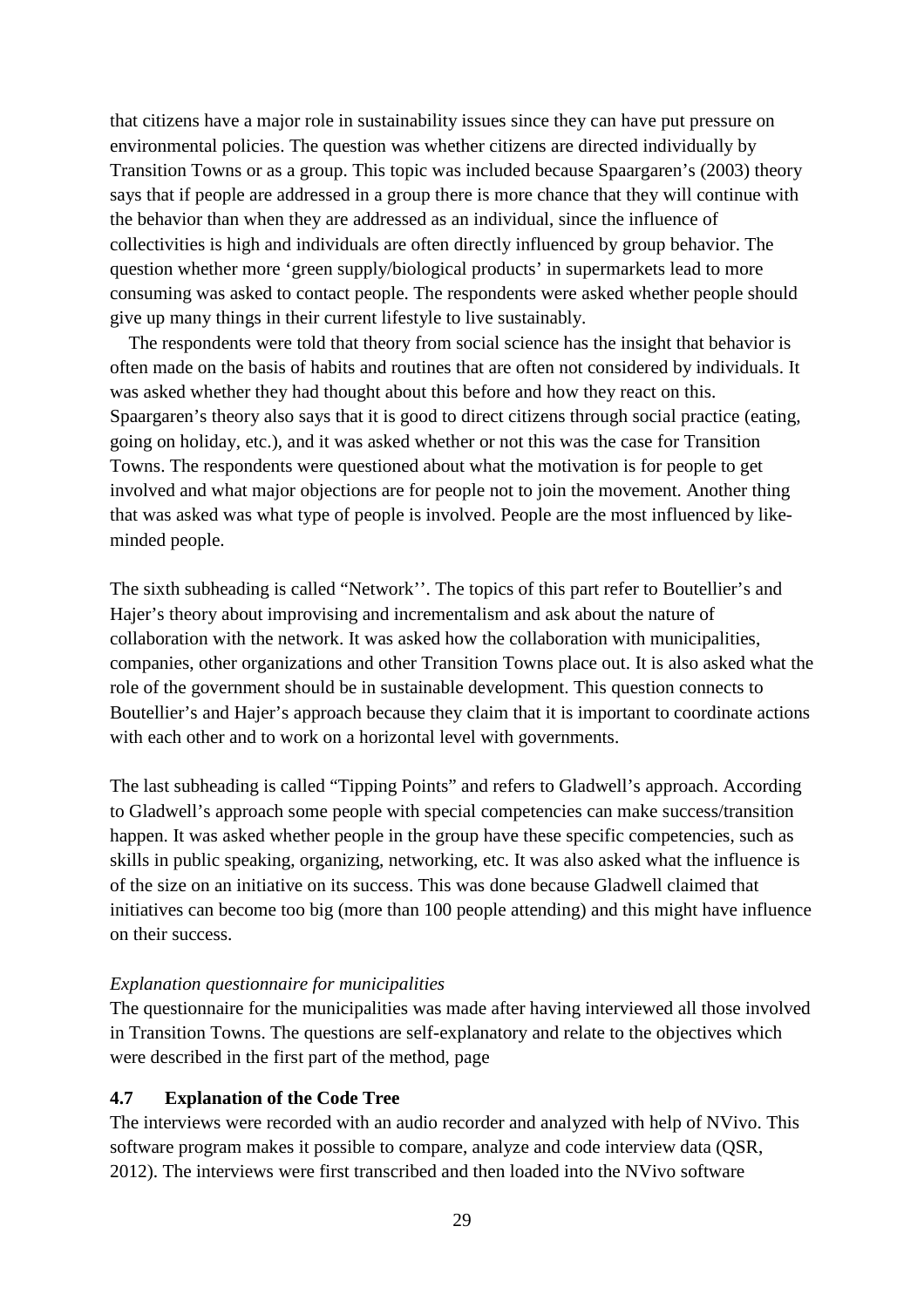program. After that, portions of the text were coded. Codes were given to particular components of the interviews, such as "Collaboration with third parties", so that they could easily be compared. During this process some codes were adapted or deleted if they turned out to be irrelevant for the analysis. The codes were ordered according to the topics that came forward from the theory. From the analysis in NVivo in relation with the topics from the theory, a code tree was produced which was used for the analysis of the interviews. The different topics of the interviews were coded per theoretical subject. The code tree made it possible to analyze and compare the relevant information. However, the structure of the code tree is not exactly the same as in the results. Using this structured analysis makes it possible to explain the successes or failures of the Transition Towns movement by connecting theory to practice.

The first subheading of the first part of the code tree is called "General information". Codes were given to text fragments that belonged to this subheading. The code "Role in TT" is used to tag information about the role of the respondents in the movement. "Philosophy of TT" is a label for all parts of the text that are related to the philosophy of TT in general. "Localization of TT" refers to parts of the text that explain why localization is so important for TT. For the code "12 steps of handbook" all quotes were selected that refer to the question whether the 12 steps that are described in the handbook were followed or not. The code "Head, heart, hands" was added to the analysis, since many respondents mentioned this topic even though it did not made part of the topic list. "Internationally recognized" is used to tag all text fragments that explained about international recognition. The code "TT on a national level" refers to text fragments that have something to do with the organization of TT on a national level. The last code under the first subheading is called "Definition of sustainability", which refers to the respondent's definition of this term.

 The second subheading is called "Factors for success". Different factors that might have an influence on the success of TT's are categorized under this subheading. The first code is "Successful and unsuccessful initiatives", this code is used to tag text fragments that explain why some initiatives are more successful than others. The second code is "Number of people involved" and comes with a categorization of how many people are involved. The third code is "Acquaintance TT in town" and refers to the text fragments which give an indication of how many people know TT in a particular town. The fourth code "Structure of TT" gives an overview of the structure and organization of the different Transition Towns. The fifth code "Size of city" is self-explanatory. The sixth code "Fixed location for organizing initiatives" gives information about whether a TT has a fixed location or not.

 The third subheading was problems with setting up initiatives. The codes "Lack of time", "Lack of financial means" and "Lack of enthusiastic people" are added to this subheading. The code "In general" is added in order to add text fragments that do belong to this subheading but could not be categorized under the other codes.

The second part of the code tree is: "What should the focus be and on which level?" and has the almost same structure as is used for the analysis of the results. Theory and practice are brought together in this part. The subheading "System thinking/ Transition/ Social Practices/ESB" refers to the theories that are used in the theoretical framework. In this part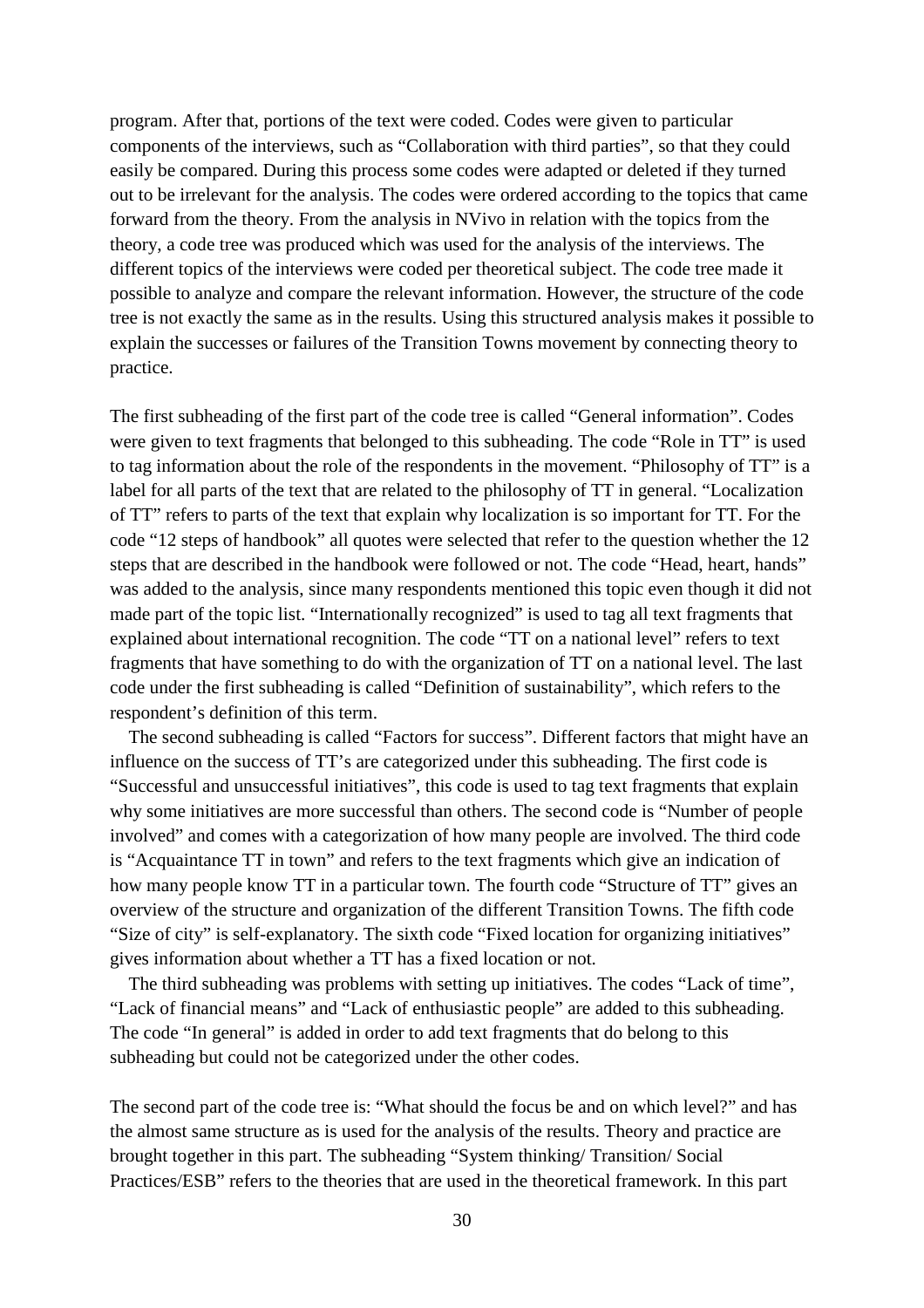theory is connected to the daily practice of Transition Towns. The first code is called "Neighborhood and individualism" and refers to text fragments in which the respondents gave answer to the question whether there is a clash between individualism in society and the local approach of TT. The code "Are social practices directed independently and practically" connects to social practices theory. These code fragments say something about the practicality of initiatives and if they are directed per topic or more one social practice (think of travelling, eating, shopping etc.). The code "Recruiting of new people" is used to label fragments that explain how new people are recruited. The code "Influence of green supply" refers to answers to the question whether the supply of organic products leads to more people buying it. This question tests the Social practices theory. The code "Should people give up many things for a more sustainable lifestyle" is self explanatory. The code "Social ties" codes fragments of text which say something about the social bonding inside the movement. This connects to Spaargaren's structure and agency theory. The code "Are people addressed as a group or as individual" was a topic from the topic list and refers to the social practices theory as well. Since people react in a different way in collectivities than in individual circumstances this question was important to incorporate. "Attitude towards others" was not part of the topic list, but was important to incorporate because respondents often mentioned this topic. Special attention is given to young people because many respondents had ideas why young people are not part of the movement. The code "Type of people that are involved" is used to label the type of people that are involved. People are, according to Spaargaren (2003) and Stern (2000), often directly influenced by like minded people who are in their close social environment. The answers were categorized in different categories. Descriptions of people that could not be placed under one of these categories were placed under the code "Rest". The different initiatives that are organized by Transition Towns are categorized as "Important initiatives" and "Less important initiatives". Important initiatives are the ones that are used in most Transition Towns. Initiatives that are not organized by many Transition Towns are less interesting to analyze because they are not possible to compare.

The third part of the code tree is called "How to organize and who to engage?".This part is structured according to the theories about improvising and incrementalism. The first two codes are "Collaboration of TT with municipality" and "Collaboration of TT with third parties" and refer to the collaboration of the TT with different organizations. The interviewees were asked what the role of the local government should be and the answers on this question were coded as "Role of local government". The code "Subsidies" was given to text fragments about the subsidies that a Transition Town might or might not get. This relates to the code "Costs", because costs of initiatives was an often mentioned subject. The code "Publicity" was given to all text fragments that explained something about the publicity of a Transition Town.

The fourth part of the code tree is called "How to reach people?" and is similar to the result section. This part connects to Gladwell's approach about Tipping Points. "Tipping points" is also the subheading under this theme. The first code of this section is "Competencies". The different competencies that people have or are potentially relevant are categorized under this code. It was also coded which people are especially influential in TT because this related to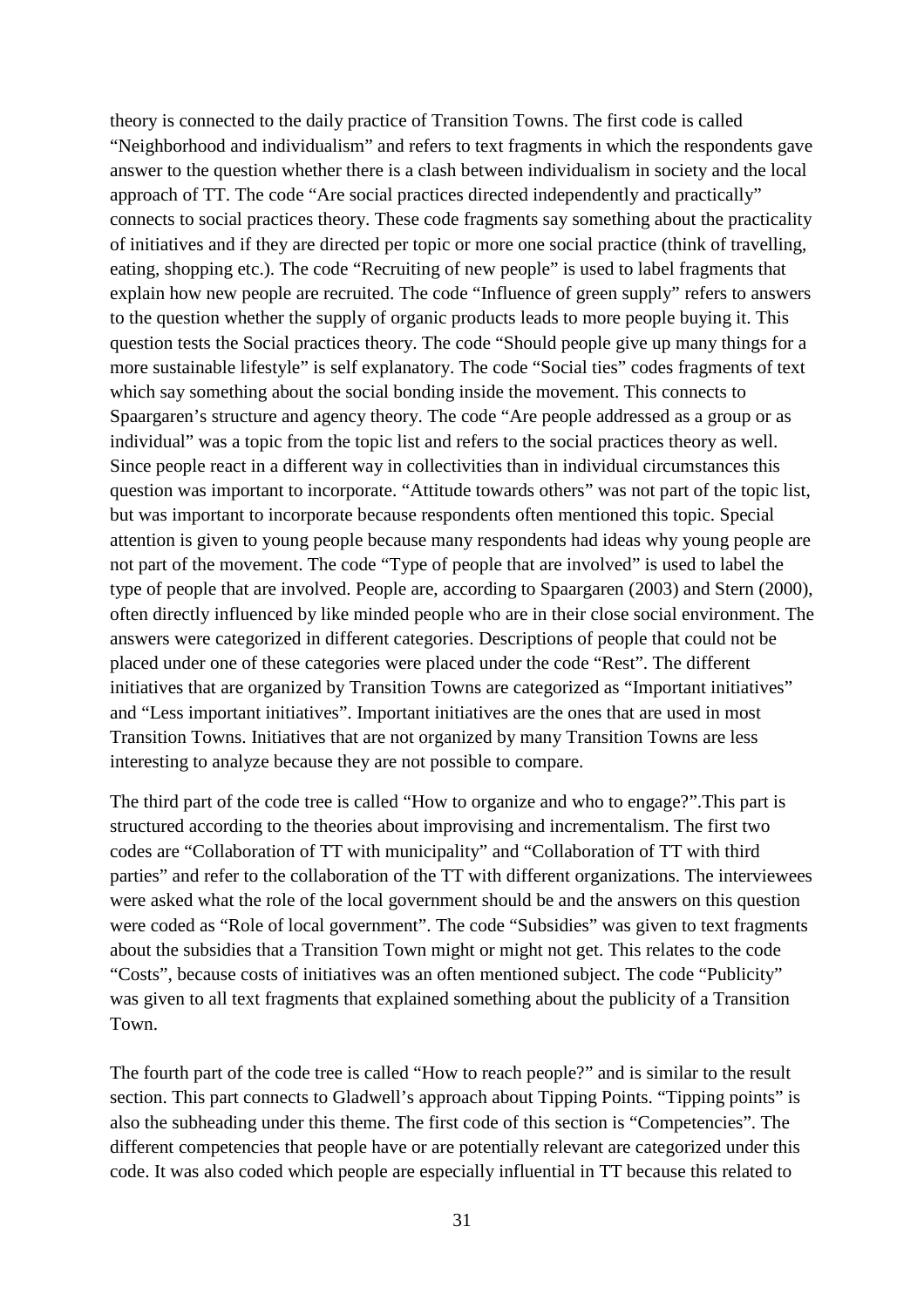the tipping points theory. Finally, the "Influence of the size of an initiative on its success" was coded.

The results of the interviews with policy makers were also coded in the code tree. The text fragments are coded per subject. The codes were: "Conception of sustainability", "Importance of local initiative", "Opinion about TT", "Collaboration with TT" and "Bottlenecks". The code "Conception of sustainability" refers to the concept of sustainability that the interviewed policy maker has. Text fragments that given indication of the importance of local initiatives for the municipality are tagged under the code "Importance of local initiative". The opinion of the policy maker about the Transition Town movement is labeled with the code "Opinion about TT". Text fragments refer to the collaboration of the municipality are tagged with code "Collaboration with TT". The code "Bottlenecks" refers to problems that the municipality encounters with local citizens initiatives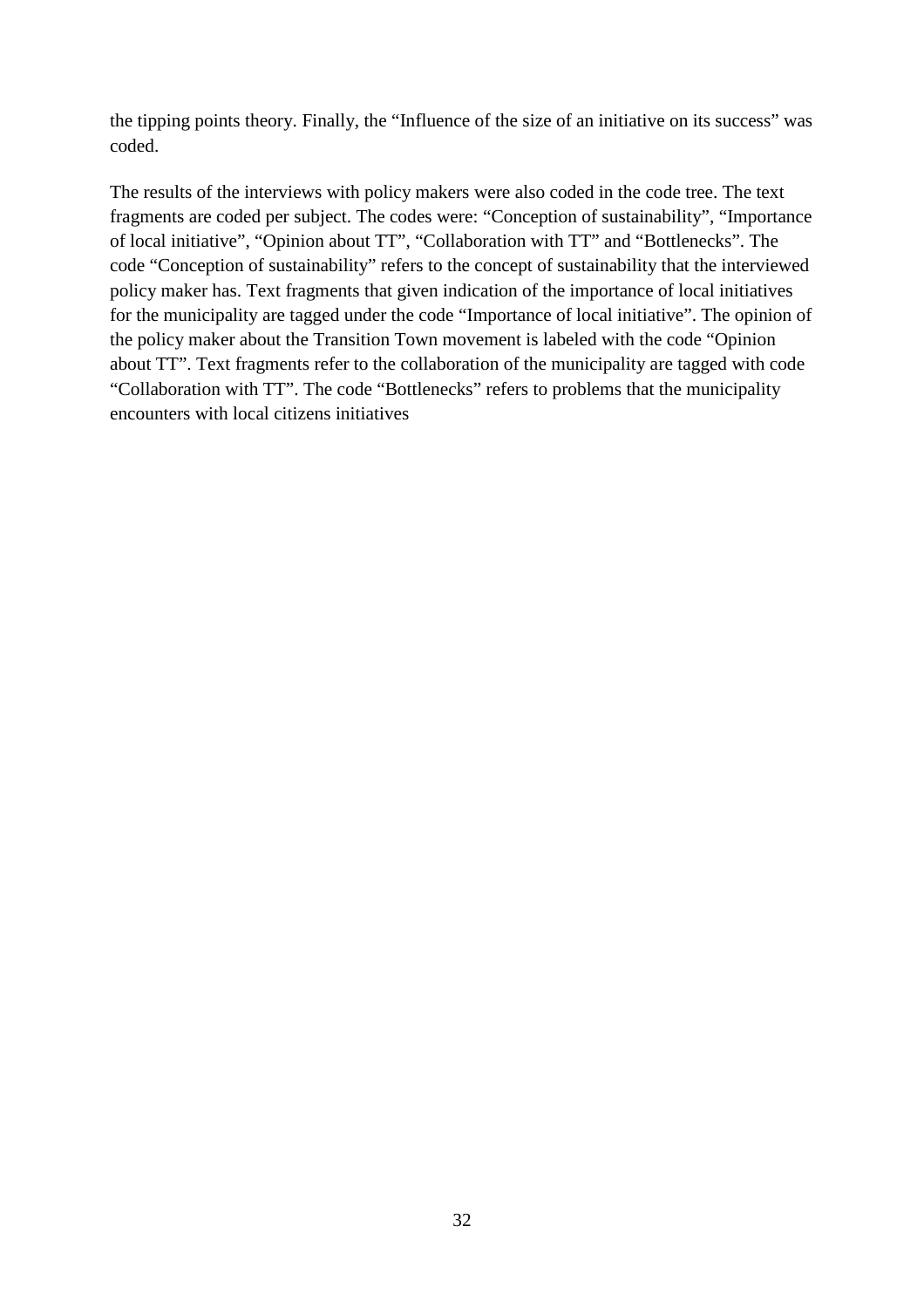# **5. Results**

The result section is mainly structured according to the structure in the code tree. The section is split up in two parts. The first part provides a description of the outcomes of the interviews. The second section provides an interpretation of the results from the interviews in relation with the theory. In chapter 2, a description has been made of the Transition Towns movement. In this section the results of the interviews will be presented.

### **5.1 Overview of Initiatives Organized by Transition Towns**

Table 2 gives an overview of the different initiatives that are provided by Transition Towns. The categorization is made with help of the answers from respondents during the interviews and the websites (see References) of Transition Towns.

| <b>Initiatives</b><br><b>TT</b> | Local economy | Soul<br>Heart $\&$ | Vegetarian Meal | Energy | Movie night/lecture | TT Café | Bees belt | Repair Café | Local food | Permaculture Course | Local Energy Cooperation | goods<br>Exchange of consumer | Community resources agriculture | Ecovillage | Consume less |
|---------------------------------|---------------|--------------------|-----------------|--------|---------------------|---------|-----------|-------------|------------|---------------------|--------------------------|-------------------------------|---------------------------------|------------|--------------|
| Rotterdam                       |               |                    |                 |        |                     |         |           |             |            |                     |                          |                               |                                 |            |              |
| Eindhoven                       |               |                    |                 |        |                     |         |           |             |            |                     |                          |                               |                                 |            |              |
| Groningen                       |               |                    |                 |        |                     |         |           |             |            |                     |                          |                               |                                 |            |              |
| Deventer                        |               |                    |                 |        |                     |         |           |             |            |                     |                          |                               |                                 |            |              |
| Tilburg                         |               |                    |                 |        |                     |         |           |             |            |                     |                          |                               |                                 |            |              |
| Houten                          |               |                    |                 |        |                     |         |           |             |            |                     |                          |                               |                                 |            |              |
| Den Dolder                      |               |                    |                 |        |                     |         |           |             |            |                     |                          |                               |                                 |            |              |
| Wageningen                      |               |                    |                 |        |                     |         |           |             |            |                     |                          |                               |                                 |            |              |
| Zutphen                         |               |                    |                 |        |                     |         |           |             |            |                     |                          |                               |                                 |            |              |
| Apeldoorn                       |               |                    |                 |        |                     |         |           |             |            |                     |                          |                               |                                 |            |              |
| Freiburg                        |               |                    |                 |        |                     |         |           |             |            |                     |                          |                               |                                 |            |              |

*Table 2.* Overview of the different Transition Town initiatives per city.

### *Explanation of table 2*

 "Local economy" refers to projects which have as goal to stimulate the local economy of a particular city. Examples of initiatives are a local monetary unit which can only be used in the city itself and the creation of a local sustainability guide which give consumers an overview where to buy sustainable products or for instance organic food. "Heart and soul" refer to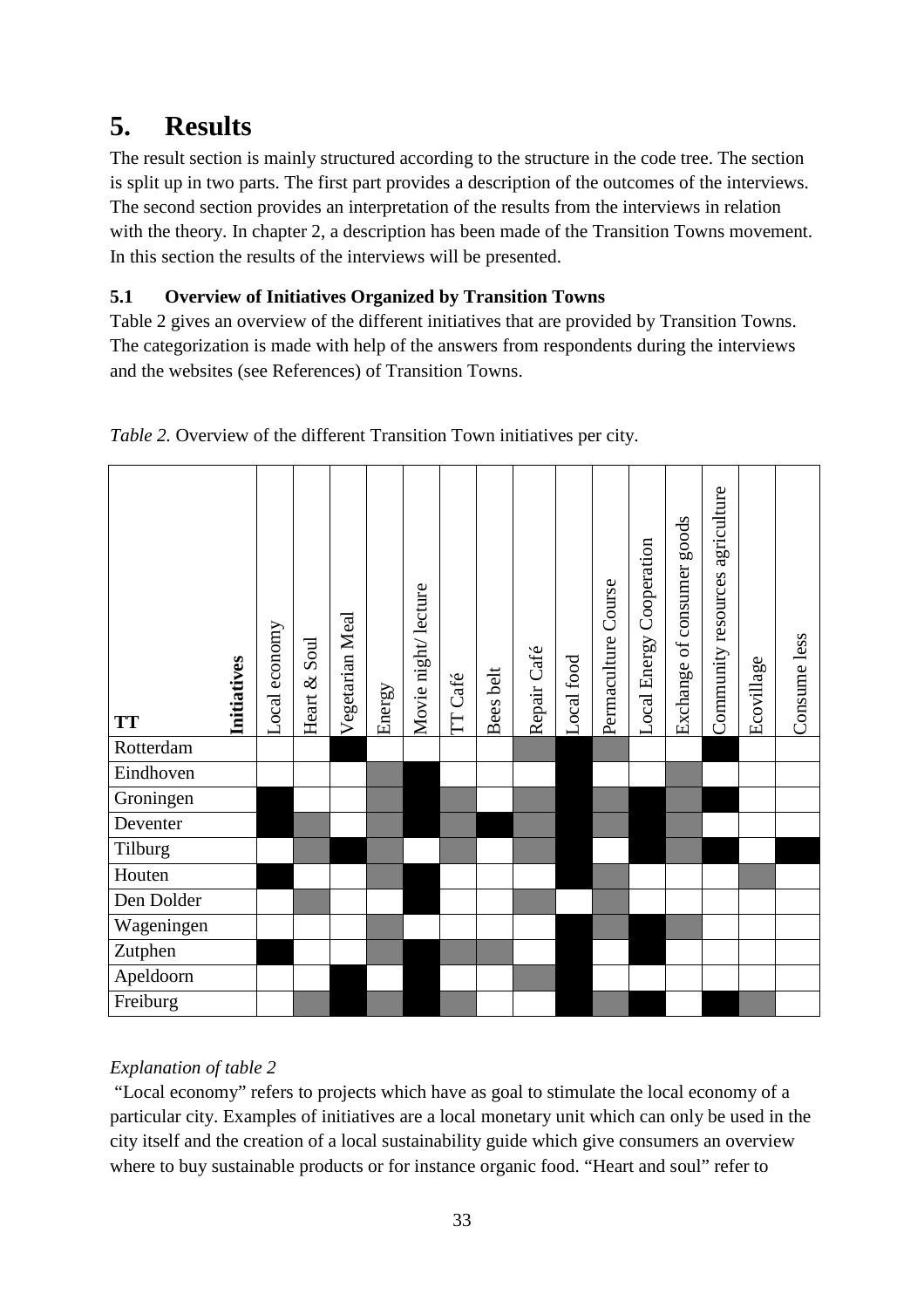initiatives that are related to the hearth out of the "head, heart hand approach" (see result section page 36 for more information). An example of a heart and soul project is earth meditation. Earth meditation is a form of meditation in which participants try to get closer to the nature by listening to the 'rhythm' of the earth during meditation. This type of meditation focuses on the heart, and teaches participants to order their world based upon emotion rather than ratio. "Organic meal" refers to initiatives in which an organic meal is provided by and for the participants in order to create awareness about organic food. Initiatives related to the subheading energy consist of different parts. Examples are: solar panel initiatives, ventilation boxes and an energy team which visits houses and judge them on their energy efficient aspects. Also the energy descent plan, which is part of the 12 steps, is linked to this initiative. Movie nights and lectures are mainly informational and give information about peak oil and climate change. TT café is a social activity in which participants socialize and discuss Transition Town matters. The bees belt- initiative tries to attract more bees in the city by spreading seeds of flowers that bees and butterflies like. The Repair Café initiative is the most famous of all initiatives and is discussed in more detail in the results section. The Repair Café is a meeting place where people from the local neighborhood can go to with their broken or malfunctioning consumer goods that otherwise would be discarded. On these meeting are repairers available to help with repairing products. Local food refers to all initiatives which have as an aim to stimulate the consummation of food from the local area. Examples of initiatives are initiating of vegetable gardens, planting of eatable plants in the neighborhood and buying food from local farmers. Permaculture course is a course in which the main principles of permaculture are explained. Permaculture is a philosophy that seeks to reduce the human influence on the earth by living in a way that is permanently sustainable. A local energy cooperation is an energy provider in which the members are the decision makers themselves. There are no shareholders and it is a nonprofit organization. The profit will be invested in local sustainable energy, this stimulates employment in the local environment. The aim is to keep the energy prices lower than from other energy providers. Different initiatives of Transition Towns are related to exchange of consumer goods. Examples of this are exchange of clothes, books, cars and even seeds for plants. Two Transition Towns are working together with other citizens on eco villages. The district meets ecological, social, economical and cultural requirements. An example of an ecovillage is the city district Vauban in Freiburg, Germany. Consume less (Consuminderen) is an initiative in Tilburg and aims on consuming less non renewable products. An example of an initiative that is organized in Tilburg under this theme is the Buy Nothing day. People go to the city on the Buy Nothing day on the Saturday before the celebration of Sinterklaas (Dutch festivity). Activities on this day are diverse and can differ from street reviews among shoppers, street theatre, music, establishing of a present exchange stall, or the giving away of boxes happiness. This activity is very symbolic and has the aim to make people aware of the overconsumption of consumer goods in the current Western society.

#### *Discussion Table 2*

Table 2 shows that initiatives related to local food play a crucial role in Transition Towns. Transition Town Den Dolder was the only Transition Town that did not report an initiative related to local food, but this was because Transition Town Den Dolder is still in an early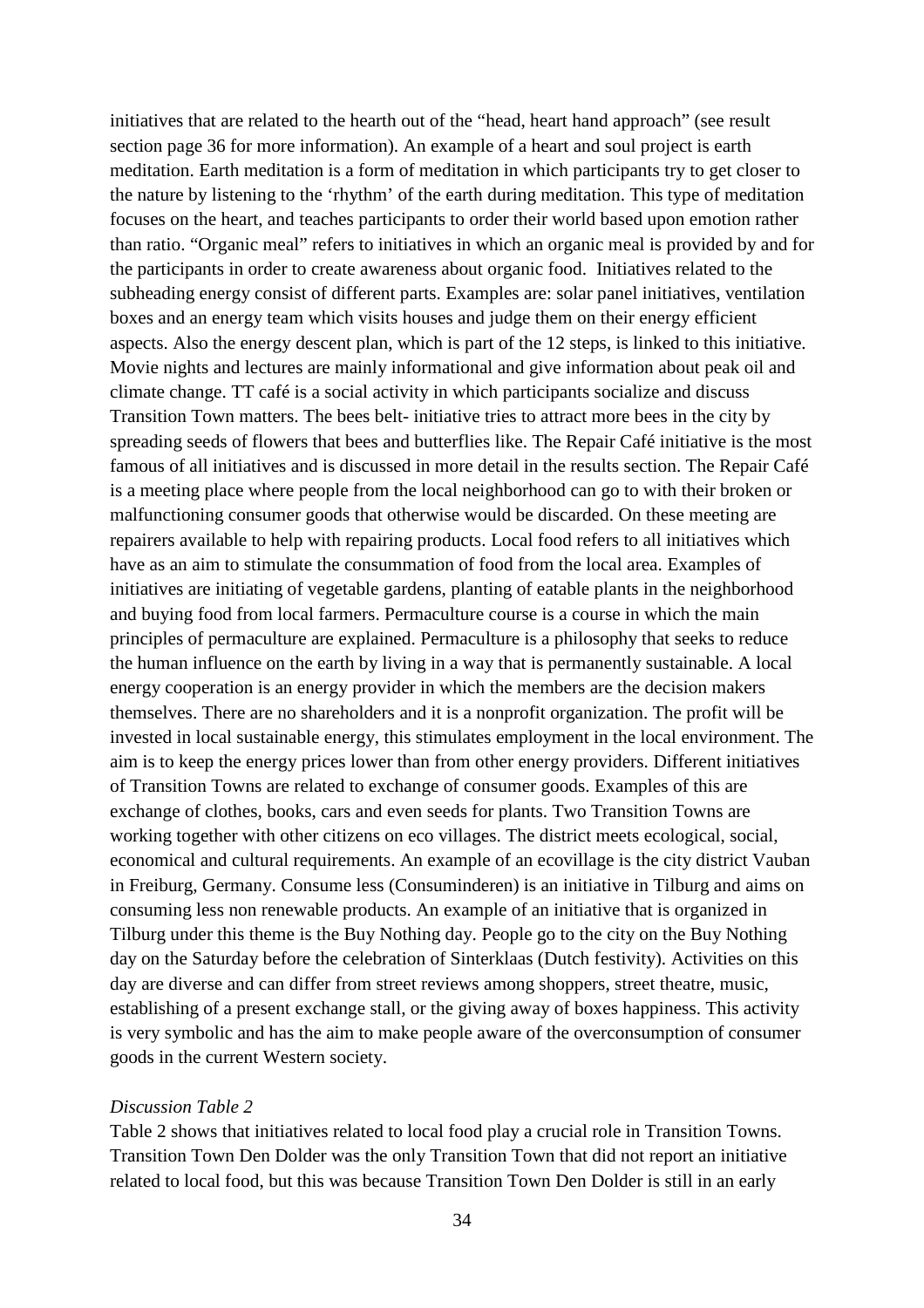stage. Other initiatives that are applied by many Transition Towns are movie nights / lectures and energy related initiatives. Also, the Repair Café initiative is carried out by many Transition Towns. Table 2 shows that six Transition Towns have a Repair Café. However, in reality there are four more Transition Towns with Repair Cafés, but these Transition Towns were not analyzed in this study. Some Transition Towns which are mentioned in the table (Eindhoven, Wageningen and Houten) did not organize a Repair Café since there is already a Repair Café in their city organized by other organizations. Because local food related initiatives, movie nights / lectures, energy related initiatives and Repair Cafés were mentioned by many Transition Towns, it was decided to analyze and discuss these initiatives more thoroughly in the result section and in the interpretation of the results. This does not mean that other initiatives are less important, but rather this decision is made because it is easier to compare initiatives that are applied by most groups than the ones that are only applied by a few Transition Towns.

 Table 2 also shows which Transition Towns have the largest variety of initiatives. Groningen, Deventer, Tilburg and Freiburg have all ten or more different initiatives. It is interesting to see that Groningen, Deventer and Freiburg are internationally recognized as well and that there could be a relation between being internationally recognized and the number of activities that are organized. This will be discussed more in more depth on page 36 and 37 in the result section.

#### **5.2 Transition Towns in the Netherlands**

#### *Philosophy of Transition Towns according to key persons in TT network*

The fourteen respondents were asked what they thought that Transition Towns means. The answers were quite similar to the description in the handbook by Rob Hopkins (2008). To describe it in short: Transition Towns means local resilience and to become independent of peak oil. The different key people say that Transition Towns is something else than other environmental movements because it aims to connect people with each other. It is also locally organized and it stimulates citizens to become active, instead of waiting for someone else to solve the peak oil problem.

 "Milieudefensie is fighting against things and the difference with us is that we come with practical solutions" (TT Groningen).

"You hear people saying, I don't even know my own neighbors and I want that back" (TT Rotterdam).

The quotes show that important aspects of Transition Towns are to become (socially) involved in the neighborhood and to come up with practical solutions to large environmental problems.

#### *The handbook's twelve steps*

In chapter 2, a description has been made of the Transition Towns movement. The different respondents were asked what they thought about the twelve steps and if they followed them. Eleven respondents mentioned that they followed the steps to a certain extent. Most of the groups did not organize a big unleashing/ party (step 4) to celebrate the successes. Transition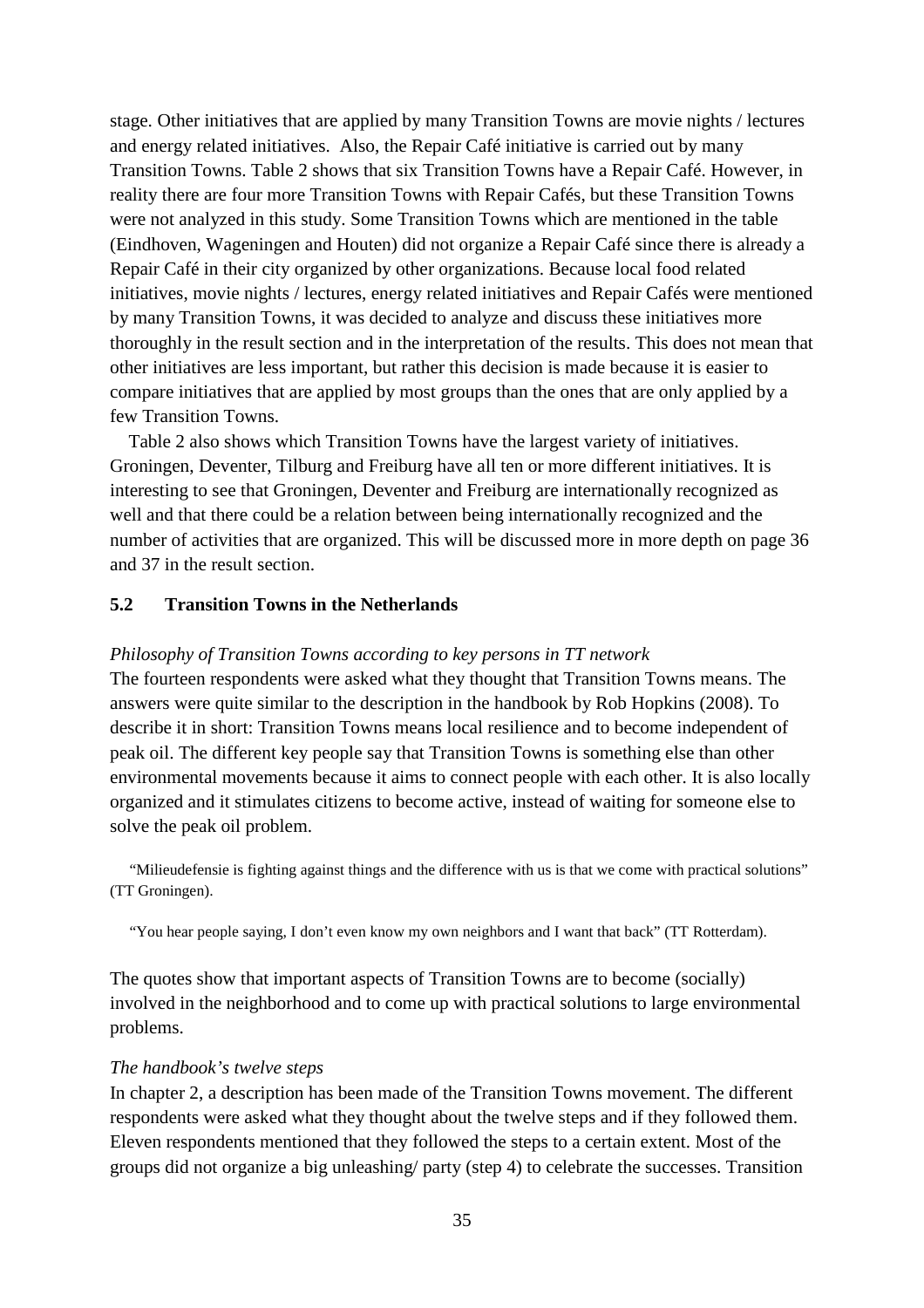Town Freiburg was one of the exceptions in this respect since they did organize a big party to present the Transition Town to the city. Four respondents actually mentioned that they had created an energy descent plan, which is explained in chapter 2 (step 12). Most respondents were enthusiastic about the open space method in which people have the chance to express their feelings and concerns in a circle of people (step 6). Interesting to see was that step 10, honoring the elder was not mentioned by the respondents. It was the author's impression that the different groups were not explicitly seeking out elderly people to learn from their expertise. They argued that some things do not work in a certain context and sometimes you have to try it in a different way. This is also shown in the movie *In Transition 2.0* newly released by Transition Towns, in which different initiatives are shown all over the world. One of the messages in this video is that some initiatives only work in a certain context and situation. From the interviews can be learned that the handbook's twelve steps are useful to read but not always (useful) to apply in practice.

#### *The Head, Heart, Hands approach*

Something that was not incorporated in the description of Transition Towns (chapter 2) but that received even more attention from the respondents than the twelve steps was the Head, Heart, Hands approach. Hopkins (2008) divided his book into these three sections. The head refers to the things you have to think about. However, we are currently doing too much with our head and we should, according to Hopkins, do more with our hands (practical things like gardening) and our heart, which refers to bonding with people and dreaming about a more localized future. This triad of methods was something that is appealing to the respondents. The combination of activities that refer to the Head (for instance movie nights, information evenings), Heart (for instance earth meditation) and Hands (for instance gardening) was by almost all respondents mentioned as one of the reasons for joining Transition Towns.

#### *Internationally recognized Transition Towns*

In the section on method is described that internationally recognized Transition Towns are compared with non-internationally recognized Transition Towns. The question was if the status of international recognition has influence on the success of a particular Transition Town. In this section Transition Town Freiburg will be leaved out of the analysis since the international recognition works in another way in Germany than in the Netherlands.

 In the first interview, a member of the national initiative group was asked what should be done to obtain international recognition and why only three groups in the Netherlands (Groningen, Zutphen and Deventer) have this international recognition. Two founders of the national Transition Town network explained to me that this had something to do with the history of the movement in the Netherlands. The three groups that are internationally recognized were also the first groups to start a local Transition Town in their city. To become internationally recognized you have to submit a direct application to Totnes (town in England) in English. The national Dutch network was not ready yet to take this role since the national initiative group is too small. Only three groups are internationally recognized because many Transition Towns were not interested in becoming internationally recognized, partially because that would interfere with the local way of living in Transition Towns. Many key people claimed that they did not see the advantage of becoming internationally recognized.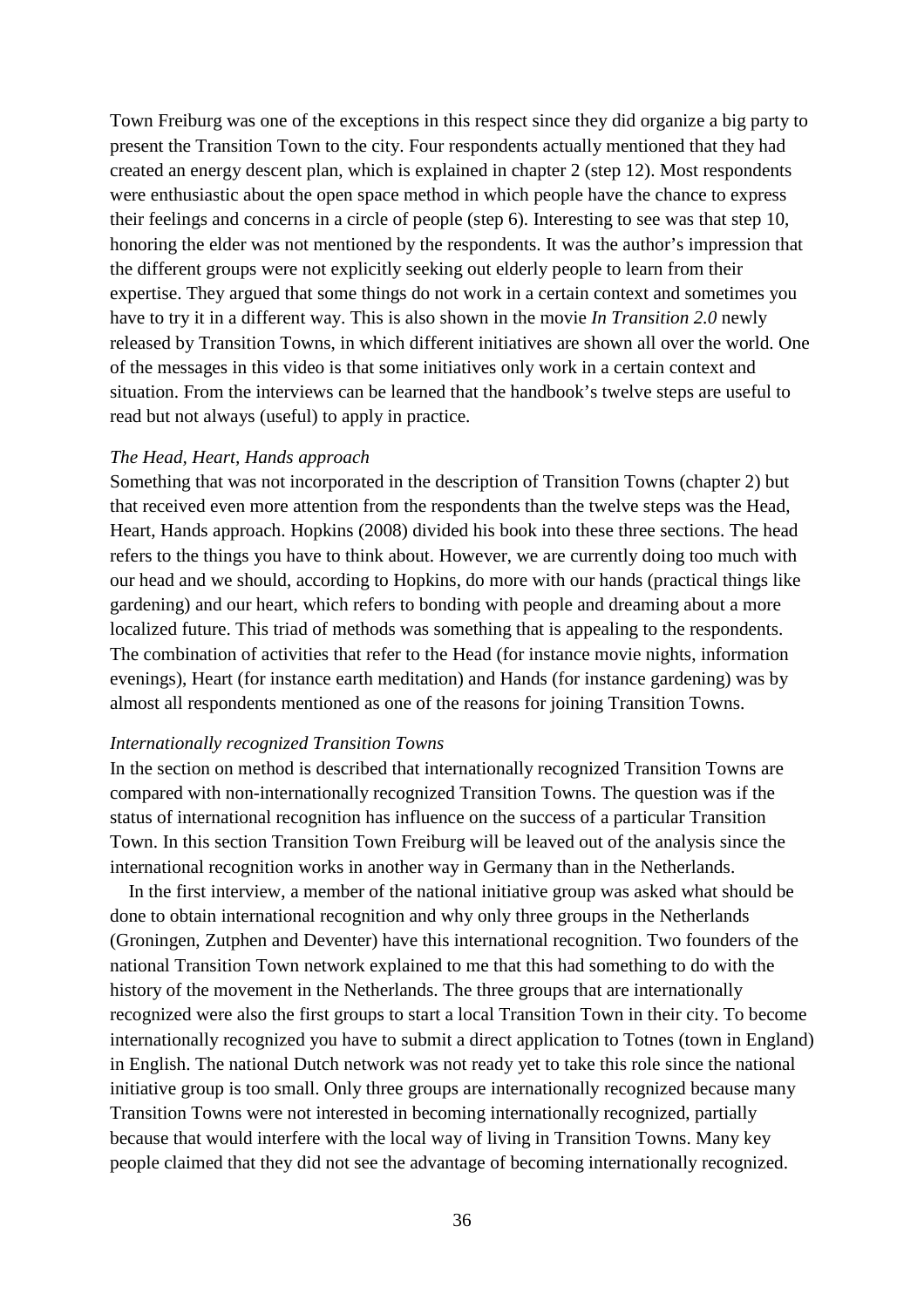Respondents argued that it would consume much time and it will be not of particular advantage on a local level. Most key people claimed that they preferred to invest this time in other goals of Transition Towns. The three groups that gained this status claimed that they did so because some key people actually wanted to become internationally recognized. Main motivation for the three groups to get international status was because they thought it would help them to become more successful. There is probably a relationship between being successful and being internationally recognized since the Transition Towns with the most variety in initiatives (Groningen, Deventer, Tilburg and Freiburg) in table 2 were internationally recognized. Tilburg is an exception in this case because it is not internationally recognized. Transition Town Zutphen is an exception since it is internationally recognized but has not a very large variety in initiatives.

#### *Common problems with setting up initiatives according to respondents*

Almost all groups were struggling with the same kind of problems. Especially a lack of time was a common complaint. Many people organize activities for Transition Towns voluntarily and beside their other activities (like work and family life). For this reason, it is difficult to find and keep involving active members. The group of active people in most Transition Towns is limited and this leads in some situations to feelings of stress and time pressure. Another problem that occurs is a lack of financial means. Seven out of twelve TT groups are not subsidized and have to organize their activities low budget. This can be difficult and in some situations this has led to a personal financial setback. This also limits the different groups in their choices. This problem was also discussed in a national meeting with all those involved in the national coordination group. Five respondents argued that it is difficult to set up initiatives because they have no fixed locations for their activities. In four groups organizational problems occurred in Transition Towns. Sometimes the bonding between core group and working groups is not very strong and people start to lose the overview of the movement. These issues will be discussed later in the analysis more thoroughly.

#### *Conception of Sustainability*

During the interview process the respondents were asked what their view is of sustainability. They came up with different answers but all the respondents had in common, that they believe that we currently have a standard of living which is too high. All claimed that we are living in a waste- producing system and that the way that we are living now is not maintainable. Around eight respondents argued that we should start to live more locally. This relates to the ideas that Rob Hopkins (2008) wrote down in the handbook of Transition Towns. The respondents had the following idea about sustainability.

 "We think that a cultural change is necessary. We are currently busy with consuming, consuming, and more consuming. We want to go away from that, in the future we should start living more locally" (TT Deventer Locally).

 "I would like to live in a society that is directed to recycling and no wasting of goods and energy, also human energy. It would be good as everything is still there for future generations" (TT Tilburg).

 "Nothing will happen if everyone keeps on looking to others. Factories will react if people will buy more sustainable consumer goods" (TT Eindhoven).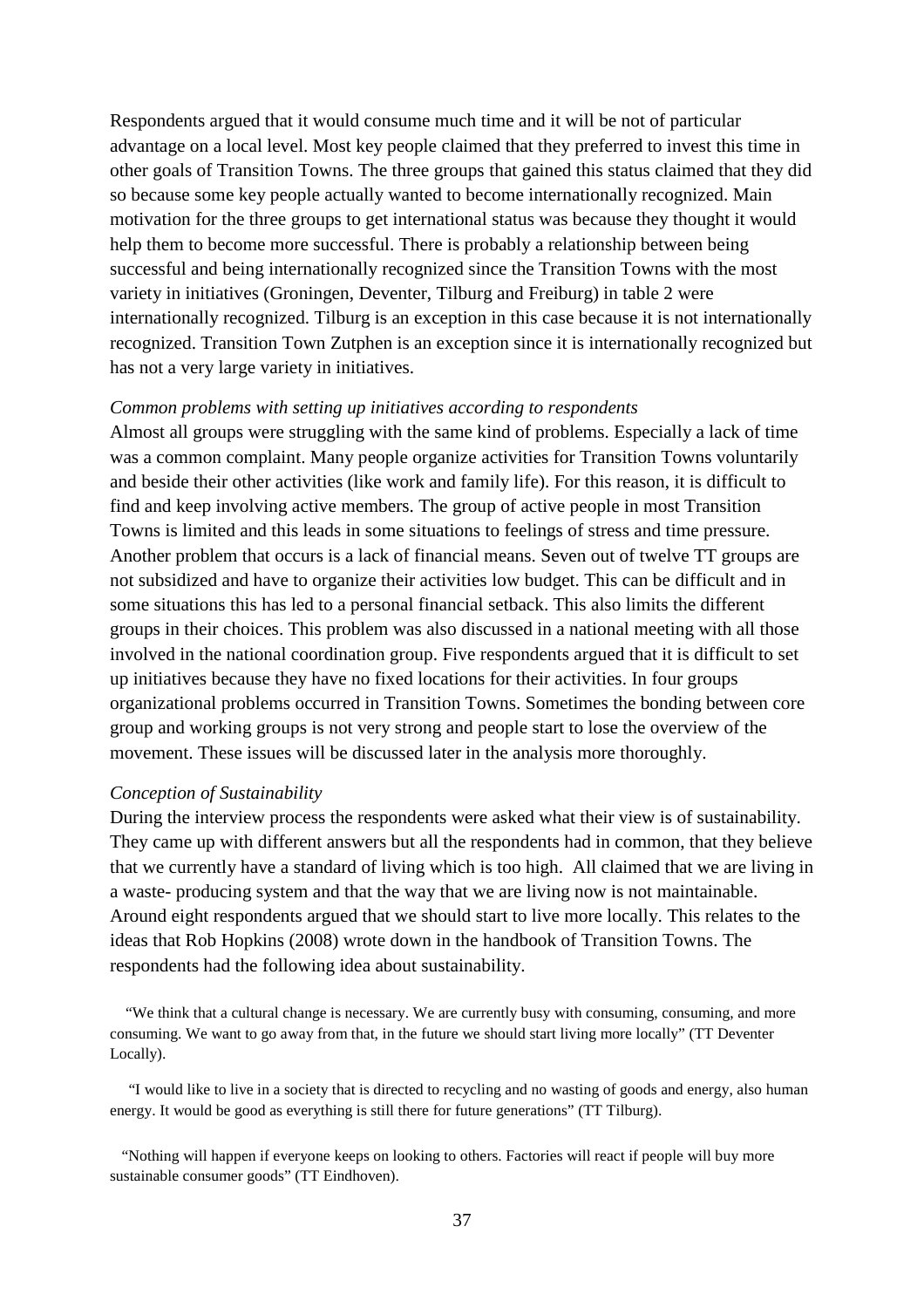"I miss that I am not living in a cycle, but instead in a waste producing system .If you will live in a closed system you will live in harmony "(TT Rotterdam).

 "The necessary transition goes deeper and is on a cultural level. This was one of the good sayings of Hopkins, he said that when they started in Totnes he had the feeling that he started on a environmental project but he found out that it is more a cultural project" (TT Deventer/national)

People from Transition Towns do not see themselves as situated above nature (anthropocentric worldview) but take the human effect on climate change and peak oil serious. However, they clearly see the relation of human beings with nature and they also refer to future generations when explaining why we should start living more sustainable.

#### **5.3 What should the Focus be and on which Level?**

#### *Are social practices directed independently and practically?*

Transition Towns is organized at a local level according to the respondents. According to the respondents all activities of Transition Towns are organized by citizens themselves and on a local and practical level. All the initiatives are focused on a particular city or neighborhood. The different social practices (like eating, using energy) are directed independently from each other. All of the activities of Transition Towns are directed per subject.

#### *Habits and Routines*

According to Stern (2000) and Spaargaren (2003) have habits and routines a strong influence on the behavior of people (see paragraph 3.2.3 and 3.2.4 for more information about habits and routines). It was asked to the interviewees if they were aware of this kind of behavior. Eight respondents were aware and want to create awareness by letting people consciously think about their habits and routines. Five respondents compared this with the addiction model of Hopkins (2008). He argues that we are addicted to oil and that we suffer from withdrawal symptoms. The consumption of oil can be seen as one of these routines. In order to consume less oil we should try to stop this routine.

#### *Recruiting New People*

According to all contact people, potential new Transition Town participants are especially targeted through advertising (publicity). Transition Town is promoted on the Transition Towns' websites, in flyers and in activities. Activities are easily accessible and they try to avoid using jargon. Publicity is made largely in local newspapers. Since not everybody reads these newspapers some groups are not addressed. Two respondents argued that especially young people often do not read local news (TT Deventer local, TT Wageningen). During the interviews it became clear that respondents often had an indifferent attitude towards people who are not involved in the movement. Around half of the respondents argued that they do not know why other people are not involved or interested and for what reason they do not want to become involved in the movement.

 "We do not want a conflict, they consider us strange and elitist anyhow: open sandal and wooly sock types" (TT Deventer local).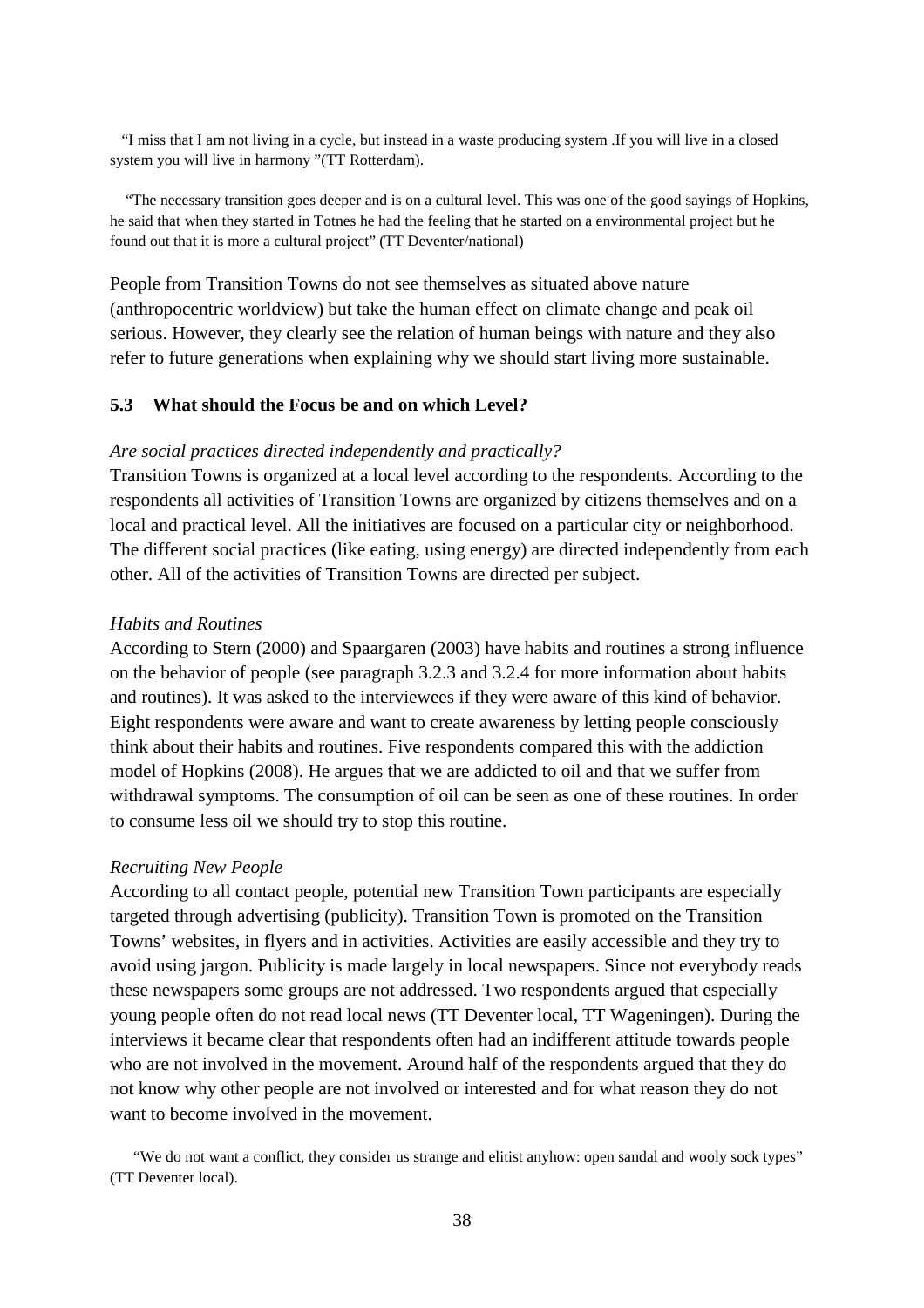"We don't argue with them. I don't see them and I don't talk to them" (TT Rotterdam).

#### About young people:

 "Many young people are alienated. They are either locked in their own virtual world or they do not know what to do" (TT Deventer local).

 "Students are mostly interested in each other and their study. They do not have a very strong commitment to the city. Probably, students do not read local news" (TT Wageningen).

#### *Influence of the availability of Sustainable Products*

The respondents were asked if an increased availability of green/biological products would lead to more people consuming organic products. All respondents agreed. They claimed that stores could make the green transition easier by selling more biological and local products.

#### *Should people give up many things for a (more) sustainable lifestyle?*

There were actually two different opinions that came out of the interviews. Around half of the respondents said yes, we should give up some things and stop living in the current way, which is dependent on cheap oil, because it cannot be maintained. The other half said no, we do not have to give up things but we should just consciously consider what we do instead of relying on our reflexes. The contact person of TT Den Dolder, and one of the founders of the national Transition Town network, reacted in another way. He claimed that we do not have a choice between unsustainable and sustainable because at a certain point we will be forced to be sustainable.

 "We should not think that we have the choice between acting sustainable and unsustainable, because unsustainable means that it is not tenable for the future. At a certain moment we should act in another way" (TT Den Dolder).

#### *Are people addressed as a group or as individual*

The social practices theory has the assumption that people should be addressed in their social environment and that their friends and families should be taken into account when trying to change environmentally significant behavior in a positive way. In the interviews it was asked, in relation to the Spaargaren's theory, if people are addressed in their social environment (as a group) or as individual. It came to light that most respondents had not thought consciously about this question. People are mostly addressed as individual in the communication; this means that the social environment of people is not specifically taken into account. However, one of the aims of Transition T owns is to create solidarity in the local neighborhood. Two members of the national group agreed that is helpful to work collectively.

One of the respondents gave as an example that people in you neighborhood should show environmentally beneficial behavior in order to motivate people.

"You should see it around you. If your neighbors fly every year by plane to the other side of the world it is not motivating if you try to behave in a more sustainable way" (TT Den Dolder).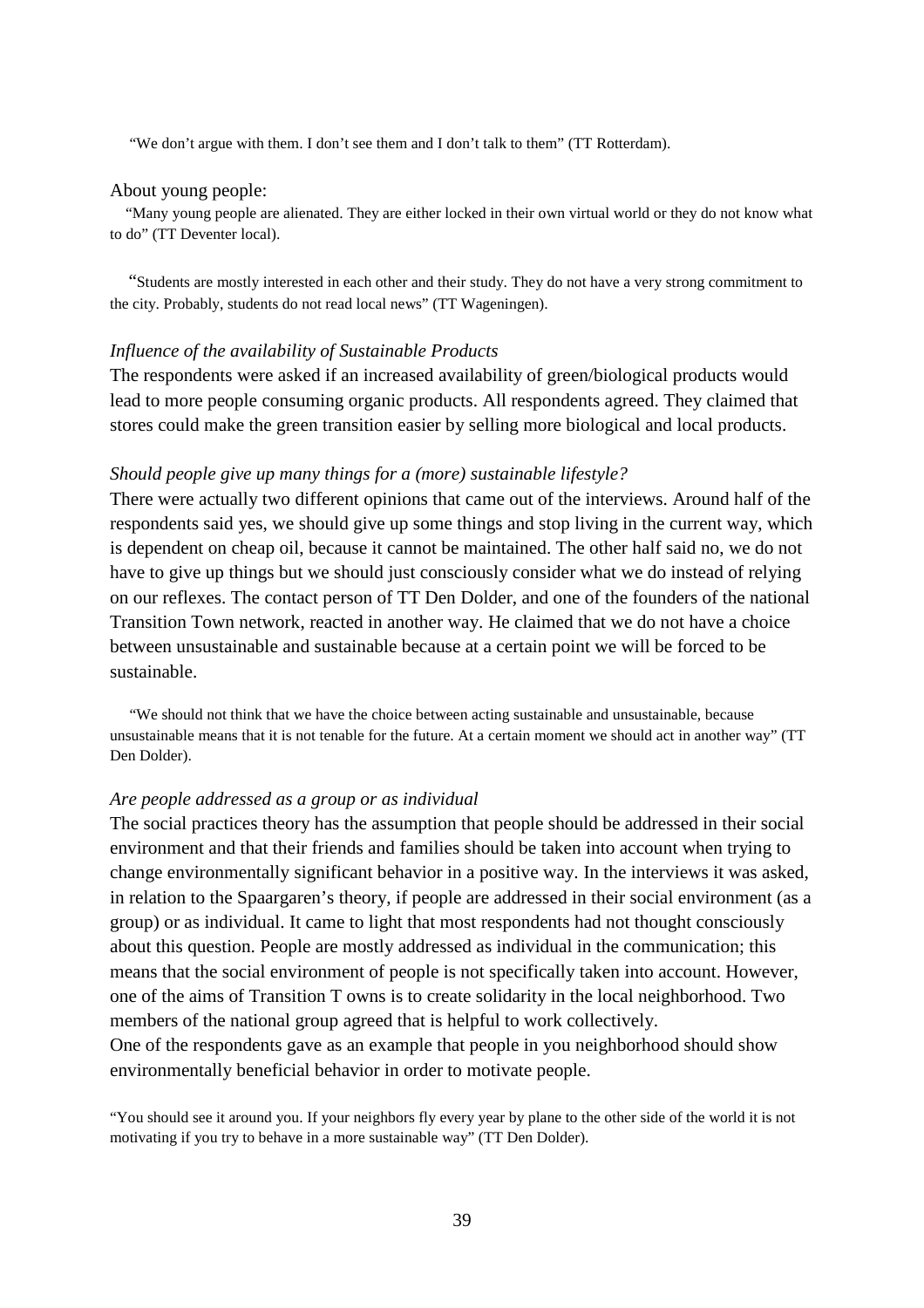#### *Energy*

Eight Transition Towns have had an initiative related to energy (solar panels, ventilation boxes or an energy team which visits housed to judge their energy efficient aspects.), and they all turned out to be very successful. There are often many people interested when Transition Towns organizes information meetings about for instance solar panels. It was interesting to learn that people attend who are normally not involved in Transition Towns. The energy related initiatives are often financially attractive and there is good collaboration with other parties. Examples of co-partners are municipalities that are willing to provide lecture rooms and companies who can provide cheap solar panels.

#### *Movie Night / Lecture*

Eight out of twelve Transition Town groups have tried to organize movie nights or lectures with environmental sustainability or peak oil as subject. As indicated by the respondents these kinds of movie nights are often unsuccessful. Nine respondents indicated that organization of such movie nights consumes considerable time and energy and it often does not lead to the desired attendance. People who choose to not attend say that the media is available everywhere and people do not feel directly attracted to go to an educational movie night. Additionally, the uncertainty of the attendance is a financial risk for the organization. The people who do attend this activity are mostly the public that visits Transition Town initiatives regularly (higher level of education, native Dutch, middle class, middle aged).

#### *Repair Café*

One of the initiatives that is organized by members of ten Transition Towns is the Repair Café. The founder of the Repair Café was interviewed in order to get an idea of the initiative. The findings of this interview will be presented here. The Repair Café initiative, which is an initiative of the Repair Café foundation, turns out to be successful in many places. The Repair Café is a meeting place where people from the neighborhood can go with broken products that otherwise would be discarded. People with repair skills and materials are available to repair products that are broken. The aim of the Repair Café is to reduce the amount of consumer goods that will be discarded. There has been a lot of publicity for the Repair Café from the start. The founder of the Repair Café had experience as a journalist, which has probably led to the successful publicity for the Repair Café from the beginning. The founder explains:

 "Repairing should become easy again. That is not the case right now. There was a broad nationwide interest from the start and it has found a wide audience" (Founder Repair Café).

The Repair Café was able to make a good start because of subsidies provided by organizations and the district. According to the founder of the Repair Café the initiative is successful for several reasons. The first reason is the financial stimulus: many people would like to have their products repaired but think it is too expensive to send it back to the factory. It is often cheaper to buy a new product than to let it be repaired by a professional. A second reason for going is that results are directly visible and people are happy to see their products repaired. The Repair Café has also a social aspect. It becomes possible to meet your neighbors again and to have a cup of coffee with them. A final reason to go is the educational aspect: so that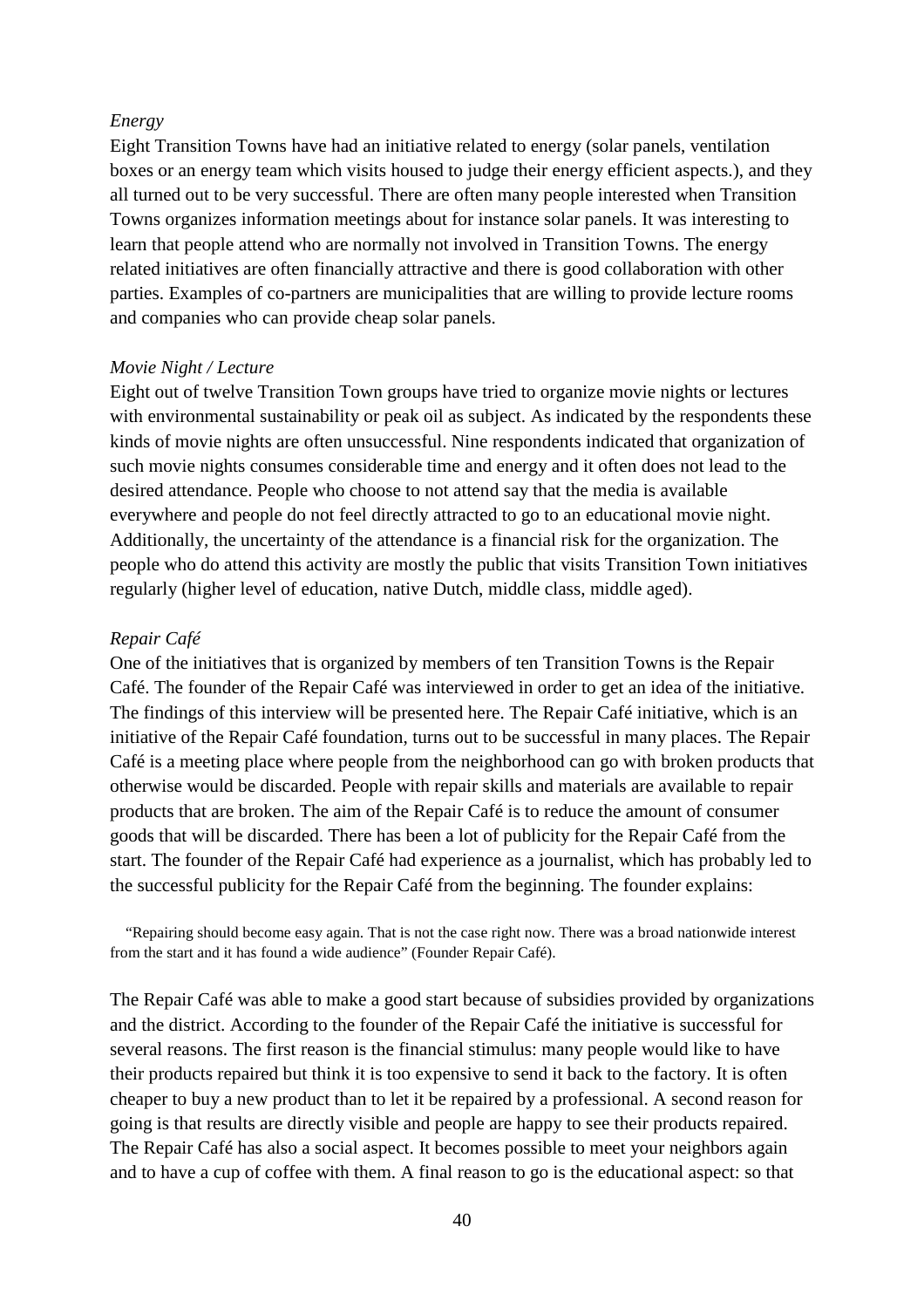you try to learn to repair it by yourself the next time. Interesting to see is that the Repair Café attracts other people than the mainstream public of Transition Towns. Also immigrants and lower skilled people come to this initiative.

## *Local Food*

Local food is according to all interviewed respondents the main spearhead of Transition Towns. Table 2 shows that ten out of eleven Transition Towns have initiatives related to local food. Producing your own food is seen as essential by Transition Towns since less transportation is necessary. Large scale industrialized food production is seen as a major problem of the current society. Examples of initiatives related to local food are initiating vegetable gardens, planting of eatable plants in the neighborhood and buying food from local farmers. The initiatives have according to all respondents, besides the reduction of oil use, as advantage that it is very practical, it connects you to nature and it can be fun. The vegetable garden initiative also has an educational aspect because you learn how to produce your own food. This is related to the philosophy of permaculture, which is one of the foundations of Transition Towns. Permaculture (see page 34 for further information) tries to deal with problems such as pollution and diseases related to monoculture that have occurred together with the industrial revolution (Hopkins, 2008). The participants who attend this initiative are, like in the movie night/lecture initiatives, mostly higher educated, native Dutch, middle class and middle aged.

## **5.4 How to Organize and Who to Engage?**

### *Collaboration with Municipality*

Seeking good collaboration with the government is one of the twelve steps included in the handbook. Two thirds of the respondents report good collaboration with their local government. These respondents explained that the local government helps in some cases by providing a location to organize activities, plots for gardening and the providing of subsidies for activities organized by Transition Towns. Transition Towns that do not work together with municipalities have more problems with financing their activities and getting PR for their activities than those who have good connections. In three cases a lack of financial means was a bottleneck for Transition Towns and this led to problematic financial situations, like paying for activities by respondents themselves. An overview of the collaboration with the municipality per Transition Town is given in the paragraph 9.5 in the appendix.

### *Collaboration with Third Parties*

All Transition Towns that were interviewed, work together with third parties. This can be local organizations, alternative cinemas, local farmers, local networks, environmental movements and sometimes even with the radio (mainstream and local). In many cases there is collaboration with solar panel companies and other local companies, like local farmers, local vegetable stores and local cheese farm.

#### *Role of Government in Sustainable Development*

Most of the respondents said that the local and national government should have a role in facilitating but that they are currently not doing enough. Common complaints of respondents were that policy makers are too slow and that procedures are endless. Two contact people complained that subsidies for solar panels have stopped recently and that the government can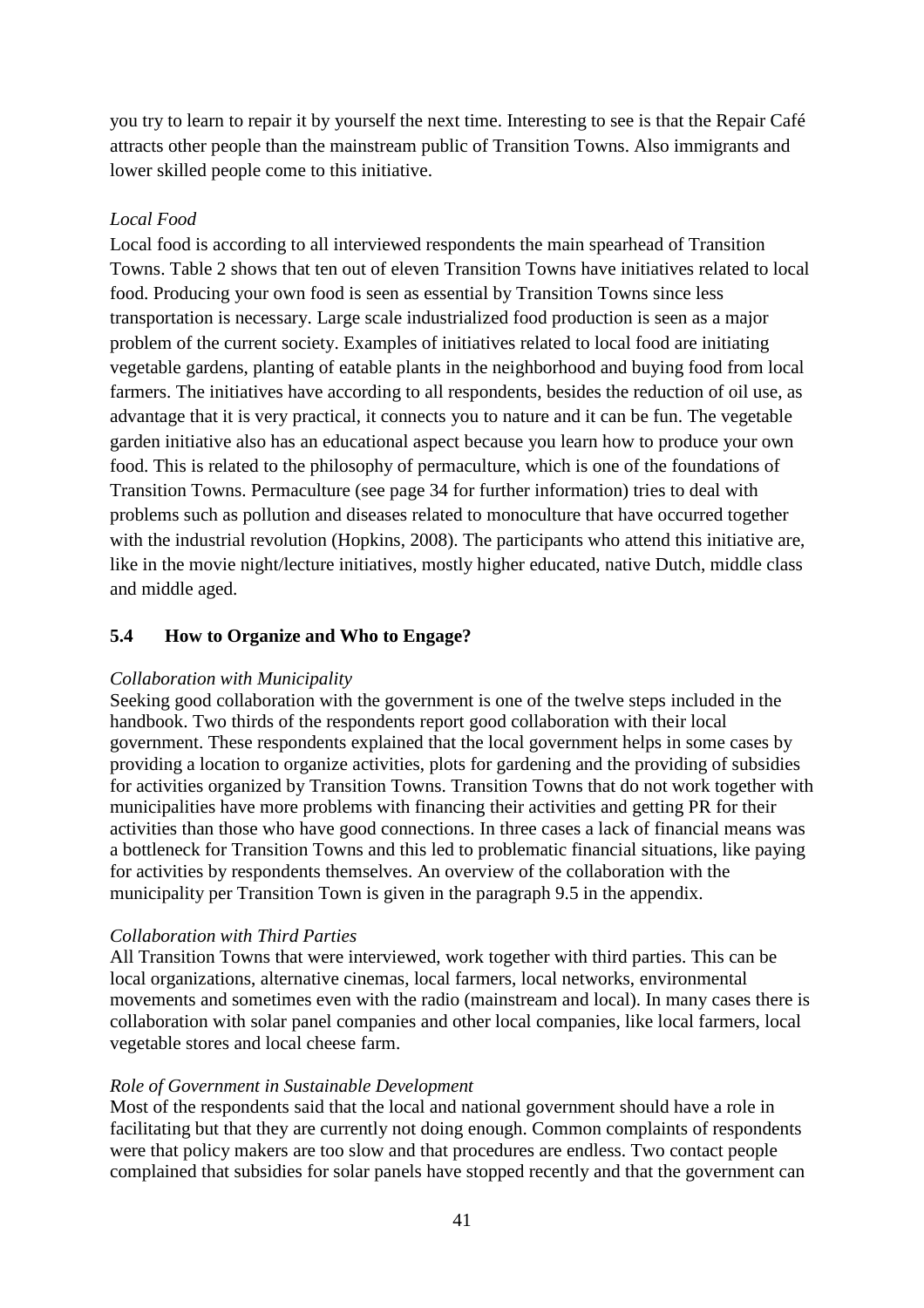play a bigger role in pricing of energy. Five contact people emphasized on the other hand, that Transition Towns is an a- political movement and that citizens themselves can do a lot by consuming more consciously.

#### *Structure of Transition Towns*

The organization of Transition Towns in general is as follows: There is an initiative group who has the overview over the local Transition Town and contacts with the national Transition Towns network, and there are working groups who organize different activities, members of the different working groups are involved in the initiative group (TT Den Dolder).

The respondents were asked how many people were included and how the groups are organized. This was often not clear as the following comments illustrate.

 "It is hard to define how many people are included. I see myself as Transition Towns Rotterdam, but are the people who work in the vegetable garden also Transition Towns? " (TT Rotterdam).

 "We have a collecting point with local food; around 30 families go to this collecting point. But you do not know what people think. They do not always know that it is the initiative (Voordorp op eigen kracht) and perhaps they also do not know that it is related to Transition Towns" (TT Utrecht).

On the question of who does belong to the initiative group was answered:

 "That is debatable. The people who are active for diverse working groups also show interest for the initiative group but a clear structure is lacking" (TT Zutphen).

The confusion whether an initiative belongs to Transition Towns or not happened as well with a solar panels information evening. Citizens go to the information meeting which is for instance called 'Solar blitz', but they have no idea that Solar blitz is related to Transition Towns (TT Zutphen). This was also found in a meeting of the national assembly in which TT members argued they should make themselves more visible so as not to be drowned out by other names and organizations.

#### *The Number of People Involved*

The different respondents were asked how many people are involved in their local Transition Town. The answers were diverse and it appeared to be though to estimate the exact number of people active inside a Transition Town, partly because it is often not known to the Transition Town. Respondents explained that Transition Towns has no members, only people who are involved or interested. There are active people that are involved in the initiative group or a working group but in these groups it was not always clear to the members who is involved and who is not. On average you can say that around 3-5 people are involved in each initiative group of active Transition Towns (for instance Deventer, Zutphen, Freiburg, Wageningen). In four cases there is only one contact person for the group without an initiative group at all (Eindhoven, Utrecht, Apeldoorn, Rotterdam). Seven Transition Towns have different working groups (gardening, bee belt, energy team, food, Repair Café) and the number of people that are involved per working group varies widely.

 Besides the organizational aspects there are also people who attend per activity. This is also diverse, the numbers are in many cases relatively low (around ten to twenty people) who attend. But there are also exceptions, solar panels information evenings are quite popular with a fifty to a hundred people attending. The movie nights are not very popular in general according to most respondents; however, the attendance can vary widely from three to fifty people. The first organized movie night is often best visited and later on the number of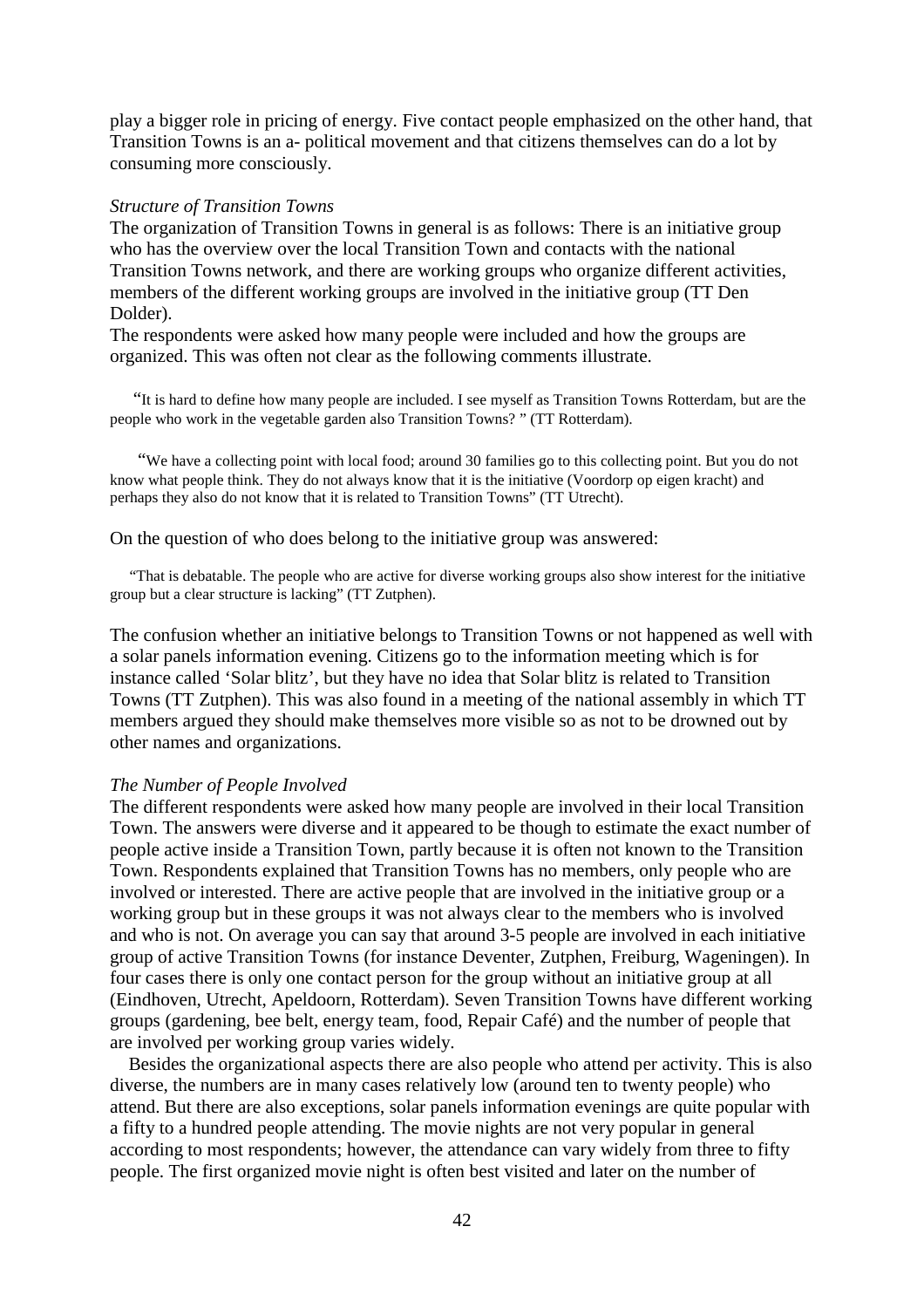visitors decline.

 All Transition Towns use mailing lists to spread information. The number of people that receive the mailing list varies; this can differ from fifty people to two hundred people. These people have shown interest in Transition Towns and receive the information of Transition Towns about the different activities. Since all Transition Towns were very recently founded there seems not to be a relationship between the year founded and the size/structure and success of a particular Transition Town

#### **5.5 How to Reach People?**

#### *Tipping Point*

Gladwell (2001) often referred to the concept of the tipping point (see paragraph 3.4.1 for more information). During the interviews it has been discovered that eight contact people were inspired by his book. According to two respondents of the national initiative group should 15 to 20 per cent of the population be reached in order to reach the tipping point where Gladwell was referring to.

 "We are inspired by an interesting research of Malcolm Gladwell, which is called: the Tipping Point. It says that you do not have to reach the full hundred percent but that you have to reach 15 to 20 percent of the population, if you get these group active, the rest will follow" (TT Deventer national).

This means for Deventer that 15 percent of the almost 100.000 inhabitants of Deventer should be reached in order to involve the whole population of Deventer (CBS, 2011).

#### *Competencies*

The respondents were asked what is needed to set up a successful initiative. Just three respondents explained that no specific competence is needed and that everybody can do it. The majority of the respondents had a different opinion. According to them important competencies are: networking skills, being resolute, being able to bring structure into the organization, organizing a well-structured and effective assembly, skills in public speaking, public relations and communication skills, and not being too afraid to start. This is illustrated by the following quotes.

 "When we started with this Transition Town we took a look at whom we like to have in the initiative group. But they did not have to apply for the position. For this reason everything goes well on a organizational level" (Former member initiative group Houten and Alderman Houten).

 "Some TT groups are started by the wrong people. The success is dependent of the people who set up the initiative and of what is locally possible" (TT Den Dolder).

#### *Influence of the size of an initiative and city*

All respondents argued that the more people that attend the more successful the initiative or activity will be. The size of Transition Town initiatives is currently too small to become impersonal because the initiatives are in many cases relatively small (normally 20/30 in average and maximum 100 with solar panels nights). In general is the rule the more people that attend the better. Gladwell (2001) explained that a maximum number of one hundred people can be part of an organization or other collectivity before it becomes impersonal and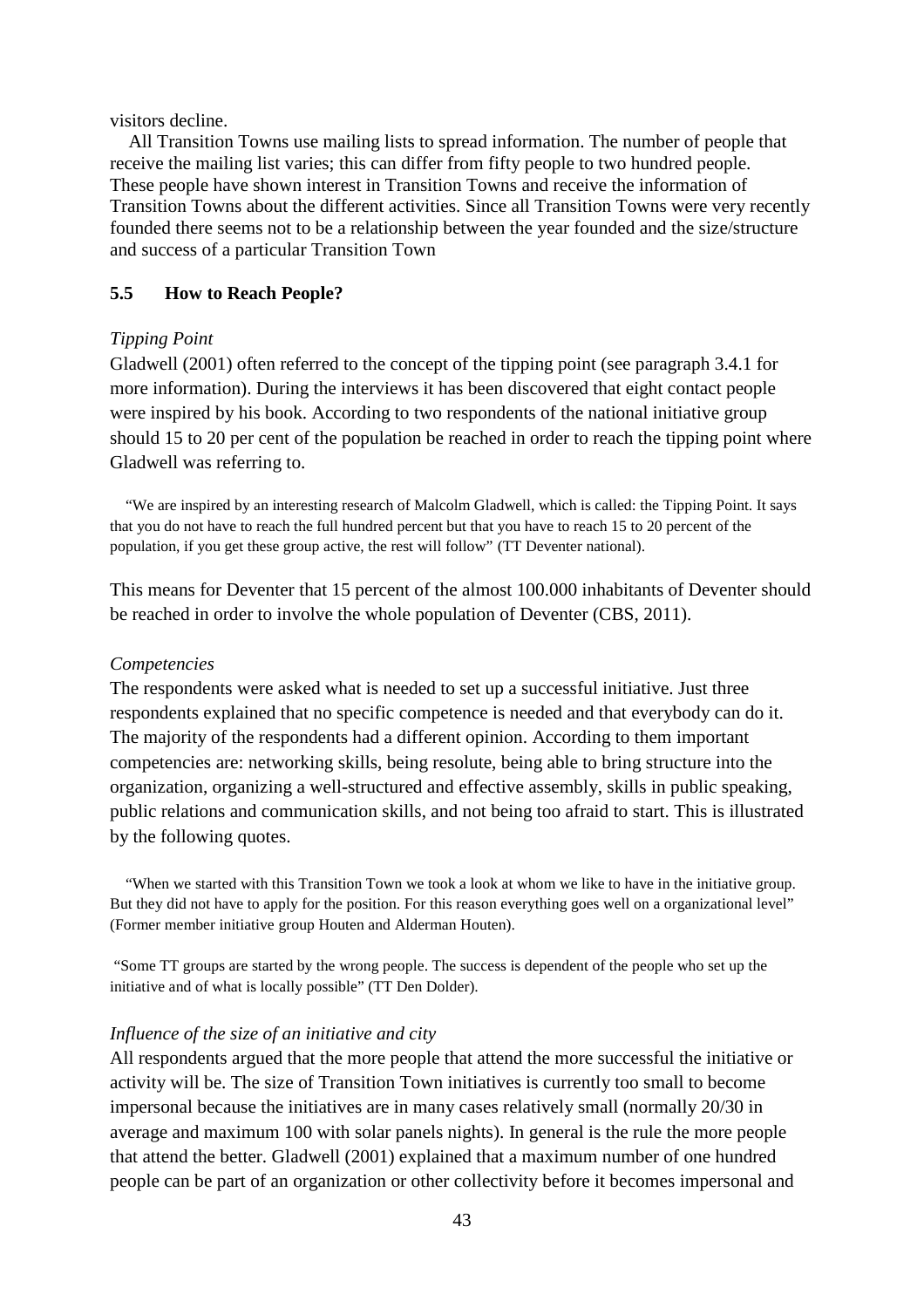the social bonding will become looser. The initiatives of Transition Towns are often small and rarely exceed one hundred participants. Therefore, there is no risk of Transition Towns initiatives to become impersonal and can the general rule of 'the more participants the better' be applied. On the other hand, has the size of a city a crucial influence on the success of a particular Transition Town. Middle sized cities tend to be the most successful. If a city is too big it will become difficult to bring people together in one place. This happened for instance in Utrecht were the initiative for the whole city failed but people went on in their own district (Voordorp) where the initiative started to become successful.

#### *Publicity*

Almost all Transition Towns do something with publicity. All groups have a website in the format of Transition Towns where they publish their activities. However, not every group is equally active in maintaining the website. In some cases the information is not 'up-to-date' but this mainly happens in Transition Towns that were already less active in organizing activities. All groups also have a mailing list for people who are interested in the activities. Around eight groups make us of publicity in local newspapers. Some groups also direct their publicity to a specific neighborhood in district newspapers. Five groups explained that they make use of the mailing list of community centers, in which their activity was published to the neighborhood. In Deventer the PR was quite well established and they even have a local Radio Program (Transition Town Radio). There is also a radio program on the national website, where programs are made about Transition Towns. Respondents from the national initiative told me that Transition Towns has also been in the more national news. The Repair Café has been quite active in publicizing their activities. The Repair Café foundation had spread flyers and posters, have been on national radio and television, made a press release and published their activities in social media such as Facebook and Twitter. There has also been PR for the Repair Café in the national media. Something interesting is that almost no other groups have mentioned social media like Facebook and Twitter.

#### *Social Ties*

The respondents were asked about the nature of social ties in the movement and if friendships arise. The answers were quite similar, in some cases friendships arise but it often remains limited to acquaintances. The Transition Town café is seen as way to socialize together but the conversations often remain limited to Transition Town related subjects. Only two respondents mentioned that they also meet people from Transition Towns in social activities that are not related to Transition Towns. The initiator of Transition Town Tilburg indicated that she did not become friends with other involved people in Transition Towns.

"We are not friends but involved people with the same goal" (TT Tilburg).

#### *Description of the type of people involved*

The people that are involved in Transition Towns are relatively easy to describe. With some exceptions, can the majority of the people of Transition Towns be described as: native Dutch, middle class and middle aged (35-60). There are hardly any immigrants involved in the Transition Towns. Transitions Towns Utrecht is an exception where the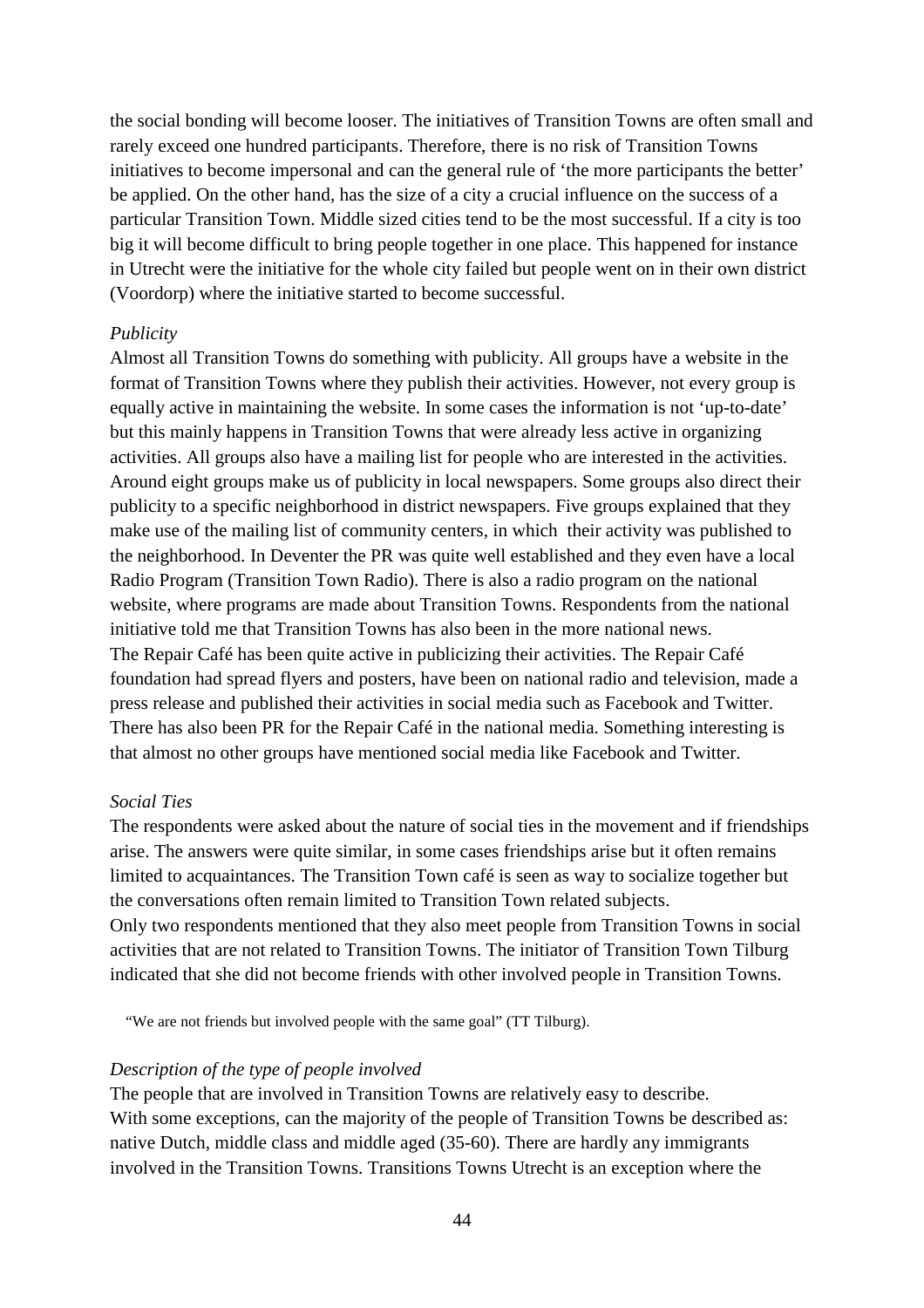contact person of the group is originally French.

"They think it is something for the Dutch" (TT Deventer local).

"It is difficult to get rid of the white middle class image" (TT Den Dolder).

It is also interesting that quite a high percentage of the members have a high level of education and they are alternative oriented. In three groups there is a link with the Occupy movement and the anthroposophist worldview. And in most groups there are people who were already a member of an environmental (or activist) movement before. Men and women are quite equally divided in Transition Towns as a whole. Women are more involved in the gardening while men are better represented in energy related subjects than women. In four groups there was a bit more women than men involved in Transition Towns.

#### *Categorization of the different Transition Towns*

In the appendix, paragraph 9.5 different tables are provided that give an overview of the results per Transition Town. The data comes from the interviews, with key people from Transition Towns. A short description is given per Transition Town about the organization and structure of the Transition Town. It is also summarized to want extent there is collaboration with the municipality and with third parties (which can be all co-partners besides the municipality). A short description is given of the available competencies in a particular Transition Town. It is important to note here that the categorization of the available competencies comes forward from what the respondents said and the interpretation of the researcher. It is possible that some competencies are lacking because they did not come forward in the interviews or that the respondents were not aware of these competencies. The "Type of people" row gives a description of the type of people that are involved in a particular Transition Town. The row "Spearheads" comes with a description of the most important activities that are organized by a particular Transition Town. The subheading "Publicity" gives a listing of the different kinds of publicity means which were done according to the contact person in a particular Transition Town. The subheading strong points comes with the strong points per TT and the subheading weak points expresses the weak points per Transition Town.

#### *Short summary of the main results*

When comparing the different Transition Towns it becomes clear that the groups with the most structured organization have the most varied numbers of initiatives which are in addition most continuously organized and visited. Transition Town Wageningen, Houten, Zutphen, Groningen, Deventer, Freiburg and also the Repair Café Foundation have this sort of clear and strong structured organization. It might therefore be hypothesized that the structure of the organization could be an important factor for success of a Transition Town.

 In addition, Transition Towns that get subsidies appear to be more successful in organizing activities than groups that have not. Especially TT Deventer and the Repair Café foundation were able to become successful because they have people involved who actually get paid for their work and thus can invest enough time in initiatives to make them successful. In other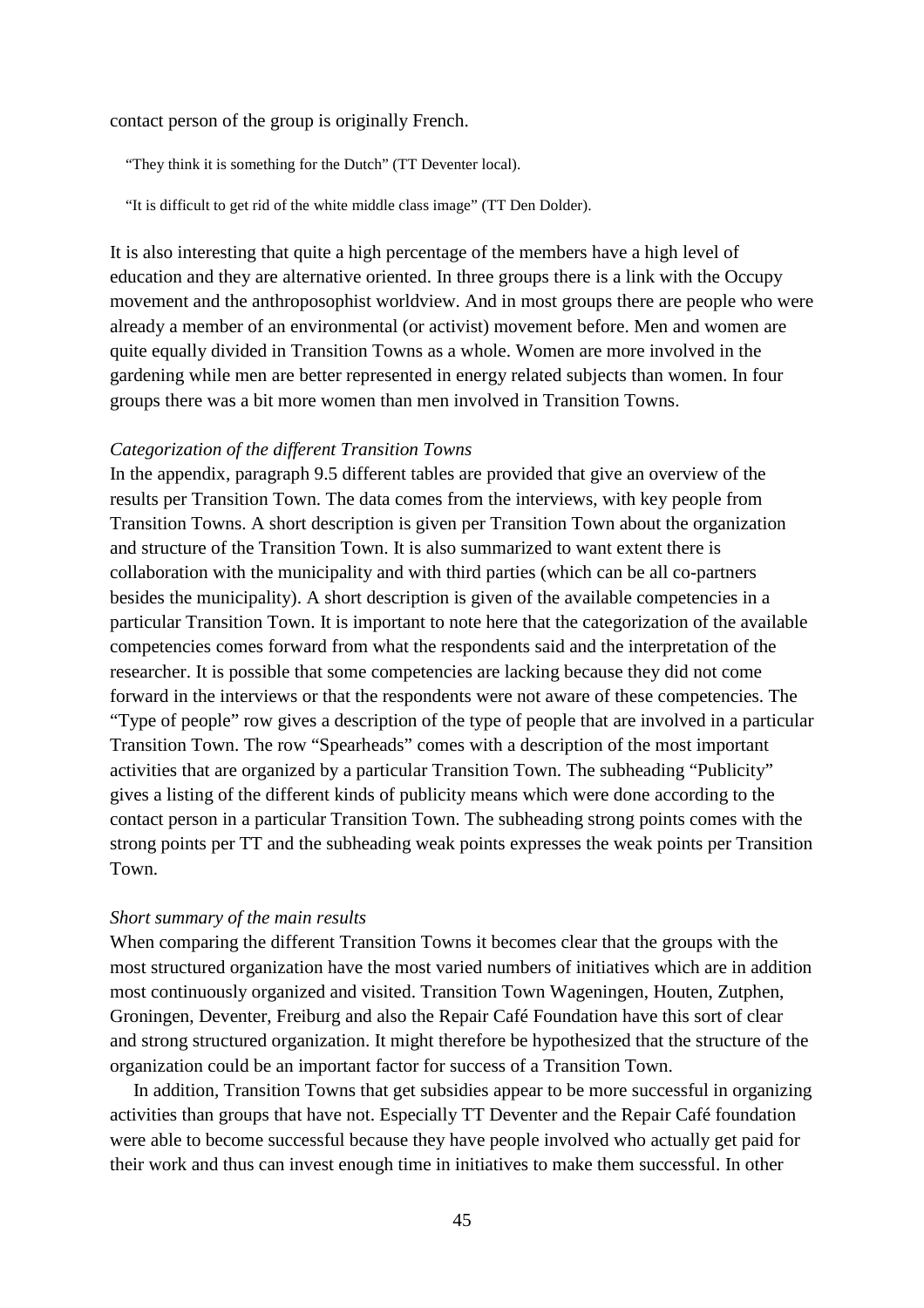groups a lack of time and money are an often mentioned bottleneck.

 The type of people that are involved in the different Transition Towns is not very diverse. Especially young people, elderly people, immigrants and people with lower levels of education are often not represented. The Repair Café foundation is an exception in this case. Elderly people, immigrants, people lower levels of education and people with lower incomes also attend the activity.

 Collaboration with third parties and the municipality turn out to be important indicators for predicting the success of the different Transition Towns. TT's with a strong collaboration with third parties or the local municipality are: Wageningen, Houten, Zutphen, Deventer, Utrecht, and Freiburg.

 The involvement of key people with certain competencies helps the success of a particular Transition Town. Important competencies for Transition Towns are: networking, publicity skills, public speaking, liaising and leadership. It can be observed that Transition Towns with multiple competent people or persons with multiple competencies are the most successful. Transition Towns with key people with one strongly developed competence are Houten, Tilburg, Zutphen and Den Dolder. The Repair Café foundation and TT Deventer are examples of groups with multiple developed competencies.

### **5.6 Interviews with municipalities**

In order to understand how the collaboration of Transition Towns with the local government works there has been decided to interview policy makers in the area of energy, climate and environment. In table 3, a short overview is provided to give an overview of the function of the policy maker, whether they know Transition Towns or not, if they are positive about activities organized by TT and which Transition Town corresponds to the local governmental body.

| <b>Governmental Function</b>                                |                                                                                                                                                  | <b>Knows</b> | <b>Positive</b> | <b>Corresponding</b>       |
|-------------------------------------------------------------|--------------------------------------------------------------------------------------------------------------------------------------------------|--------------|-----------------|----------------------------|
| body                                                        |                                                                                                                                                  | <b>TT</b>    | about           | local TT                   |
|                                                             |                                                                                                                                                  |              | activities of   |                            |
|                                                             |                                                                                                                                                  |              | <b>TT</b>       |                            |
| <b>Municipality</b><br>Wageningen                           | Policy maker climate and<br>sustainability.                                                                                                      | Yes          | Yes             | TT Wageningen              |
| <b>Municipality</b><br><b>Utrechtse</b><br><b>Heuvelrug</b> | Policy maker milieu, climate and<br>sustainability                                                                                               | Yes          | Yes             | TT Den Dolder. TT<br>Doorn |
| <b>Municipality</b><br>Apeldoorn                            | Policy maker energy neutral                                                                                                                      | Yes          | <b>Yes</b>      | TT Apeldoorn               |
| <b>Municipality</b><br>Houten                               | Alderman, Portfolio:<br>sustainability, finance, land and<br>property, housing and permits<br>and former member of initiative<br>group TT Houten | Yes          | Yes             | <b>TT</b> Houten           |

*Table 3. Overview respondents local governmental bodies.*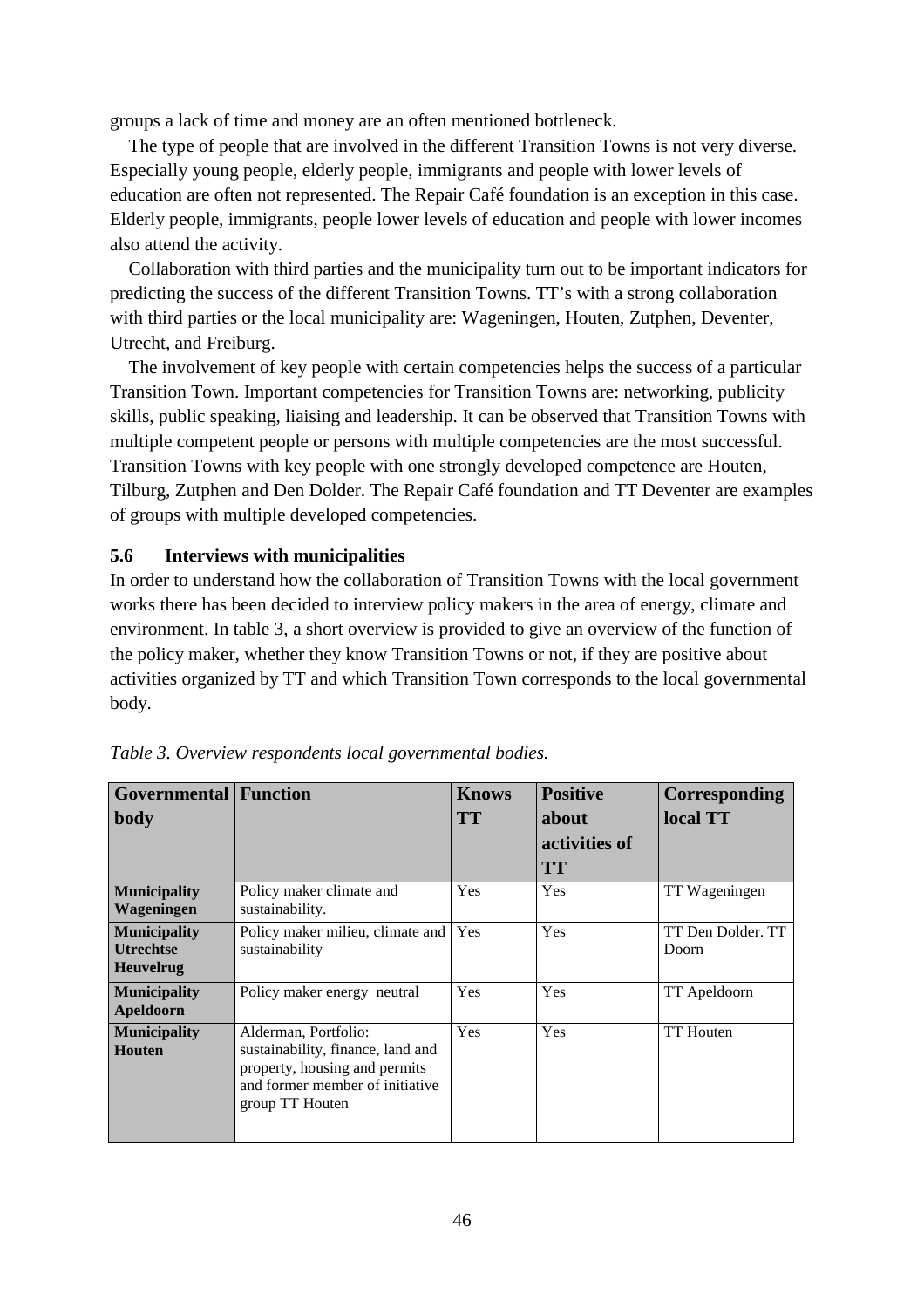| <b>Municipality</b><br><b>Tilburg</b>   | Alderman<br>Portfolio:<br>Soil, housing, administrative<br>innovation, staff and<br>organization, international<br>collaboration, media policy,<br>downtown district counselor | Yes             | Yes     | TT Tilburg                  |
|-----------------------------------------|--------------------------------------------------------------------------------------------------------------------------------------------------------------------------------|-----------------|---------|-----------------------------|
| <b>Brabant</b>                          | <b>Province Noord -</b> Policy maker agriculture                                                                                                                               | No.<br>indirect | Neutral | TT Eindhoven, TT<br>Tilburg |
| <b>Municipality</b><br><b>Groningen</b> | Policy maker sustainability                                                                                                                                                    | Yes             | Yes     | <b>TT</b> Groningen         |

Table 3 shows that most policy makers know the Transition Towns movement and are positive about the organized activities of Transition Towns. The policy maker of the province of Noord-Brabant was an exception in this case. He had heard about it but he did not know the details.

## *Conception of Sustainability of Policy Makers*

The different policy makers were asked what their conception is of sustainability. All respondents agreed that sustainability issues should be wide ranging deployed. Five out of seven respondents referred to the People, Planet, and Profit approach. This approach has as key points that we should combine the three P's in a harmonious way. Another slogan that was mentioned by three respondents was 'think globally, act locally'. In their conception all policy makers mentioned climate change, but did not mention peak oil. This differs with the conception of Transition Towns in which peak oil gets a central place.

### *Importance of Local Initiatives*

All respondents agreed that local sustainable initiatives are of crucial importance. Sustainability issues should be supported at a local level and bottom up.

"We look for connections because it should happen bottom – up" (Alderman Tilburg).

### *Opinions of Policy Makers about Transition Towns*

All respondents were positive about the initiatives that are organized by Transition Towns. Two respondents were convinced of the initiatives that are organized by Transition Towns and did not question the movement. However, not everyone was completely convinced of the effect of Transition Towns. Three respondents (Groningen, Wageningen, and Tilburg) mentioned that the movement is still quite small and that they would prefer to work together with a larger group. Something else that was mentioned by three respondents was that they do not appeal a large/mainstream public. The people who are involved are people were in many cases already involved in environmental activism. Two respondents referred to the movement as 'open sandal wooly sock types', to alternative and, environmental interested people. Two respondents argued that Transition Towns does not attract a very mainstream public. One respondent argued that only attract people who are already involved in the movement will be committed to Transition Towns; other people are more influenced by their peers. He explained that people should be addressed in their own local environment. Transition Towns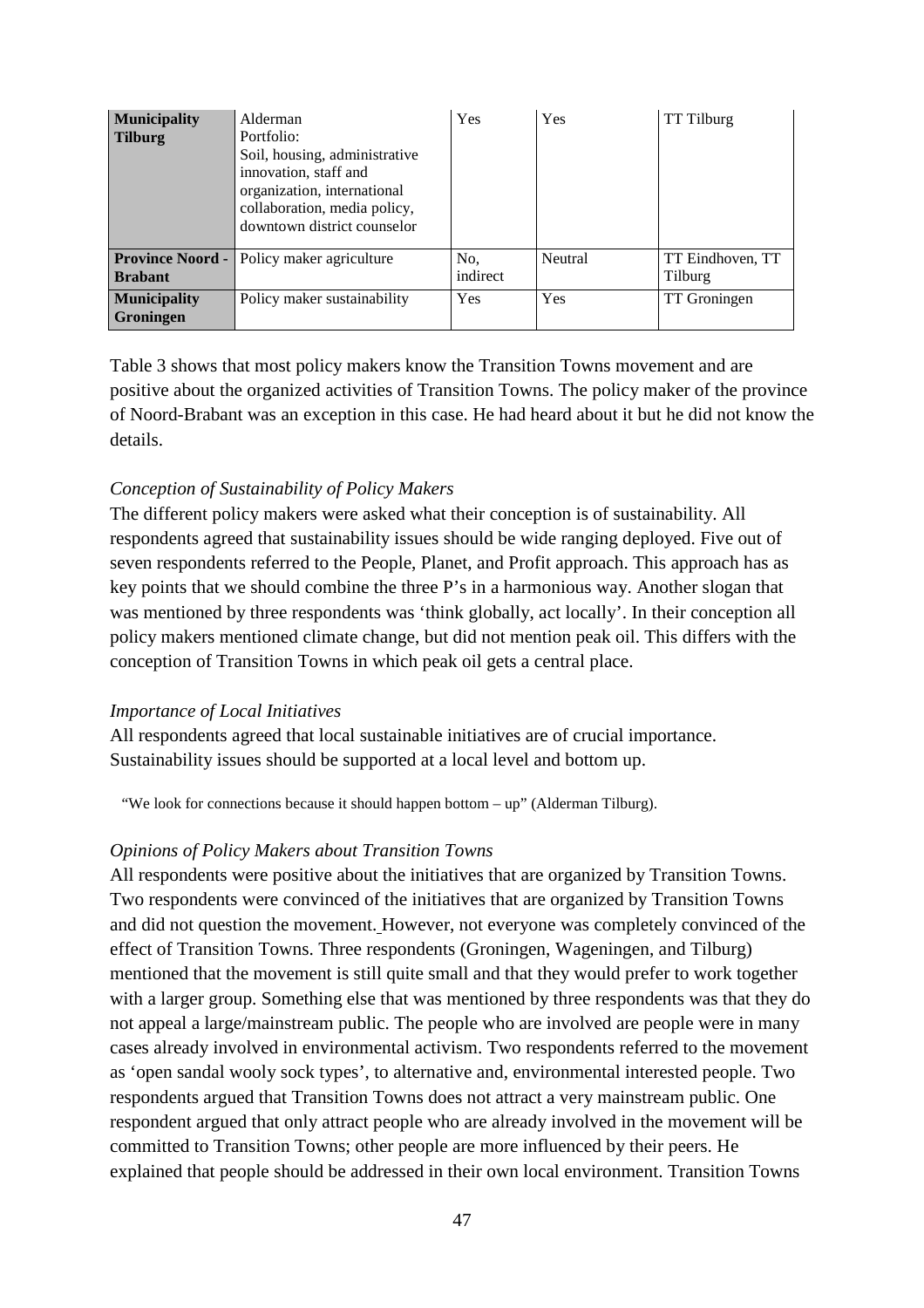only addresses people who are already interested in sustainability.

#### *Collaboration with Transition Towns*

In five cases there was collaboration between Transition Towns and municipalities but limited. Two policy makers mentioned that they have organized an information evening about solar panels in collaboration with TT. Five respondents were negative about providing subsidies to citizens because there is not enough budget available and initiatives should be self-supporting.

#### *Bottlenecks*

Three respondents mentioned that often too few people are involved in a particular initiative and that in some cases initiatives blow over during the collaboration due to a lack of involved people. Another problem that was mentioned by three respondents was that citizens and policy makers do not speak the same language. Citizens expect fast progress but if you want something to happen inside the municipality many steps need to be taken.

#### **5.7 Discussion**

The result section came with a description of the results from the interviews. Interpretations from the results will be discussed in chapter 6. The interviews showed that the most important spearheads of Transition Towns are to solve the problems of peak oil and climate change by coming up with practical solutions on a local level. The 12 steps of Transition are described in the handbook are followed to a certain extent, they are often considered as useful to read but not always useful to apply in practice. Initiatives from TT are relatively diverse and vary from initiatives related to the head (like movie nights and lecture), initiatives related to the hands (like local food and repair café) and initiatives related to the heart (like earth meditation). Most applied initiatives by TT are the Repair Café, local food initiatives, energy related initiatives and movie nights or lectures. The Repair Café has practical, financial and educational aspects, the local food initiative has practical, educational and healthy aspects, the energy related initiatives are mostly practical and financial and movie night are mostly related to the head and have the aim to learn more about environmental change and peak oil. There seems to be a relation between Transition Towns that are internationally recognized and the success of these Transition Towns. Most variety of initiatives is visible in TT Deventer, Groningen and Freiburg.

 Problems that mostly occur in TT's are a lack of time, a lack of financial means and a lack of enthusiastic people. Collaboration with third parties is crucial because it provides useful advantages. For instance companies can give discount on solar panels. The municipality can provide in subsidies and facilitate in publicity, rooms to use and plots for gardening. Other organizations are also useful because they can work together in initiatives and give advice in difficult situations.

 The result section showed that successful Transition Towns often have a clear structure, people with the right competences, and a wide variety of people involved. The interviews with municipalities showed that most policy makers are positive about what the Transition Towns movement does but that they think that the movement is still too small to attract a larger public. Half of the respondents mentioned that they do not appeal a mainstream public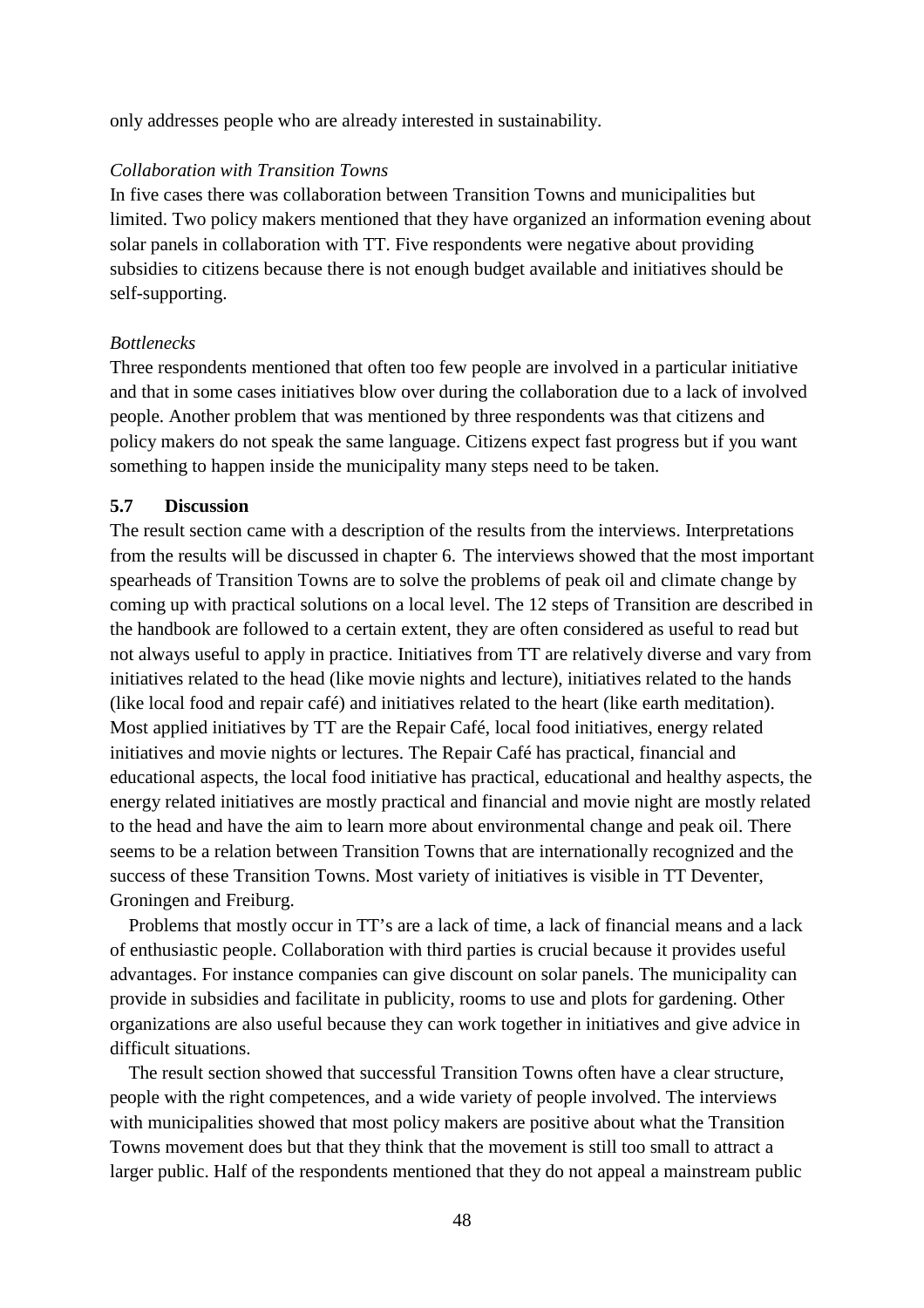and that involved people are in many cases already involved in environmental activism.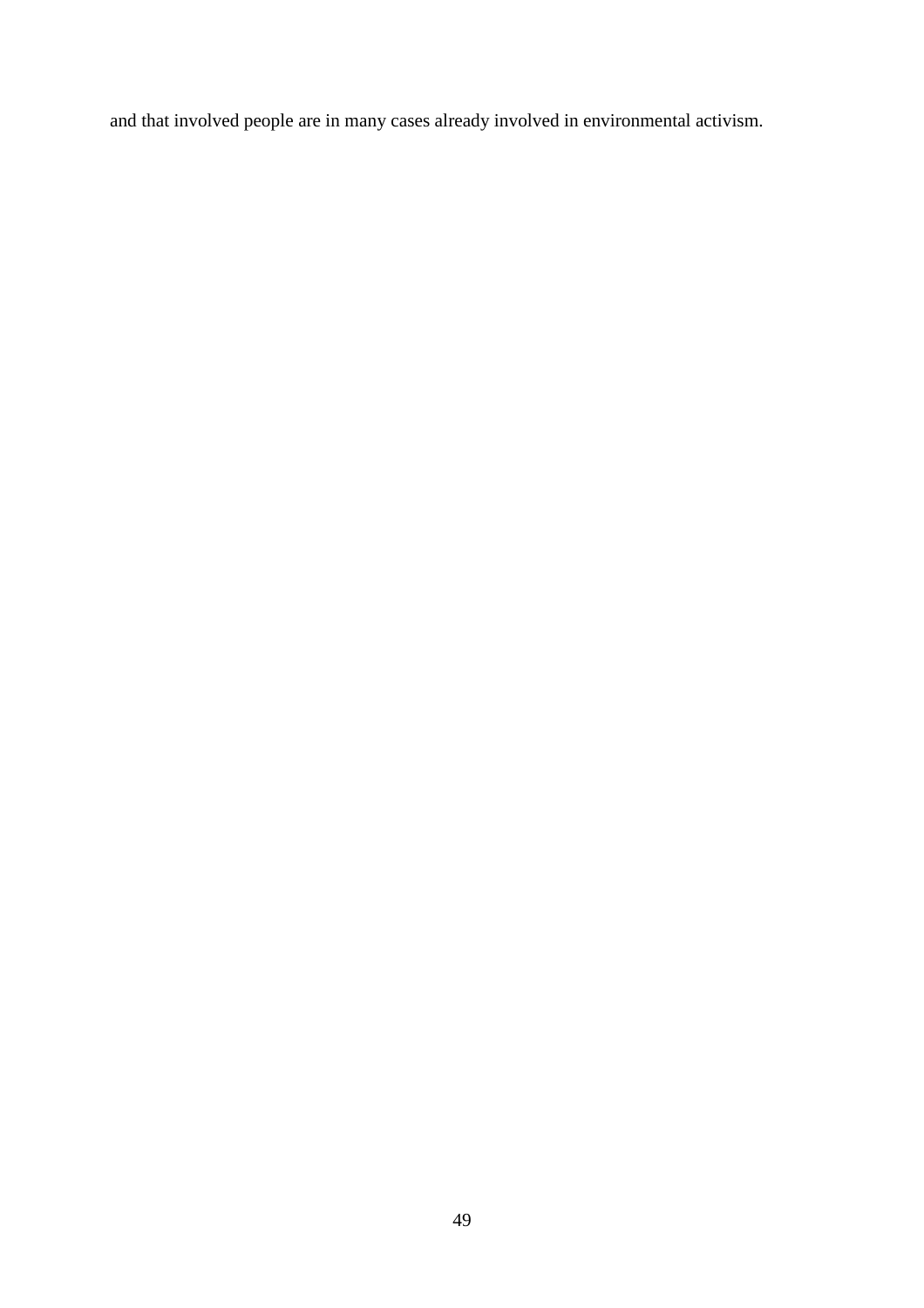## **6. Interpretation of the results**

In this chapter an answer will be given to the empirical research question:

 "To what extent does the Transition Towns movement offer a good answer to the systemic character of sustainable development?"

This question has two sub questions:

"How successful are the initiatives of Transition Towns and what are the explanations for this?" And "To what extent do these theoretical approaches relate to the experiences of citizens in the Transition Town movement?"

#### **6.1 Systemic Thinking**

In the theoretical framework a description is given of the systemic thinking approach (see paragraph 3.2.1). The systemic thinking approach rests on the assumption that the global sustainability crisis cannot be solved with a focus on single issues and symptoms, but that the environment should be seen as incorporated in a wider system in which political, economical and societal interests play a role. Moreover, solutions should not only be addressed as technical but also social aspects should be taken in mind *(*Narberhaus et al., 2011).

 During the analysis of the results it became clear that some initiatives of Transition Towns turned out to be more successful than others. Four initiatives of the movement are analyzed more thoroughly since they were often mentioned in the interviews. The Repair Café, local food initiatives, energy related initiatives and movie nights / lectures are compared with each other. When analyzing the Repair Café initiative it becomes clear that the environment is often not the first (or only) reason to go, many other motivations are incorporated in this initiative. People do not only take the environment into consideration but also financial, social, practical and educational aspects are taken in mind. This is probably one of the reasons why the Repair Café has become such a success. This is similar to Narberhaus' theory (2011) where he argues that environmental issues should not be seen as a special interest but as part of the wider system.

 The idea behind local food initiatives is to produce your own food on a local level and to become more connected to food production chain again. A problematic part of this initiative is that it mostly works for people who actually have time to work in a vegetable garden or similar initiative. It probably does not attract many people because it is time consuming and supermarkets or vegetables stores are a very easy alternative. It is the authors impression that people who have a vegetable garden mostly do it because it is fun, healthy and educational and not only because of environmental considerations because it takes a lot of effort to maintain. This also becomes clear when analyzing the type of people that actually do attend local food initiatives. They mostly belong to the traditional public of Transition Towns, since they are mostly native Dutch, middle class and middle aged.

 Other initiatives that are organized by many Transition Towns are energy related initiatives. Transition Towns organizes in some cases that people from the neighborhood can buy solar panels together with discount. Interesting to see is that many people show interest in this kind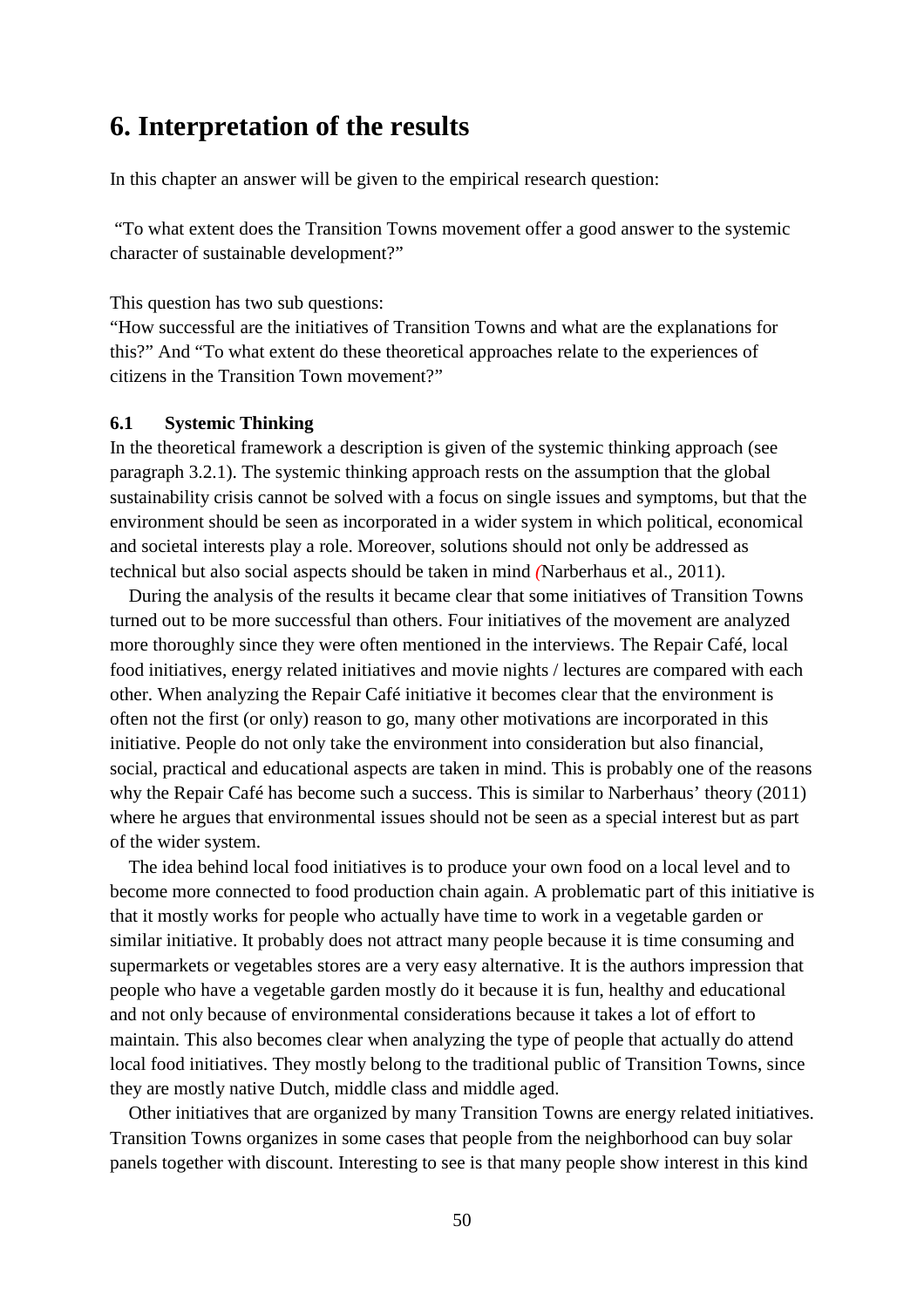of initiatives, even people who are normally not involved in activities organized by Transition Towns. Many people are interested because there is a financial stimulus and because the invested time is temporary. A fourth type of initiative that has been described are movie nights or lectures with peak oil or climate change as subject. These movie nights are often unsuccessful, mainly because it takes time to go and information is already available on many places (i.e. internet).

 The analysis shows that initiatives where the environment does not take a central place have more success than initiatives that are mainly environmentally based. This connects to the systemic approach of Narberhaus (2011).

One of the tentative conclusions on Transition Towns in general is that the movement will keep being relatively small as long as the focus is for a large part based on environmental goals. The movement focuses on peak oil and the human impact on the earth and focuses too much on one separate part of behavior, in this case environmental behavior. It would perhaps be advisable to work together/ incorporate environmental goals in networks in which people are already involved. Think for instance of sport clubs, volunteer organizations, churches and work. It is advisable to seek for a good relationship with other organizations that already exist, so their network can be used to reach more people. Transition Towns is too much a separate movement while sustainability should be a part of your life instead of a separate occupation. It does not lead to systemic thinking because it is mainly an interest of a small group of people who are (already) quite involved in the subject. However, Transition Towns is an organization who exerts influence in the field of sustainability and a number of initiatives have been very successful.

## **6.2 Social Practices**

According to Spaargaren (2003) should strategies for environmental change take place at the level of practices themselves and independently from each other. According to the respondents this connects very well to Transition Towns because they approach different social practices (food, energy) independently from each other. They also give practical solutions to abstract (environmental) problems. This works quite well in the area of energy and food

## *Habits and Routines*

The social practices theory of Spaargaren et al.(2002) and the ABC theory of Stern (2000) rest on the assumption that everyone has to deal more or less with the environment. A small group is especially active in environmentally beneficial behavior, but the largest group is just following habits and routines concerning environmentally beneficial behavior (see paragraph 3.2.3 and 3.2.4). Transition Towns is a movement that is especially active in environmentally beneficial behavior. Eight respondents were aware of the habits and routines and consciously tried to change the habits and routines of people. This can be hypothesized to be the main psychological spearhead of TT. The main psychological reasoning of TT is as follows: people should change their habits and routines when it comes to the consumption of oil. This provides the main difficulty in the transition towards a more sustainable society since we are "addicted" to oil. To overcome this addiction people have to dramatically change their habits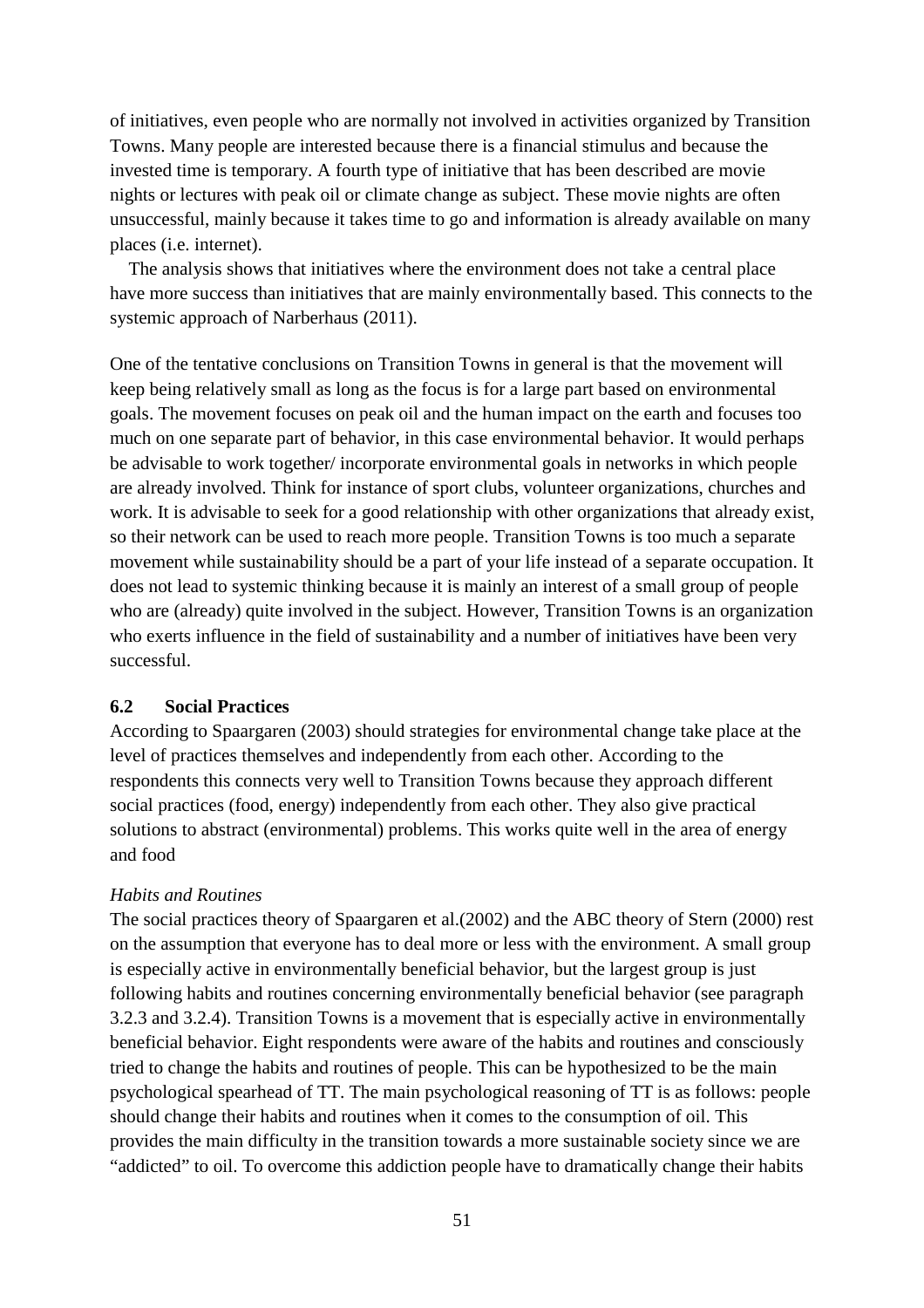and routines and this will result in withdrawal symptoms (Hopkins, 2008). When analyzing the addiction model which is used by Hopkins you see that on one hand Transition Towns appears to be incorporating the assumption that a large group of people is just following habits and routines. However, two fundamental points are not incorporated in the addiction model of Transition Towns. Habits and routines are easiest changed when the barrier to change behavior is made as low as possible and when these changes are incorporated into the daily practice of people. Transition Towns does not focus enough on the context in which people have to move but mostly on radical changing the attitude of peoples. There can be learnt from Stern (2000) that attitudinal factors decrease when contextual factors become stronger. For this reason you can conclude that TT focuses too much on attitudinal factors when trying to change habits and routines of people and not enough on contextual factors. The direct environment of people plays an important role in this issue and the section about structure and agency will go on with this issue.

#### *Structure / Agency*

In the social practices approach; the role of social structures in human functioning receives a central place (Spaargaren et al., 2002). One of the characteristics of systemic thinking is the incorporation of social, institutional, organizational, political, and material environment where in people have to move. The organizational environment is included, in most cases there is collaboration with third organizations. The material environment of citizens is partly involved and there also is collaboration with companies who have a local basis. The collaboration with more commercial companies is missing because they do not connect to the ideas of Transition Towns.

 According to Spaargaren's theory (2002) the direct social environment of people is of crucial importance for understanding how people react in environmentally related goals. It was interesting to see that social ties stay limited to acquaintances and the point of friendships is often not reached in the movement. This was interesting because this does not connect to the structure and agency's theory. There can be concluded that the social bonding is not very strong inside the movement and for this reason there is a chance that people inside the movement do not exert much influence on each other. Since the people in the direct social environment exert much influence on the behavior of people there has been analyzed what type of people are involved in order to understand which people will probably feel the most attracted by Transition Towns. The type of people involved in Transition Towns is not very diverse. Especially people are involved who were already interested in environmentally related subjects, higher educated people and people in the age from 30 to 60. Young people, elderly people, lower educated and immigrants are often not represented. It will therefore be hard to attract young, elderly or immigrant people. During the interviews it became clear that respondents often had an indifferent attitude towards people who are not involved in the movement. It is the authors' personal opinion that Transition Towns tries to set a good example for other people, but that those "other people" are (unintentionally) left aside. For instance many arguments were put forward for why young people are not involved, while at the same time there is in most cases no contact with young people. According to Spaargaren et al. (2002) is the direct social environment of high influence on the decisions that people make. When Transition Towns does not make use of the direct social environment of people it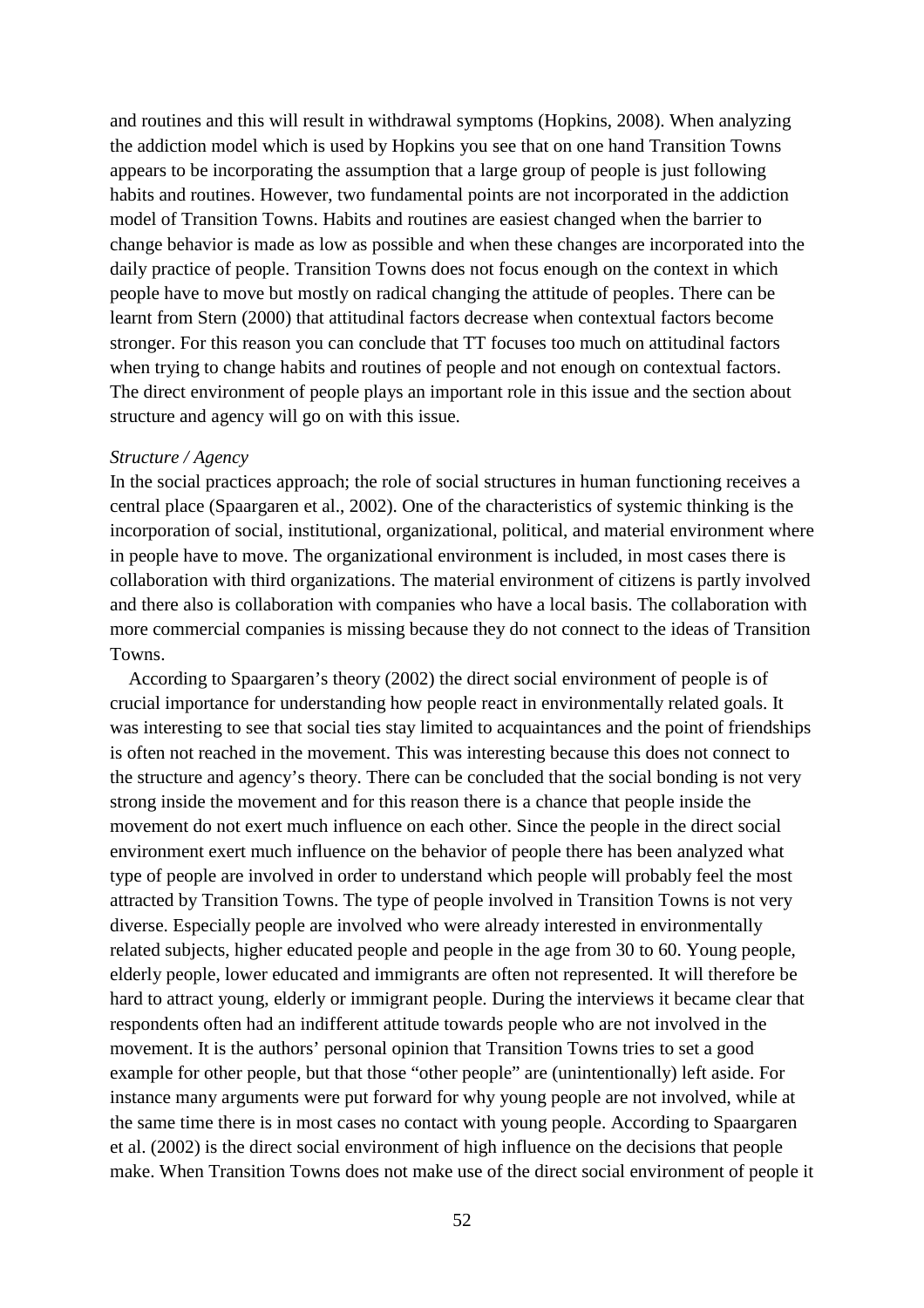will probably not exert much influence on them. To connect to the systemic approach it would be advisable to incorporate environmental initiatives in organizations where people are already involved.

## *Individual / Group*

In Transition Towns are people especially addressed in the local neighborhood, which is also one of the goals of Transition Towns. This connects to the structure/agency approach of Spaargaren et al. (2002). However, it can be questioned if the local neighborhood is the best way to reach people about sustainability issues. Research has shown that friendships have become more and more important, while the value of neighborly/ family relations has declined. People are less and less involved in the neighborhood and the influence of the neighborhood is for this reason often limited (Vermeij, 2008).

## **6.3 Transition Management**

When analyzing the Transition Management model of Grin (2010), (see paragraph 3.2.2.), it becomes clear that Transition Towns can be seen as one of the actors in the Transition Management model which create awareness on environmental sustainability. The movement can be classified under the niche phase. They will stay in a niche, as long as the Transition Towns movement keeps being relatively small and oriented on a small target group. However, different initiatives related to sustainability next to each other who are oriented on different target groups, can finally lead to a transition on a regime and landscape level. Niche innovators often come with new and radical ideas. These niche innovators are necessary in order to create awareness about new issues. If problems occur on a regime level (like for instance an oil crisis or environmental disasters) there will be windows of opportunities for niche innovators like Transition Towns. From this insight follows that it is not expected from the movement that they will become extremely large. Probably they will keep being a small player in the large system. Different actors on different levels together can make a transition possible.

## **6.4 Improvising and Incrementalism**

According to Hajer (2011) the government should work as a facilitator. Transition Town connects to a more horizontal way of decision making. During the interviewing process it became clear that Transition Towns that cooperate with their local government often have more success than those who do not. Insights of Boutellier (2011) show that we should work together in a networked society and coordinate different interests to each other in an appropriate way. The local government can help by facilitating a location to organize activities, facilitate in plots for gardening or they might provide subsidies for activities organized by Transition Towns. This is positive for the well being and functioning of a particular Transition Town. During the interviews it became clear that Transition Towns who have a good connection with their local government (for instance, TT Deventer, TT Freiburg, Repair Café, TT Den Dolder, TT Wageningen and TT Houten) gain often more easy successes than other groups who do not have a good connection with their local government.

 Local municipalities were positive in the interviews towards local initiatives. Municipalities actually need the help of citizens because they cannot organize everything by themselves.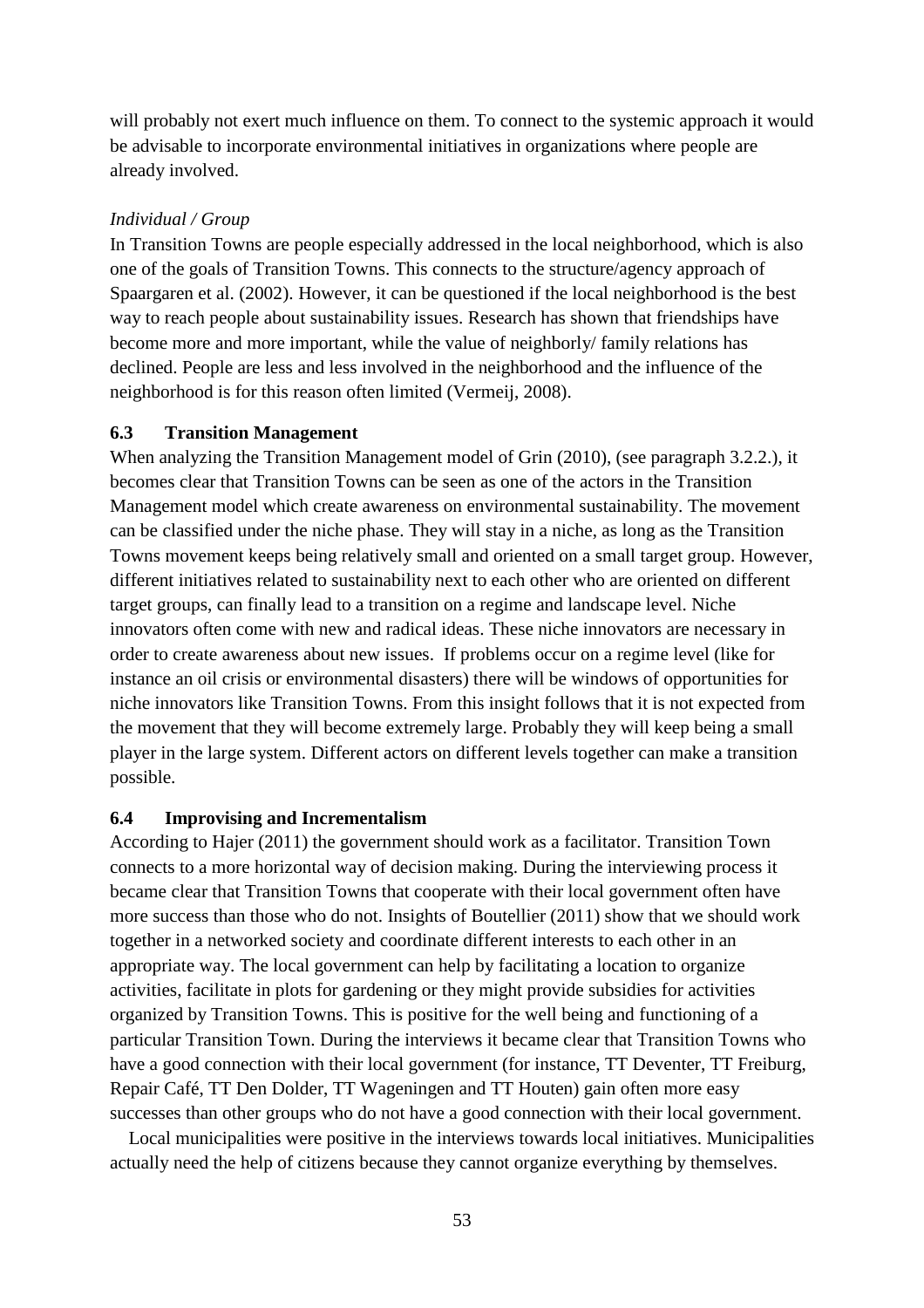Transition Towns that do not work together with municipalities have more problems with financing their activities and getting attention and publicity for their activities from citizens than those who have a good connection. A lack of financial means can become a bottleneck for a Transition Town. In the analysis it becomes clear that almost all Transitions Towns mainly work together with the more alternative and locally oriented organizations and companies. The Repair Café was an exception in this case. Another advantage of working together with a local governmental body is that they can give PR for free (on their website) and in this way the number of people that can be reached is enlarged. A bottleneck that mentioned by policy makers, was that the movement is relatively small and for this reason difficult to cooperate with.

## *Network Competencies*

Good network competencies appear to be crucial for the success of the Transition Town. Examples of good network competencies are: being able to bring people together and creating a large network. The analysis made clear that Transition Towns that have people with good network competencies have more success (reach more people) than Transition Towns who are lacking people with network skills.

## *Structure of Transition Towns*

It is the authors impression that one of the 'problems' of Transition Towns is that many groups are loosely coordinated and that it is not always clear who is part of the movement and who is just interested. This became also clear in the interviews with municipalities. Most of the time they do not understand how many people are involved and how the movement is organized. Many Transition Towns lack a clear structure (partly because it is all organized by part- time volunteers) and this makes it hard to define its success. It is difficult to attract new people if the structure of the movement is not clear. However, some Transition Towns are able to make clear how they are organized and they have a good collaboration with third parties, TT Deventer is the best example of this.

### *Municipalities Interviews*

Most interviewed policy makers were positive about the initiatives but had not a very strong connection with the particular Transition Town. Some respondents argued that Transition Towns does not attract a very mainstream public and that the movement is quite small and loosely organized which makes it hard to collaborate with the movement. The Transition Town movement can learn from these findings that they should address a more diverse and larger public in order to get a better collaboration with municipalities

## **6.5 Tipping Point**

Three respondents from Transition Towns mentioned that they had read the Tipping Point of Gladwell and that they actually think that 'The Tipping Point' where Gladwell is referring to will be reached as more than 15 per cent of the population will be involved. In addition Gladwell has also described in his book that this group should consist of mavens, connectors and salesmen (see paragraph 3.4.1). In Transition Towns is the reached group still limited and narrowly scoped. In practice you should connect to the right fifteen percent who actually have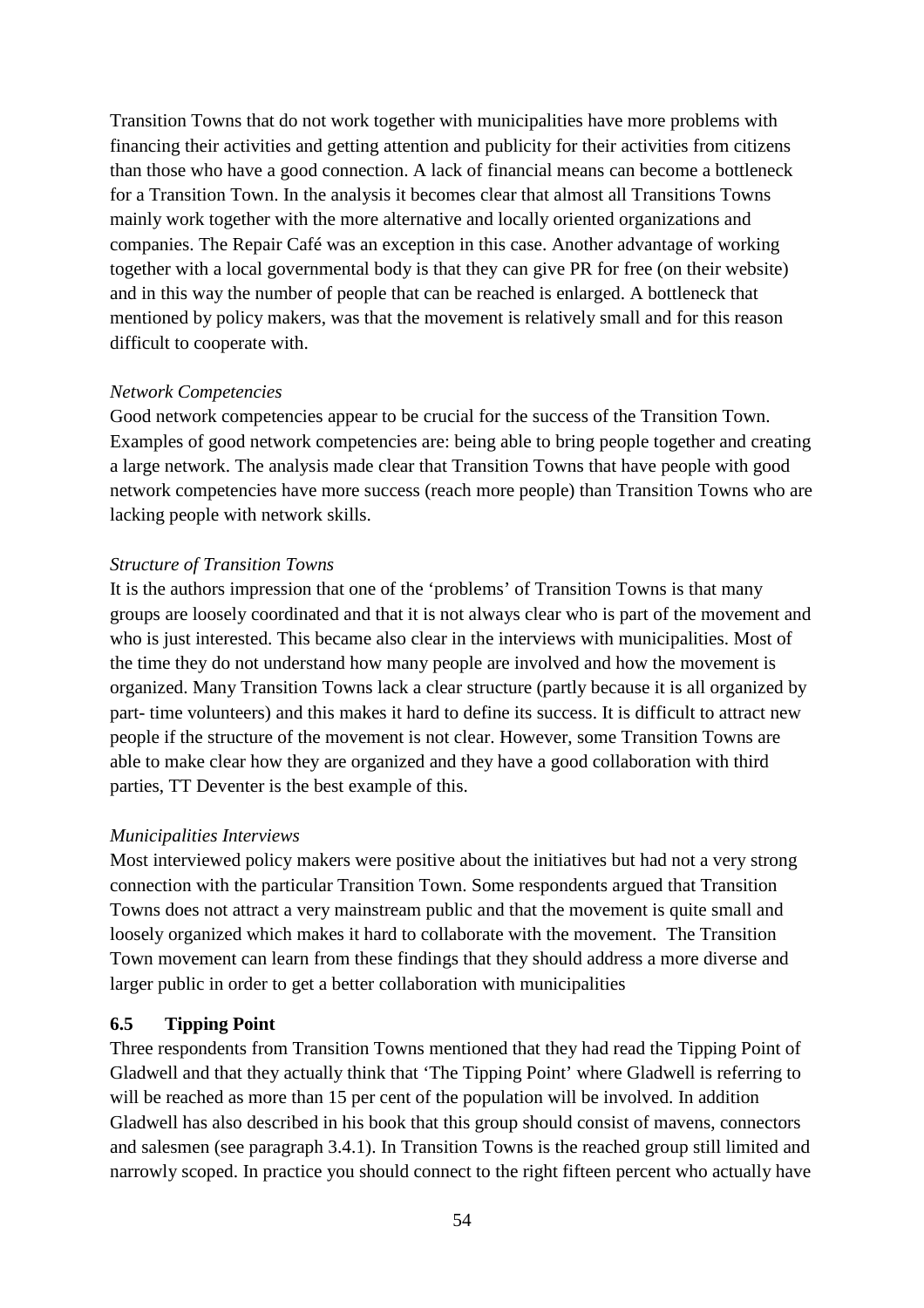influence. Also diversity in the group is needed in order to gain success. Mavens, connectors and salesmen are recognizable in some Transition Towns but lacking in others. Connecters, bring people together. Connectors were recognized in Deventer, the Repair Café Foundation and Tilburg. Transition Town Zutphen had a connector but he left his central position. Mavens are people who connect us with new information; these people were recognizable in members of the national initiative group. The third group is the salesmen you see them back in different cities as well. Sometimes the three characteristics are united in one person, like in Deventer. This is a strong point but also a weak point when this person will leave. In other cities these kind of people appear to be missing with the result that it will be more difficult to raising awareness for initiatives and to bring people together (Gladwell,2001).

#### *Influence of the Size of Initiative and City*

Gladwell (2001) mentioned in his book that the size of an initiative might have an effect on the success of the initiative. If an initiative becomes too big it might become impersonal. This was also shown in the analysis of Transition Towns. A general rule of thumb is that the more people that attend the more successful an initiative will be.

 When analyzing the effect of the size of a city it became clear that initiatives that were located in a big city were less successful than initiatives that were located in a smaller city/village. Initiatives that were located in a big city had more success when they focused on a particular neighborhood than on the whole city. This can also be seen in the neighborhood Vauban in Freiburg and the neighborhood Voordorp in Utrecht.

#### *Internationally Recognized Transition Towns*

In this paragraph an attempt will be made to answer the question whether there is a relationship between being internationally recognized and becoming a successful Transition Town. Important indicators for becoming a successful Transition Town according to the discussed theories in this study are: having a clear and strong structure, to collaborate with third parties, having people with the right competencies involved and involve a wide variety of people. Transition Towns that want to become internationally recognized should meet the requirements which are discussed in paragraph 9.4 in the appendix. The indicator "having a clear and strong structure" is also recognizable in the requirements for international recognition. Step two claims that you should have an initiative group of at least four or five people. This will probably be beneficial for the structure of the Transition Town. Some requirements of becoming internationally recognized connect to approaches of Boutellier and Hajer (2011) (see paragraph 6.4 for more information). In step four, ten and twelve it is propagated to create a potentially strong connection with the local government, to network with other communities in Transition and to work together with the national transition network when applying for subsidies. The analysis has shown that groups that work together and coordinate different interests with each other in an appropriate way have more success than groups who do not.

 Having people with the right competencies connects to the tipping point's approach of Gladwell (2001) and is also recognizable in the requirements of international recognition. Step seven refers to the promise to update your Transition Town website regularly and requires communicational skills. Step nine requires skills in public speaking, step ten requires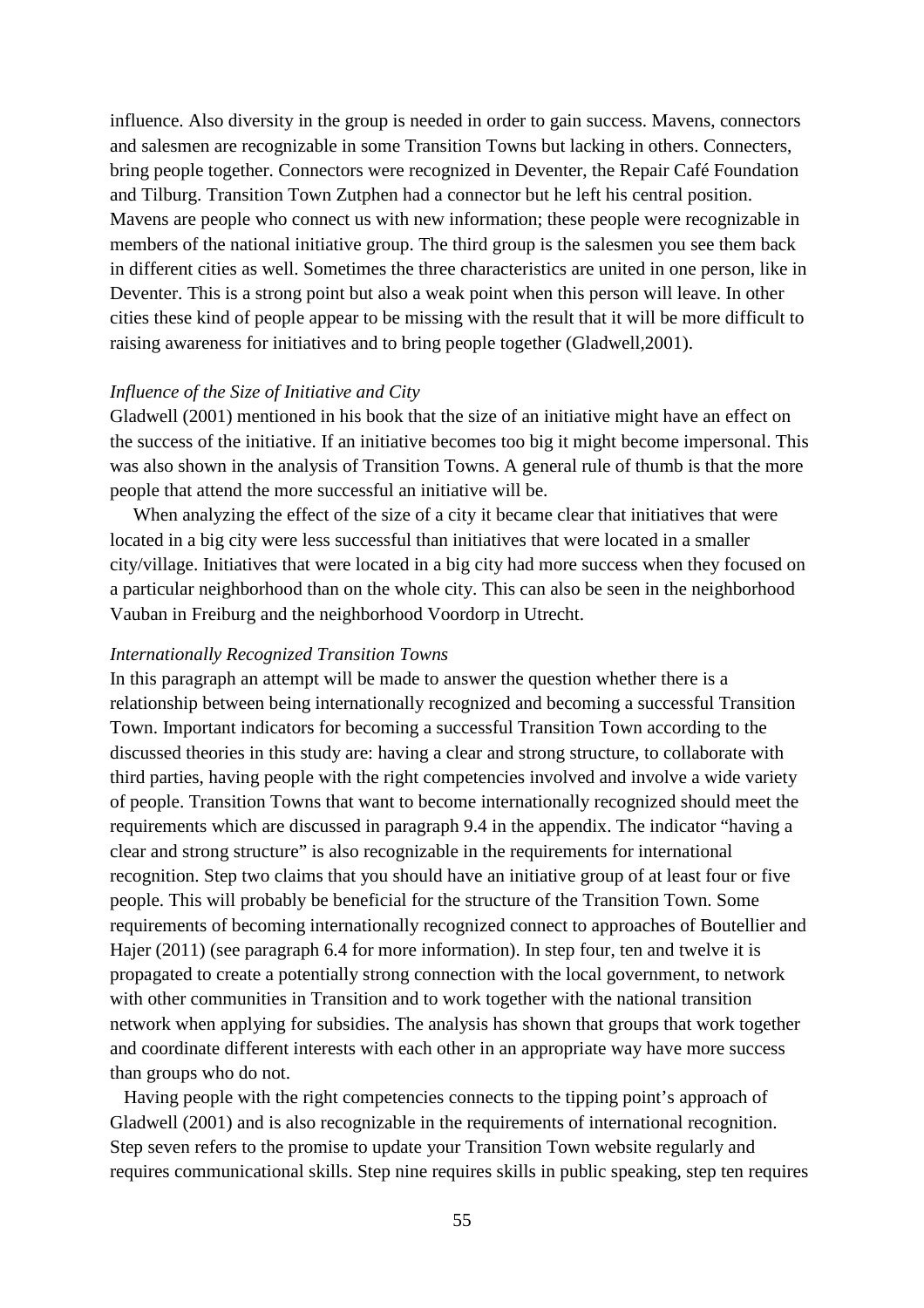networking skills and step fifteen refers to skills in permaculture. The indicator involving a wide range of people is not involved in the requirements for international recognition.

Internationally recognized Transition Towns that functions well are Freiburg and Deventer. They have a clear and strong structure, people with the right competencies in their group (people with influence) and they also have a good collaboration with the local network. The other internationally recognized groups (Groningen, Zutphen) have been successful before but had some organizational issues (like for instance a too small number of people involved and a lack of people with influence). Perhaps more groups could be internationally recognized, but according to the respondents, are most Transition Towns not interested in obtaining this status, since they are too busy with organizing initiatives on a local level. Interesting to see was that there seems to be a relationship between the variety of initiatives and being internationally recognized. Groups with more than ten different initiatives which are internationally recognized as well are Groningen, Deventer and Freiburg.

International recognition seems to be an indicator for success but not necessarily an explanation for success. International recognized Transition Towns have been able to spend time on obtaining the international recognition. It therefore seems that the limiting factor on becoming an internationally recognized Transition Town is time and interest in obtaining this status.

## **6.6 Discussion**

In this paragraph answers will be given to the empirical questions. The empirical questions of this study are as follows:

"To what extent does the Transition Towns movement offer a good answer to the systemic character of sustainable development?"

## With the sub questions:

"How successful are the initiatives of Transition Towns and what are the explanations for this?" And "To what extent do these theoretical approaches relate to the experiences of citizens in the Transition Town movement?"

As mentioned in paragraph 6.1 does the systemic thinking approach rests on the assumption that the global sustainability crisis cannot be solved with a focus on single issues and symptoms but that the environment should be seen as incorporated in a wider system in which political, economical and societal interests play a role (Shellenberger and Nordhuis 2004 as cited in Narberhaus et al., 2011). The Transition Towns movement focuses on peak oil and the human impact on the earth and is too much focused on a separate part of behavior (e.g. environmentally related behavior) while environmental goals should be part of your life instead of a separate occupation. The movement does not lead to systemic thinking because it is mainly an interest of a small group of people who are already involved in the subject, while other less involved people are left aside. However, Transition Towns is an organization who exerts much influence in the field of sustainable development and different organizations next to each other can lead to a transition in sustainable development as proclaimed by the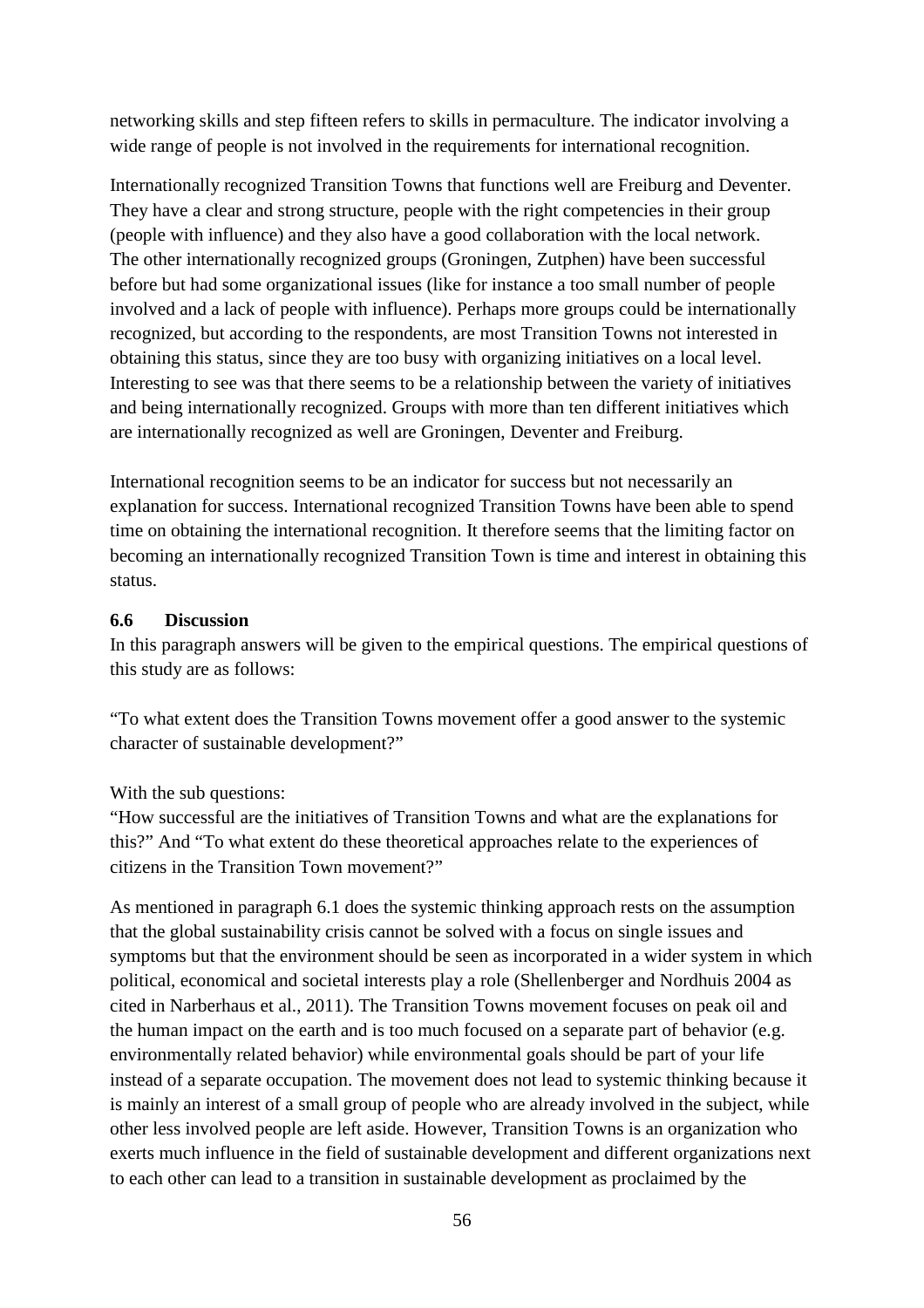Transition Management model of Rotmans et al. (2005).

During the analysis of the initiatives it became clear that successful initiatives are the initiatives that do not only incorporate environmental goals but also other considerations. People do not only have the environment as motivation when acting in an environmentally beneficial way, but also other contextual factors, like financial, social, educational and practical aspects are taken in mind. Most successful initiatives that attract a large variety of people are initiatives related to energy and the Repair Café. These initiatives have both a practical set up, have financial stimulation and are beneficial for the environment.

The theoretical approaches proof to be applicable to the Transition Town movement and will be discussed in more detail the conclusion.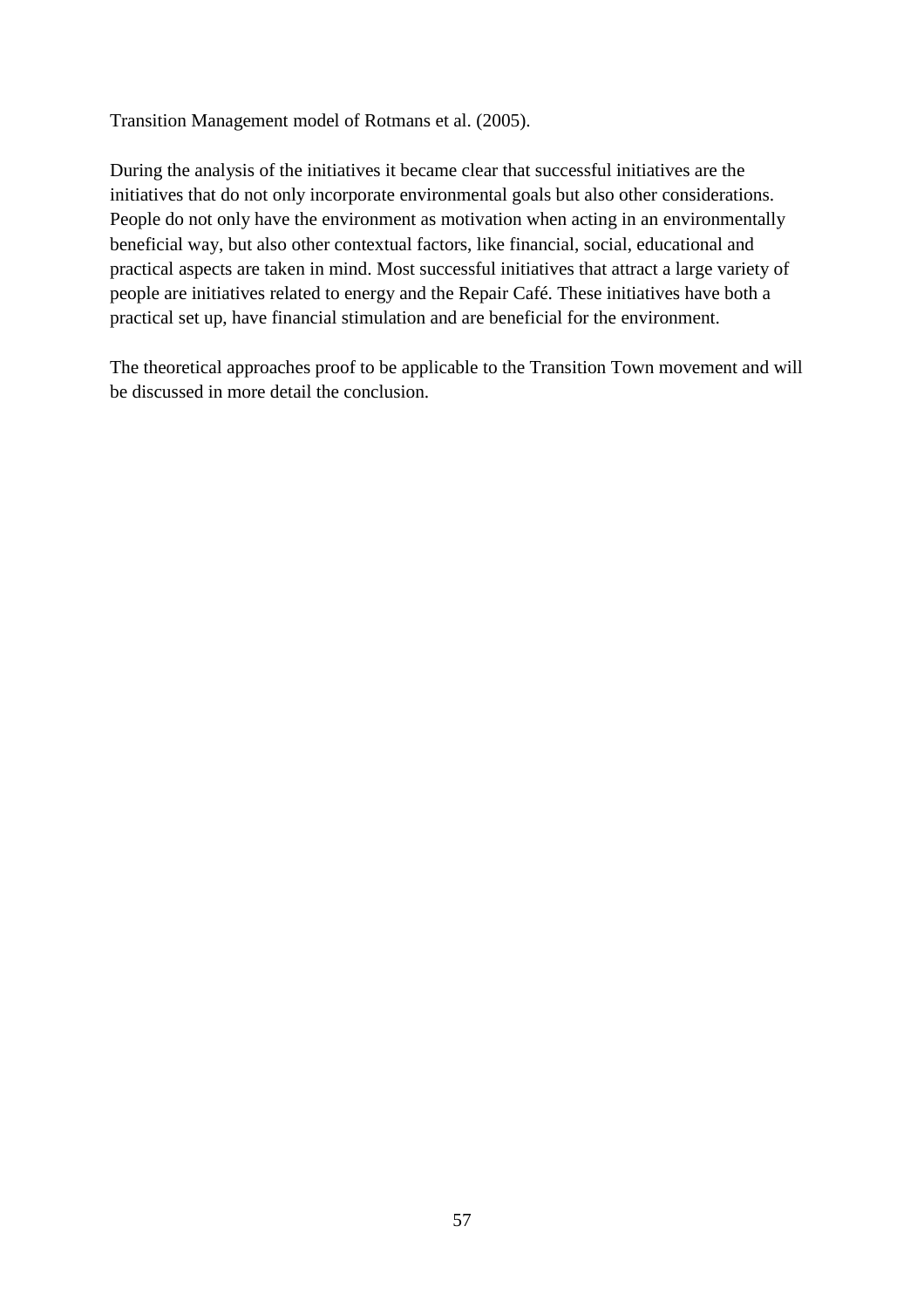## **7. Conclusion**

#### **7.1 General Conclusions**

The human effect on the earth's climate has become an important issue, but environmental regulations often do not have their intended effect (Hauff, 2007). Citizens are seen as an important target group by policy makers since they can put pressure on environmental policies, simply by changing their consuming behavior. For this reason this study made an attempt to understand how best to address citizens and how they can be more involved in sustainability issues. Now we return to the research question as given in the introduction:

"To what extent do theories about social practices, transition management and tipping points offer an explanation to understand the successes or failures of Transition Towns in the reinforcement and acceleration of sustainable development?"

The analysis of Transition Towns in relation to systemic thinking shows that the focus of Transition Towns is too heavily based on environmental goals like peak oil and climate change. It would be advisable to incorporate other parts of behavior (than just environmental goals) in initiatives. Initiatives that already work well are initiatives where different parts of behavior (material/institutional/social) are already incorporated in the initiative. Examples of this are the Repair Café and energy related initiatives, which are set up practically. These initiatives are successful due to the fact that, besides environmental goals also financial, institutional and practical issues are incorporated in the initiative. The systemic thinking approach provides useful insights that can be used in practice.

 A strong point of Transition Towns, which connects to the social practices theory of Spaargaren, is that all initiatives approach different social practices (eating, using energy, etc.) independently from each other and on a practical level. Something else that resulted from Sterns' (2000) and Spaargaren's theory (2003) is that social structures (people's direct social/institutional/material environment) exert much influence on their behavior. The types of people that are involved in Transition Towns are quite alternative- oriented, were in many cases already involved in environmentally beneficial behavior and are aged 30 to 60. This lead to the fact that a more (mainstream) public will probably not feel attracted and many people will be left aside. Transition Towns addresses people mainly individually or otherwise in their local environment. However, this clashes with the reality in which the influence of the local neighborhood is becoming less important and the role of friendships more important (Vermeij, 2008). The social practices' theory is useful to get an understanding of the successes and failures of the Transition Towns movement. Something that resulted from the Transition management model of Rotmans et al. (2005) is that Transition Towns can be classified as acting in a niche phase. Different initiatives like Transition Towns, which are directed to a broader target group can together lead to a transition on a landscape level. From this insight follows that it is not expected from the movement that they will become extremely large. Probably they will keep being a small player in the large system. Different actors on different levels together can make a transition possible.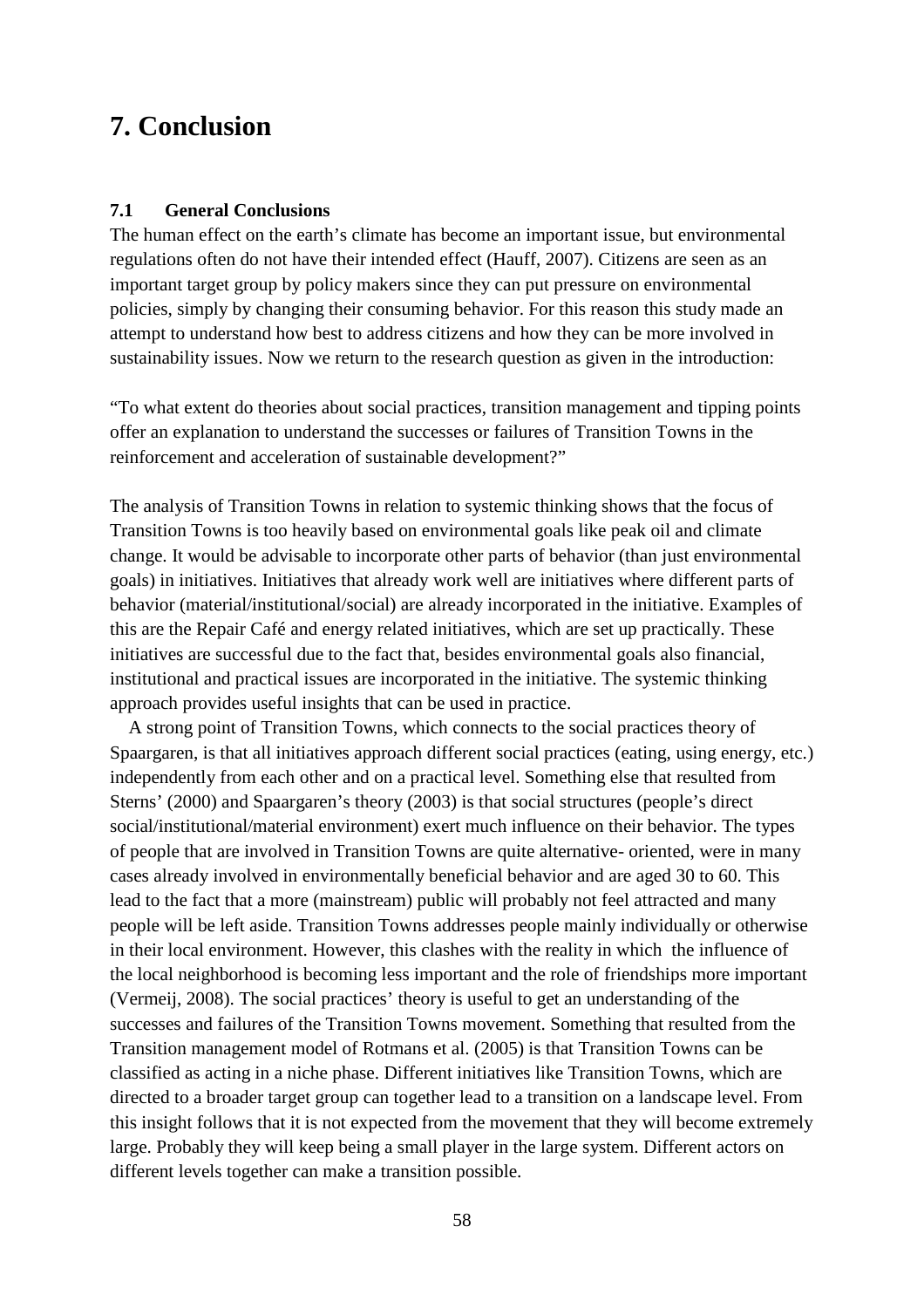The approaches of Boutellier (2011) and Hajer (2011) have shown that it is important for different parties to collaborate and to coordinate different interests with each other in an appropriate way. The analysis shows that Transition Town groups that have a good collaboration with their local government have more success than those that do not. Close collaboration with municipalities is advantageous because municipalities can facilitate in initiatives, connect Transition Towns with other parties and provide publicity to an initiative. Collaboration with third parties is also important because they can help each other and providing publicity for each other. Collaboration with other Transition Town groups is recommendable, since different groups can share information, and help each other with difficulties.

 A weak point of some of the Transition Towns is that they are too loosely organized, and the structure is not very clear to people inside the movement, co-acting parties and outsiders. This affects the credibility of the movement.

 Most interviewed policy makers were positive about the initiatives but did not have a very strong connection with the particular Transition Town. Some policy makers argued that Transition Towns does not attract a very mainstream public and that the movement is quite small and loosely organized which makes it hard to collaborate with the movement.

 Gladwell (2001) has argued that mavens, connectors and salesmen are important in order to let success happen. This connects to Transition Towns because groups where these kinds of people are recognizable (Deventer, the Repair Café Foundation) have more success than others. These Transition Towns have people with the right competencies like communication skills, organizational skills, network competencies, communicational skills and experience with PR. However, the types of people involved are too narrowly scoped, which leads to difficulty in reaching a more mainstream public. Diversity in the people involved is recommendable in order to reach more people. A part of Gladwell's approach claims that initiatives should not become too big because they might become too impersonal. This became evident in Transition Towns, as well. Initiatives that try to incorporate a whole big city are more difficult to manage than initiatives that focus on a smaller part of the city or are located in a smaller city. At the same time, for any particular initiative, the more people that show up, the better. Gladwell's approach is very practical to apply in practical and explain why some Transition Towns are more successful than others.

To conclude, important indicators for becoming a successful Transition Town are: having a clear and strong structured organization, to collaborate with third parties, having people with the right competencies and involve a wide variety of people

#### **7.2 Reflection Research**

The use of a qualitative research design was positive for the internal validity of this study. By making use of in depth interviews the underlying opinions of respondents became clear. The qualitative research design allowed for a systematic continuation of questions that thereby greatly increased the reliability of the research. The validity of the research was increased by the usage of the NVivo software program. This program made it possible to systematically analyze the data per theme in the code tree. Data collection and data analysis took place during the same time in order to test interim interpretations.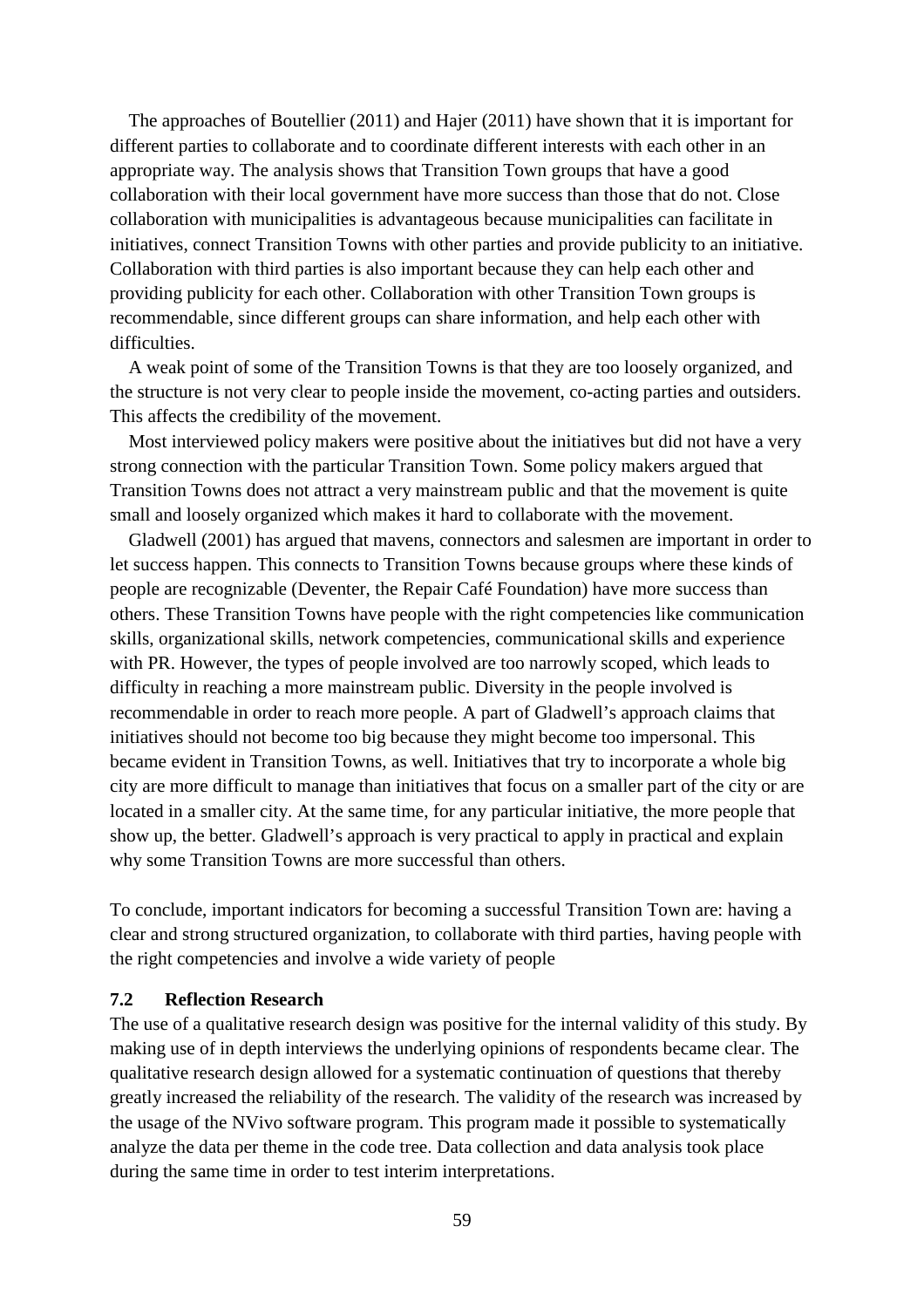During the interviews it was the authors' impression that at a certain moment, saturation took place. At the end of the interviewing process often the same information was told and not much new information was acquired. One of the reasons for this is that the Transition Town network in the Netherlands is not very large and many people know each other. This has positively influenced the external validity of the results. Sometimes not sufficient time was available to discuss the complete topic list. This has influenced the validity of this study in a negative way.

 When conducting research, there may be misinterpretations between respondent and interviewer. To prevent misinterpretation, a little summary was made by the researcher in order to test interim interpretations of the researcher and to give the respondent the chance to further clarify their answers. The interviewee might be influenced by the behavior of the interviewer. This might have an influence on the relationship of trust between interviewer and interviewee. It was the author's impression that respondent did not withhold information. In some cases very personal information was told by respondents. For this reason it can be argued that the respondents probably trusted the researcher. This was positive for the reliability of the research. Something that was negative for the reliability of this study is that some interviews were conducted in cafés with some background noise. During the transcribing it was in some cases difficult to hear what the respondent said due to back ground noise.

### **7.3 Recommendations**

### *Further Research*

One of the conclusions from this report is that environmental- related initiatives should be more systematically embedded in the broader life world of citizens. It would be interesting to analyze the successes and failures of environmentally related initiatives of social networks where citizens are already part of, like sport clubs, voluntary organizations, churches, schools and companies. In this way you can see if different niche innovators can finally lead to a transition on a landscape level as proclaimed by the Transition Management model of Rotmans et al. (2005).Such a research could verify the Transition Management model or might lead to new theory building.

## *Practice*

Initiatives should be systematically embedded in the broader life world of citizens and be part of their social, material and institutional environment. The influence of the social structures is high, and sustainable behavior has the greatest chance to break through if the environment is positive about it. Close collaboration with local governments is crucial because the government can facilitate in many ways. The collaboration with other parties and companies is also important because they can help and facilitate in sustainable initiative. It is of crucial importance to have people involved with the right competencies like organizational, network, presenting, communicational and social competencies.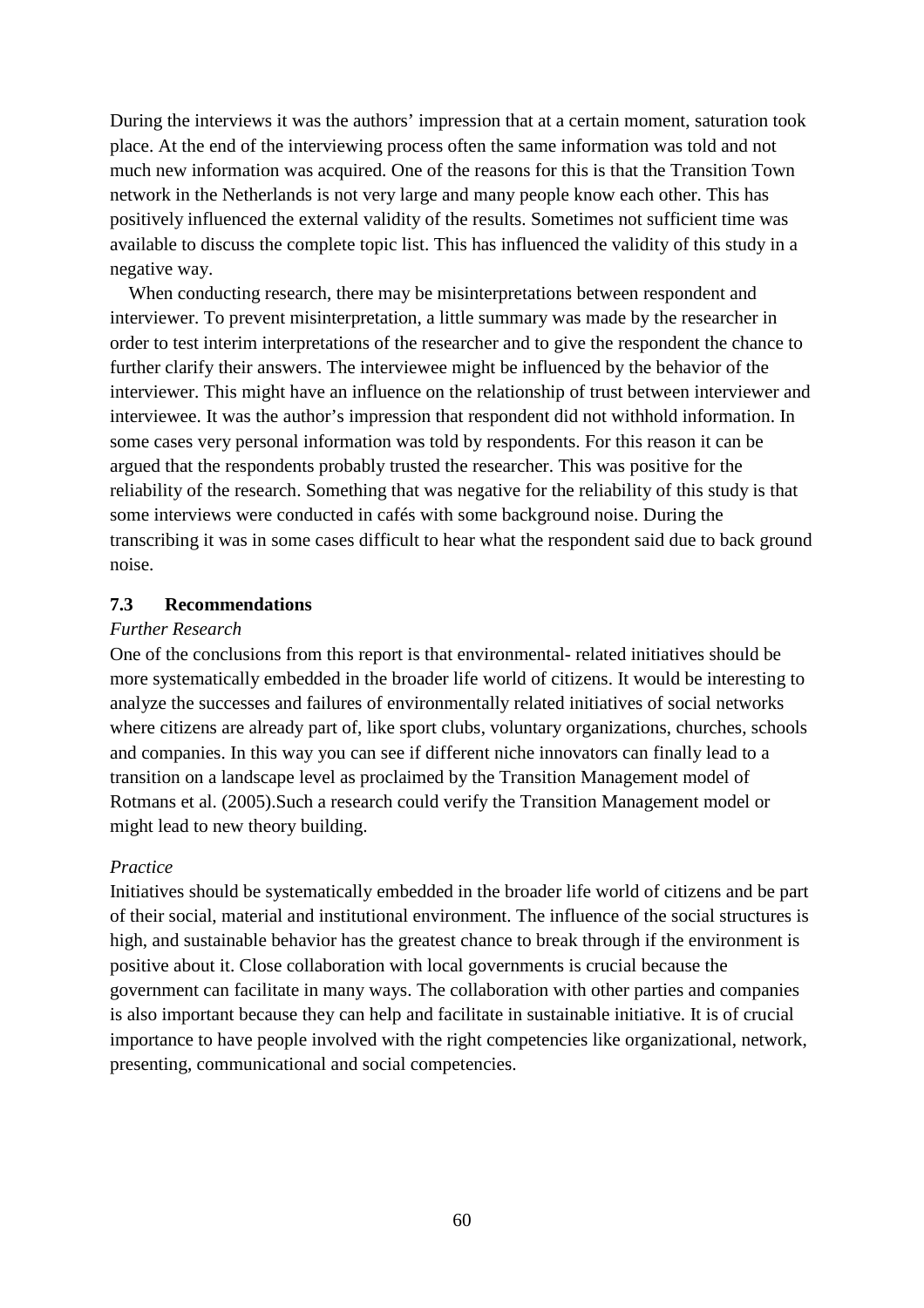# **8. References**

Australian Government (1992). *Ecologically Sustainable Development*. Last retrieved February 13, 2012 from: http://www.environment.gov.au/about/esd/index.html

Bakker, de E., Dagevos, H. & Spaargaren, G. (2008). Duurzaam consumeren: Maatschappelijke context en mogelijkheden voor beleid. *Rapport Wettelijke Onderzoekstaken Natuur & Milieu, 17*, 7-50.

Beckers, T., Spaargaren, G. & Bargeman, B. (2000) *Van gedragspraktijk naar beleidspraktijk: Een analytisch instrument voor een consument- georiënteerd milieubeleid.*  Tilburg*:* Instituut voor globalisering en duurzame ontwikkeling.

Boeije, H. (2008). *Analyseren in kwalitatief onderzoek: Denken en doen*. Amsterdam: Boom Onderwijs.

Boutellier, H. (2011). *De improvisatiemaatschappij: Over de sociale ordening van een onbegrensde wereld.* Den Haag: Boom Lemma Uitgevers.

CBS (2011). *Demografische kerncijfers per gemeente 2011*. Den Haag: CBS.

Gladwell, M. (2001). *Het omslagpunt: Hoe kleine dingen een groot verschil uitmaken*. Antwerpen/Amsterdam: Uitgeverij Contact.

Grin, J., Rotmans, J., Schot., J Geels. F and Loorbach, D. (2010). *Transitions to Sustainable Development: New Directions in the Study of Long Term Transformative Change.* New York/London: Routledge.

Hajer, M. (2011). *De energieke samenleving; op zoek naar een sturingsfilosofie voor een schone economie.* Den Haag: Planbureau voor de leefomgeving.

Hauff, V. (2007). *Brundtland Report: A 20 Years Update*. Key note speech. Berlin: European Sustainability conference "Linking Policies, Implementation, and Civil Society Action".

Hogenhuis, C. (2012). *De ceder en de saxofoon*. Budel: Damon.

Hopkins, R. (2010). *A Talk in Derby.* Speech. Last retrieved February 16, 2012 from**:**  http://transitionculture.org/essential-info/interviews-and-talks-audio/

Hopkins, R. (2008). *Het transitie handboek: Van olie-afhankelijkheid naar lokale veerkracht*. Utrecht: Jan van Arkel.

IPCC. (2011). *The IPCC Special Report on Renewable Energy Sources and Climate Change*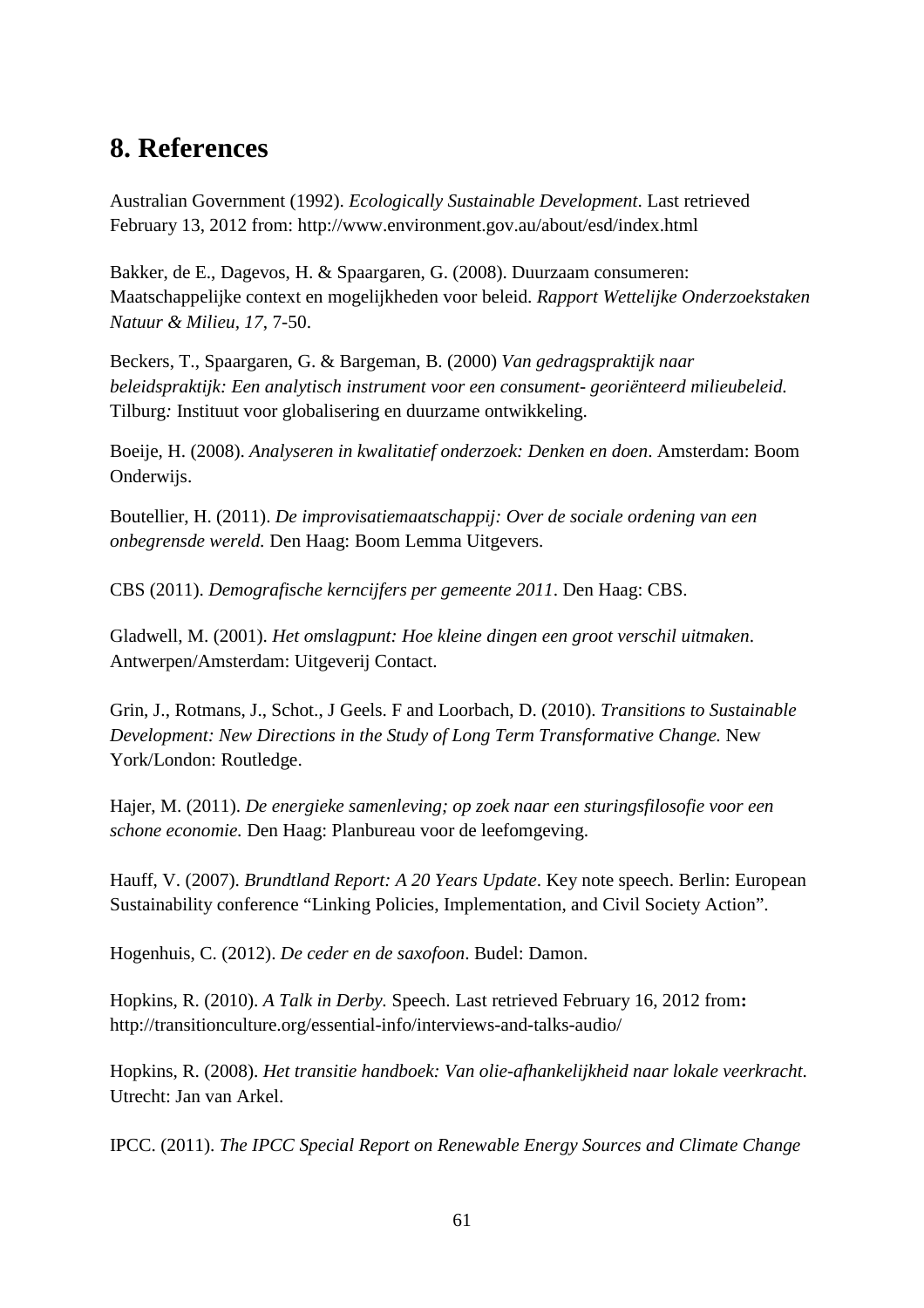*Mitigation.* Last retrieved March 14, 2012 from: http://www.ipccwg3.de/publications/special-reports/srren

Kortenkamp, K. and Moore, F. (2001). Ecocentrism and Anthropocentrism: Moral Reasoning about Ecological commons Dillemmas. *Journal of Environmental Policy*, *21*, 261-272.

Narberhaus, M., Ashford, A., Buhr, M., Hanisch, F., Şengűn and Tunçer, B. (2011). *Effective change strategies for the Great Transition: Five leverage points for civil society organizations.* Conference background paper*.* Smart SCOs Conference, 3-46.

QSR (2012). Nvivo 9. Last retrieved July 14 from: http://www.qsrinternational.com/products\_nvivo.aspx

Repair Café (2012). Repair Café. Last retrieved July 14 from: http://repaircafe.nl/

Rotmans, J., Loorbach, D., Van Der Brugge, R. (2005). Transitiemanagement en duurzame ontwikkeling: Co-evolutionaire sturing in het licht van complexiteit. *Beleidswetenschap, 19,* 3-23.

Shove, E. (2002). *Converging Conventions of Comfort, Cleanliness and Convenience.*  Department of Sociology. Lancaster University*,* 2-16.

Shove, E. & Walker, G. (2010). Governing transitions in the sustainability of everyday life. *Research Policy, 39,* 471-476.

Stern, P. C. (2000). Toward a Coherent Theory of Environmentally Significant Behavior. *Journal of Social Issues*, *56,* 407-424.

Spaargaren, G. (2003). Sustainable Consumption: A Theoretical and Environmental Policy Perspective. *Society and Natural Resources, 16,* 687-701.

Spaargaren, G., Beckers, T., Mertens, S., Bargeman, B., Van Es, T. (2002). *Gedragspraktijken in Transitie. De Gedragspraktijkenbenadering getoetst in twee gevallen: Duurzaam wonen en Duurzame toeristische mobiliteit*. Tilburg: Globus and Wageningen: Wageningen University, 1-33.

Spaargaren, G. & Mol, A.P. J. (2008). Greening global consumption: Redefining politics and authority. *Global Environmental Change*, *18*, 350-359.

Spaargaren, G. (2006). *The Ecological Modernization of Social Practices at the Consumption–Junction*. Discussion-paper for the ISA-RC-24 conference. Sustainable Consumption and Society, 2-25.

Transition Network (2012). *Transition Initiatives Directory.* Last retrieved July 5, 2012 from: http://www.transitionnetwork.org/initiatives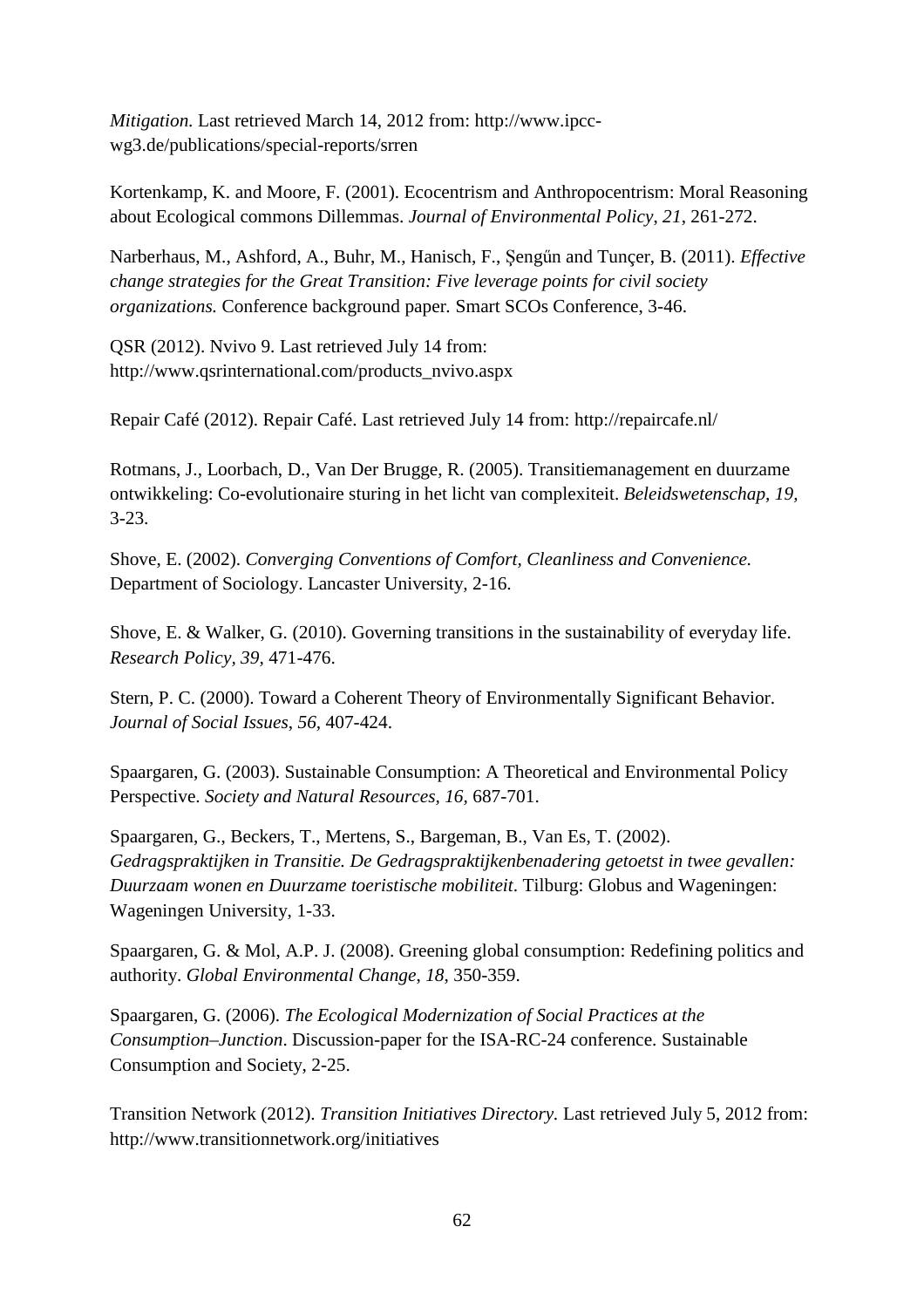Transition Network (2012). *In Transition 2.0.*Movie.

Transition Town Apeldoorn (2012). *Transition Town Apeldoorn*. Last retrieved July 12, 2012 from: http://apeldoorn.transitiontowns.nl/

Transition Town Den Dolder (2012). *Transition Towns Utrechtse Heuvelrug*. Last retrieved July 13, 2012 from: http://heuvelrug.transitiontowns.nl/tt-initiatieven-op-de-heuvelrug/dendolder

Transition Towns Deventer (2012). *Transition Towns Deventer*. Last retrieved July 13, 2012 from: http://deventer.transitiontowns.nl/

Transition Town Eindhoven (2012). *Transition Town Eindhoven*. Last retrieved July 12, 2012 from: http://eindhoven.transitiontowns.nl/

Transition Town Freiburg (2012). *Transition Town Freiburg*. Last retrieved July 13, 2012 from: http://ttfreiburg.de/

Transition Town Groningen (2012). *Transition Town Groningen*. Last retrieved July 13, 2012 from: http://www.transitiontowngroningen.nl/

Transition Town Houten (2012). *Transition Town Houten*. Last retrieved July 13, 2012 from: http://tthouten.wordpress.com/

Transition Towns Nederland (2012). *Transition Towns Nederland*. Last retrieved July 14, 2012 from: http://transitiontowns.nl/

Transition Town Rotterdam (2012). *Transition Town Rotterdam*. Last retrieved July 13, 2012 from: http://transitiontownrotterdam.nl/

Transition Town Tilburg. (2012).*Transition Town Tilburg in 2012*. Last retrieved July 13, 2012 from: http://tilburg.transitiontowns.nl/

Transition Towns United States. (2012). *The 12 Ingredients of the Transition Model*. Last retrieved February 22, 2012 from: http://transitionus.org/initiatives/12-steps

Transition Town Utrecht. (2012). Transition Town Utrecht. Last retrieved July 13, 2012 from: http://www.tstu.nl/

Transition Town Wageningen (2012). Transition Town Vallei. Last retrieved July 12, 2012 from: http://vallei.transitiontowns.nl/

Transition Town Zutphen (2012). Transition Town Zutphen. Last retrieved July 13, 2012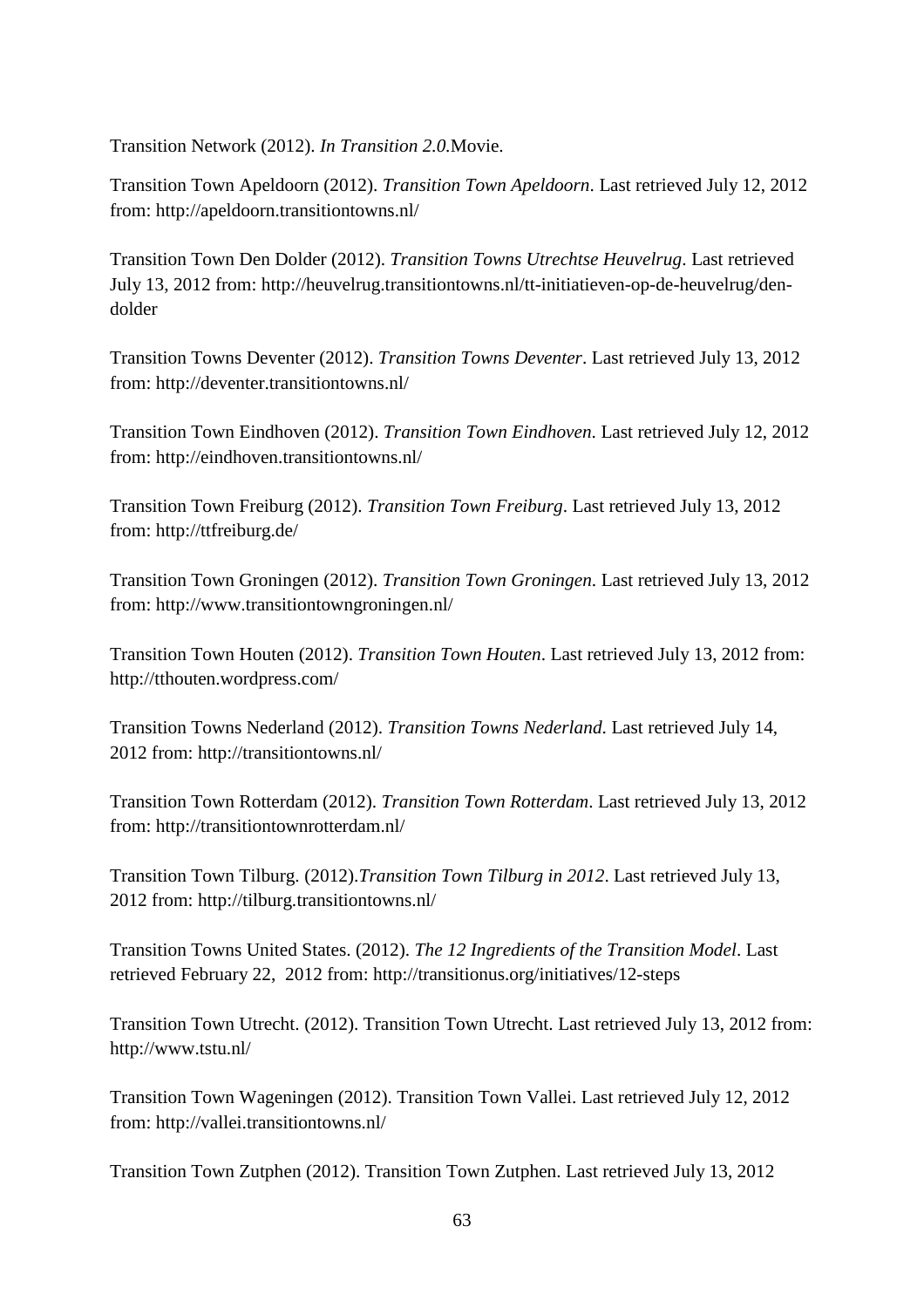from: http://zutphen.transitiontowns.nl/

Vermeij, L. (2008). *Betrekkelijke betrokkenheid: Goede schuttingen maken goede buren.* Den Haag: Sociaal en cultureel planbureau.

World Commission on Environment and Development (1987). *Our common future*. Oxford: Oxford University Press, 43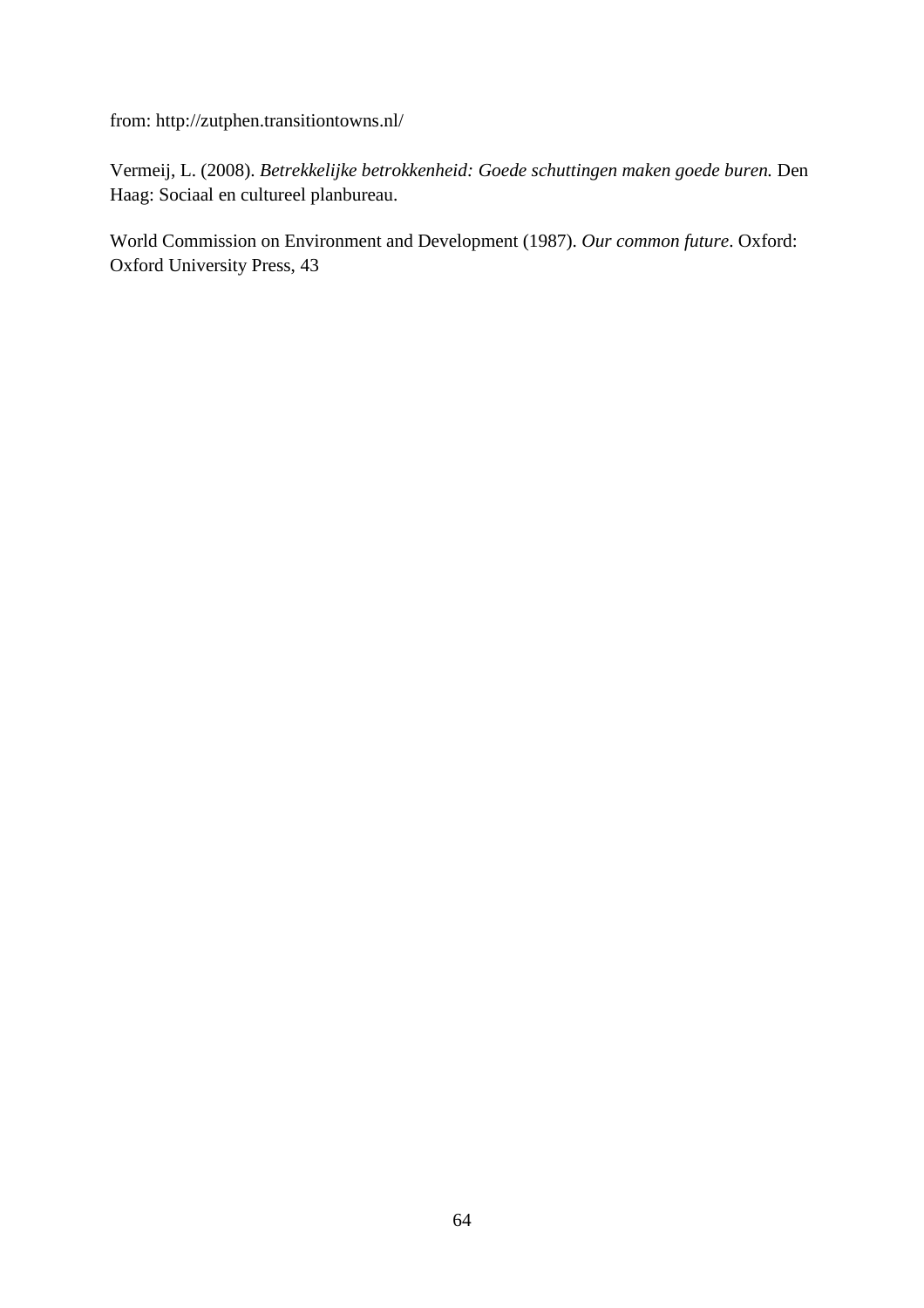# **9. Appendix**

## **9.1 Topic List**

## Practical information TT

- Role of respondent in the Transition Towns movement
- How and when did this TT initiative come up?
- -Structure of Transition Town
- Description city or village
- 12 steps followed
- -Type of Initiatives
- Internationally recognized Transition Towns

## General information

- Philosophy of Transition Towns
- Importance of localizing
- Neighborhood approach and individualism
- Success TT in general
- Success of Transition Towns in comparison with other environmental movements
- International collaboration of TT
- -Transition Towns on a national level

## The involvement of people

- Recruiting of people
- Convincing people

## Success initiatives

- Number of people involved
- Publicity of TT
- Organization
- Problems with setting up initiatives
- Successful and unsuccessful initiatives
- How do initiatives arise
- Success TT in particular city
- Definition of success

## Social practices /ESB

- Social ties
- Opinion of social environment of respondent concerning sustainability issues
- Role of citizens
- Are citizens directed individually or as a group?
- What is the influence of green supply?
- Should people give up many things to be sustainable?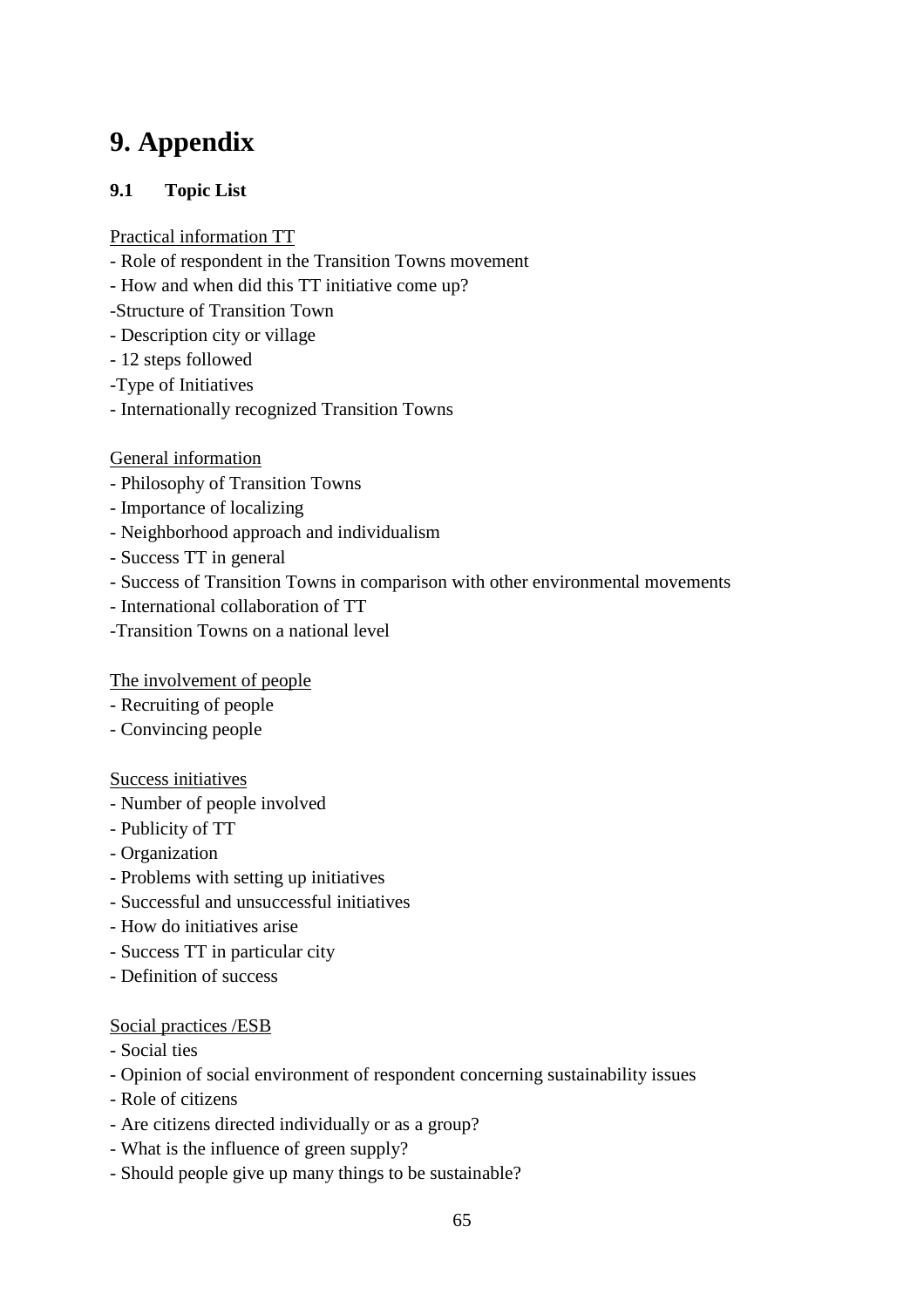- Routinized behavior
- Advising citizens through social practice
- What is the motivation of people to be involved
- What are mentioned objections of citizens not to go
- Type of people that are active in Transition Towns
	- Alternative circuit
	- Foreigners
	- Pensioners
	- Gender
	- Interests
	- Church
	- Age
	- Left wing
	- Level of education
	- Singles
	- Jobless

## Network

- Collaboration third parties
- Municipalities
- Companies
- Other organizations
- Other Transition Towns
- What should the role of the government be?

Tipping points

- Competencies
- Size of initiative

## **9.2 Municipalities Questionnaire**

What is your function?

What kind of work do you undertake in the area of sustainability?

What is your conception of sustainability?

Is this your personal conception or the conception of the municipality?

How do you feel towards local sustainable initiatives?

Does the municipality provide subsidies for these kinds of initiatives?

What is the policy of the municipality concerning sustainability?

How many initiatives do you see on a local level? Are there enough of them?

Do you know Transition Towns? What do you think of the initiatives of Transition Towns?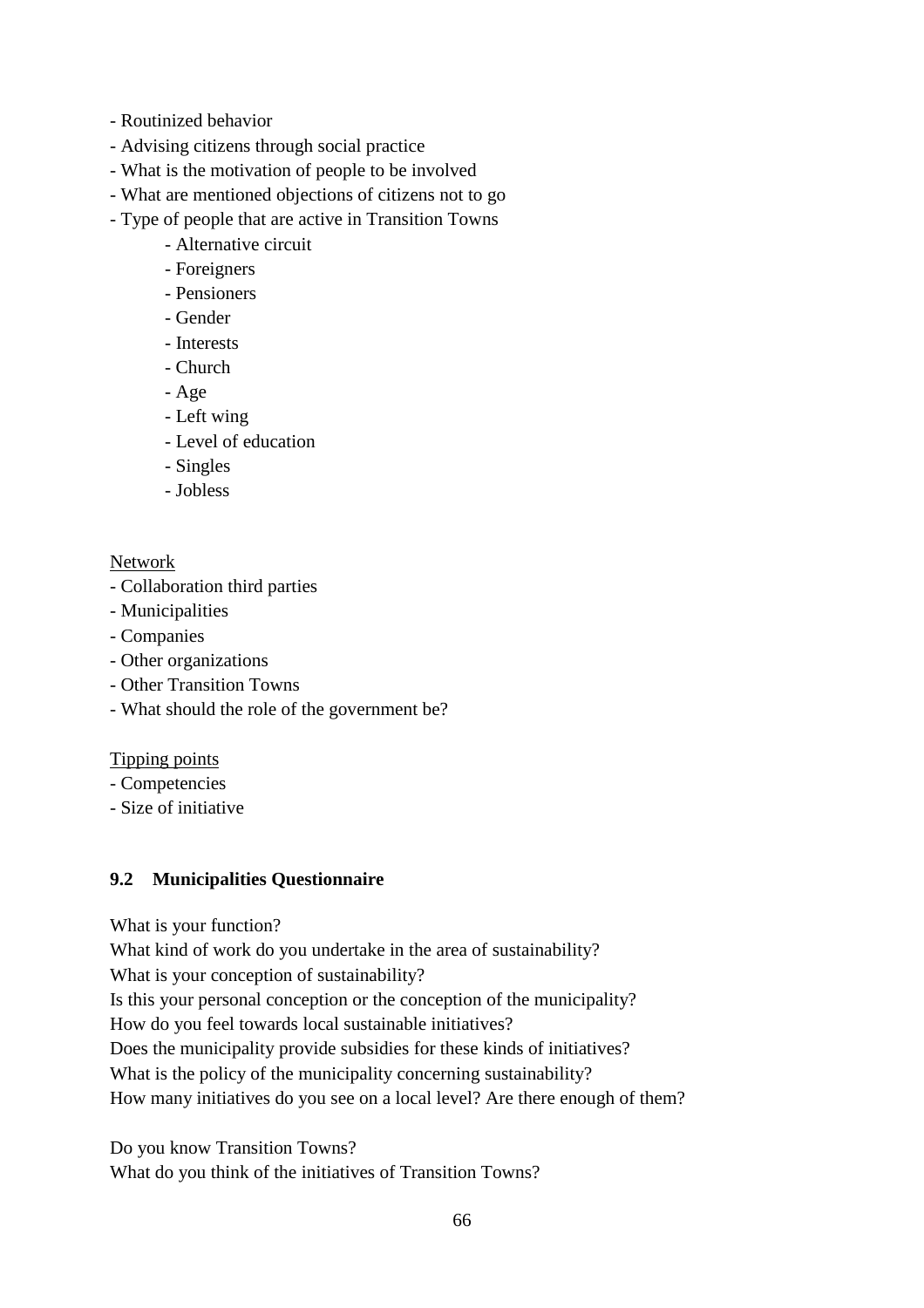Is it important for the municipality to work together with active citizens in the area of sustainability?

What are important bottlenecks in the collaboration with local (citizen) initiatives? To what extent are churches working on sustainable initiatives?

## **9.3 Code Tree**

General information -Role in TT -Philosophy Transition Towns -Localization of TT -12 steps of handbook -Head, heart, hands -Internationally recognized -TT on a national level -Definition sustainability

Factors for success

-Successful and unsuccessful initiatives

-Number of people involved

-Acquaintance TT in town

-Structure of TT

-Size of city

-Fixed location for organizing initiatives

## Problems with setting up initiatives

-In general

-Lack of time

-Lack of financial means

-Lack of enthusiastic people

## **What should the focus be and on which level?**

System Thinking/ Transition/ Social Practices/ ESB

- Neighborhood and individualism
- Are social practices directed independently and practically
- Recruiting new people
- Influence of green supply
- Should people give up many things for a more sustainable lifestyle
- Social ties
- Are people addressed as a group or as individual
- Attitude towards others
- Young people
- Type of people that are involved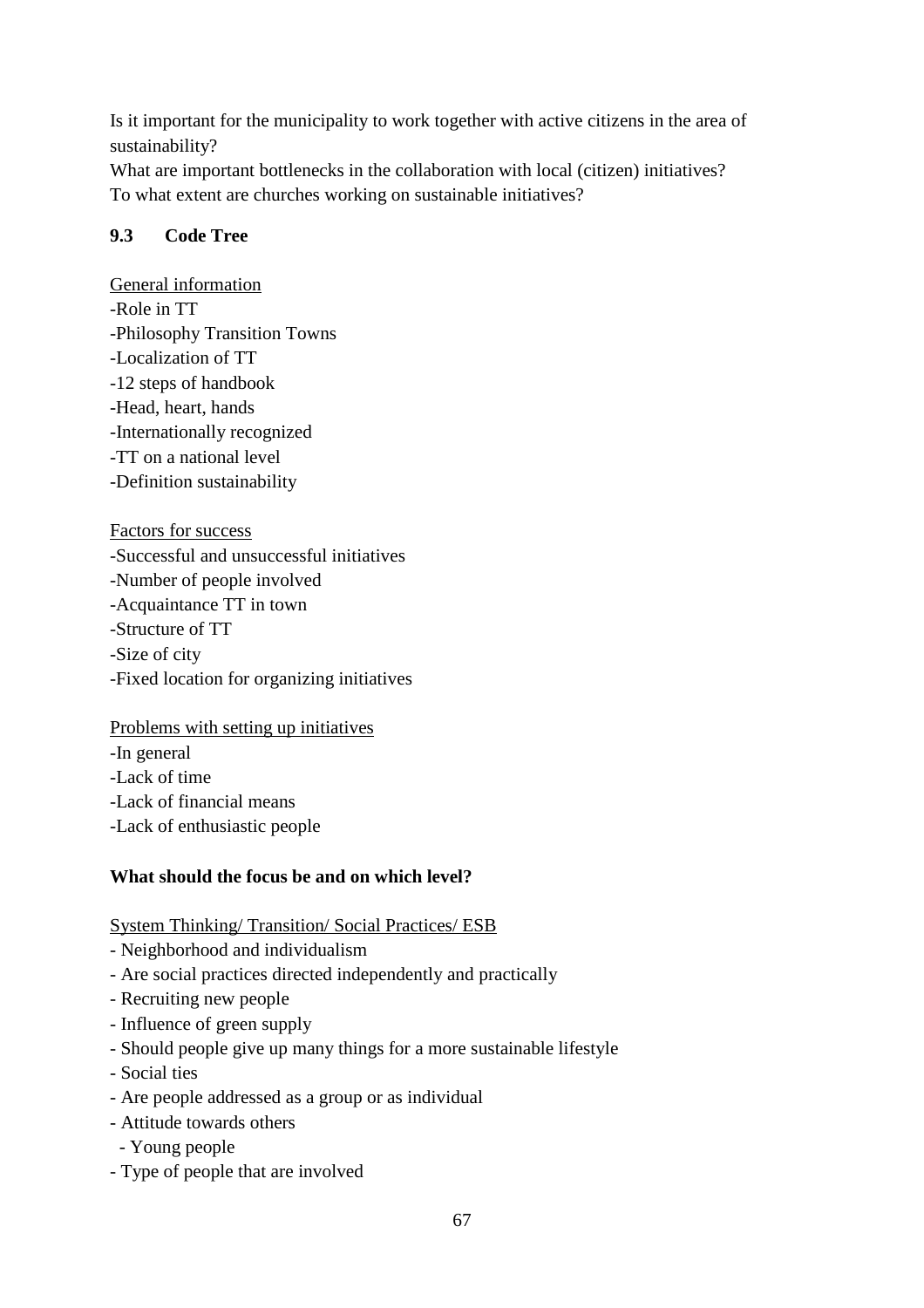- -Pensioners
- -Gender
- Housewives
- Unemployed
- Interests
- Religion
- Age
- Political preference
- Level of education
- Marital status
- Rest

Important initiatives:

- Energy
- Movie night/lecture
- Repair Café
- Local food

Less important initiatives for analysis:

- Local economy
- Heart & Soul
- Vegetarian Meal
- TT Café
- Bees belt
- Permaculture course
- Local energy cooperation
- Exchange of consumer goods
- Community resources agriculture
- Eco village
- Consume less

## **How to organize and who to engage?**

Improvising and incrementalism

- Collaboration of TT with municipality
- Collaboration of TT with third parties
- Role local government
- Subsidies
- Location
- Costs
- Publicity

## **How to reach people?**

Tipping Point

- Competencies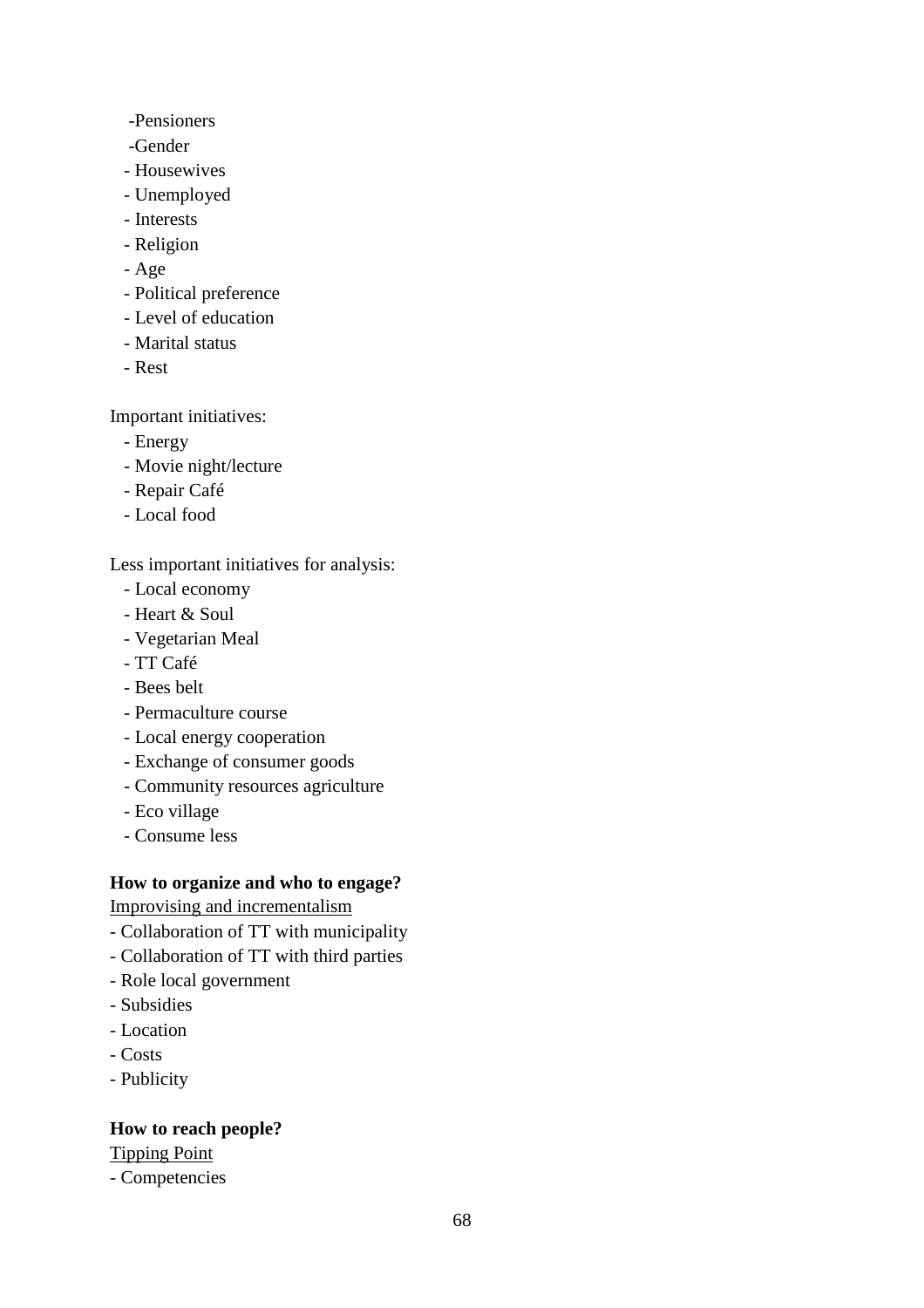- -Leadership
- Public speaking
- organizing an effecting meeting
- Network competences
- Communicational skills
- PR skills
- Organizational skills
- Rest

-Influential people in Transition Towns -Influence of the size of an initiative on its success

## **Interviews with municipalities**

- Conception of sustainability
- Importance of local initiative
- Opinion about TT
- Collaboration with TT
- Bottlenecks

## **9.4 International Recognition**

To become internationally recognized you should:

(1) understand the concepts of peak oil and climate change and describe them in the main documents of your Transition Town. (2) You should have at least an initiative group of 4 or 5 people; (3) Find at least two people in the coordination group who want to do the training of Transition Towns; (4) a potentially strong connection with the local government; (5) understand the twelve steps that should be taken to found a Transition Town; (6) the promise that if you need help you ask for it; (7) The promise to update your Transition Towns website; (8) write a blog for Transition Towns internationally; (9) To do a speech to at least two nearby other starting Transition Towns initiatives and talk about your own experiences; (10) to network with other communities in Transition; (11) take care that there is a minimum of clashing interests in the initiative group; (12) to work together with the transition network when applying for subsidies, (13) an engagement to strive for inclusiveness; (14) the central place to start is your local community and not the whole region; (15) At least one person in the coordination group should have followed a permaculture course. If you are able to show that you meet these requirements the assembly in Totnes will provide your group international recognition (Hopkins, 2009).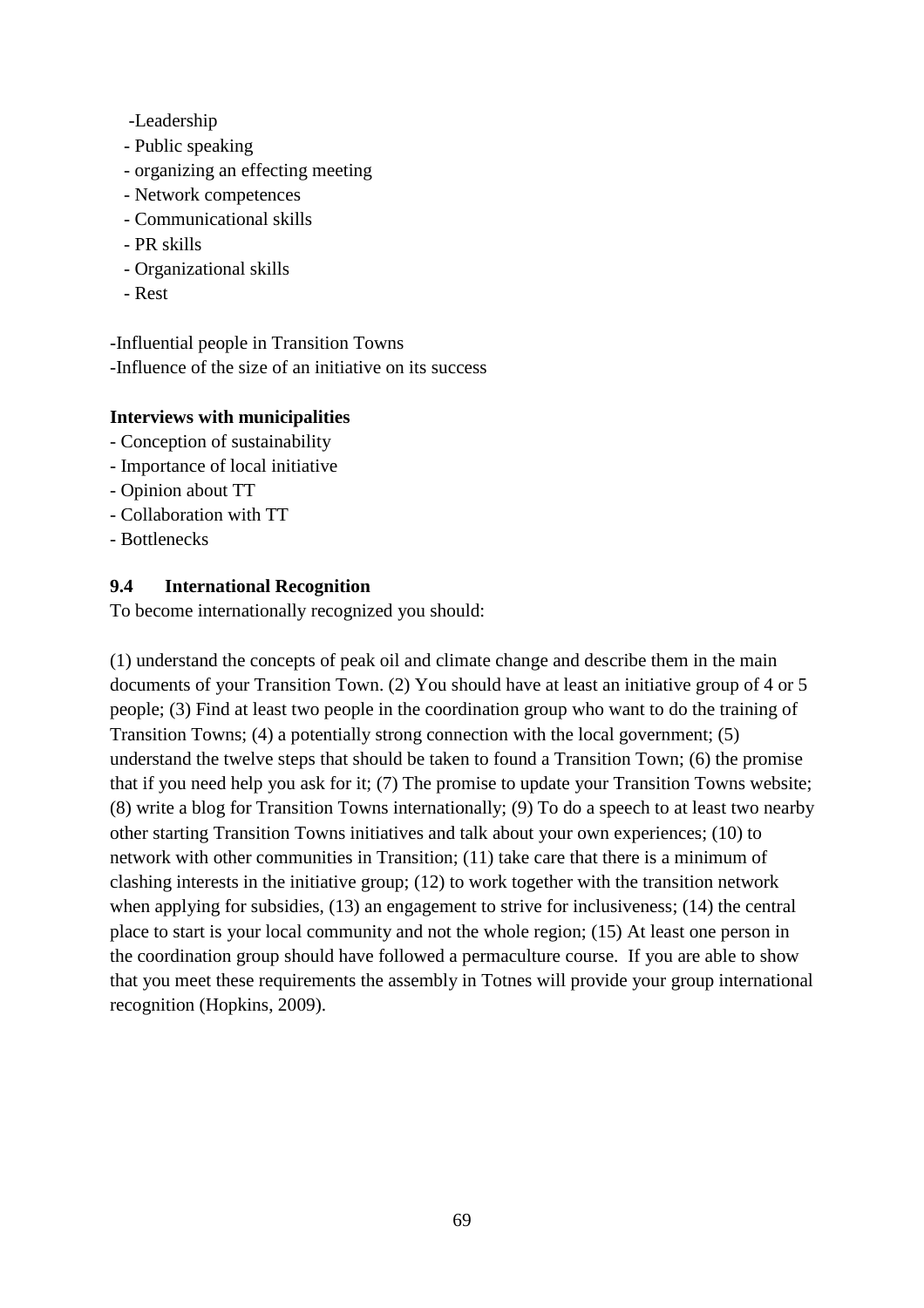# **9.5 Results per Transition Town**

# **TT Apeldoorn**

| <b>Structure</b>                           | Small group, organized around Repair Café and vegetable garden. No<br>coordination group but one contact person who send the newsletters and<br>organizes most activities.                            |
|--------------------------------------------|-------------------------------------------------------------------------------------------------------------------------------------------------------------------------------------------------------|
| <b>Collaboration with</b><br>municipality  | There are contacts but not very strong. Contact person is not very positive about<br>the role of the municipality. Municipality gave TT plots for gardening after<br>some difficulties. No subsidies. |
| <b>Collaboration with third</b><br>parties | Contact with Natuurhuizen (Nature Houses) Apeldoorn.                                                                                                                                                  |
| <b>Available competencies</b>              | Skills in organization.                                                                                                                                                                               |
| Diversity of people                        | Men and women equally divided. Age 35 to 60. Group is too small to give a<br>detailed description.                                                                                                    |
| <b>Spearheads</b>                          | Repair Café and vegetable garden.                                                                                                                                                                     |
| <b>Publicity</b>                           | Website and news letter.                                                                                                                                                                              |
| <b>Strong points</b>                       | Two successful projects: Repair Café and vegetable garden.                                                                                                                                            |
| <b>Weak points</b>                         | Group is still quite small and has a shortage of enthusiastic people who want to<br>start something new. Shortage of time and financial means.                                                        |

| <b>TT Den Dolder</b> |
|----------------------|
|----------------------|

| <b>Structure</b>                                  | Initiative group is small (3 people), the group is not big enough yet to start with<br>working groups and to specialize on particular topics.                                      |
|---------------------------------------------------|------------------------------------------------------------------------------------------------------------------------------------------------------------------------------------|
| <b>Collaboration with</b><br>municipality         | Not very strong yet, but the group is still in process of establishment                                                                                                            |
| <b>Collaboration with third</b><br><i>parties</i> | Collaboration of TT Utrechtse Heuvelrug, which consist of TT Den Dolder, De<br>Bilt, Doorn and Zeist with the Rabobank who provide subsidies for local<br>sustainable initiatives. |
| <b>Available competencies</b>                     | Skills in organizing an effective assembly, skills in public speech, network<br>competencies, organizational skills.                                                               |
| Diversity of people                               | Age is diverse from 6 to 60. Mainly higher educated. Native Dutch and middle<br>class.                                                                                             |
| <b>Spearheads</b>                                 | Movie night and gardening course.                                                                                                                                                  |
| <b>Publicity</b>                                  | News letter and website.                                                                                                                                                           |
| <b>Strong points</b>                              | Motivated people with the right skills.                                                                                                                                            |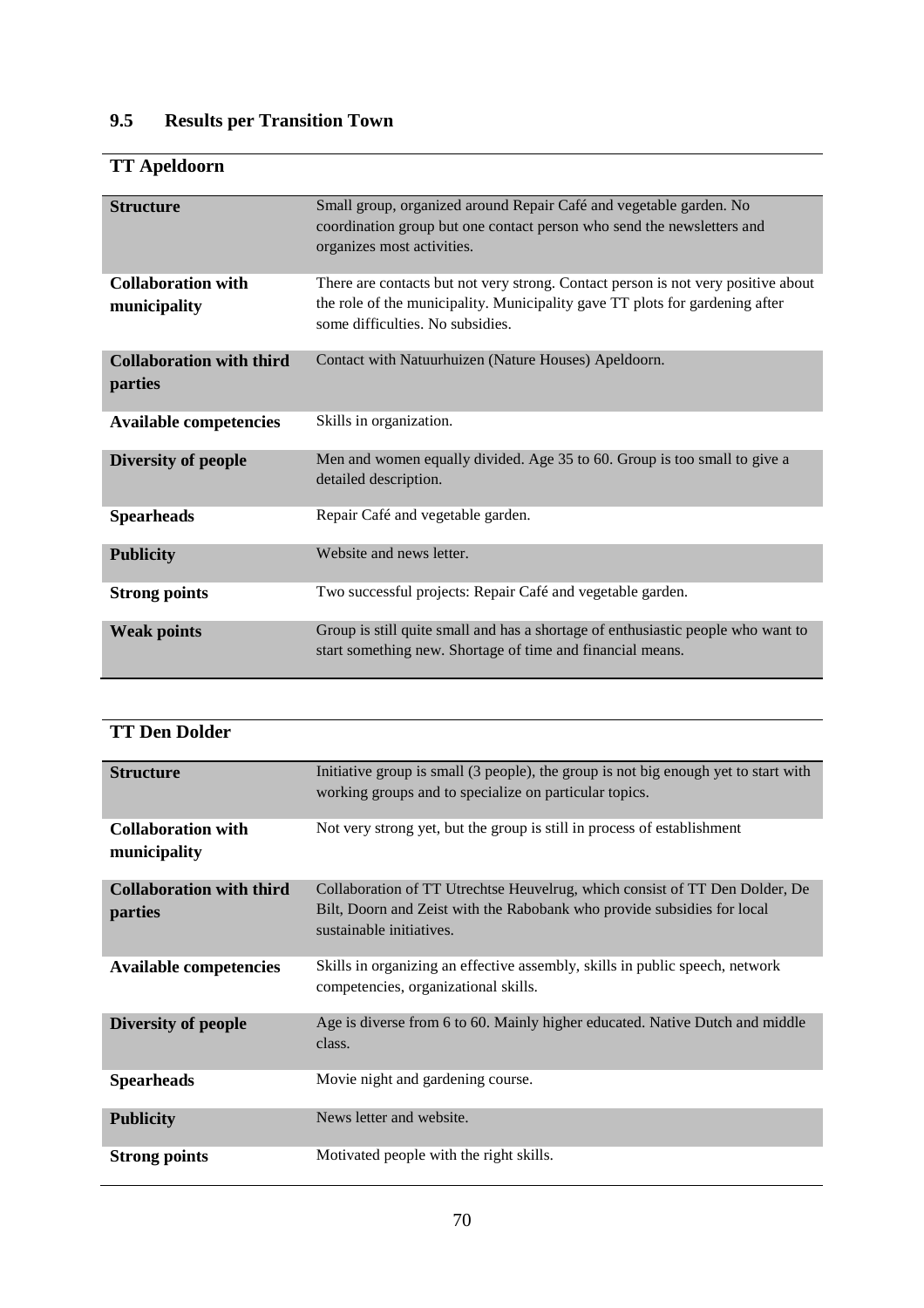**Weak points Group** is still small.

## **TT Deventer**

| <b>Structure</b>                           | Coordination group which consists of 7 people. Working groups have several<br>different projects. 30 to 50 people are active in the working groups. 500 people<br>receive the news letter.                                                                                                                                                                                 |
|--------------------------------------------|----------------------------------------------------------------------------------------------------------------------------------------------------------------------------------------------------------------------------------------------------------------------------------------------------------------------------------------------------------------------------|
| <b>Collaboration with</b><br>municipality  | Strong, the initiative gets subsidy from the municipality. There is collaboration<br>with TT Overijssel (provincial level). TT Overijssel and TT Deventer have<br>together a budget of 50.000 euro. There are two paid part-time employees who<br>work on 20 different projects. There is also collaboration with the municipality<br>in the establishment of a bees belt. |
| <b>Collaboration with third</b><br>parties | Collaboration with companies, municipalities and residents corporations to start<br>with a large energy project for green energy, they hope to get 10 000 members<br>this year.                                                                                                                                                                                            |
| <b>Available competencies</b>              | Skills in PR, network competencies, people who can connect people (leaders),<br>skills in organizing an effective assembly.                                                                                                                                                                                                                                                |
| Diversity of people                        | People with interests in nature, mainly higher educated, left wing political<br>orientations, native Dutch and middle class, age 40+.                                                                                                                                                                                                                                      |
| <b>Spearheads</b>                          | Solar panels, movie nights, TT café, vegetable gardens, earth meditation and<br>earth children.                                                                                                                                                                                                                                                                            |
| <b>Publicity</b>                           | Website, internet campaigns and via third parties.                                                                                                                                                                                                                                                                                                                         |
| <b>Strong points</b>                       | They reach many people, there are many successful initiatives and the<br>initiatives share certain continuity.                                                                                                                                                                                                                                                             |
| <b>Weak points</b>                         | Still mostly oriented on a group that is not very diverse.                                                                                                                                                                                                                                                                                                                 |

## **TT Eindhoven**

| <b>Structure</b>                | Loosely organized, no coordinating group but there is a contact person.<br>There are no assemblies anymore. Number of activities is limited. There<br>is no continuity in the initiatives. |
|---------------------------------|--------------------------------------------------------------------------------------------------------------------------------------------------------------------------------------------|
| <b>Collaboration with</b>       | Lacking.                                                                                                                                                                                   |
| municipality                    |                                                                                                                                                                                            |
| <b>Collaboration with third</b> | Information evening with Nudge about solar panels (successful).                                                                                                                            |
|                                 |                                                                                                                                                                                            |
| parties                         | Stand with Olie No (oil no).                                                                                                                                                               |
| <b>Available competencies</b>   | Network competencies.                                                                                                                                                                      |
| Diversity of people             | Alternative oriented. Different ages. Hard to say with only a few people.                                                                                                                  |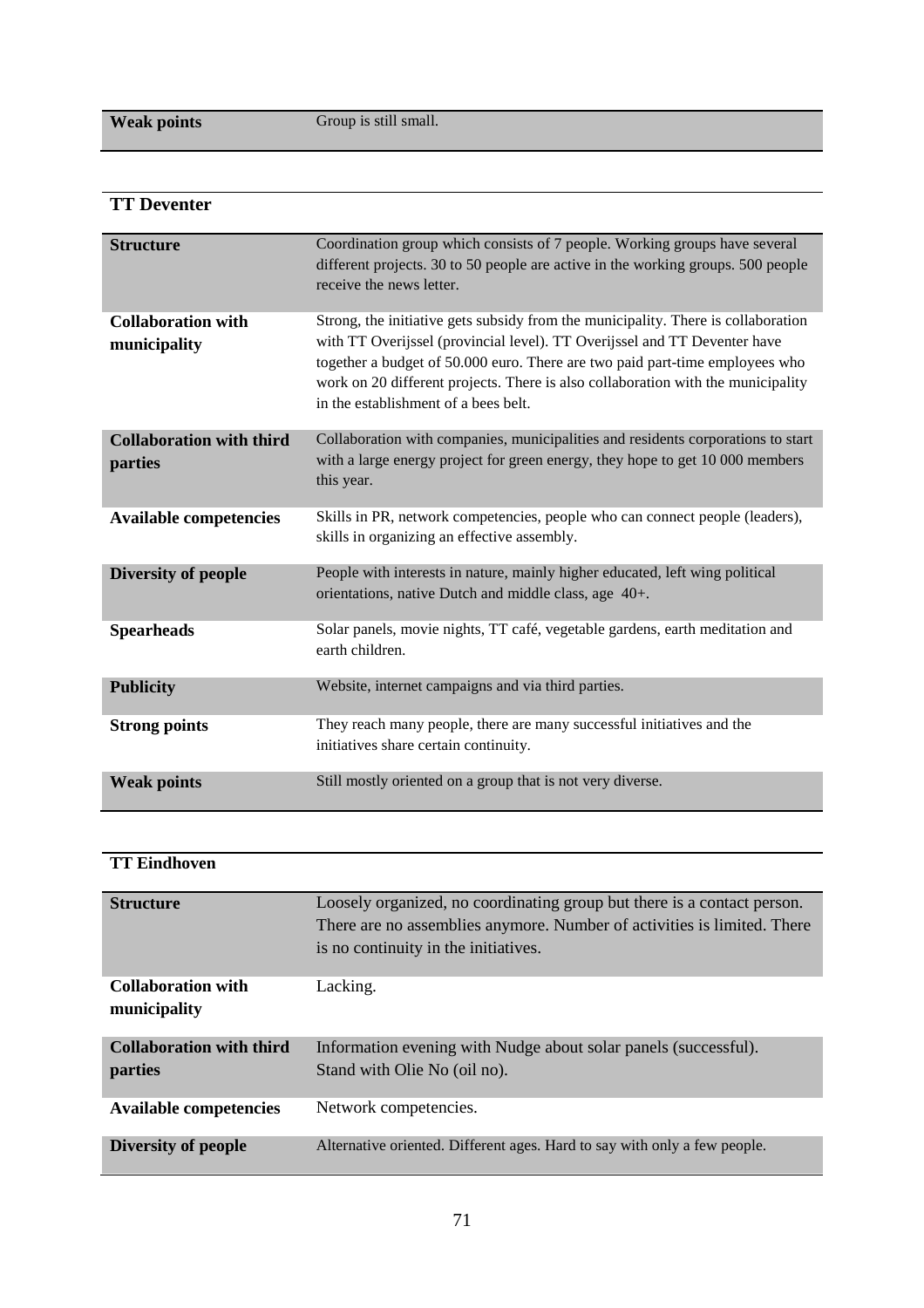| <b>Spearheads</b>    | Making publicity for other sustainable initiatives. News letter, permaculture,<br>energy.                                                                                                                                                                             |
|----------------------|-----------------------------------------------------------------------------------------------------------------------------------------------------------------------------------------------------------------------------------------------------------------------|
| <b>Publicity</b>     | Mailing list. Monthly newsletter per email.                                                                                                                                                                                                                           |
| <b>Strong points</b> | Looking for collaboration with third parties, successful solar panel meeting.<br>Very motivated.                                                                                                                                                                      |
| <b>Weak points</b>   | The number of involved people is limited. They mainly work together with<br>other initiatives but do not have their own activities. It is not clear which<br>initiatives belong to Transition Towns. No fixed location. Lack of people with<br>organizational skills. |

## **TT Freiburg (Germany)**

| <b>Structure</b>                           | Well structured organization. The coordination group consists of 8 people.<br>There are 8 different working groups who focus on different topics. The<br>coordination group has the coordination over the different working groups.<br>Every working group sends one member to the coordination group. |
|--------------------------------------------|--------------------------------------------------------------------------------------------------------------------------------------------------------------------------------------------------------------------------------------------------------------------------------------------------------|
| <b>Collaboration with</b><br>municipality  | Good collaboration with municipality and they also get subsidies from the<br>government.                                                                                                                                                                                                               |
| <b>Collaboration with third</b><br>parties | Collaboration with large number of local organization. Especially with a<br>neighborhood in Freiburg called Vauban (ecovillage).                                                                                                                                                                       |
| <b>Available competencies</b>              | Organizational skills, skills in public speaking, organizing an effective<br>assembly.                                                                                                                                                                                                                 |
| Diversity of people                        | Alternative oriented, people from church, all ages are incorporated.                                                                                                                                                                                                                                   |
| <b>Spearheads</b>                          | Permaculture, energy, information gathering, heart and soul, incorporating<br>children.                                                                                                                                                                                                                |
| <b>Publicity</b>                           | Website TT, local newspapers.                                                                                                                                                                                                                                                                          |
| <b>Strong points</b>                       | Many goals are reached in Freiburg, strong 'green' network.                                                                                                                                                                                                                                            |
| <b>Weak points</b>                         | Especially oriented on one neighborhood: Vauban, which already had many<br>green projects.                                                                                                                                                                                                             |

# **TT Groningen**

| <b>Structure</b>                          | Ordered with one coordination group, with different working groups.          |
|-------------------------------------------|------------------------------------------------------------------------------|
| <b>Collaboration with</b><br>municipality | No frequent contact.                                                         |
| <b>Collaboration with third</b>           | Collaboration with Occupy for movie nights, invited at Noorderzon (Festival) |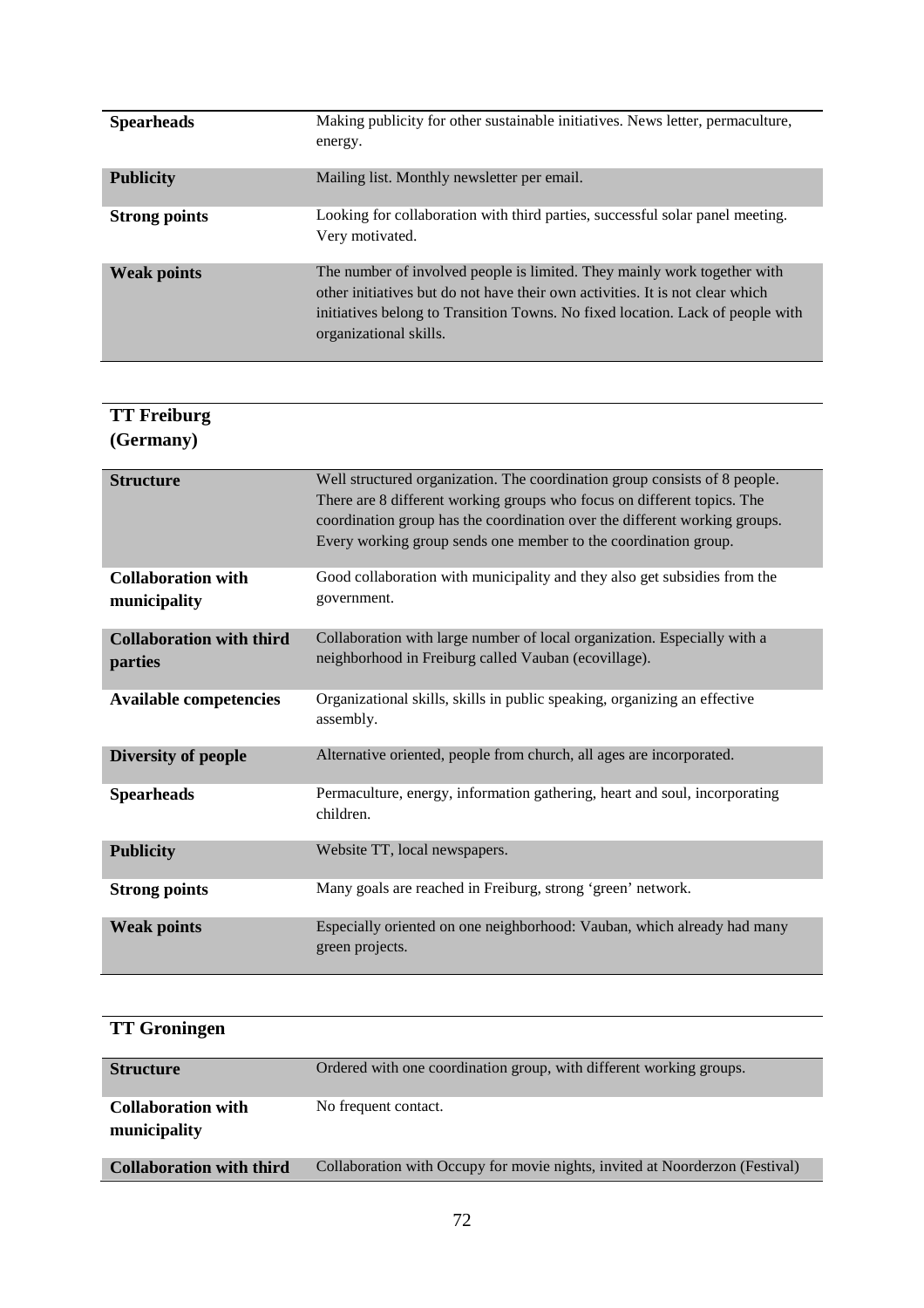| parties                       | for organizing a Repair Café. Foundation Grunniger Power (local energy<br>cooperation) in collaboration with TT. Movie nights at forum image (cinema).<br>There is contact with environmental federation of Groningen. Student<br>organization SIFE for solar panels on student's houses. |
|-------------------------------|-------------------------------------------------------------------------------------------------------------------------------------------------------------------------------------------------------------------------------------------------------------------------------------------|
| <b>Available competencies</b> | Network competencies, organizational competencies.                                                                                                                                                                                                                                        |
| Diversity of people           | Mostly 40+, but also a few students showed interest. All kind of professional<br>occupations are incorporated.                                                                                                                                                                            |
| <b>Spearheads</b>             | Repair Café, Grunniger Power (local energy cooperation), local food, solar<br>panels.                                                                                                                                                                                                     |
| <b>Publicity</b>              | Local news paper, TT Website.                                                                                                                                                                                                                                                             |
| <b>Strong points</b>          | They organize many successful initiatives.                                                                                                                                                                                                                                                |
| <b>Weak points</b>            | Lack of time. Difficulties with getting a broader / mainstream public involved.                                                                                                                                                                                                           |

| <b>TT Houten</b>                           |                                                                                                                                                                                                               |
|--------------------------------------------|---------------------------------------------------------------------------------------------------------------------------------------------------------------------------------------------------------------|
| <b>Structure</b>                           | In the first year, there was a coordination group. After one year there was an<br>evaluation and the core group was abrogated. Now they have different working<br>groups on energy and food.                  |
| <b>Collaboration with</b><br>municipality  | Strong collaboration with municipality, former member initiative group is now<br>alderman of the municipality of Houten. The municipality facilitates in<br>locations for gatherings and plots for gardening. |
| <b>Collaboration with third</b><br>parties | There are contacts with other Transition Towns, like Utrecht and Deventer. And<br>contact with companies for solar panels.                                                                                    |
| <b>Available competencies</b>              | Network competencies, the members of the initiative group are partly selected<br>on the network that they bring and the knowledge and skills that they have.<br>They are strong in communication.             |
| Diversity of people                        | Age 30 to 50, especially families with children. Native Dutch, middleclass.<br>Some people are church members. Men are women are equally divided.                                                             |
| <b>Spearheads</b>                          | Solar panels, Ecovillage.                                                                                                                                                                                     |
| <b>Publicity</b>                           | In newspapers, inviting alderman for opening of an activity.                                                                                                                                                  |
| <b>Strong points</b>                       | Good collaboration with municipality, people involved with the right skills to<br>let success happen.                                                                                                         |
| <b>Weak points</b>                         | Shortage of time.                                                                                                                                                                                             |

## **TT Rotterdam**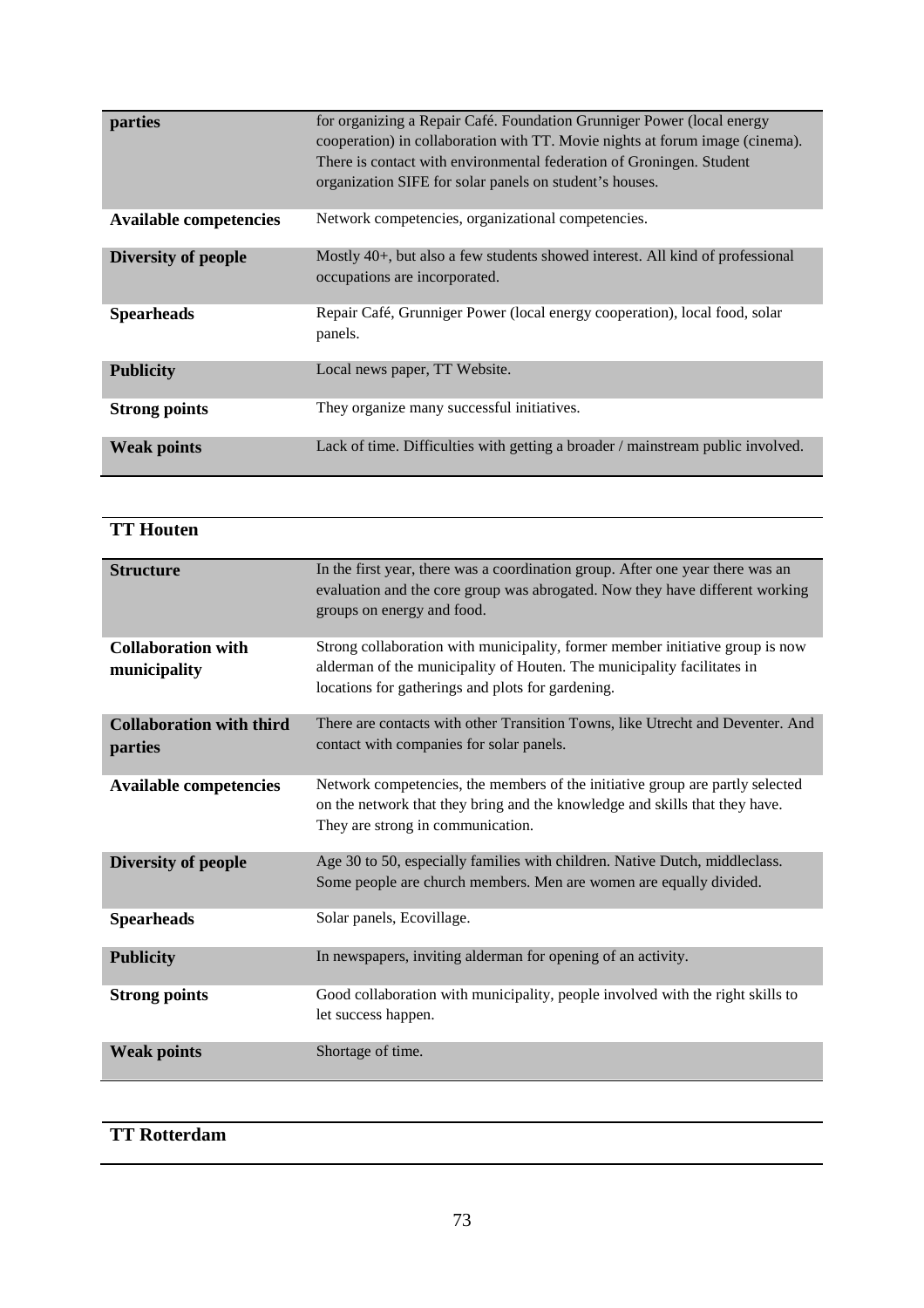| <b>Structure</b>                          | Loosely organized, it is a movement not an organization with members. The                                            |
|-------------------------------------------|----------------------------------------------------------------------------------------------------------------------|
|                                           | interested people do not exactly know who is involved and who is not involved.                                       |
|                                           | There is a coordination group, but it does not work to coordinate for the whole                                      |
|                                           | city.                                                                                                                |
| <b>Collaboration with</b><br>municipality | Yes, plots for gardening                                                                                             |
| <b>Collaboration with third</b>           | NIVON Natuurvrienden ('Friends of Nature') for room and with the local                                               |
| parties                                   | playground for getting space for a vegetable garden.                                                                 |
| <b>Available competencies</b>             | Gardening expert.                                                                                                    |
| Diversity of people                       | Age: 20 to 60. Slightly more women than men. Highly educated, native Dutch.                                          |
| <b>Spearheads</b>                         | Vegetable gardens and workplace (kind of Repair Café but broader oriented                                            |
|                                           | than a Repair Café and existed before Repair Café started nationally) and<br>community sources agriculture (bakery). |
| <b>Publicity</b>                          | Website/flyers.                                                                                                      |
| <b>Strong points</b>                      | Very practical, movement is still growing in Rotterdam                                                               |
| <b>Weak points</b>                        | Lack of time. No active PR. Type of initiatives is somewhat limited.                                                 |

## **TT Tilburg**

| <b>Structure</b>                           | Loosely organized, there are different working groups without a coordination<br>group.                                                                                                                               |
|--------------------------------------------|----------------------------------------------------------------------------------------------------------------------------------------------------------------------------------------------------------------------|
| <b>Collaboration with</b><br>municipality  | Limited, there is contact between TT and policy makers but they do not get any<br>subsidy or facilities.                                                                                                             |
| <b>Collaboration with third</b><br>parties | Foundation Stadsbomen ('City Trees'), freelancers for making publicity for<br>free, Brabantse milieufederatie, magazine Genoeg ('Enough'). Sometimes<br>collaboration is obstructed by slightly different interests. |
| <b>Available competencies</b>              | Contact person has good network competencies and competencies in public<br>speech.                                                                                                                                   |
| Diversity of people                        | Single people, higher educated, people with interest in nature, age: $30 +$ .                                                                                                                                        |
| <b>Spearheads</b>                          | Vegetarian meal, local food production (community resource agriculture) and<br>Repair Café.                                                                                                                          |
| <b>Publicity</b>                           | Newspapers, the website, via Twitter, Facebook, mailing list and radio<br>advertisements.                                                                                                                            |
| <b>Strong points</b>                       | Many activities are organized around food. Goeie Eten (community recourses<br>agriculture) is a successful initiative and also the vegetarian meal attracts many<br>people.                                          |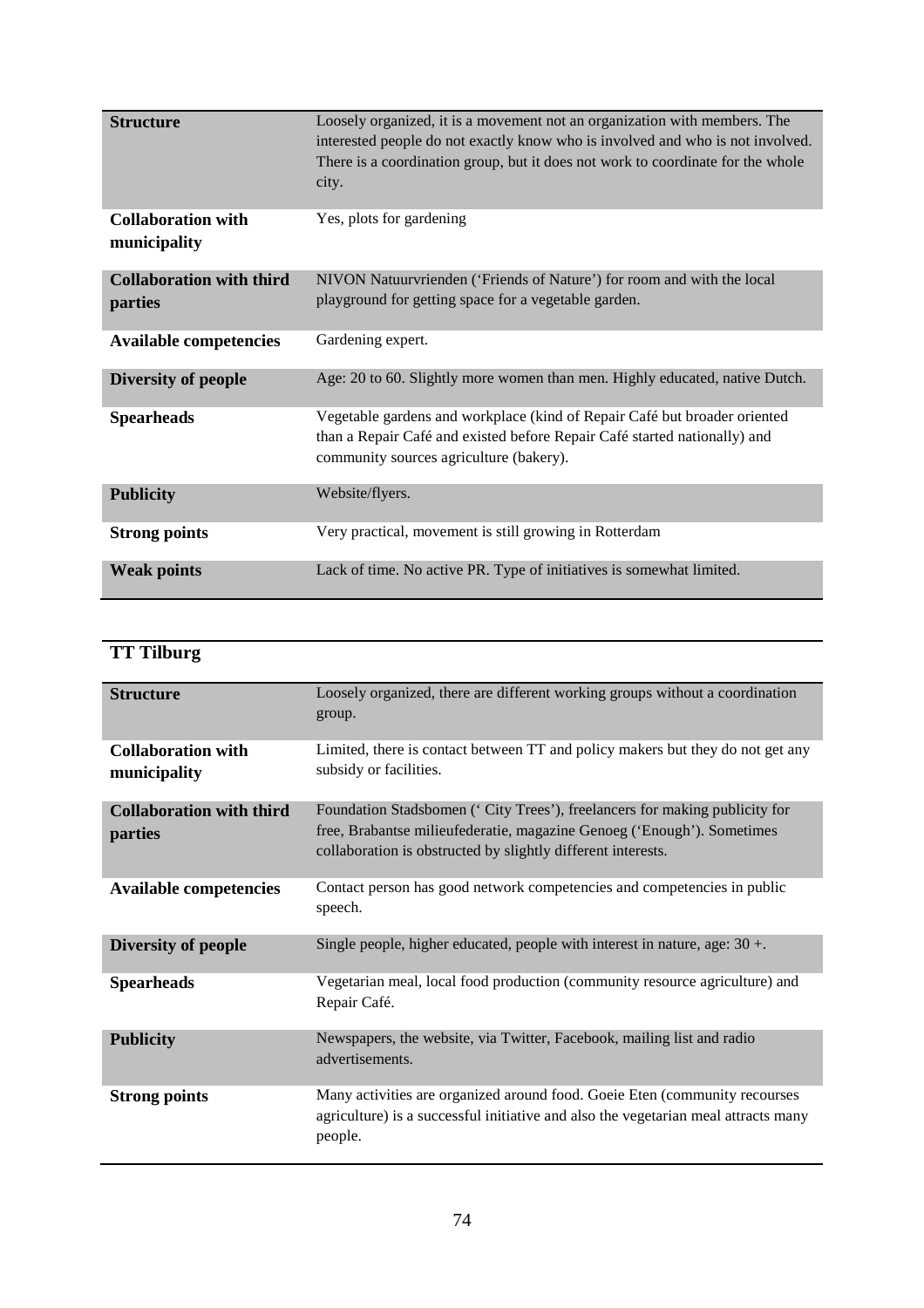**Weak points** Shortage of time and financial means. No subsidies, no annual report, no bank account. Small group of active people.

| <b>TT Utrecht</b>                          |                                                                                                                                                                                                                                                                                                                                                                               |
|--------------------------------------------|-------------------------------------------------------------------------------------------------------------------------------------------------------------------------------------------------------------------------------------------------------------------------------------------------------------------------------------------------------------------------------|
| <b>Structure</b>                           | TT Utrecht started on a city level and aimed to incorporate the whole city, this<br>did not work out well. After that, the contact person decided to raise a group on<br>a smaller level, a neighborhood called Voordorp in Utrecht.TT Utrecht has no<br>coordination group, but there are different working groups. The different but<br>they do not gather with each other. |
| <b>Collaboration with</b><br>municipality  | Yes, they get subsidy from municipality for a local vegetable garden.                                                                                                                                                                                                                                                                                                         |
| <b>Collaboration with third</b><br>parties | Collaboration with the sustainable residential complex het 'Groene Dak'. This<br>organization facilitates a free location for activities.                                                                                                                                                                                                                                     |
| <b>Available competencies</b>              | Organizational skills.                                                                                                                                                                                                                                                                                                                                                        |
| Diversity of people                        | Varies from alternative oriented people, to families with children. Age: between<br>40 and 60.                                                                                                                                                                                                                                                                                |
| <b>Spearheads</b>                          | Energy and vegetable garden.                                                                                                                                                                                                                                                                                                                                                  |
| <b>Publicity</b>                           | Local newspaper and via newsletter of the neighborhood.                                                                                                                                                                                                                                                                                                                       |
| <b>Strong points</b>                       | Successful in the neighborhood Voordorp, but not in Utrecht.                                                                                                                                                                                                                                                                                                                  |
| <b>Weak points</b>                         | Quite small and only oriented on Voordorp. Lack of time.                                                                                                                                                                                                                                                                                                                      |

## **TT Wageningen**

| <b>Structure</b>                           | There is a coordinating group with different working groups. Especially the<br>energy working group attracts many people.                                                 |
|--------------------------------------------|---------------------------------------------------------------------------------------------------------------------------------------------------------------------------|
| <b>Collaboration with</b><br>municipality  | Energy related initiative. Help with the map 'Wageningen Neutral'. TT<br>Wageningen gets a subsidy from the municipality.                                                 |
| <b>Collaboration with third</b><br>parties | Solar panel company, Duurzaam Wageningen (sustainable) Wageningen,<br>Foundation zone energie (local solar energy foundation) Wageningen. LETS<br>(local exchange group). |
| <b>Available competencies</b>              | Network competencies, practical skills, organizing skills.                                                                                                                |
| Diversity of people                        | Middle class higher educated native Dutch, Idealistic and people that attend a<br>church. Age: $30/40+$                                                                   |
| <b>Spearheads</b>                          | Energy and a vegetable garden.                                                                                                                                            |
| <b>Publicity</b>                           | Local newspaper, poster, website TT.                                                                                                                                      |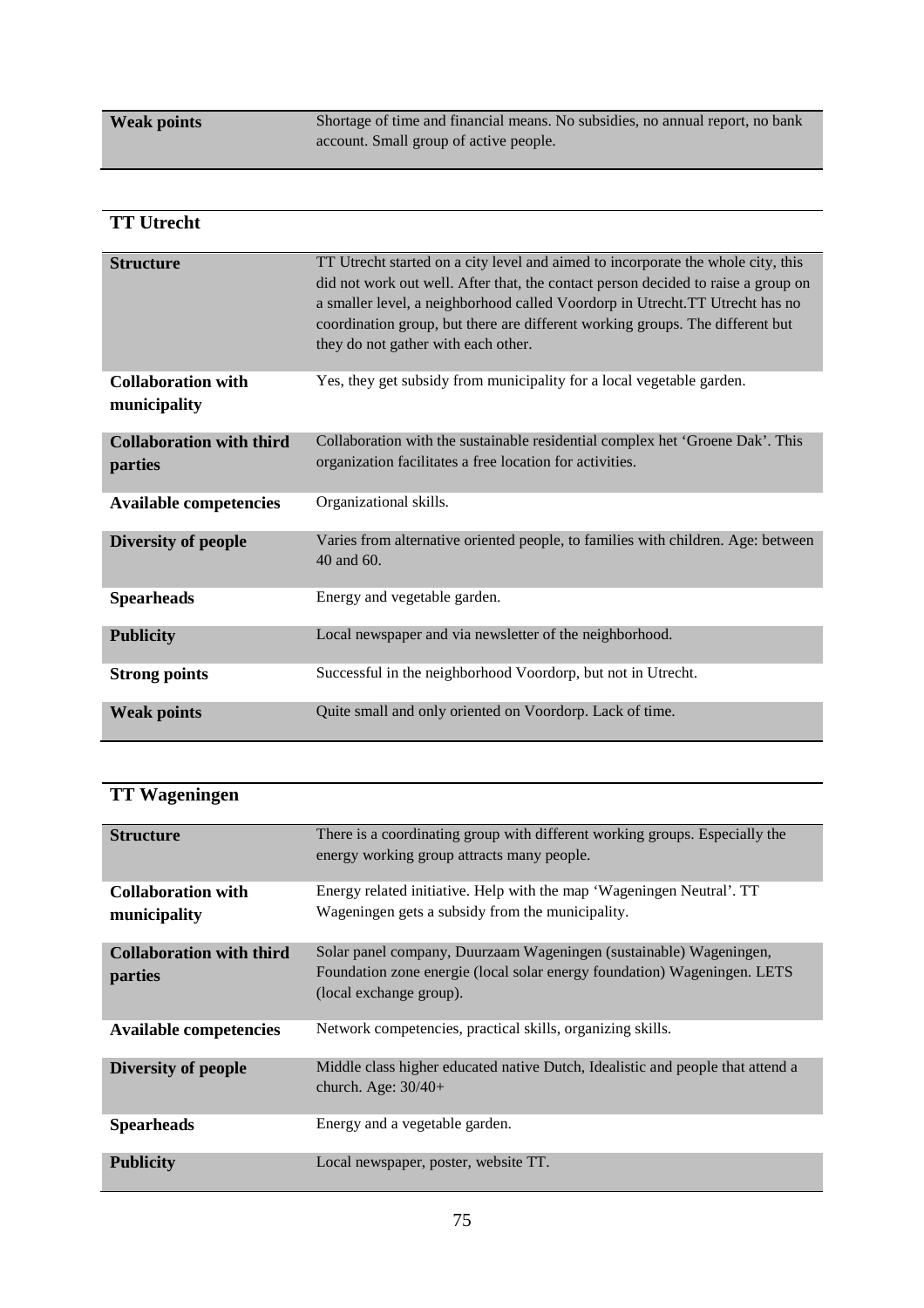| <b>Strong points</b> | Energy related initiatives, are success full and many people show up. Strong<br>collaboration local government. |
|----------------------|-----------------------------------------------------------------------------------------------------------------|
| <b>Weak points</b>   | Shortage of time. Lack of volunteers.                                                                           |

## **TT Zutphen**

| <b>Structure</b>                           | TT Zutphen was very organized from the start. In the first year there was an<br>initiative group, and from this initiative group several working groups followed.<br>After exactly one year the founder decided to (according to handbook)<br>discontinue the coordination group. Members did not like this, which resulted<br>in internal difficulties. Hereafter, the different working groups went on without<br>a strong coordination and this led to a lack of collaboration between the<br>working groups and internal cohesion. |
|--------------------------------------------|----------------------------------------------------------------------------------------------------------------------------------------------------------------------------------------------------------------------------------------------------------------------------------------------------------------------------------------------------------------------------------------------------------------------------------------------------------------------------------------------------------------------------------------|
| <b>Collaboration with</b><br>municipality  | There is contact with the municipality but no strong collaboration.                                                                                                                                                                                                                                                                                                                                                                                                                                                                    |
| <b>Collaboration with third</b><br>parties | Zutphense energy transition is a more commercially oriented organization on<br>solar panels. Movie nights with Milieudefensie in alternative cinemas. Contacts<br>with: Boomstichting (Foundation Trees), Natuur en Milieu Educatie (Nature<br>and Environment Education) (IVM), Vogelwerkgroep (Bird Working Group).<br>Cycling along sustainable companies: an old-fashioned windmill, energy<br>corporation with solar panels, nature food stores and ecological clothing stores.                                                   |
| <b>Available competencies</b>              | The founder of the group had leadership competencies. Finally he quitted and<br>there is no successor for him. The group members have network competencies.                                                                                                                                                                                                                                                                                                                                                                            |
| Diversity of people                        | Mostly women, age 30-40 (with families), native Dutch, alternative oriented.                                                                                                                                                                                                                                                                                                                                                                                                                                                           |
| <b>Spearheads</b>                          | Energy, bees belt and local food.                                                                                                                                                                                                                                                                                                                                                                                                                                                                                                      |
| <b>Publicity</b>                           | Newsletters per e-mail, TT Website, local newspapers.                                                                                                                                                                                                                                                                                                                                                                                                                                                                                  |
| <b>Strong points</b>                       | Successful energy related and local food initiatives.                                                                                                                                                                                                                                                                                                                                                                                                                                                                                  |
| <b>Weak points</b>                         | Internal struggles in group. The movement was at the start too much built<br>around one person. This has resulted in a vacuum when he left. The movement<br>was demoralized because of the internal struggles. There is no meeting place.<br>Shortage of time, since many have young children.                                                                                                                                                                                                                                         |

| <b>Foundation Repair</b><br>Café |                                                                                                                                                                 |
|----------------------------------|-----------------------------------------------------------------------------------------------------------------------------------------------------------------|
| <b>Structure</b>                 | Foundation Repair Café has one fulltime paid worker and 2 part timers. There<br>are right now 30 different Repair Cafés in different cities in the Netherlands. |
|                                  | Every group is responsible for his own organization and subsidies. On average                                                                                   |
|                                  | there are 3 people who organize the Repair Café per location and around 7                                                                                       |
|                                  | repairmen, which lead to around 300 people in total who are actively involved.                                                                                  |
|                                  | Foundation Repair Café made an information package for people who want to                                                                                       |